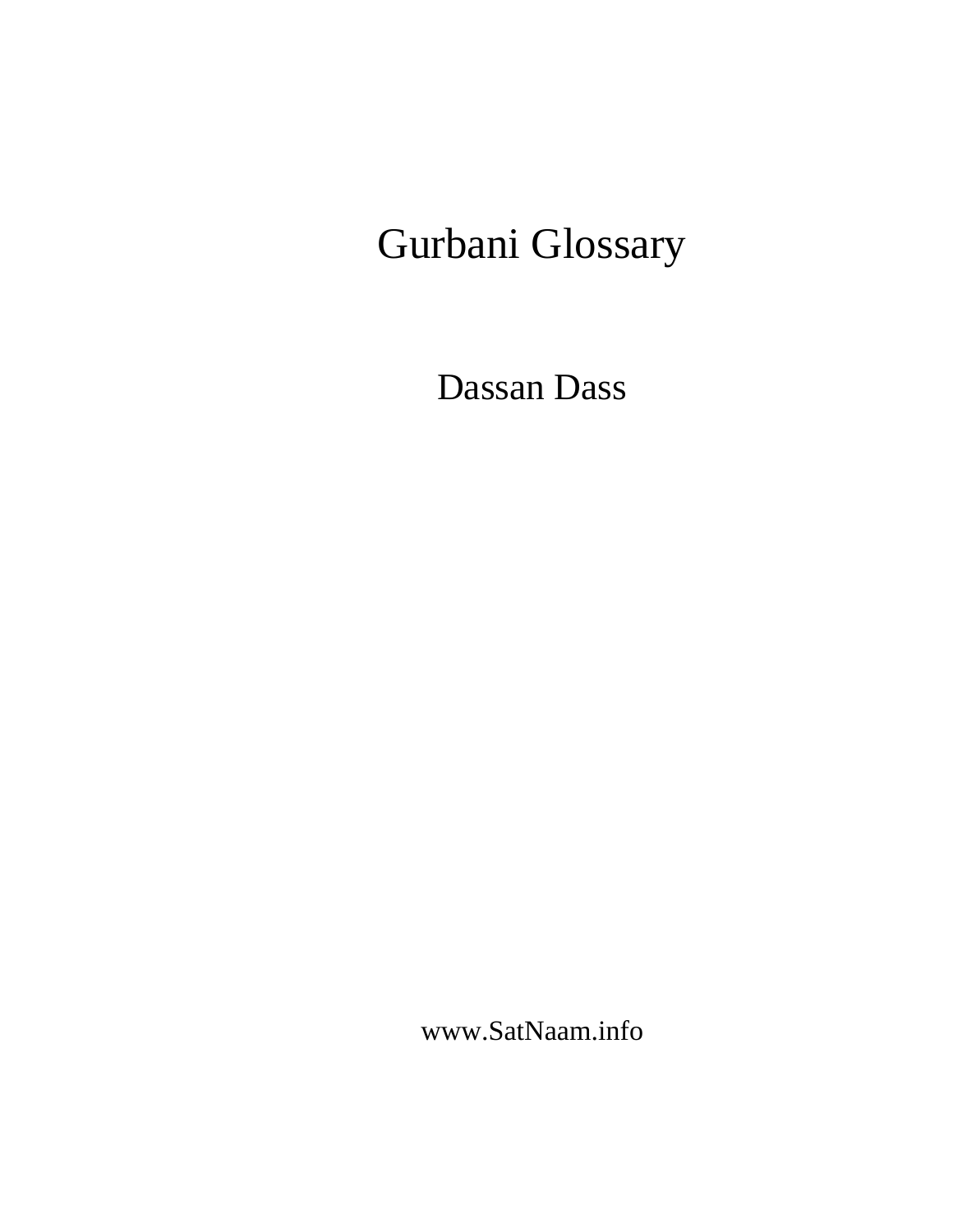## **Gurbani Glossary**

Copyright © 2012 by [www.SatNaam.info](http://www.satnaam.info/)

## **First Edition December 2012**

*All rights reserved. However, do feel free to use any part of this book for inspiring others just mention where you got the information from i.e. Dassan Dass. You can also help distribute the books by purchasing them online from the website. This is a not-for- profit Seva project done on a volunteer basis – so feel free to join in.*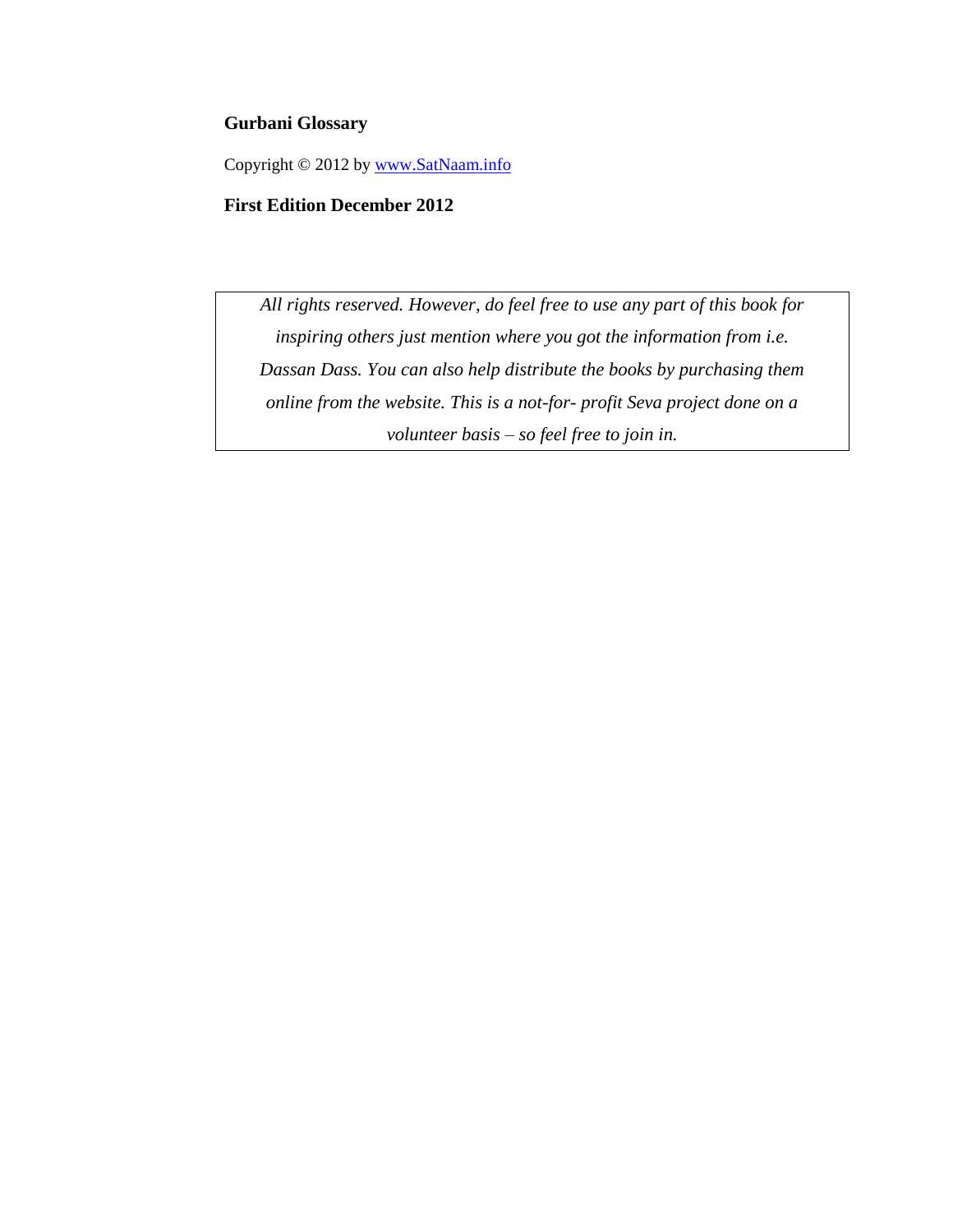# **CONTENTS**

| 28 |
|----|
|    |
|    |
|    |
|    |
|    |
|    |
|    |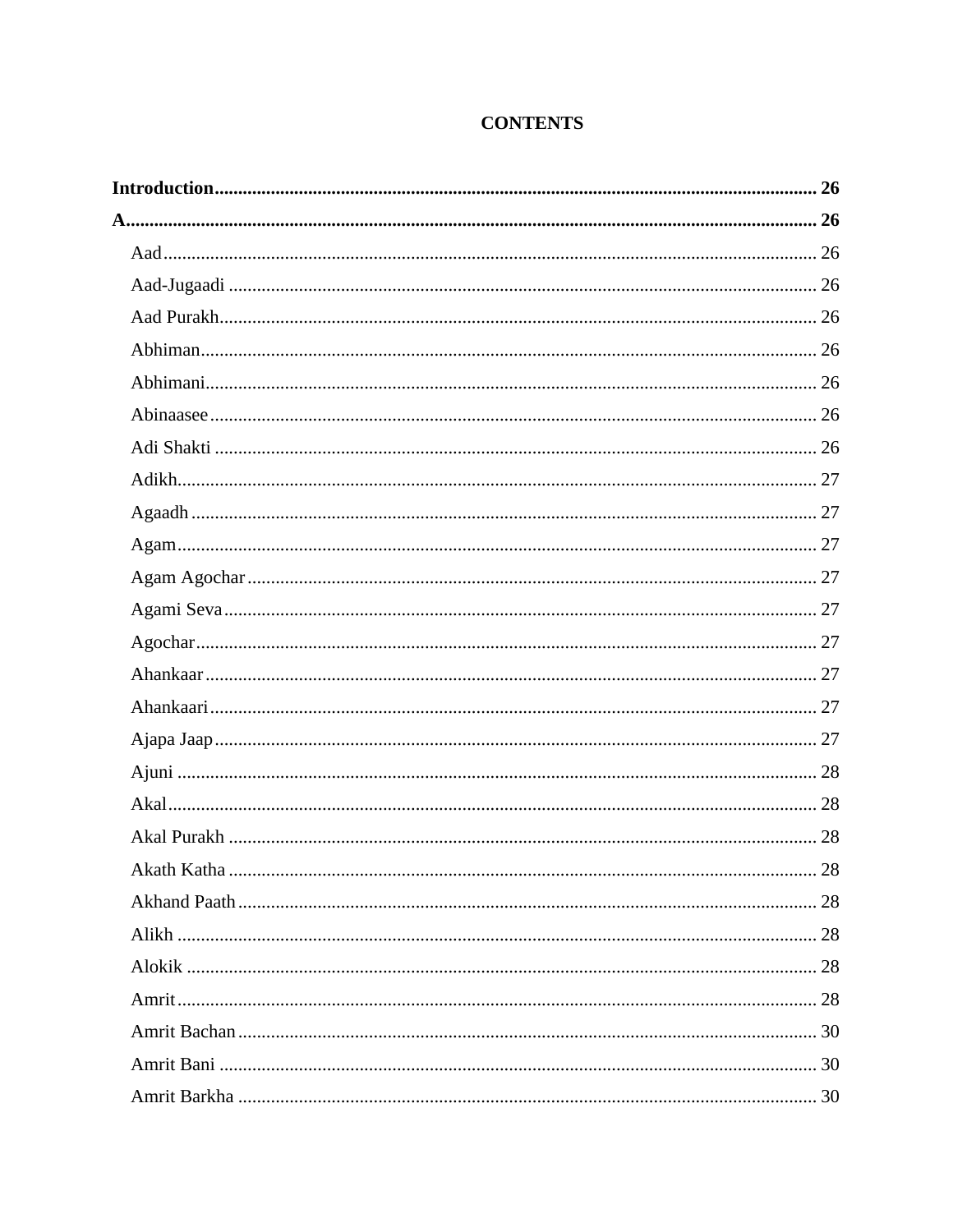| Apaar | 34 |
|-------|----|
|       |    |
|       |    |
|       |    |
|       |    |
|       |    |
|       |    |
|       |    |
|       |    |
|       |    |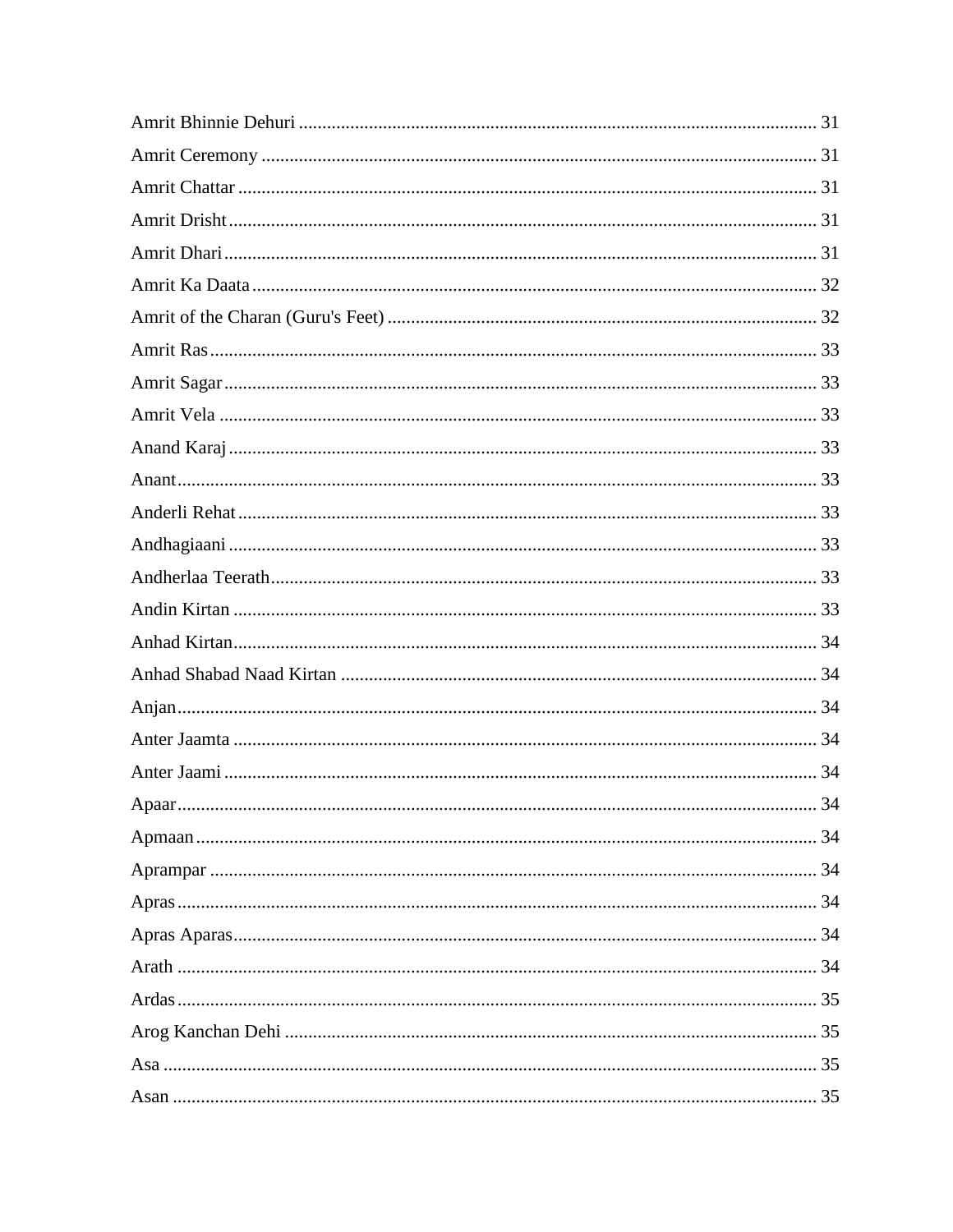| Banda | 39 |
|-------|----|
|       |    |
|       |    |
|       |    |
|       |    |
|       |    |
|       |    |
|       |    |
|       |    |
|       |    |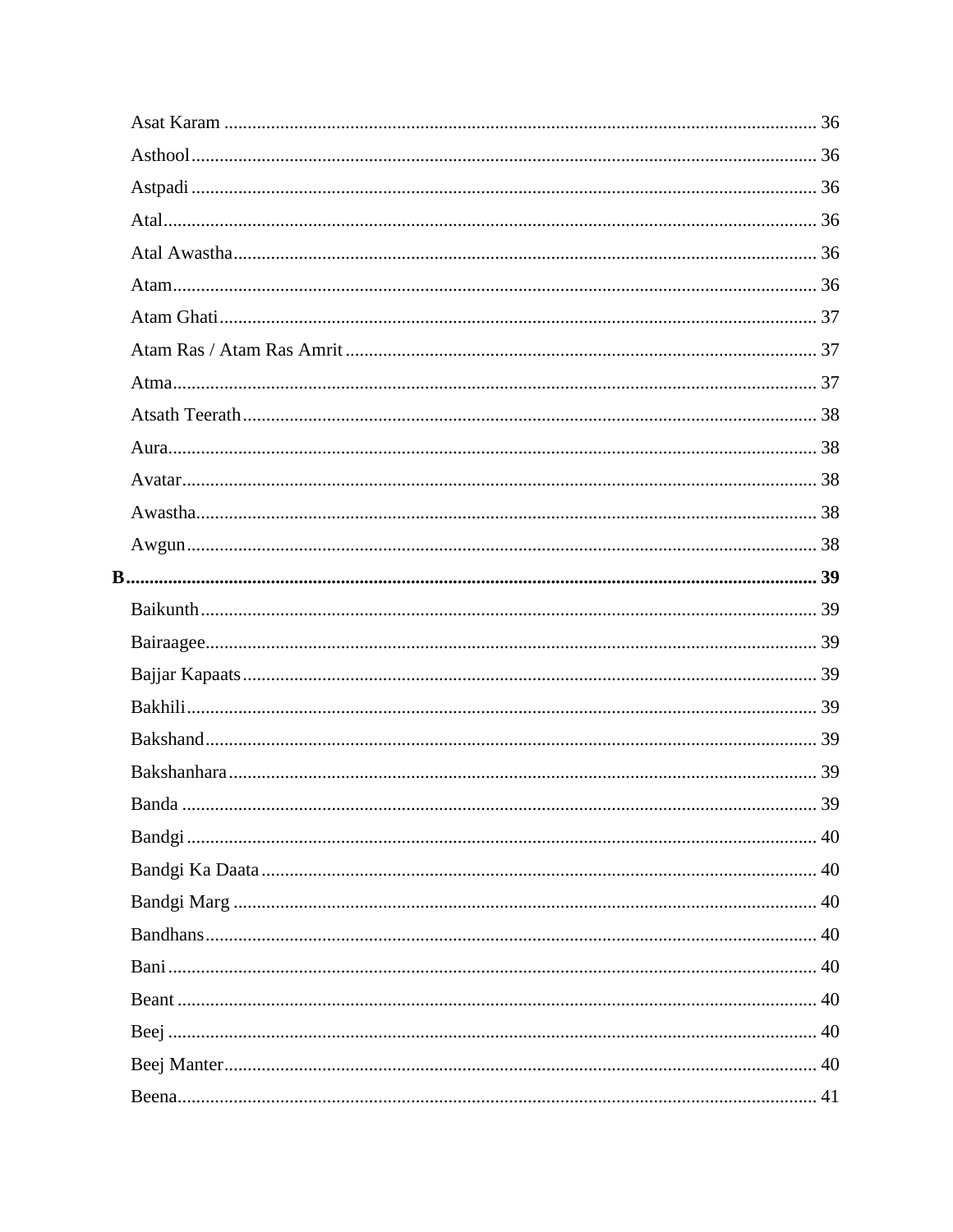| Rishta Ka Kira | 44 |
|----------------|----|
|                |    |
|                |    |
|                |    |
|                |    |
|                |    |
|                |    |
|                |    |
|                |    |
|                |    |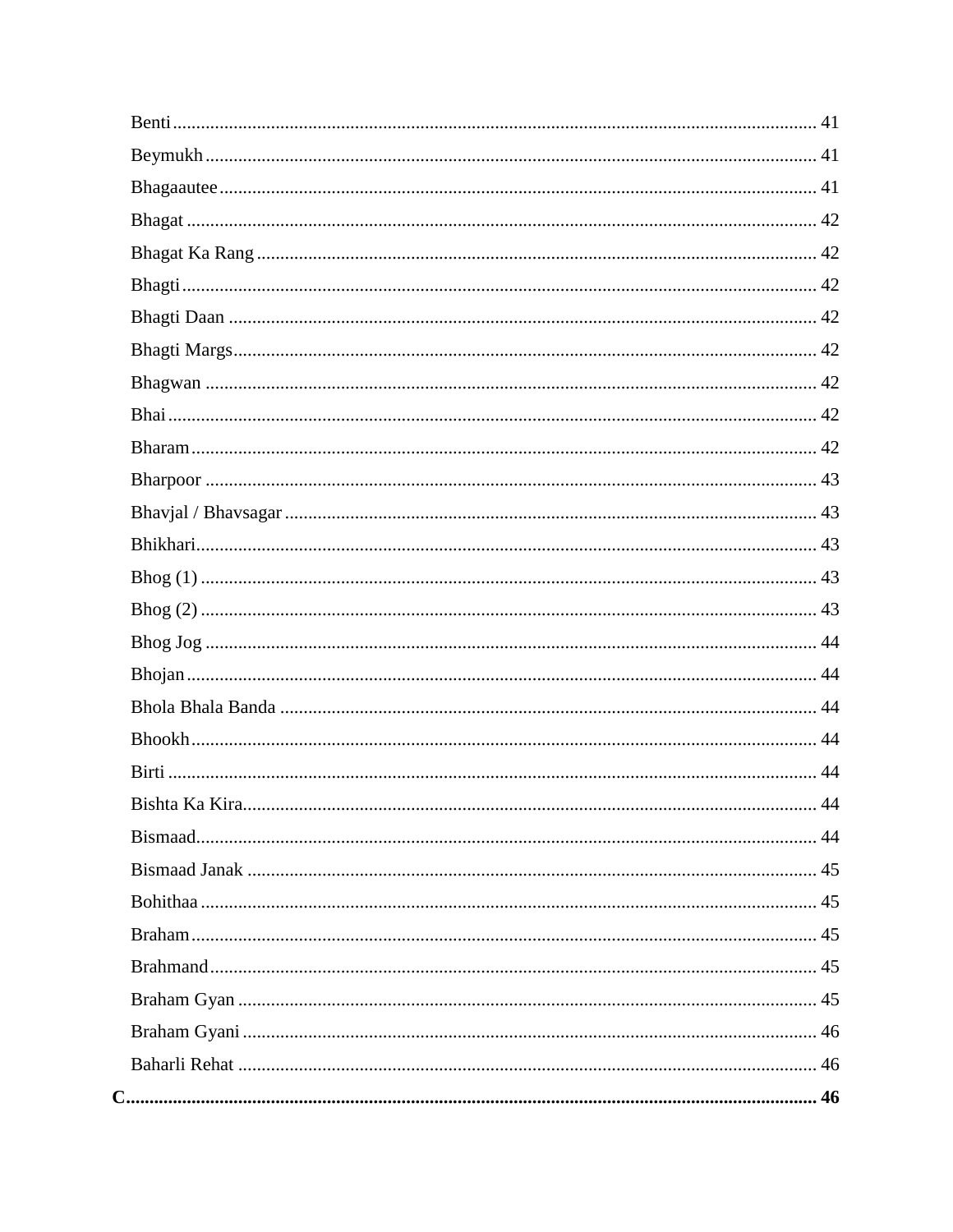| Daata / Daatey. | 51 |
|-----------------|----|
|                 |    |
|                 |    |
|                 |    |
|                 |    |
|                 |    |
|                 |    |
|                 |    |
|                 |    |
|                 |    |
|                 |    |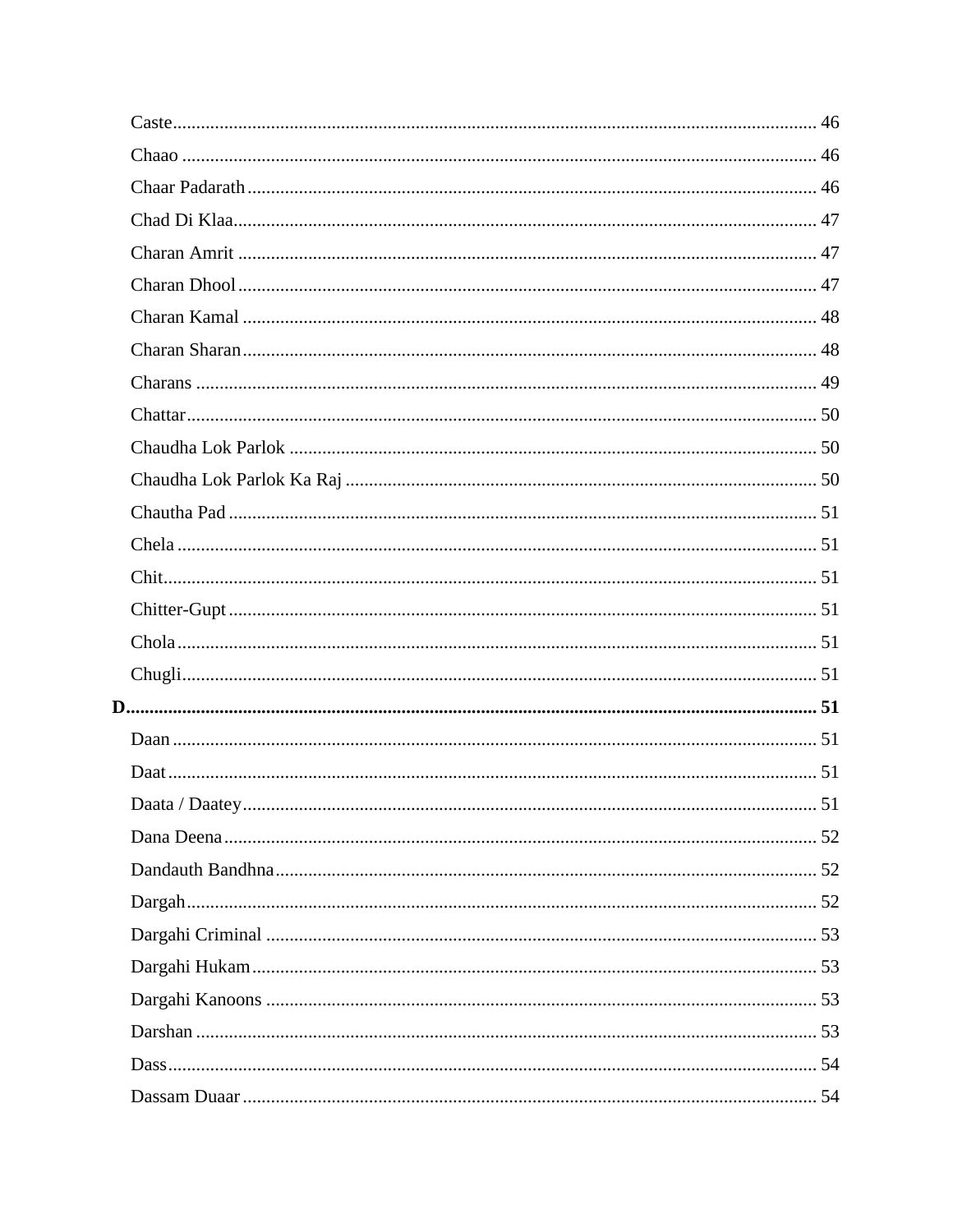| 68<br>Dib Drisht |  |
|------------------|--|
|                  |  |
|                  |  |
|                  |  |
|                  |  |
|                  |  |
|                  |  |
|                  |  |
|                  |  |
|                  |  |
|                  |  |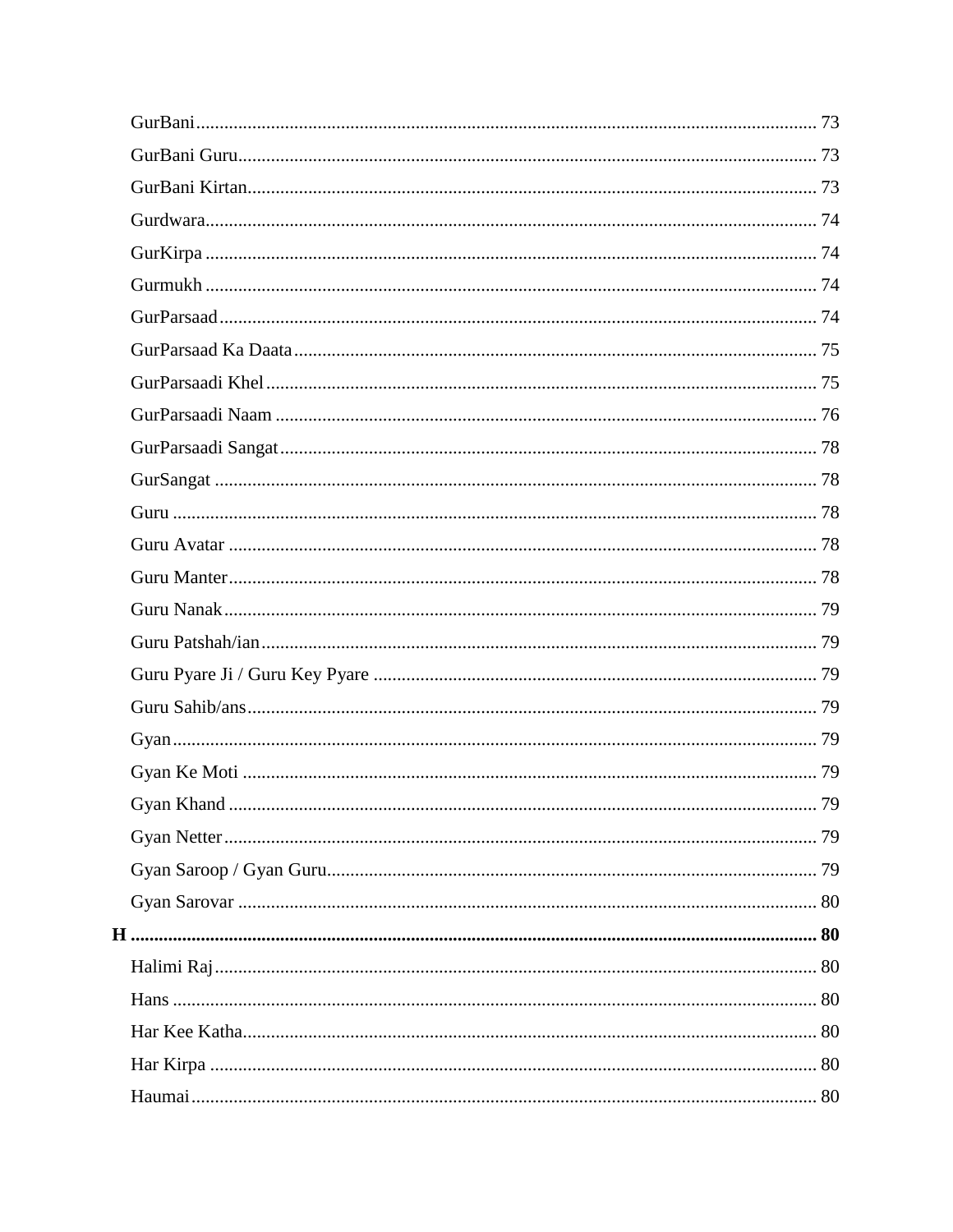| Jap. |  |
|------|--|
|      |  |
|      |  |
|      |  |
|      |  |
|      |  |
|      |  |
|      |  |
|      |  |
|      |  |
|      |  |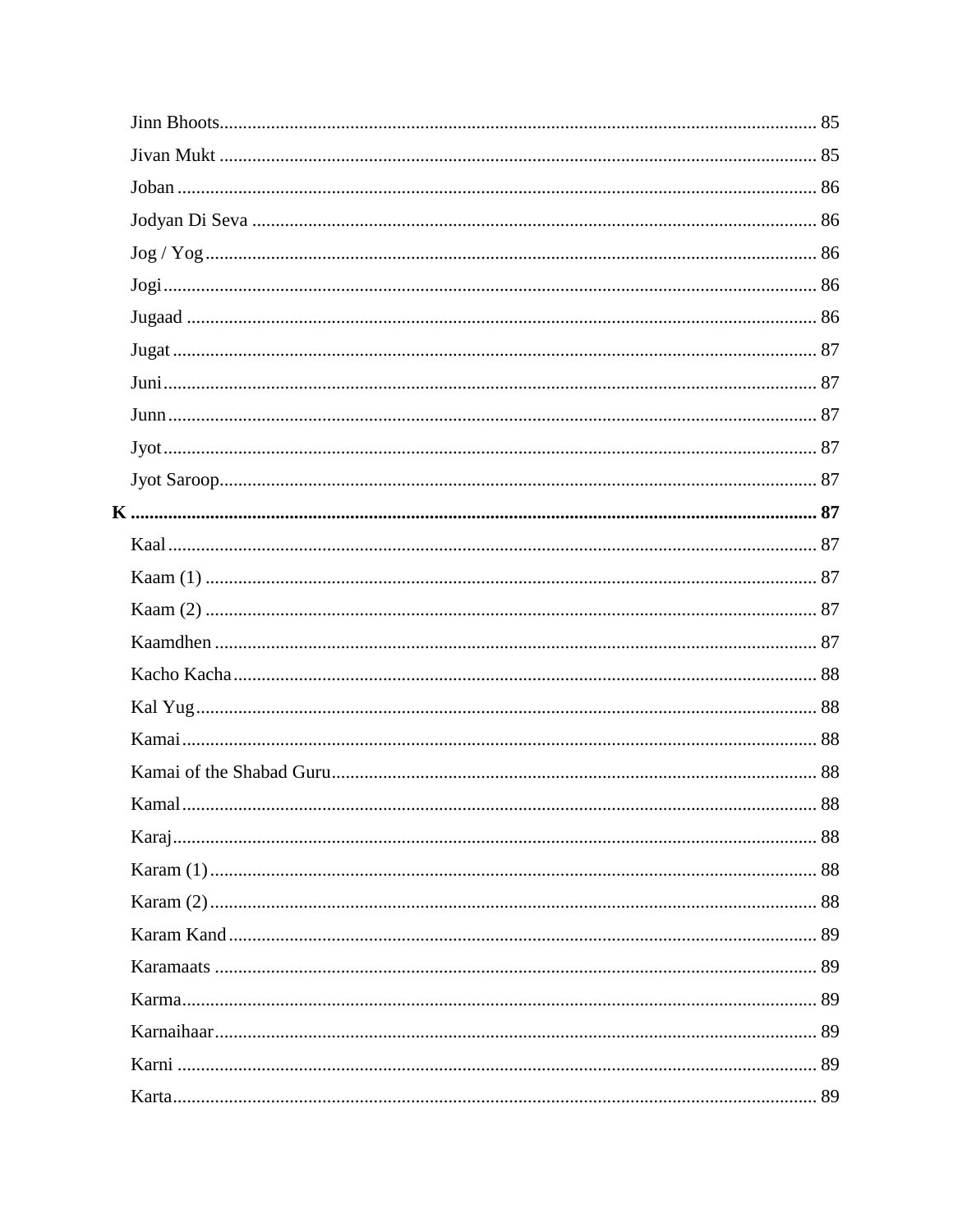| Kood | 94 |
|------|----|
|      |    |
|      |    |
|      |    |
|      |    |
|      |    |
|      |    |
|      |    |
|      |    |
|      |    |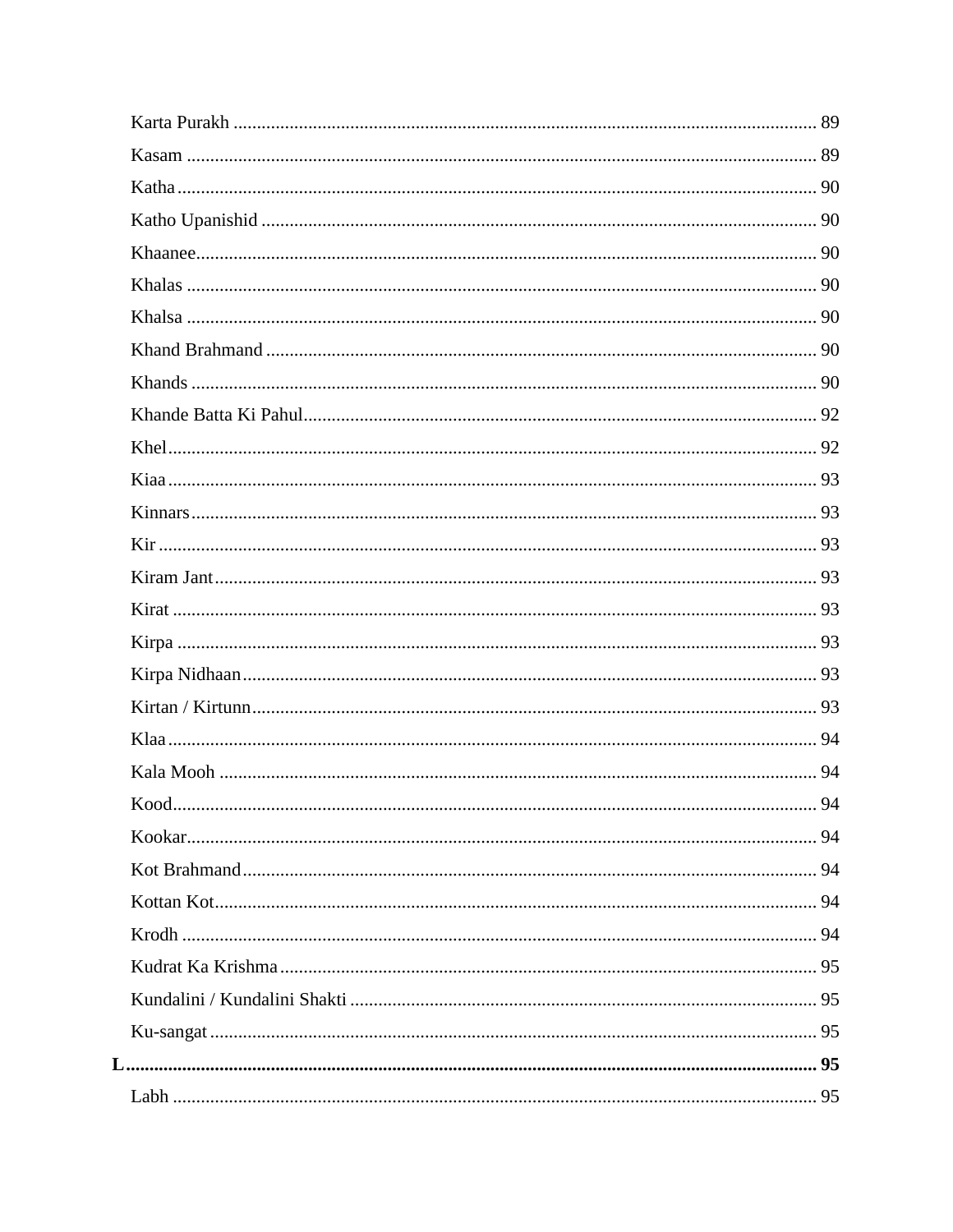| Mansha | 98 |
|--------|----|
|        |    |
|        |    |
|        |    |
|        |    |
|        |    |
|        |    |
|        |    |
|        |    |
|        |    |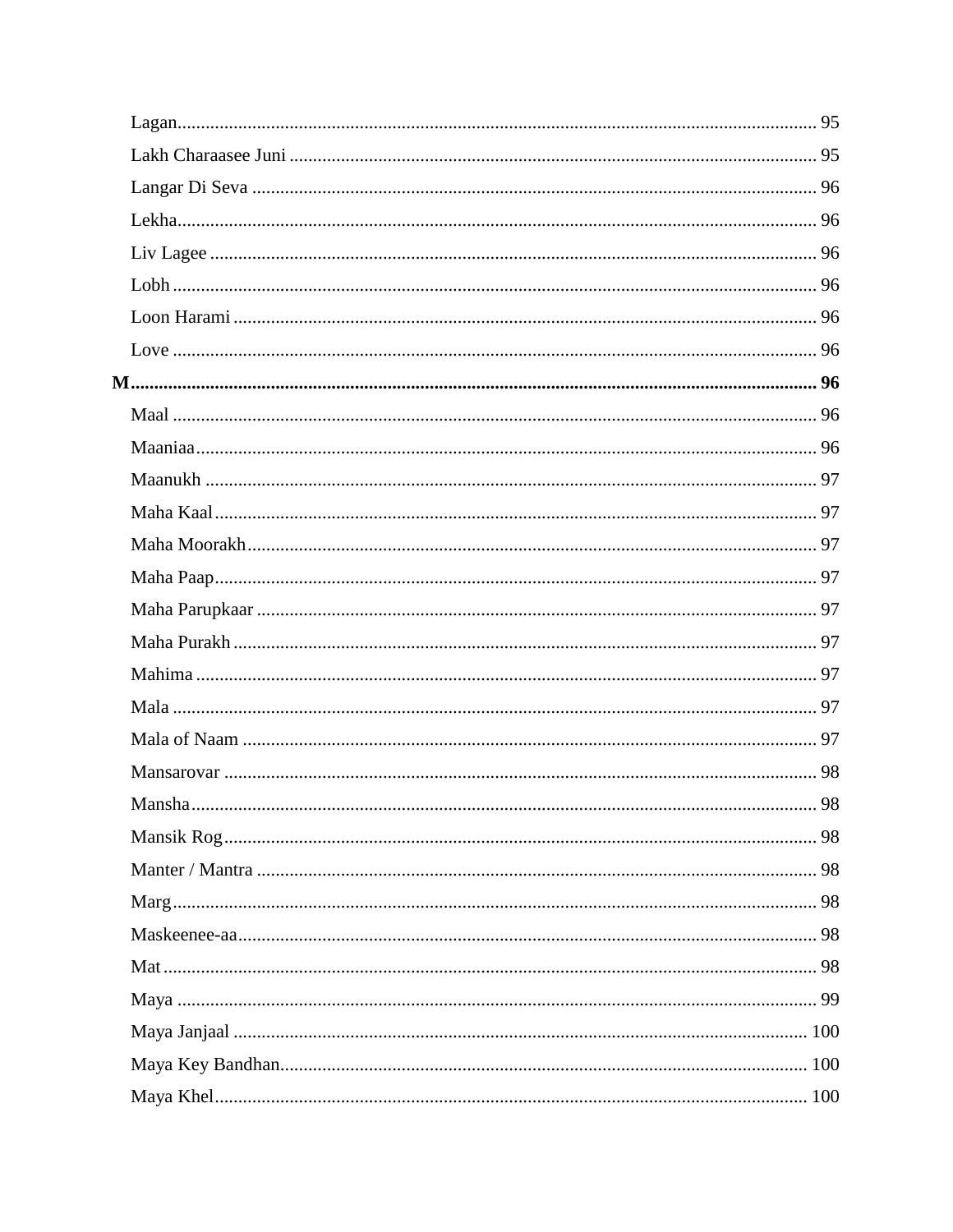| 105 |  |
|-----|--|
|     |  |
|     |  |
|     |  |
|     |  |
|     |  |
|     |  |
|     |  |
|     |  |
|     |  |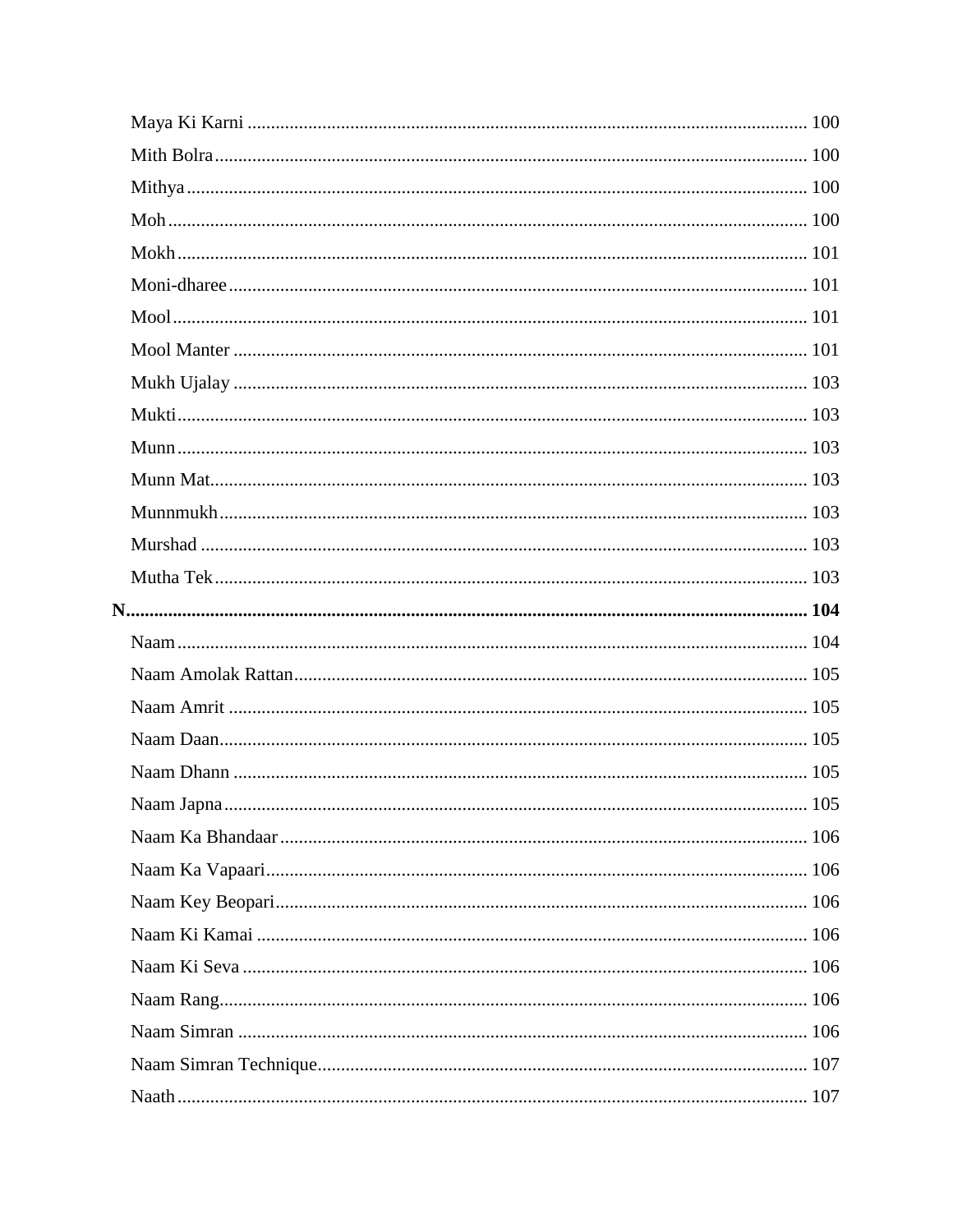| Nirgun Saroop. | 110 |
|----------------|-----|
|                |     |
|                |     |
|                |     |
|                |     |
|                |     |
|                |     |
|                |     |
|                |     |
|                |     |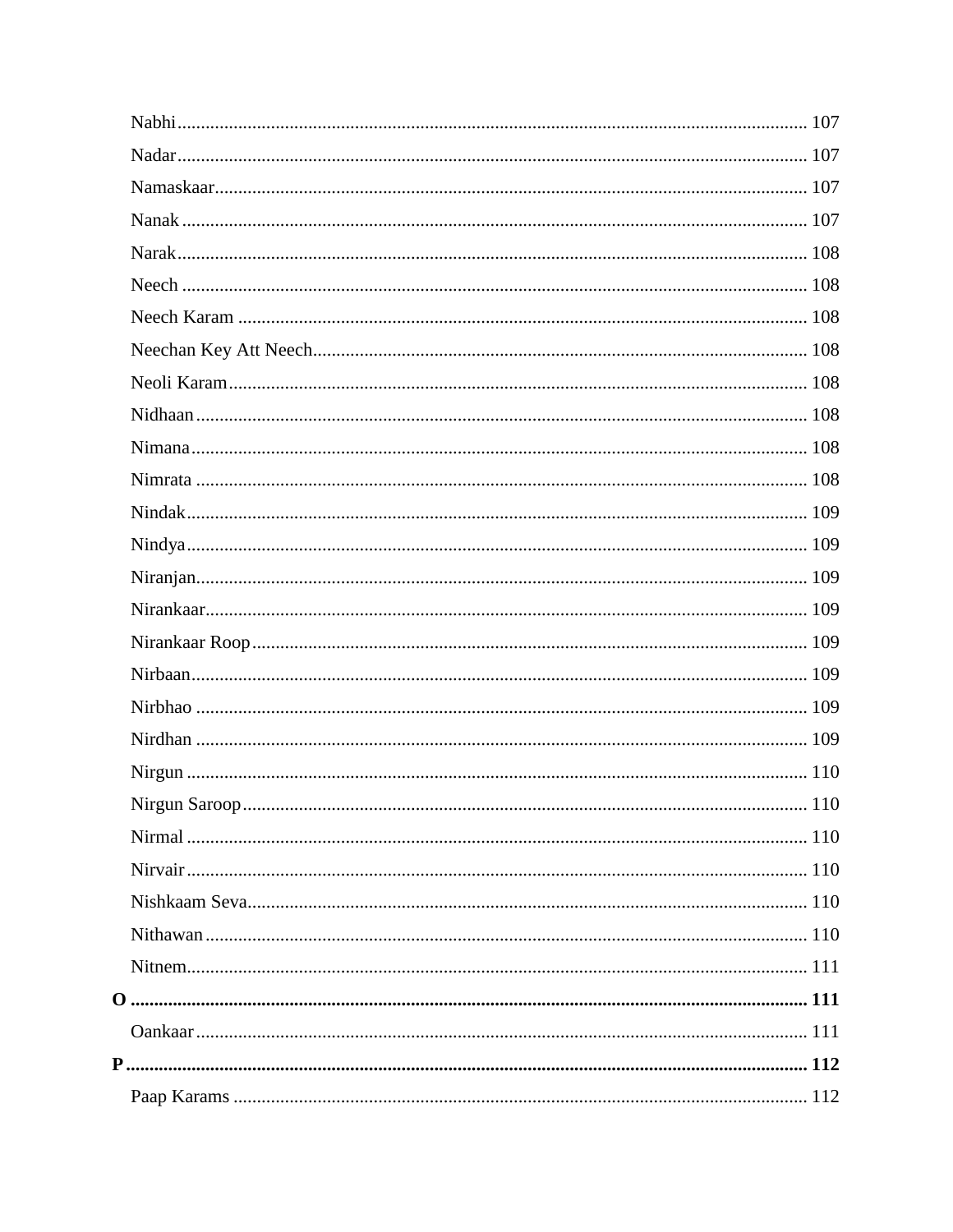| Param Dyalu | 114 |
|-------------|-----|
|             |     |
|             |     |
|             |     |
|             |     |
|             |     |
|             |     |
|             |     |
|             |     |
|             |     |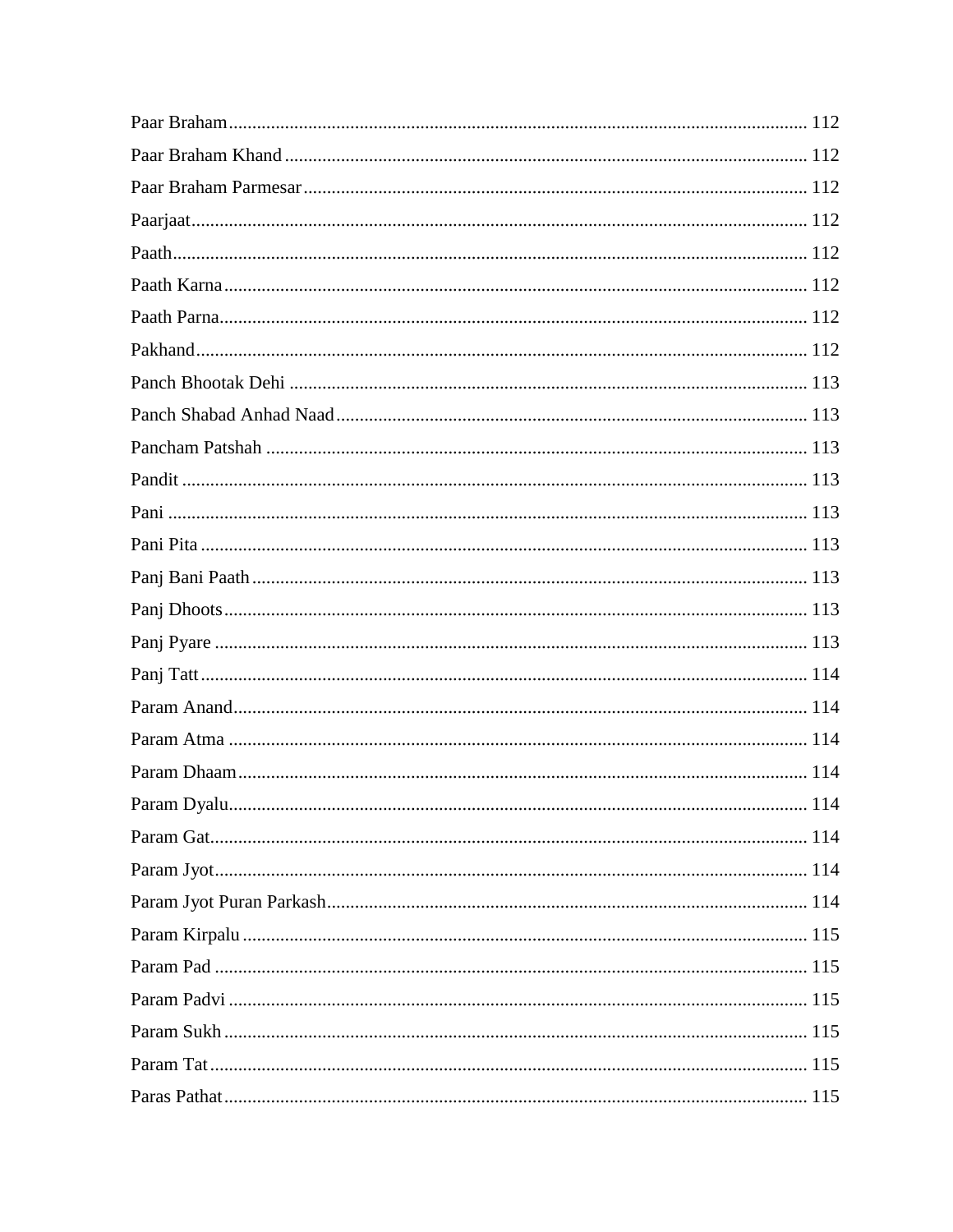| Prabh Jyot. | 118 |
|-------------|-----|
|             |     |
|             |     |
|             |     |
|             |     |
|             |     |
|             |     |
|             |     |
|             |     |
|             |     |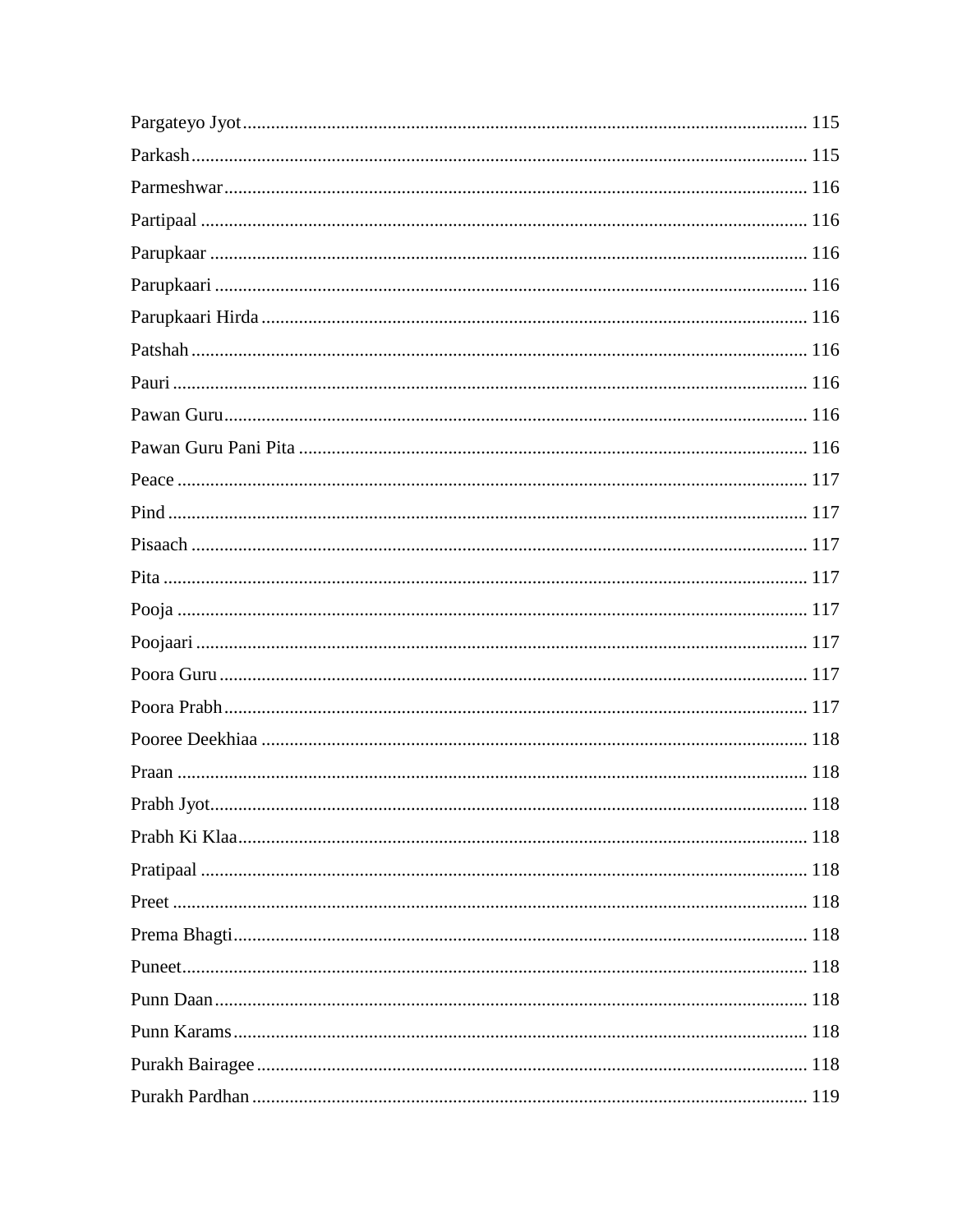| Rasna and the contract of the contract of the contract of the contract of the contract of the contract of the contract of the contract of the contract of the contract of the contract of the contract of the contract of the | .121 |
|-------------------------------------------------------------------------------------------------------------------------------------------------------------------------------------------------------------------------------|------|
|                                                                                                                                                                                                                               |      |
|                                                                                                                                                                                                                               |      |
|                                                                                                                                                                                                                               |      |
|                                                                                                                                                                                                                               |      |
|                                                                                                                                                                                                                               |      |
|                                                                                                                                                                                                                               |      |
|                                                                                                                                                                                                                               |      |
|                                                                                                                                                                                                                               |      |
|                                                                                                                                                                                                                               |      |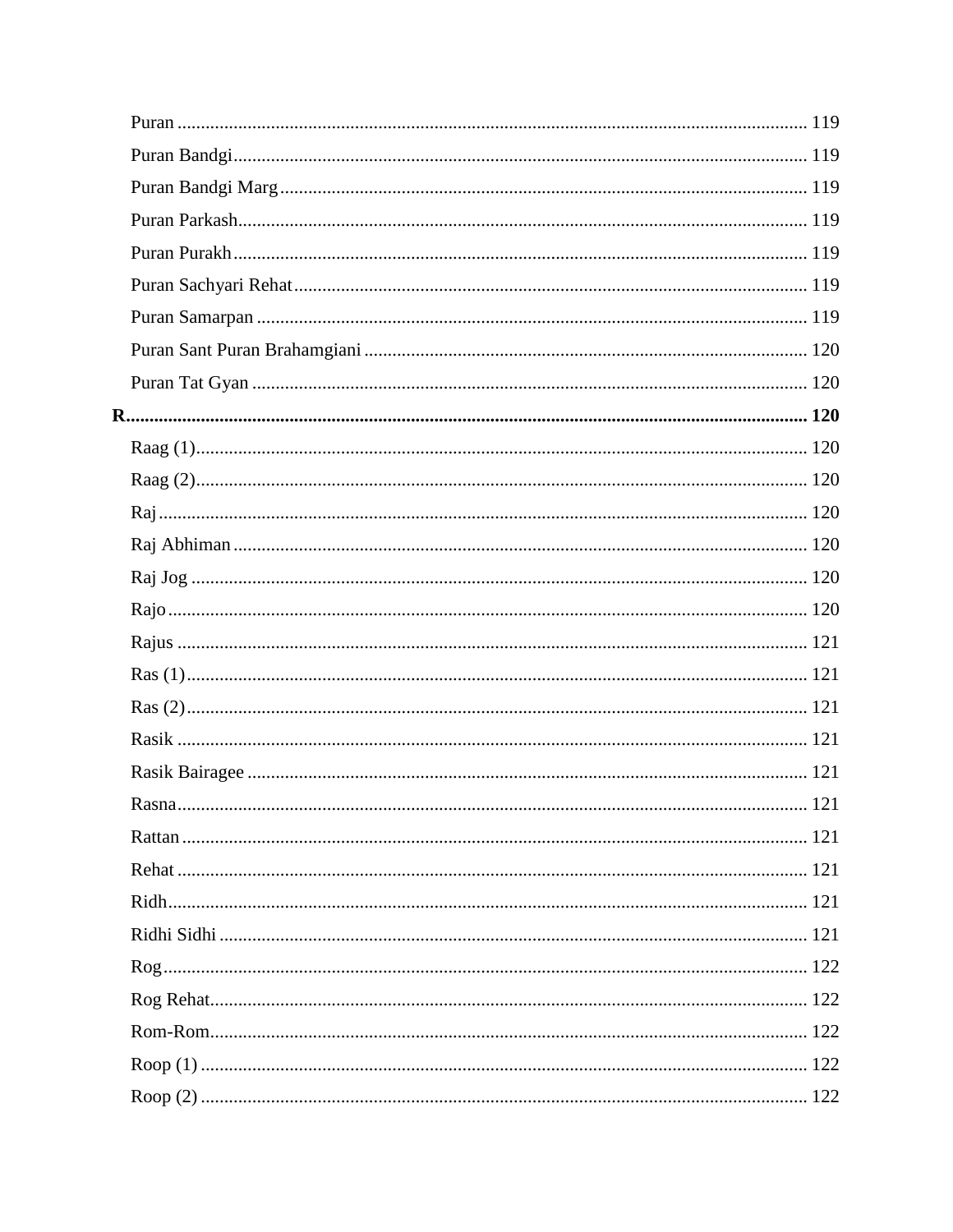| Sadh Sang. | 125 |
|------------|-----|
|            |     |
|            |     |
|            |     |
|            |     |
|            |     |
|            |     |
|            |     |
|            |     |
|            |     |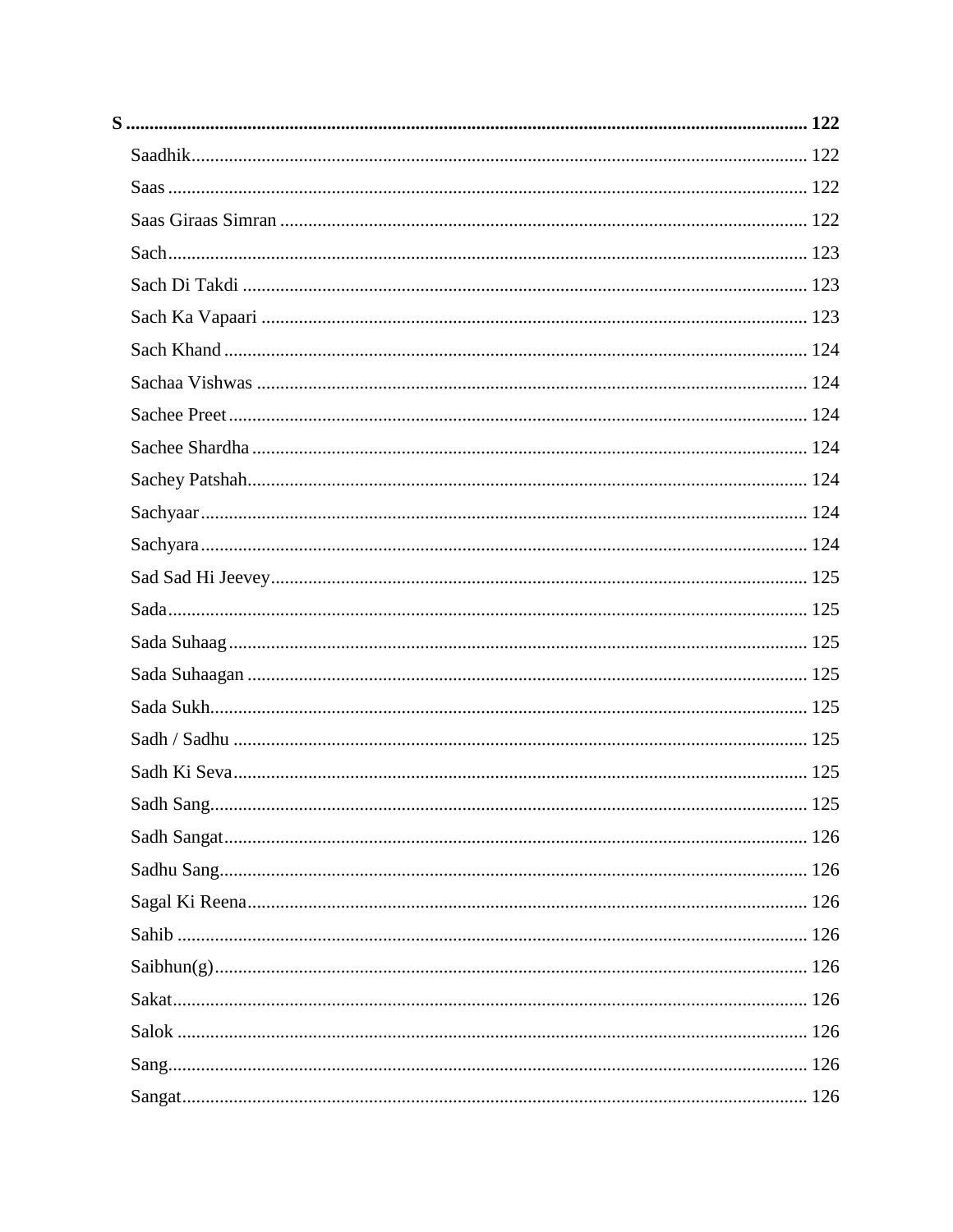| Sat Ka Jivan | 129 |
|--------------|-----|
|              |     |
|              |     |
|              |     |
|              |     |
|              |     |
|              |     |
|              |     |
|              |     |
|              |     |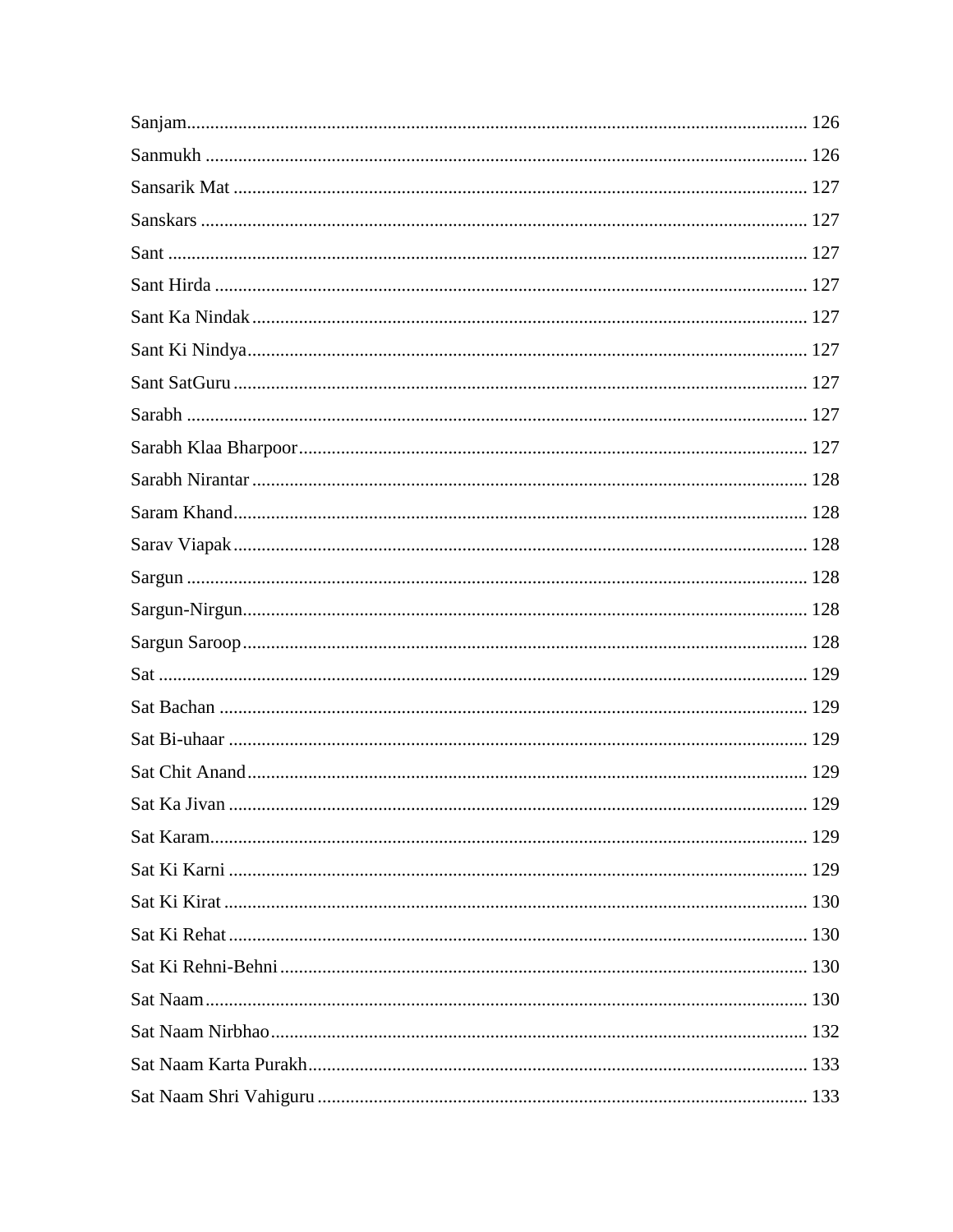| 137 |
|-----|
|     |
|     |
|     |
|     |
|     |
|     |
|     |
|     |
|     |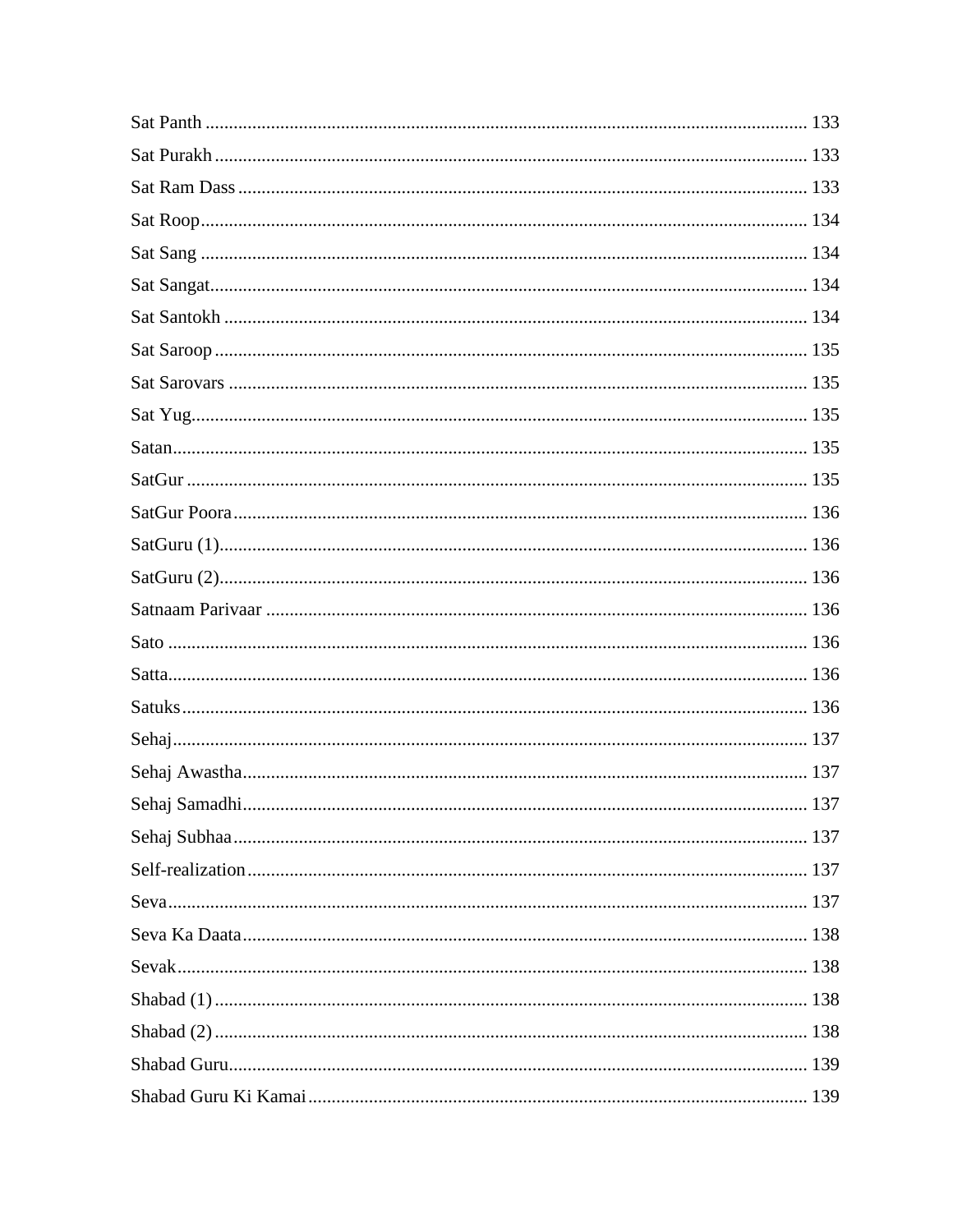| Suhaagan | 141 |
|----------|-----|
|          |     |
|          |     |
|          |     |
|          |     |
|          |     |
|          |     |
|          |     |
|          |     |
|          |     |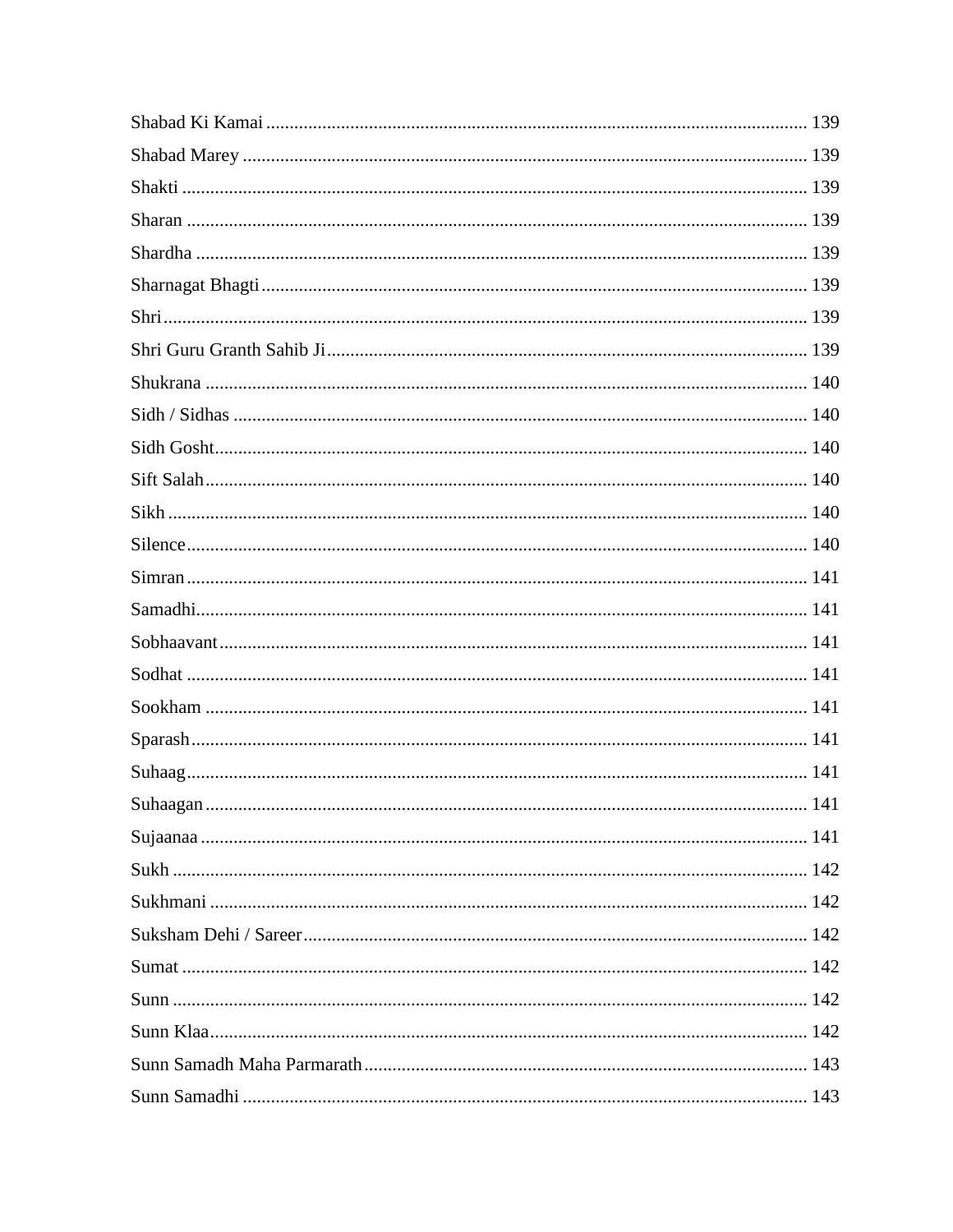| Ustat $(1)$ . | 147 |
|---------------|-----|
|               |     |
|               |     |
|               |     |
|               |     |
|               |     |
|               |     |
|               |     |
|               |     |
|               |     |
|               |     |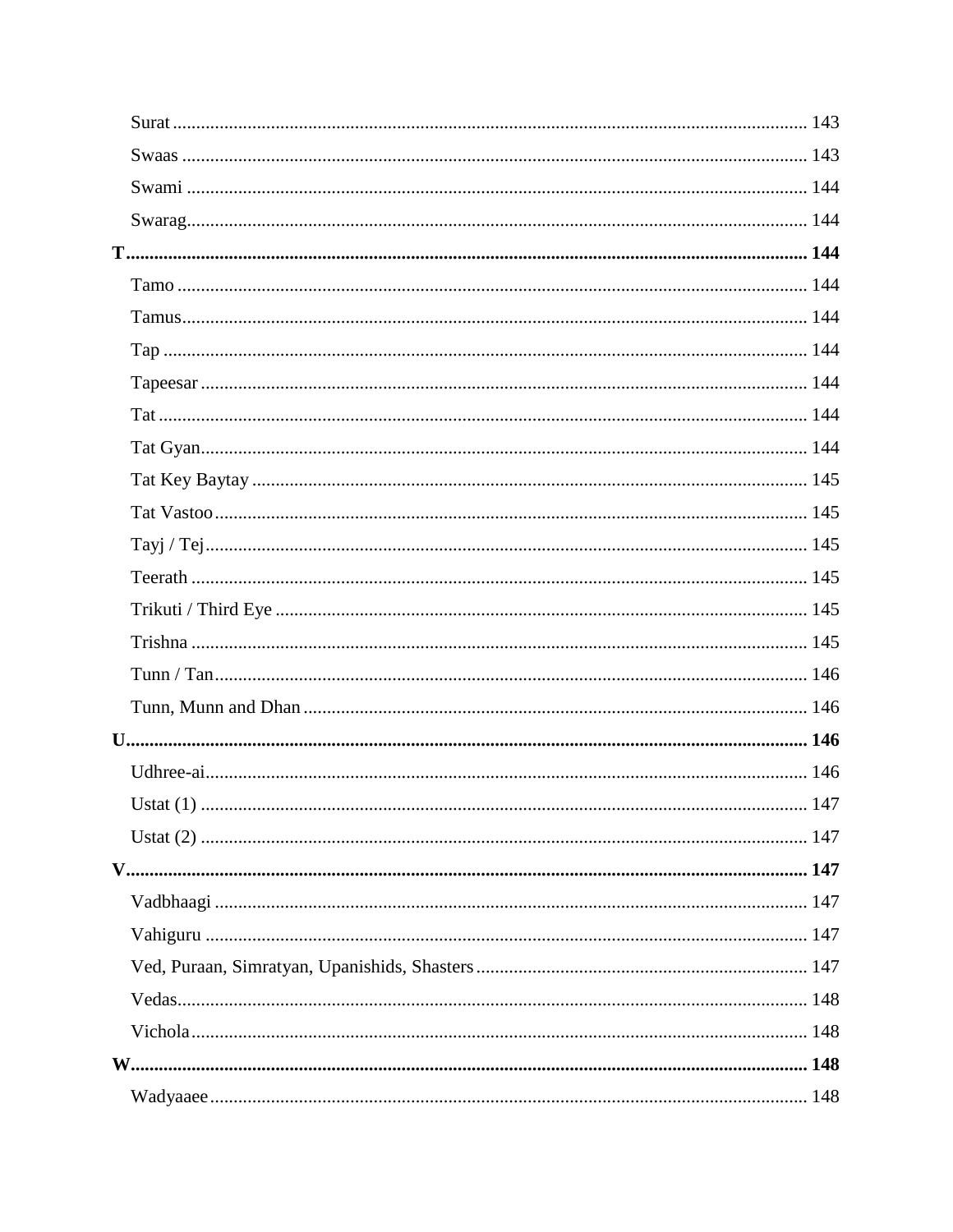<span id="page-24-0"></span>

| ${\bf Y}oga\ (Jog/Yog)\hspace{2cm}148$ |  |
|----------------------------------------|--|
|                                        |  |
|                                        |  |
|                                        |  |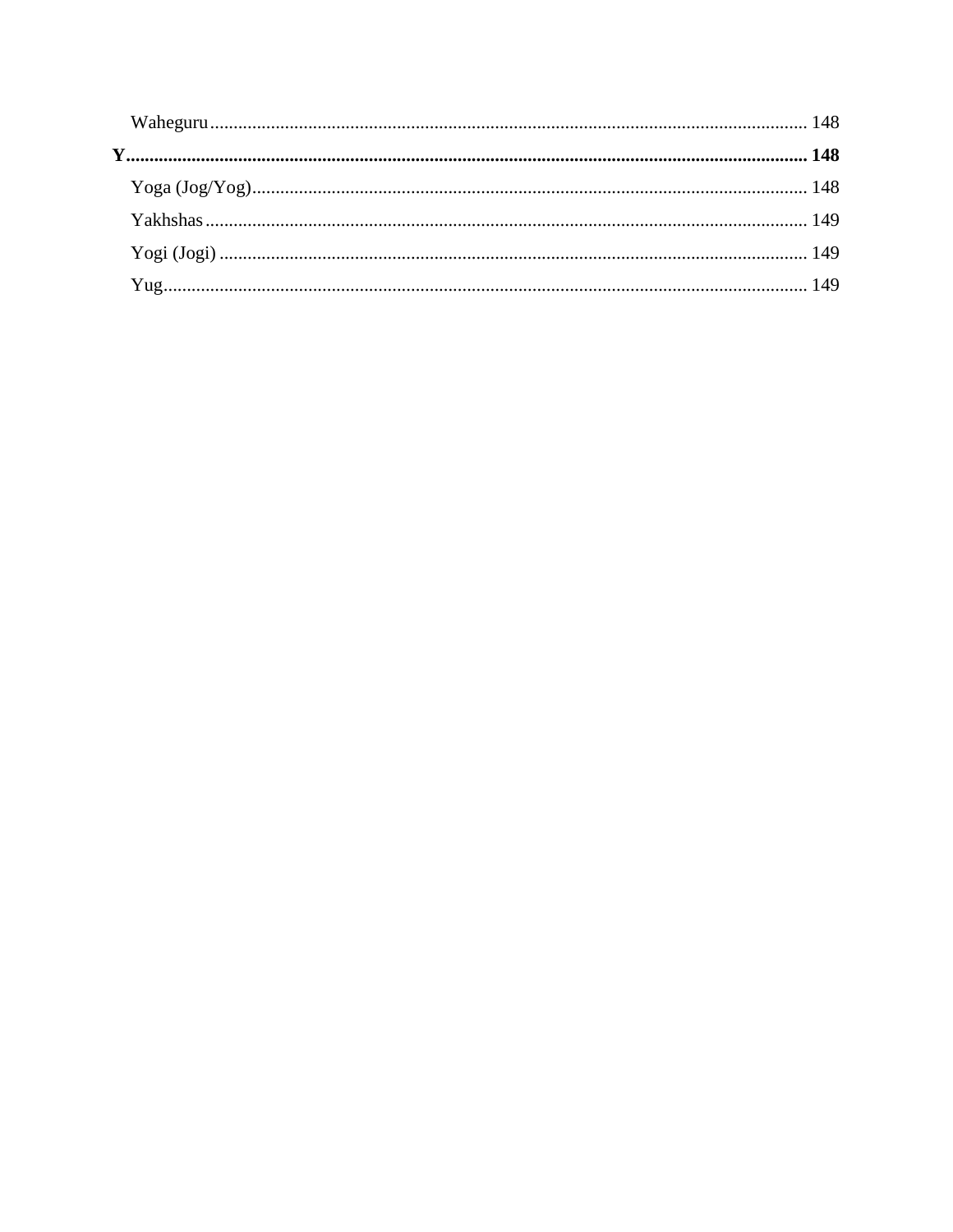# **Introduction**

This Gurbani glossary is a deep divine explanation of the words contained within Shri Guru Granth Sahib. The word of the Guru is a divine promise that will come true for us. All we have to do is to listen to this divine word with full and complete commitment and belief, faith and trust, devotion and love. Then put it into practice in our daily life. Understanding the true and deep spiritual meaning of the divine words contained within Shri Guru Granth Sahib ji is absolutely essential.

# <span id="page-25-1"></span><span id="page-25-0"></span>**A**

## **Aad**

Primal beginning.

## <span id="page-25-2"></span>**Aad-Jugaadi**

Primal – before the Ages began.

# <span id="page-25-3"></span>**Aad Purakh**

The Primal Being - the One who is the Origin of every creation.

# <span id="page-25-4"></span>**Abhiman**

Ego - Haumai, Ahankaar.

#### <span id="page-25-5"></span>**Abhimani**

The one who is full of ego, full of Ahankaar, full of Haumai.

#### <span id="page-25-6"></span>**Abinaasee**

Indestructable. Remember that we are not the body, but we are the soul, and the soul is Abinaasee. This means it is not prone to change. It never changes. It remains the same and never dies. Only the physical body dies when the soul leaves the body, the soul doesn't die. Merging into the Abinaasee meaning nothing will be able to destroy us.

## <span id="page-25-7"></span>**Adi Shakti**

God as Primal Power.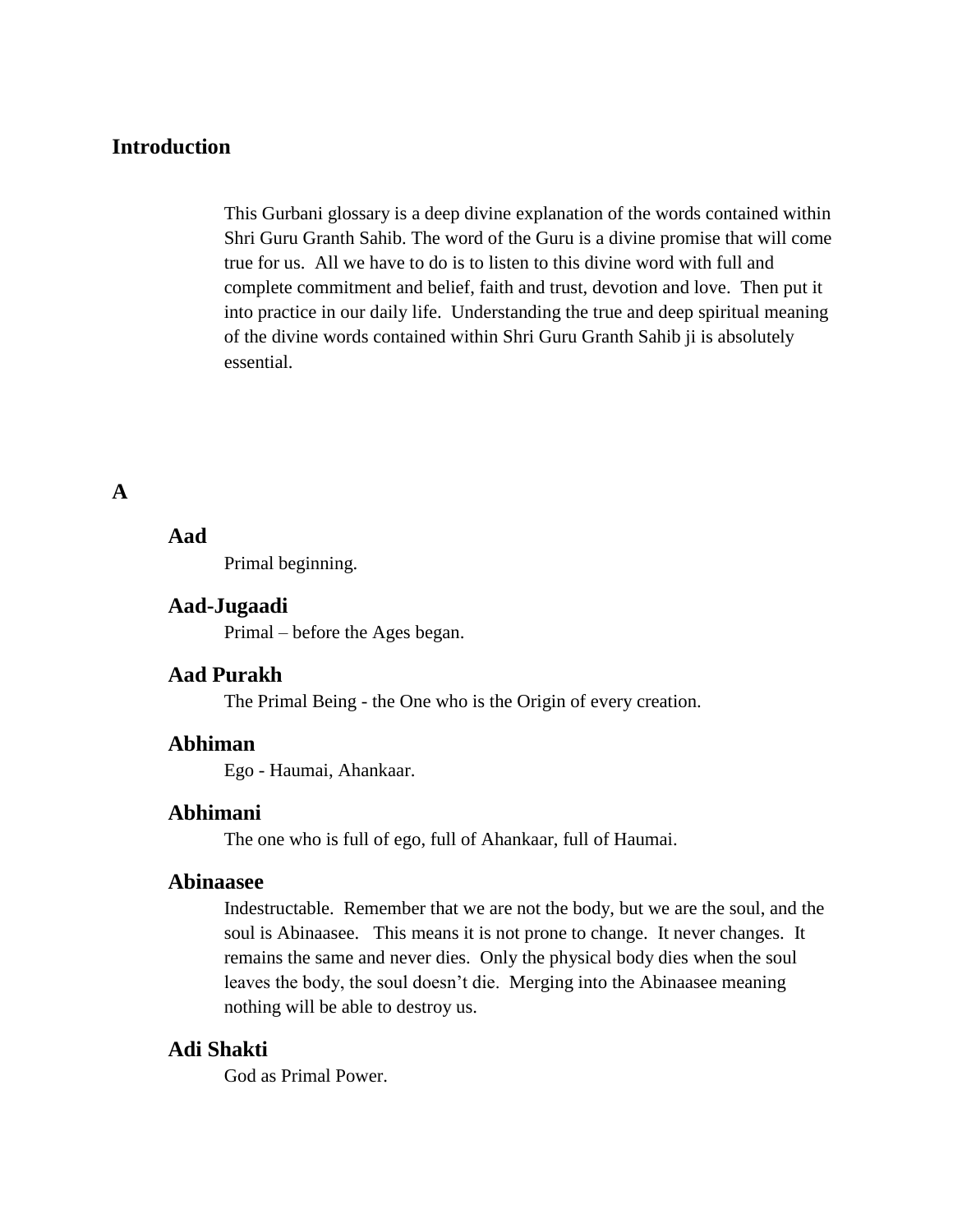## <span id="page-26-0"></span>**Adikh**

God is not visible with the naked eye. He is visible only with the Gyan Netter  $$ divine eye. Also called Trikuti, where Ida, Pingla and Sushman meet in your forehead. These are the channels through which spiritual power (Kundalini) flows within your body.

## <span id="page-26-1"></span>**Agaadh**

Supreme God is unlimited, infinite and can't be measured.

#### <span id="page-26-2"></span>**Agam**

Supreme God can't be reached by an ordinary person - need the GurParsaad - Eternal Blessings.

## <span id="page-26-3"></span>**Agam Agochar**

God cannot be seen or observed through the five senses. The Divine Eye - Dib Drisht, is required to see, hear and feel Him within.

## <span id="page-26-4"></span>**Agami Seva**

Service of the Unreachable (through 5 senses) God.

## <span id="page-26-5"></span>**Agochar**

God is incomprehensible with the normal five senses. Only the divine sense can recognize and realize Him.

## <span id="page-26-6"></span>**Ahankaar**

Ego. Same as Haumai.

## <span id="page-26-7"></span>**Ahankaari**

The one who is full of Ahankaar - Ego & Pride. Same as Haumai.

# <span id="page-26-8"></span>**Ajapa Jaap**

The ones who are blessed with Bandgi in Karam Khand go into Ajapa Jaap, which is the spiritual condition of a person when the Simran goes on an autopilot mode in our Surat and then in our Hirda. The one whose Simran goes into Ajapa Jaap means he has been accepted as a Suhaagan in the Dargah of Akal Purakh. As a Suhaagan keeps on collecting Naam Dhann, Naam will keep on bringing all of the divine qualities inside the Hirda and eventually the Hirda becomes Beant, an infinite Hirda and a Sat Hirda and a Suhaagan will now become a Sada Suhaagan.

Read :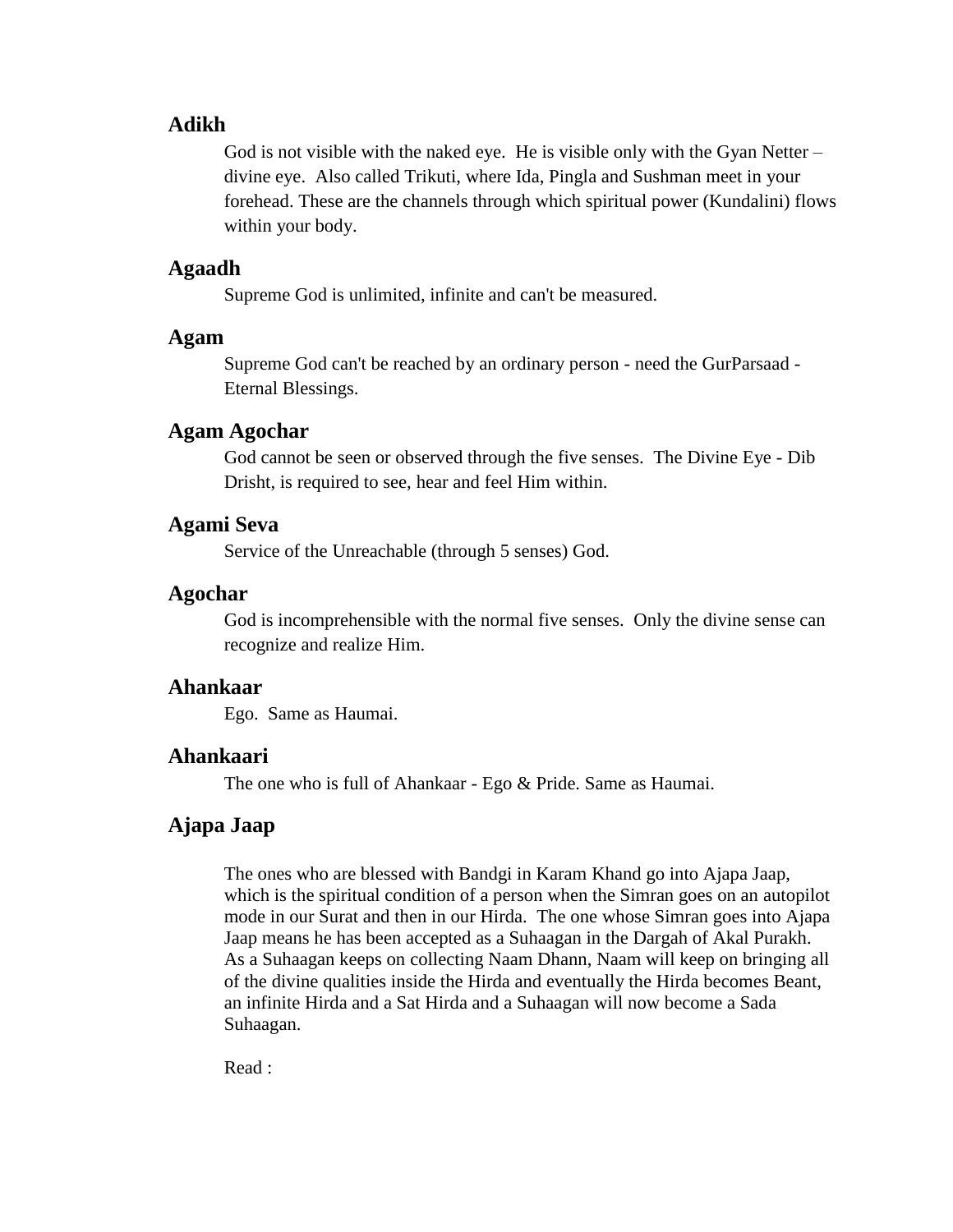[Simran Stages.](http://www.satnaam.info/index.php?option=com_content&task=view&id=58&Itemid=14)

## <span id="page-27-0"></span>**Ajuni**

God is beyond the cycle of birth and death.

# <span id="page-27-1"></span>**Akal**

God is beyond Kaal - beyond time and space.

## <span id="page-27-2"></span>**Akal Purakh**

Immortal Being.

## <span id="page-27-3"></span>**Akath Katha**

When the Apras unites with the Almighty and feels in his Hirda what is undescribable in words.

Akhand KirtanWhen the Anhad Naad word is heard in the Dassam Duaar continuously, it becomes the real Akhand Kirtan because it never stops, it goes on 24 hours a day for ever. As opposed to the common meaning today to sing Shabads overnight without interuption.

Read: [The Real Eternal Meaning of The Shabad Kirtan.](http://www.satnaam.info/index.php?option=com_content&task=view&id=205&Itemid=0)

## <span id="page-27-4"></span>**Akhand Paath**

Ritual reading of whole of Shri Guru Granth Sahib Ji.

## <span id="page-27-5"></span>**Alikh**

Beyond writing.

#### <span id="page-27-6"></span>**Alokik**

Out of this world.

# <span id="page-27-7"></span>**Amrit**

Our own soul (see Atma) is basically, the Amrit. The life element is the Amrit. It is the Amrit that breathes inside our physical body and keeps it going. Bandgi is nothing but discovery of this Amrit within our own physical body and this can only and only be achieved by the GurParsaad. And GurParsaad is the Amrit that has been realized by a Puran Brahamgiani. By virtue of this realization of the Amrit, such a Puran Brahamgiani Himself becomes a source of the GurParsaad, a source of the Amrit. When this Amrit is given to us then this Amrit activates all of our internal sources of Amrit, the Sat Sarovars, which opens all of our divine doors. The only issue is that this Amrit can't be given to anybody and everybody. It can only be received by those who are destined to receive it, or the ones who are capable to receive and retain this Amrit. The condition that makes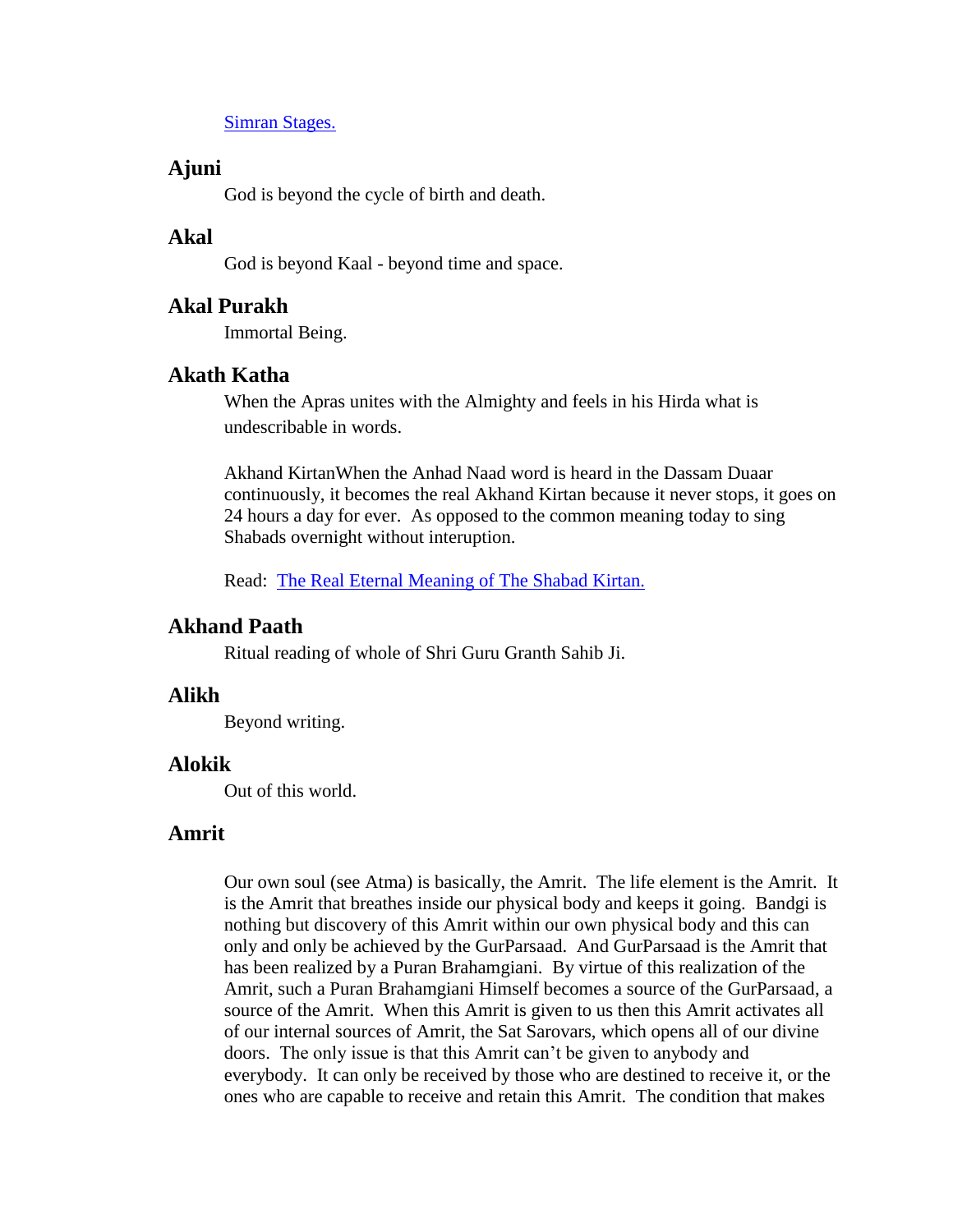us eligible for this Amrit is to reach a stage where we can completely surrender to the Guru with Tunn, Munn and Dhann.

The Shabad Amrit comprises of the two Shabads 'A' and 'Mrit.' The Shabad Mrit means:-

- the one that is dead.
- that which is perishable,
- that which has a limited life and will diminish when the life is over,
- that which is under the control of the cycle of time and space,

• that which takes birth in time and space and vanishes or dies in time and space when the life is over,

• the one who dies will also take birth, will keep reincarnating to take birth and to die again and again.

The Shabad 'A' means 'No'. So A-mrit means the One who:-

- doesn't die,
- is beyond time and space,
- is beyond the cycle of birth and death, and
- is never born and never dies.

Therefore, the Shabad Amrit is not just a Shabad, it is:-

- The identity of Dhan Dhan Paar Braham Parmeshwar Ji.
- Naam of Dhan Dhan Nirankaar and nothing less.
- Naam of the Nirgun Saroop Dhan Dhan Paar Braham Parmeshwar.
- Naam of Param Jyot Puran Parkash.
- The divine music Anhad Shabad of Dhan Dhan Sat Purakh.

Therefore, only God Himself is the Amrit and nothing less than that is Amrit . Everything else is Mrit. This Amrit resides within us. This means that our human life is existent only due to this Amrit. The life in us is due to this Jyot. The moment this Jyot is pulled by the Almighty, our body becomes dead. The breathing and blood flow in our body is due to this Jyot only. And after the Jyot leaves, the body becomes just a piece of dirt, it becomes lifeless, becomes a hazard for the others, so it has to be cremated. The Jyot in the real sense is the life or the Eternal Truth. This Jyot inside is us is ignited with the GurParsaad of Naam. This Naam Rattan Amrit is a GurParsaad and when blessed with this GurParsaad our Hirda goes into divine peace. We go into deep meditation, which is called Samadhi and Sunn Samadhi and this GurParsaad eventually transforms us completely and makes us a Sat Hirda and makes us a Gurmukh. Therefore, focusing on the GurParsaad of Naam is the key to success.

Read: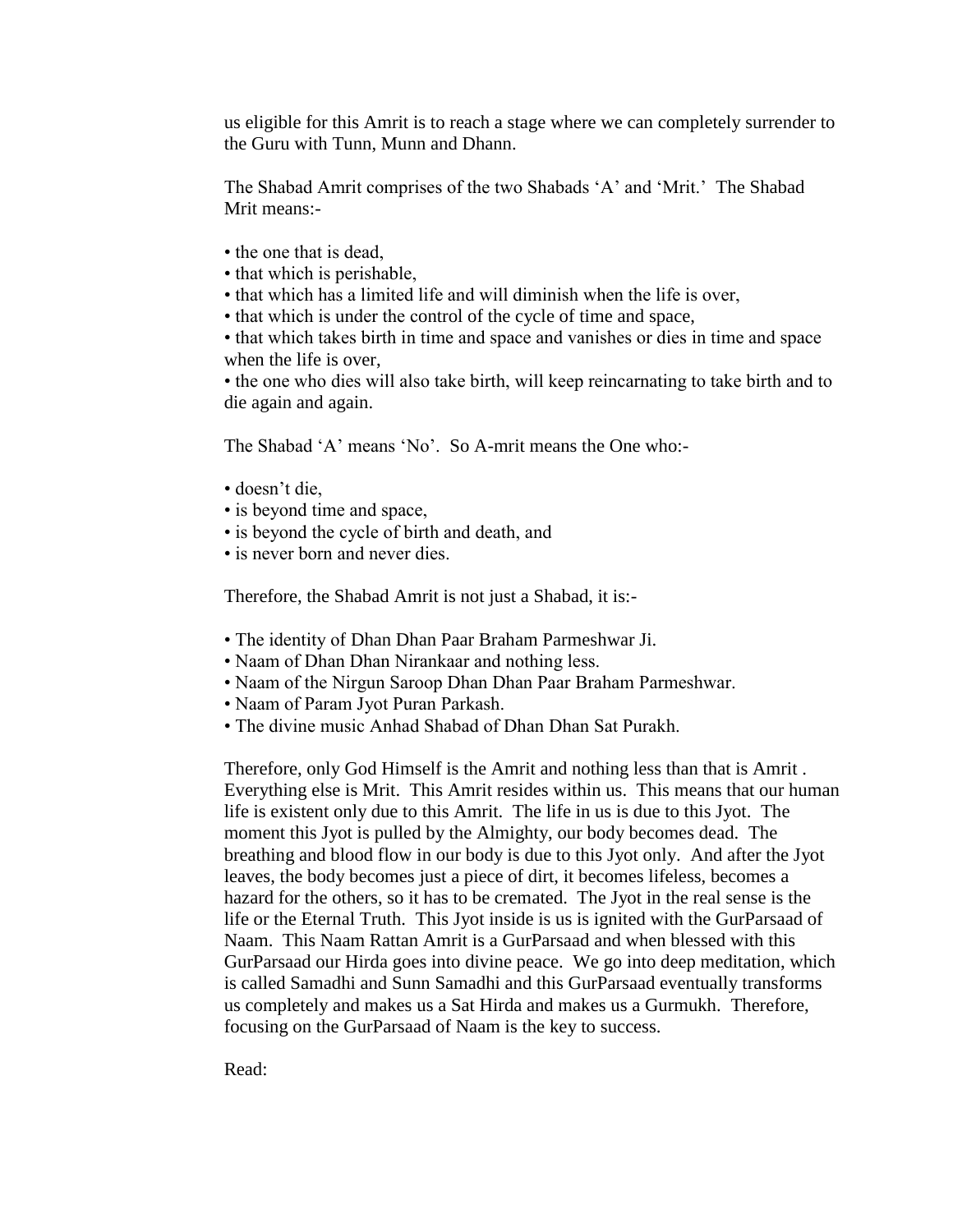"Amrit - [Real Spiritual Meaning."](http://www.satnaam.info/index.php?option=com_content&task=view&id=199&Itemid=26)

[The Meaning Of The Word](http://www.satnaam.info/index.php?option=com_content&task=view&id=180&Itemid=24) Amrit.

[Three Types Of Amrit -](http://www.satnaam.info/index.php?option=com_content&task=view&id=340&Itemid=26) Sant Isher Singh Ji.

## <span id="page-29-0"></span>**Amrit Bachan**

Divine Word. When one reaches the Param Gat stage then whatever he speaks is called Amrit Bachans, the complete Eternal Truth. Whatever that person says will definitely happen. His words will always come true. That is why they are called Amrit Bachans. Please take it for granted that whenever a Puran Sant speaks, he will speak only complete truth – Eternal Truth. So the words of a Satgur, Sant, Brahamgiani are GurParsaad. Also called [Sat Bachans.](http://www.satnaam.info/index.php?option=com_content&task=view&id=1333&Itemid=55)

# <span id="page-29-1"></span>**Amrit Bani**

1) When we become Jivan Mukt then we become the Charan Dhool of the entire creation, but given a highly respectable place in the Dargah of Akal Purakh Ji. When we become Jivan Mukt then our word becomes the word from God. GurBani calls a Braham Gyani as Parmeshwar - God, "Mukt Jugt Jee-a Ka Daata," "Puran Purakh Vidhataa," and so on. Therefore, the word of such souls becomes Amrit Bani. Such souls become the source of GurParsaad for others and are blessed with the divine power with which they can instantly plant Naam in our Surat.

2) Mool Manter gives the definition of the Mansarovar – the Amrit – the Nirgun Jyot – Dhan Dhan Paar Braham Parmeshwar. Mansarovar is purely the collection of all of the divine qualities that form the basis of the spiritual world – Eternal Truth. Collection of all of the divine attributes of Akal Purakh which take the name of Nirgun Saroop. Everything has originated from the Mansarovar and the Mansarovar is the origin of everything and this is the Only Eternal Truth. Everything else is perishable and prone to change, the Mansarovar doesn't change. It has been, "Aad Sach. Jugaad Sach. Hai Bhi Sach. Nanak Hosi Bhi Sach." So a soul which brings in all of the mandatory divine attributes of Akal Purakh becomes a Suhaagan and then a Sada Suhaagan and merges in the Mansarovar. That soul always and forever remains in the Mansarovar and drinks the Mansarovar continuously. Drinks the never ending stream of Atam Ras Amrit – the highest Amrit – Dhan Dhan Mansarovar. Guru Sahibs have taken a drop of the Mansarovar and tried to explain the eternal super powers of the Mansarovar, the Nirgun Saroop of Dhan Dhan Paar Braham Pita Parmeshwar Ji in GurBani. Since GurBani has come from the Mansarovar that is why it is Amrit Bani.

## <span id="page-29-2"></span>**Amrit Barkha**

Amrit Shower. Where a Puran Sant sits has been called the same as the Dargah of Akal Purakh and there is a constant Amrit shower available at the Sat Charans of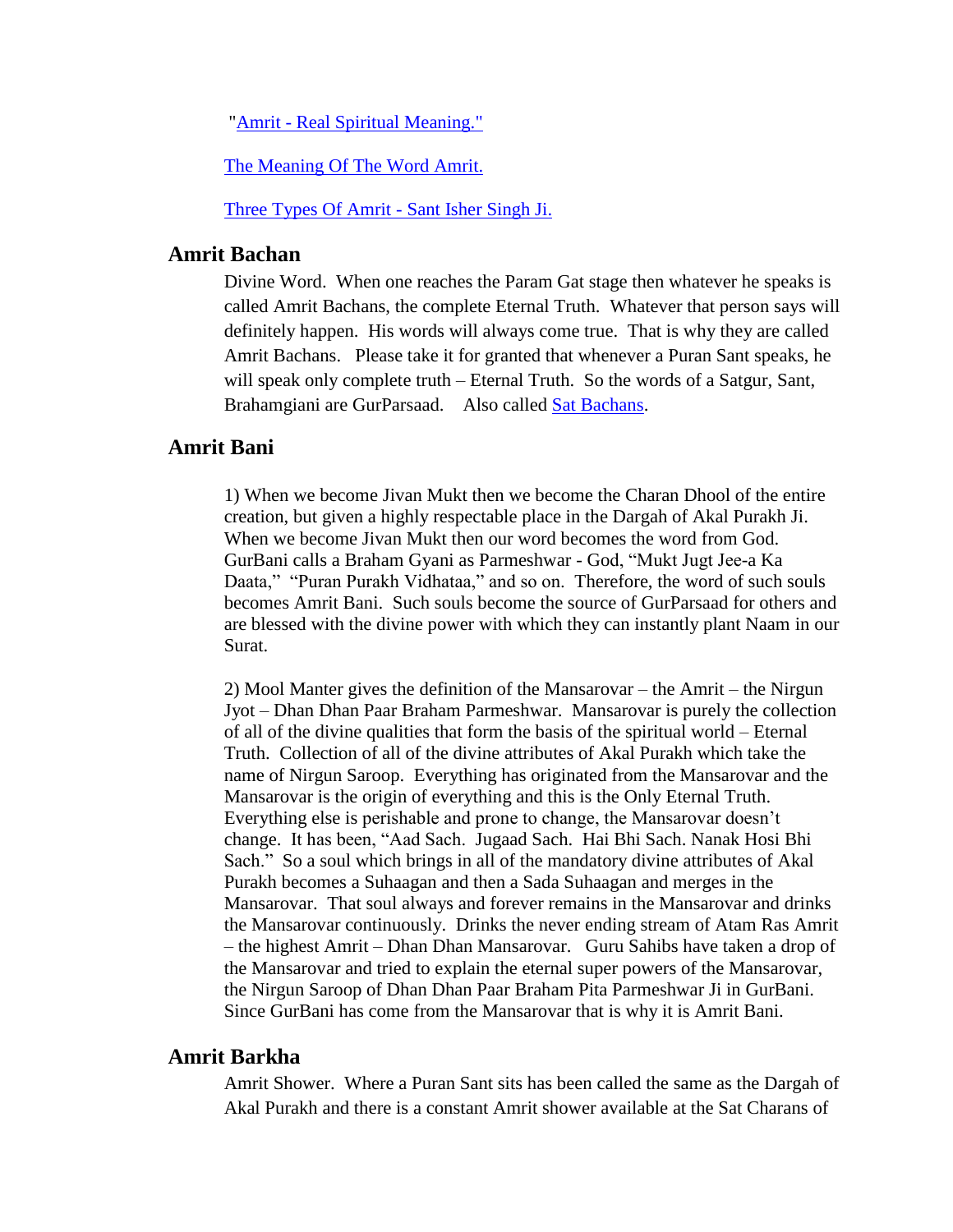a Puran Sant. Where there is a Puran Sant sitting, the Mansarovar – Gur Sagar – Amrit Sarovar is right there and there is no effect of Maya under His Chattar. Therefore, the ones who completely surrender themselves at the Sat Charans of a Puran Sant with Tunn, Munn and Dhann and with trust, faith, devotion and love go into Samadhi instantaneously. Naam goes into the Surat and Hirda in a very short period of time.

## <span id="page-30-0"></span>**Amrit Bhinnie Dehuri**

When the entire body gets filled with Amrit that is what is called Amrit Bhinnie Dehuri.

## <span id="page-30-1"></span>**Amrit Ceremony**

See Khande Batta Ki Pahul.

## <span id="page-30-2"></span>**Amrit Chattar**

See Chattar.

## <span id="page-30-3"></span>**Amrit Drisht**

See Drisht.

# <span id="page-30-4"></span>**Amrit Dhari**

The holder of Amrit. Commonly and incorrectly used to refer to a person who has received Sikh initiation at the "Amrit ceremony". At the ceremony water is prayed over and is commonly and incorrectly referred to as Amrit - historically it was called Khande Batta Ki Pahul - Water of the Sword and Bowl. But by calling it Amrit, the people who drink this water at the initiation ceremony are commonly called Amritdhari. Many people who take Khande Batta Ki Pahul from the Panj Pyare go into a state of ego instead of going into humbleness. They think that they have become superior because they have become so called Amritdhari without knowing the real divine of being an Amritdhari.

In the real divine sense the Amritdhari is the one who has become a Sat Hirda and has reached the Puran Brahamgian Stage, Puran Tat Gyan stage and has been blessed with the Param Padvi. A Puran Brahamgiani is an Amritdhari. A Puran Sant is an Amritdhari. A Satgur is an Amritdhari. Becoming an Amritdhari is the last stage of Puran Bandgi. The false sense of becoming an Amritdhari just by taking Khanda Batta Ki Pahul has plagued the entire community. It is a dangerous illusion.

The word Amrit in GurBani means God's Divine presence within us and the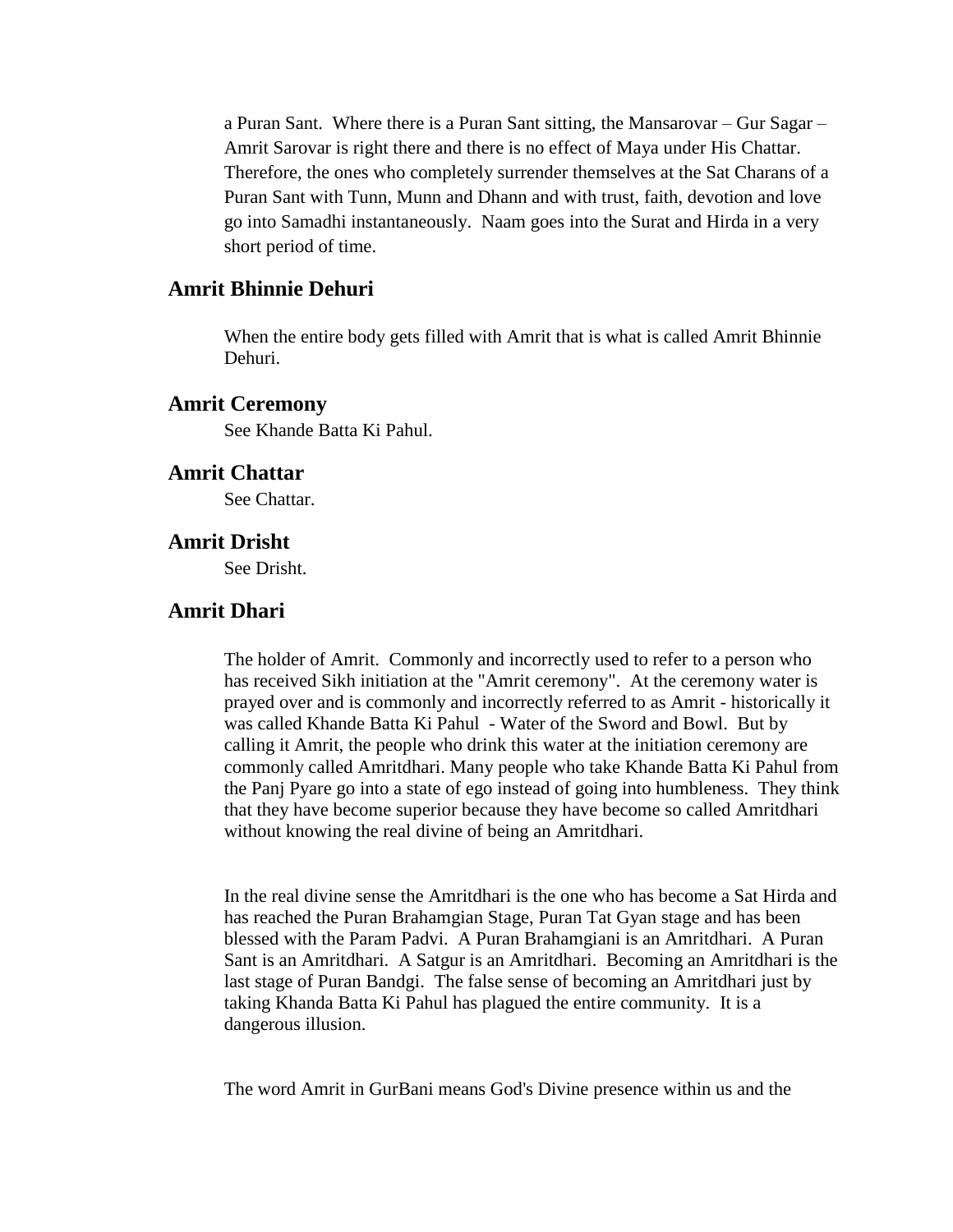Amrtidhari is the Sant, the one who is overflowing with Amrit and able to give it to others too. By redefining the word Amrit to mean external holy water has caused Sikhs to forget the real meaning and hence they do not look for the inner Amrit and become the true Amritdhari - the one overflowing with God's presence. The true way to realising the inner Amrit is by meeting with the Sadh Sang. Meeting the Sadh Sang is only by GurParsaad and is a divine gift for us due to our previous Karni which forms our destiny to meet a Puran Sant, a Puran Brahamgiani, who is the Amritdhari and is Amrit Ka Daata. This Gur Ka Shabad (Sat Naam) is the Amrit and is given by this Amritdhari, the Amrit Ka Daata. This GurParsaad of Amrit ignites the Jyot inside us and takes us under His Chattar where the effect of Maya diminishes. As we follow the Gur Ka Shabad then it becomes impossible for Maya to distract us.

Anaath Ka Naath Anaath means the one without a Master. Naath means Master. Anaath Ka Naath is another divine quality of God. Basically, we are all Anaath. As long as we are Duhagans and not Suhaagans, we are Anaath, means without any Master. But, just look at His kindness, mercy and forgiveness, He still takes care of us. Everything that we have and we need for living is provided by Him. And above all He waits for us to come back to Him with open arms without looking at our countless misdoings and sins.

Read:

[The Meaning of Amrit Dharee.](http://www.satnaam.info/index.php?option=com_content&task=view&id=200&Itemid=26)

[Becoming an Amrit Dharee.](http://www.satnaam.info/index.php?option=com_content&task=view&id=201&Itemid=26)

[The Real Amrit Dharee.](http://www.satnaam.info/index.php?option=com_content&task=view&id=202&Itemid=26)

# <span id="page-31-0"></span>**Amrit Ka Daata**

Giver of the gift of Amrit. When we have defeated Maya and attached completely to the Infinite Divine Power we lose our individuality and our identity and the Infinite Divine Power takes over us completely. With our complete surrender at the Charan Sharan of our Satguru we receive the Gur Kirpa and Gur Parsaad and we are saved from the slavery of Maya. We are absorbed in Sat Naam always and forever. Naam goes into our Rom Rom. Our entire body is filled with Amrit. This Amrit then flows out from our body and we are able to give it to others for subduing their Panj Doots resulting in their peace of mind; for healing them mentally and physically and for uplifting them spiritually.

## <span id="page-31-1"></span>**Amrit of the Charan (Guru's Feet)**

See Charan Amrit.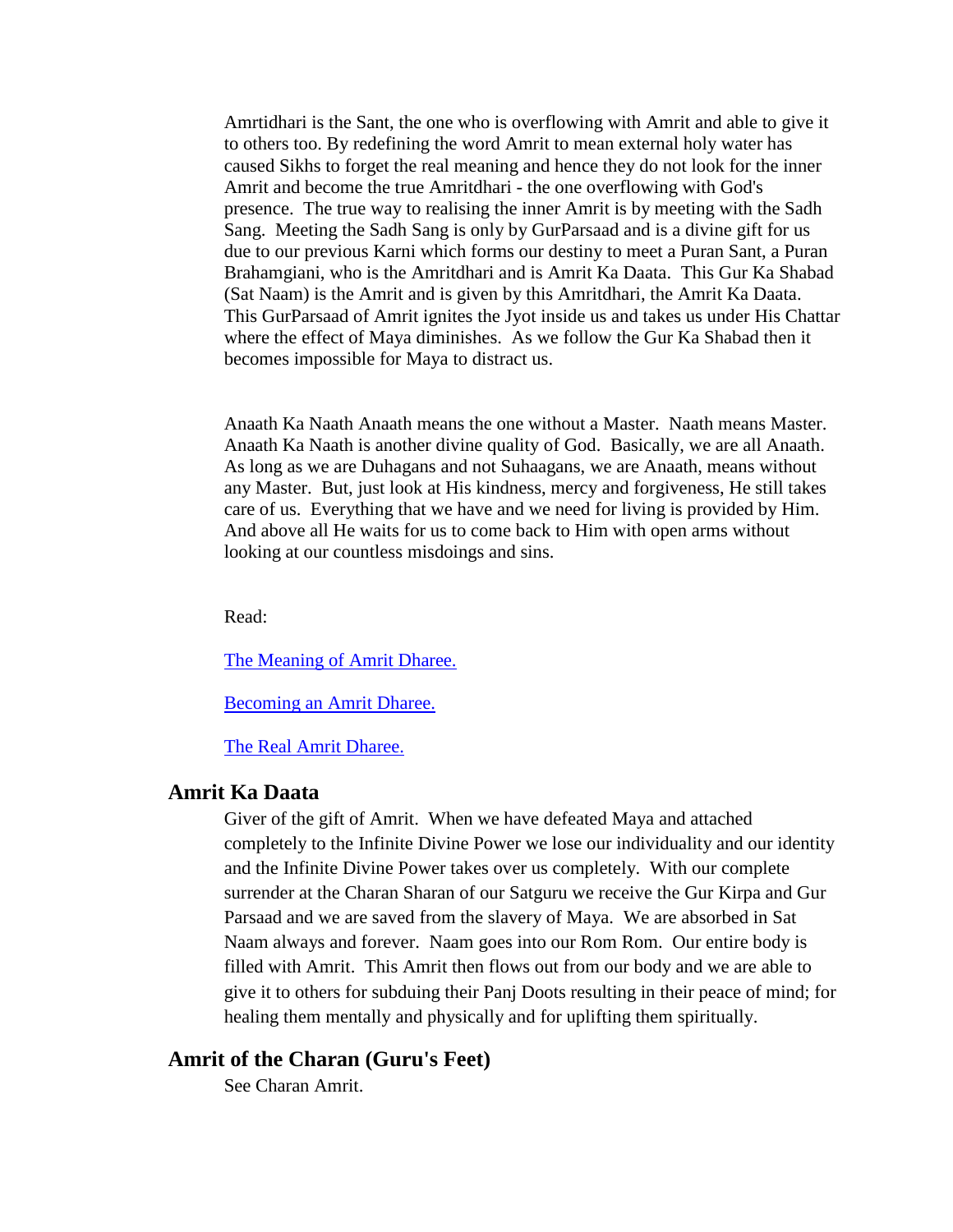# <span id="page-32-0"></span>**Amrit Ras**

Continuously enjoy Naam Amrit when we go into Samadhi. Some of us who have already achieved this state of spirituality are already feeling the physical presence of the Almighty through the Amrit Ras when sitting in Samadhi and doing Naam Simran.

## <span id="page-32-1"></span>**Amrit Sagar**

See Mansarovar.

# <span id="page-32-2"></span>**Amrit Vela**

Early hours to do Naam Simran.

Read:

[Amrit Vela Naam Simran](http://www.satnaam.info/index.php?option=com_content&task=view&id=1152&Itemid=14)

## <span id="page-32-3"></span>**Anand Karaj**

Divine [Marriage](http://www.satnaam.info/index.php?option=com_content&task=category§ionid=2&id=10&Itemid=17) of a soul with God. See Marriage section.

#### <span id="page-32-4"></span>**Anant**

God has no end.

## <span id="page-32-5"></span>**Anderli Rehat**

Inside compliance (truthful living). See Sat Ki Rehat.

## <span id="page-32-6"></span>**Andhagiaani**

Ignorant about the real spiritual world.

## <span id="page-32-7"></span>**Andherlaa Teerath**

The internal pilgrimage is the real divine pilgrimage, the Andherlaa Teerath as it is called in Punjabi. This internal pilgrimage is not completed and realized until our Hirda goes into Puran Sachyari Rehat which is:-

- the Rehat of winning over Maya,
- the Rehat of achieving the Atam Ras Amrit,
- the Rehat of Puran Jyot Parkash in the Hirda,

• the Rehat of becoming a Puran Khalsa - a Puran Sant Puran Brahamgiani - Guru.

## <span id="page-32-8"></span>**Andin Kirtan**

Day and night Kirtan - same as Akhand Kirtan.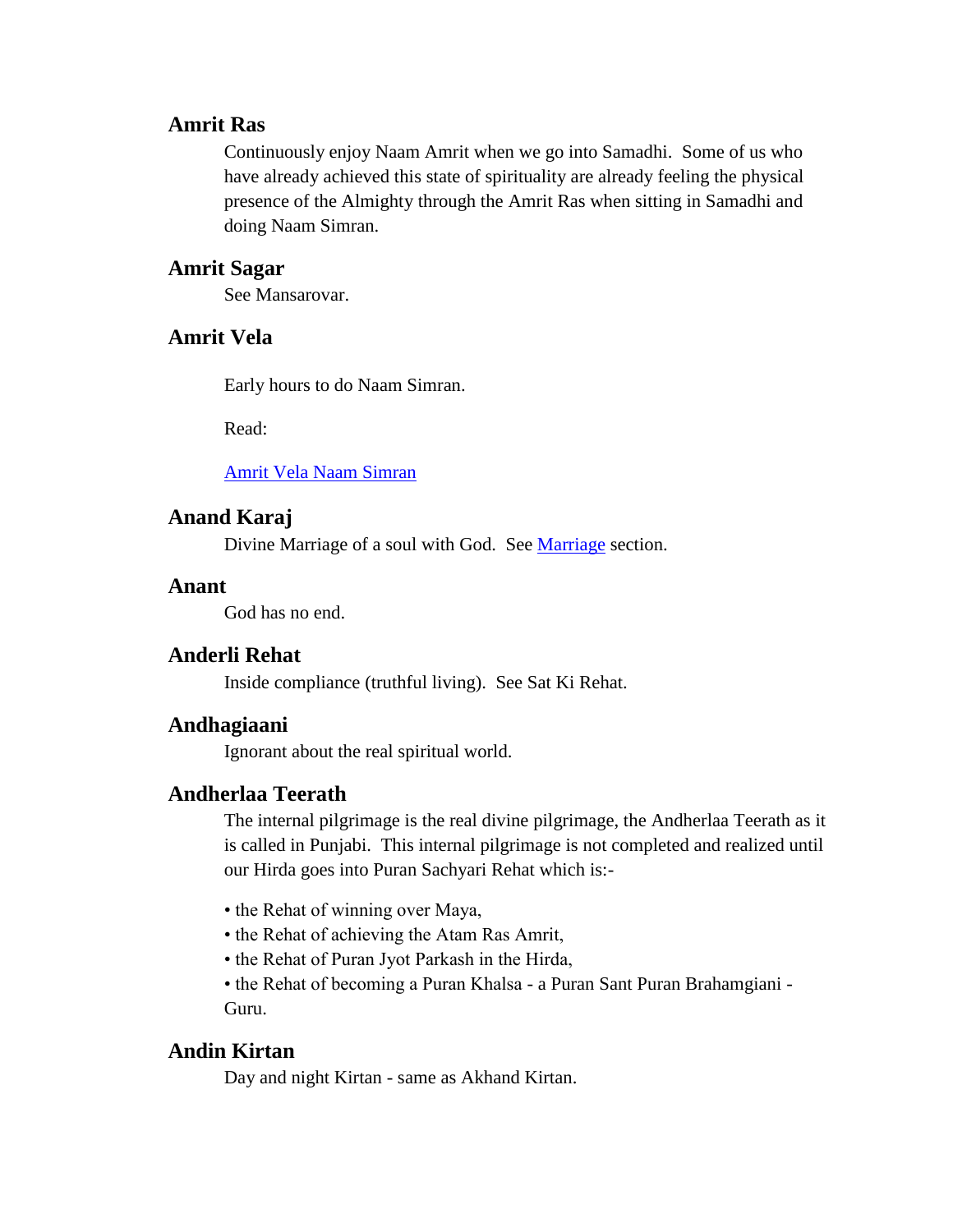# <span id="page-33-0"></span>**Anhad Kirtan**

See Panch Shabad Anhad Kirtan.

## <span id="page-33-1"></span>**Anhad Shabad Naad Kirtan**

Divine unstruck music and divine word heard within the Dassam Duar, and not with the phyical ears or mind.

#### <span id="page-33-2"></span>**Anjan**

The darkness of Maya.

## <span id="page-33-3"></span>**Anter Jaamta**

This power of God keeps a record of all of our performances in our daily life. This power keeps a record of our internal story continuously.

# <span id="page-33-4"></span>**Anter Jaami**

God the Inner Knower.

#### <span id="page-33-5"></span>**Apaar**

God who can't be measured, means infinite divine power, omnipresent.

## <span id="page-33-6"></span>**Apmaan**

Abuse.

#### <span id="page-33-7"></span>**Aprampar**

God is the self-created Creator who is Infinite, has no boundaries and has no dimensions.

#### <span id="page-33-8"></span>**Apras**

The basic meaning of the shabad Apras is "which can't be touched by Maya." The Shabad and Surat must combine inside a person to make them into an Apras soul. Shabad and Surat only combine with the GurParsaad of a Puran Brahamgiani. When they combine it transforms an ordinary soul into a ParGhatyeo Jyot Puran Brahamgiani and such a soul has been called Apras. Derived from "Paras Pathat".

#### <span id="page-33-9"></span>**Apras Aparas**

To be able to help others unite with the Almighty.

## <span id="page-33-10"></span>**Arath**

Money. Money is not evil, it is the desire for money that traps the mind in the web of Maya. Money is a commodity to be used. Money is for living, but we don't live for making or collecting money for its own sake.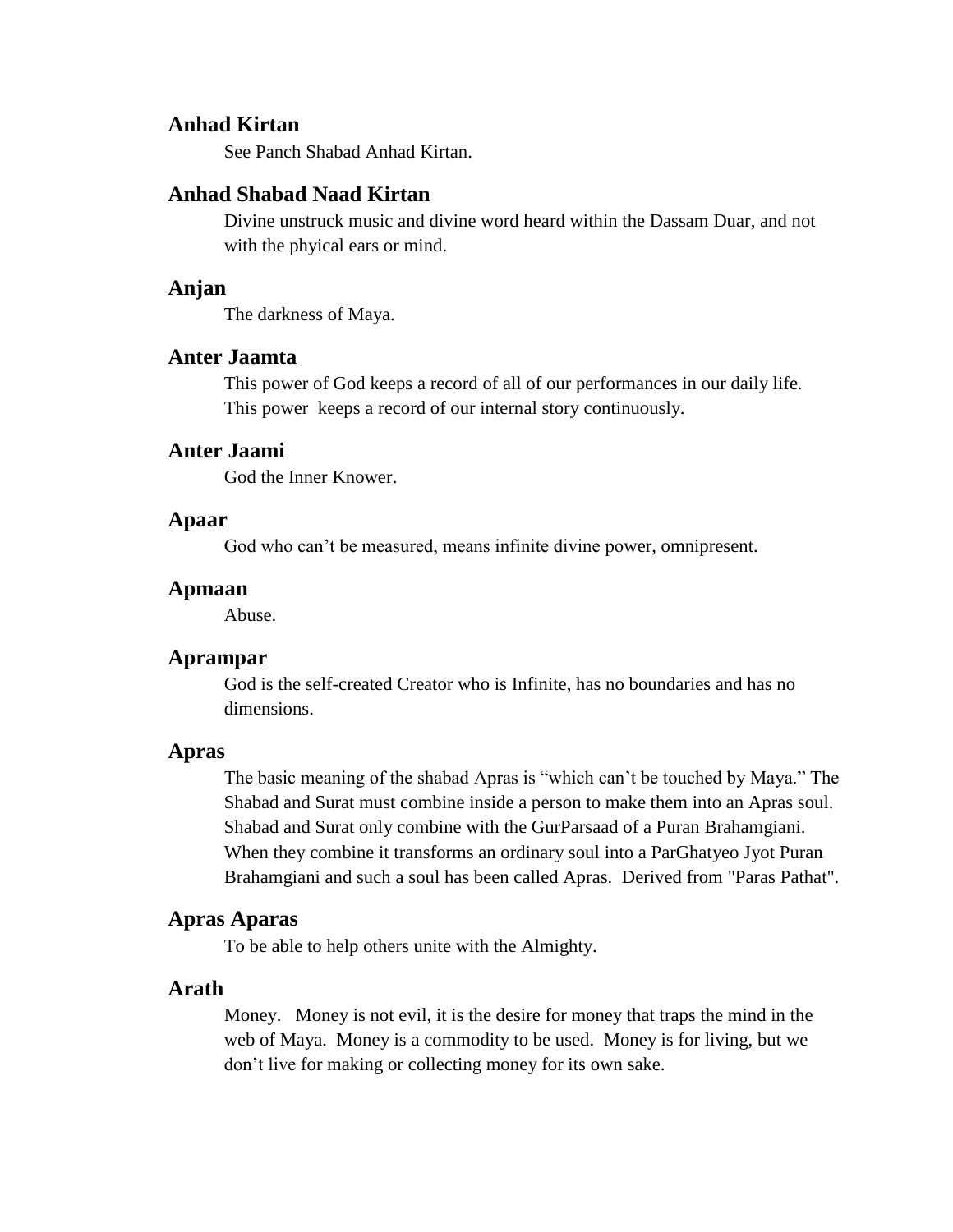#### <span id="page-34-0"></span>**Ardas**

Humble prayer. Unfortunately, people misuse Ardas to pray for the fulfillment of desires. Just remember that there is no limit to His kindness. He can give us anything, so much so, He can even give us His Throne, He can give us the kingdom of 14 Lok Parlok. So please don't ask for anything. Who knows what He will give us when He is pleased with us. And if at all He asks us what we want then either say, "Naam, Bandgi and Seva" or don't say anything, or humbly say, "I don't need anything. You have already given me everything, what more do I need?" He has infinite love for those who do His Bandgi and dedicate themselves to His Bandgi.

To become Puneet, purified, so that God can live in you on a continuous basis, and accept you as His Bhagat, this should be your Ardas at every moment. This Ardas will do wonders for you. This is our divine promise to you.

"We are ignorant fools, lowest of the low, Loonharami (traitor), Gunehgaar (great offender), Nirguniaar (of no good qualities). We are Maha Pakhandi (great hypocrite), Maha Paapi (great sinner), Maha Kaami (full of lust), Maha Lobhi (full of greed), Maha Mohi (full of attachment), Maha Ahankari (full of ego) and we have come to Your Charan Sharan (Holy feet shelter) with pressed palms and with Kottan Kot Dandauth (countless prostrations) at Your Pavan Charans (pure holy feet). We give our Tunn (body), Munn (mind) and Dhann (wealth) at Your Sat Charans (feet of Truth). Please help us. Please show us the right path. Please take us under Your Charan Sharan. Please accept us under Your divine Chattar (Aura). Please forgive us for our misdoings and sins. We will follow Your divine words from now onwards and will live the way You want us to live. We will do what You want us to do. Please bless us with Your GurParsaad and accept us as Your Suhaagan (blessed bride)."

#### <span id="page-34-1"></span>**Arog Kanchan Dehi**

Disease free golden astral body. The astral body starts to become an "Arog (disease free) Kanchan (golden) Dehi (astral body)" in Karam Khand and becomes complete in Sach Khand.

#### <span id="page-34-2"></span>**Asa**

Hopes.

#### <span id="page-34-3"></span>**Asan**

Posture the body spontaneously takes when the Infinite Divine Power expresses Himself through our body. Read ["Meaning of One Palm Raised \(Asans\)".](http://www.satnaam.info/index.php?option=com_content&task=view&id=1092&Itemid=0)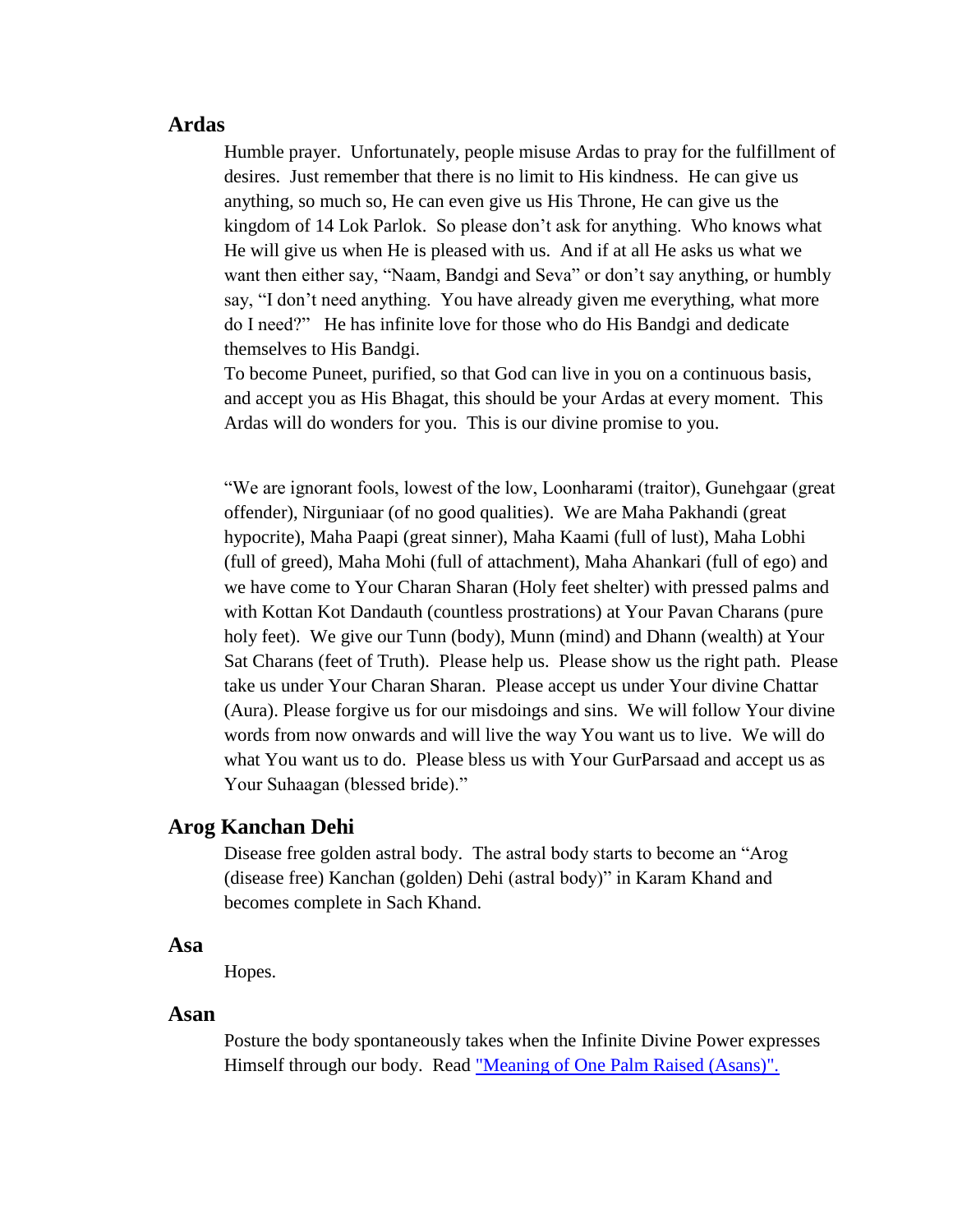## <span id="page-35-0"></span>**Asat Karam**

Untruthful deed.

## <span id="page-35-1"></span>**Asthool**

Maya element of the creation i.e matter. Within the Asthool, the Sookham is the divine element that provides life.

#### <span id="page-35-2"></span>**Astpadi**

8 Verse Poem. Sukhmani Bani is composed as 24 Astpadis.

## <span id="page-35-3"></span>**Atal**

Totally stable. Unshakable. See Atal Awastha.

#### <span id="page-35-4"></span>**Atal Awastha**

Totally stable state. The soul that can never be disturbed by anything that happens around him whatever it may be, because he goes into Puran Hukam and realizes in all practical senses that everything that happens is in the Hukam and only Hukam prevails.

The ones who achieve GurParsaad and focus on Naam Simran and Naam Ki Kamai achieve Puran Awastha (Supreme Status). Param Padvi is the Puran Awastha (State of Perfection). Puran Awastha is also called Atal Awastha (Unshakable State). The ones who lose the GurParsaad do so because their trust is there only as long as it is not shaken by any doubts, illusions or delusions. As soon as they allow their trust to be shaken, it means there is no trust and that is the reason for them falling back. But, when we reach the Puran Awastha then our trust is Puran too and will never be shaken no matter what happens around us. This trust allows us to cross all limits and become infinite. Our infinite trust makes us a winner. This trust is Bandgi. Devotion is Bandgi and love is Bandgi. As long as our trust, devotion and love for the Guru is there we are progressing in Bandgi, as soon as our trust is shaken, our devotion and love will also be shaken and blocks our progress in Bandgi. So please be careful and never let our trust in our Guru be shaken. Just keep on enhancing it until it reaches that level when we are blessed with Puran Tat Gyan. Once we reach that level in our Bandgi then we can never fall back. That is called Atal Awastha. Our trust for our Guru is Atal, our devotion for Guru is Atal, our love for Guru is Atal.

## <span id="page-35-5"></span>**Atam**

Our soul is a part the Nirgun Saroop Puran Parkash Dhan Dhan Paar Braham Parmeshwar.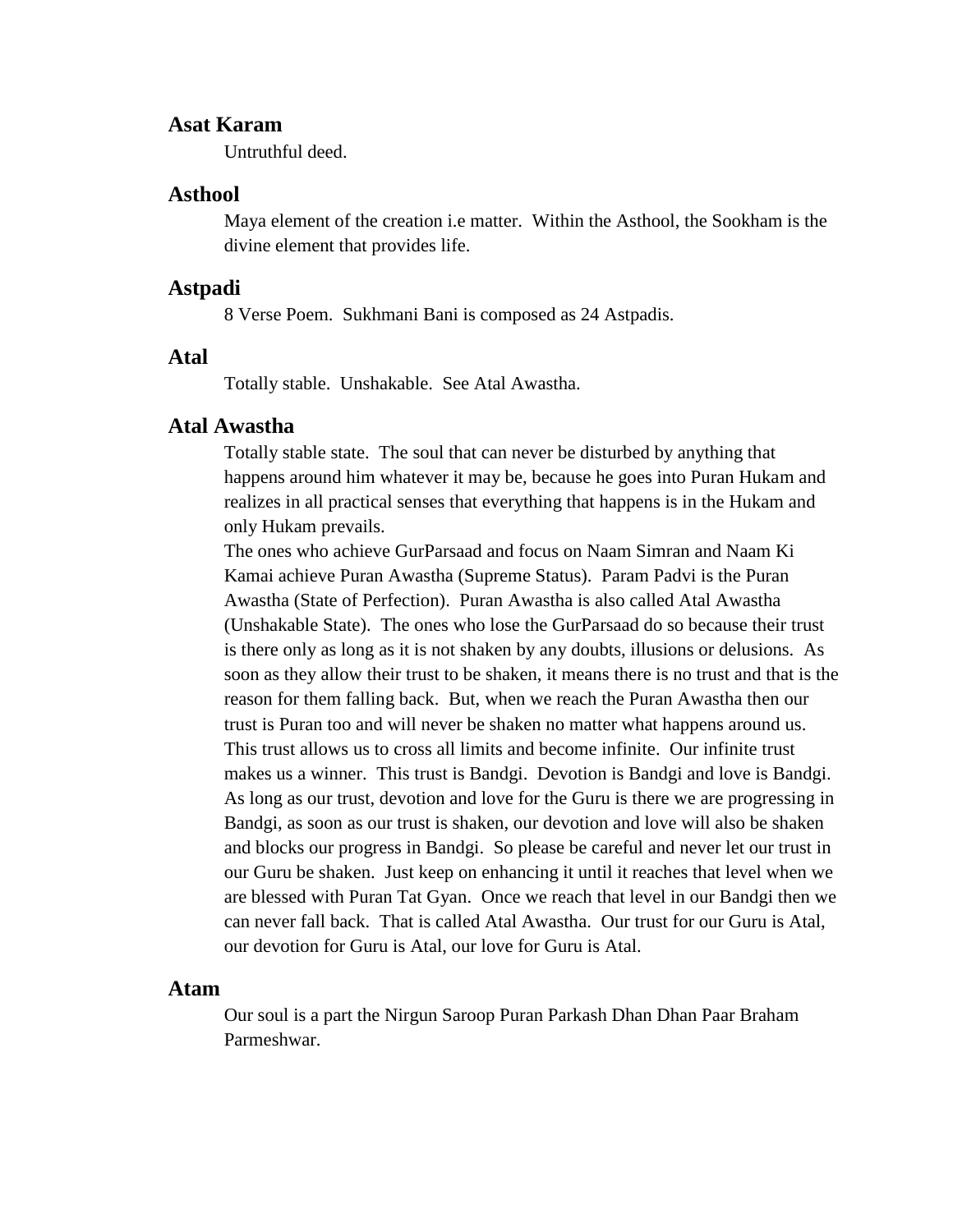#### **Atam Ghati**

GurBani says the one who has not engaged in Naam Simran as having done spiritual suicidal. That person is known as an Atam Ghati - killer of the self.

#### **Atam Ras / Atam Ras Amrit**

The highest Amrit. The highest level of enjoyment and Eternal happiness. A never ending Eternal happiness, "Sat Chit Anand" and pure light of the Lord, Param Jyot Puran Parkash Darshan.

#### **Atma**

Atma (soul) is a drop of the Amrit. Atma is Jyot, a part of the Param Atma – Param Jyot - Nirgun Saroop of Akal Purakh. Soul has separated from Akal Purakh due to its destiny based on his Karni, and when the effect of his Karni finishes then there is no destiny left. At that point the separated drop goes back and merges with the ocean. The Atma, the Jyot, goes back and unites with the Param Atma, with Param Jyot-Nirgun Saroop – Mansarovar – Gur Sagar – Dhan Dhan Paar Braham Pita Parmeshwar Ji. When this happens then the cycle of reincarnation comes to an end and the soul, the Jyot, the Atma goes into complete silence after merging into the Nirgun Saroop forever. This puts an end to the cycle of birth and death. This is all GurParsaad and GurKirpa that makes this happen. -- The soul never dies and is never born. It is the physical body that is born and dies, that is created from the elements and goes back to them. Soul is an eternal part of the divinity. Through the soul divinity plays in its creation. Soul is the life portion of the creation. Everything that is living and grows has a soul inside it which makes it work in all of the physical senses. Removal of the soul causes the death of the physical body.

This is a divine law that whatever is created in the time and space will go through change continuously and eventually die the physical death. Birth brings the soul into the body and death happens when soul leaves the body to go into a new body. This applies to every piece of creation. The soul is the divine power that keeps the entire creation alive and going through this change and eventually leads to the physical death of every piece of creation. When the physical death of any creation happens then the soul leaves the body, Which means that the divine power stops working on that creation and after death all its elements go back to the individual parts from where and which it was created.

For example, divinity created a human body using five elements, the Panj Tats of air, wáter, fire, earth and sky and when a person dies all of these five elements go back to their origin. So soul is the divine power that keeps everything going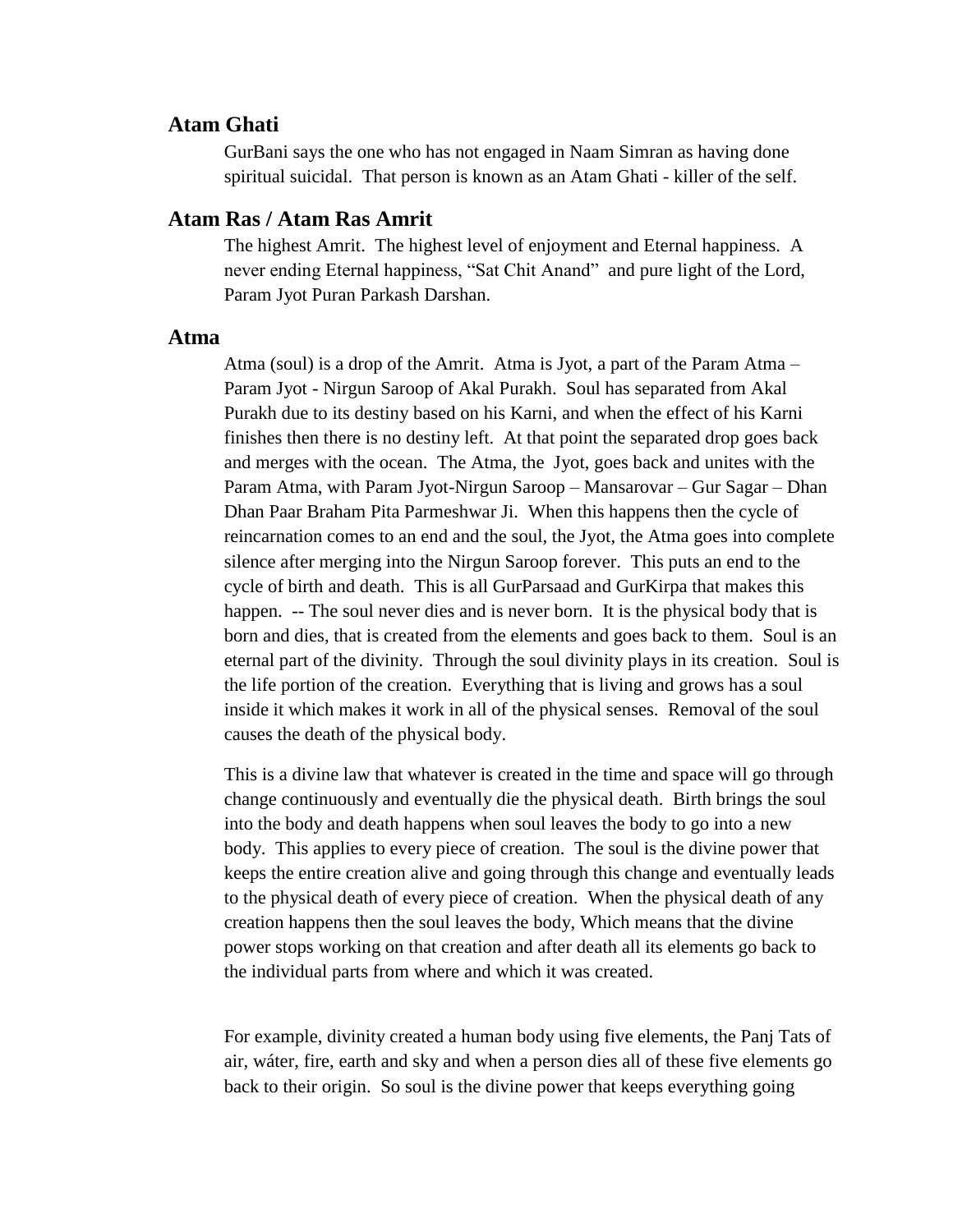around the entire creation. Soul is the divine power that is powering each and every living creation including all of the internal processes of any creation as well as the interaction between various creations all around in the creation.

# **Atsath Teerath**

The mistaken belief that merely by going on pilgrimage to the 68 holy places of Hinduism the soul attains salvation. Now the phrase "Atsath Teerath" refers to any outer pilgrimage, even in Sikhism, as being useless in attaining salvation. Only the inner pilgrimage (Andherla Teerath) through the five Khands on the path of Bandgi gives salvation.

#### **Aura**

Our Sat Karams help us build certain positiveness in and around us. This is also referred to as a field of positive energy around us. It is also called an aura. It surrounds our body. People will always like to talk to the person who has a very strong and pure aura. When Bandgi of a person goes into Karam Khand and Sach Khand then this aura becomes very strong. That is why the people who attain the stage of Puran Brahamgian have a very strong aura, or a very strong field of positive energy around them. In all spiritual senses, this aura is the field of spiritual energy. In all deeper divine spiritual senses this field of energy is called the Puran Parkash. In all deeper divine spiritual senses this field of energy is called the Amrit. In even more deeper divine senses this field of divine spiritual energy is called the Nirgun (the Nirgun in Sargun) Saroop of Dhan Dhan Paar Braham Pita Parmeshwar. That is why people sitting in the Sangat of such a Puran Brahamgiani enjoy this unique peace without any influence of Maya and this is how the benefit of the deep divine spirituals senses is transmitted to the seekers.

### **Avatar**

See Guru Avatar.

#### **Awastha**

Spiritual state.

#### **Awgun**

Bad qualities. When we receive the GurParsaad, then God-Guru forgives us for anything and everything - so much so it beyond our imagination. In fact, He doesn't look at our bad qualities at all, our Awgun. All He looks at is how much dedication we have towards the Gur and Guru. How much we have given up at the Charan Sharan of the Gur and Guru and we will be rewarded accordingly in terms of our spiritual progress.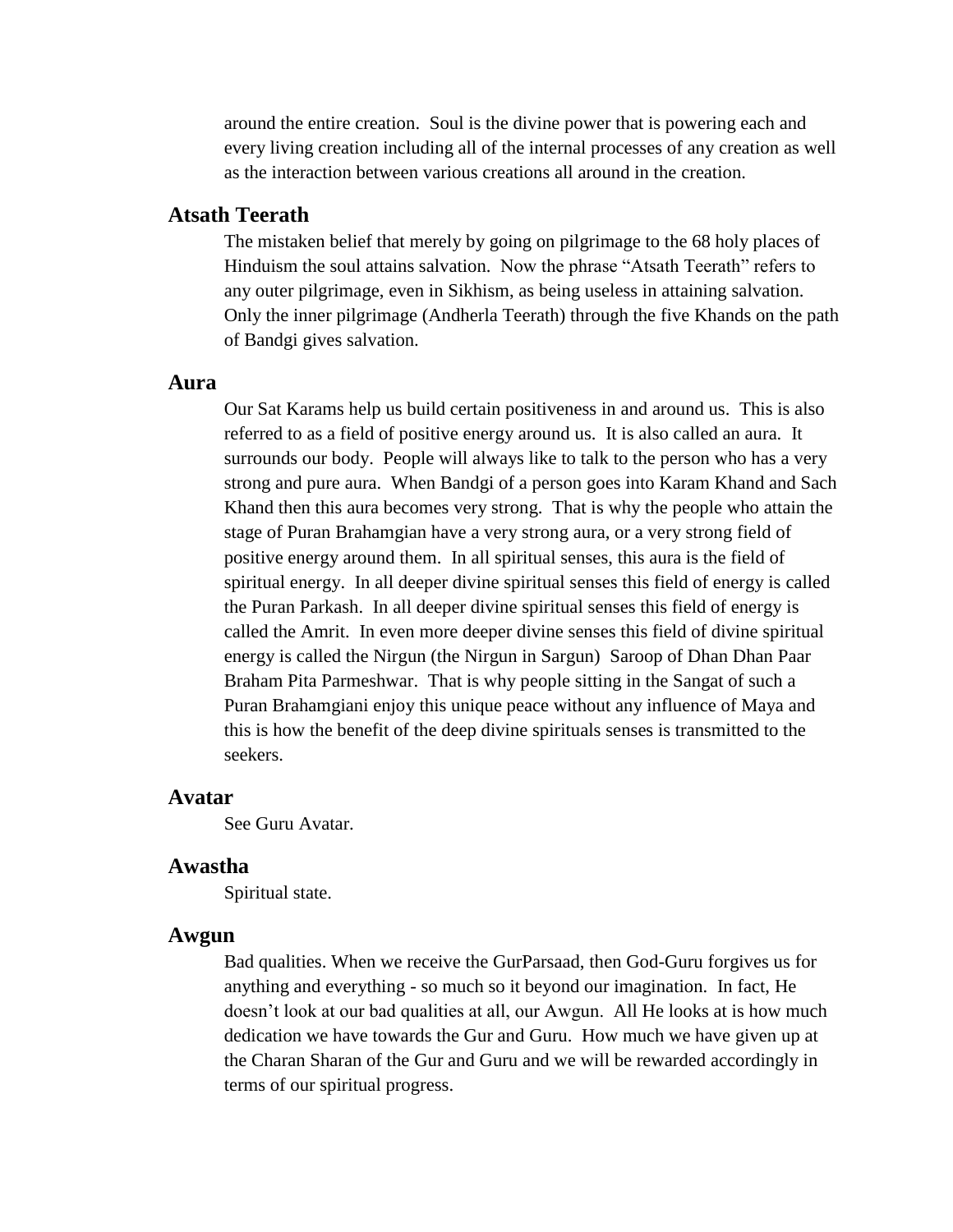# **Baikunth**

Baikunth is Dargah. Therefore, when our Bandgi is blessed as Puran Bandgi, Param Padvi, Puran Brahm Gyan, Puran Tat Gyan, Param Jyot Puran Parkash, we are always and forever will be sitting in the Dargah of Akal Purakh. The Puran Sant, Puran Brahm Gyani, SatGur and a Puran Khalsa is always and forever sitting in the Dargah. Physically they may be anywhere, but spiritually they are always and forever present in the Dargah. It is believed, and it is the divine truth that these souls tie both ends together - one end of Dargah with the other end at Earth. They are present everywhere - Omnipresent, as they have merged in Akal Purakh. With this divine blessing comes the Mukti from Maya and Jivan Mukti.

### **Bairaagee**

The ones who absorb themselves in Naam. Absorb themselves in Naam Simran, Naam Simran in Hirda, Naam Simran in Surat, Naam Simran in Rom-Rom.

#### **Bajjar Kapaats**

Divine doors. Consisting of four areas around the head, plus the Dassam Duaar (crown chakra). The four areas around the head are the brow chakra and the back of the head and above each ear. Also there are four more doors - a door in each palm and sole of the foot.

# **Bakhili**

Back-biting.

#### **Bakshand**

Forgivess.

#### **Bakshanhara**

Forgiver Of sins.

#### **Banda**

Divine slave. Bandgi means slavery. Banda means a slave. The slave is the one who has accepted the slavery of Akal Purakh. Banda is the one who has accepted the divine slavery of Akal Purakh and when this slavery is accepted then Bandgi starts, this divine slavery starts. Therefore, the one who accepts this divine slavery and lives under the Hukam of Akal Purakh is called a Banda and His life becomes Bandgi. There are two things that we can be a slave of, either Maya or God. If we are not a slave of God then we are a slave of Maya.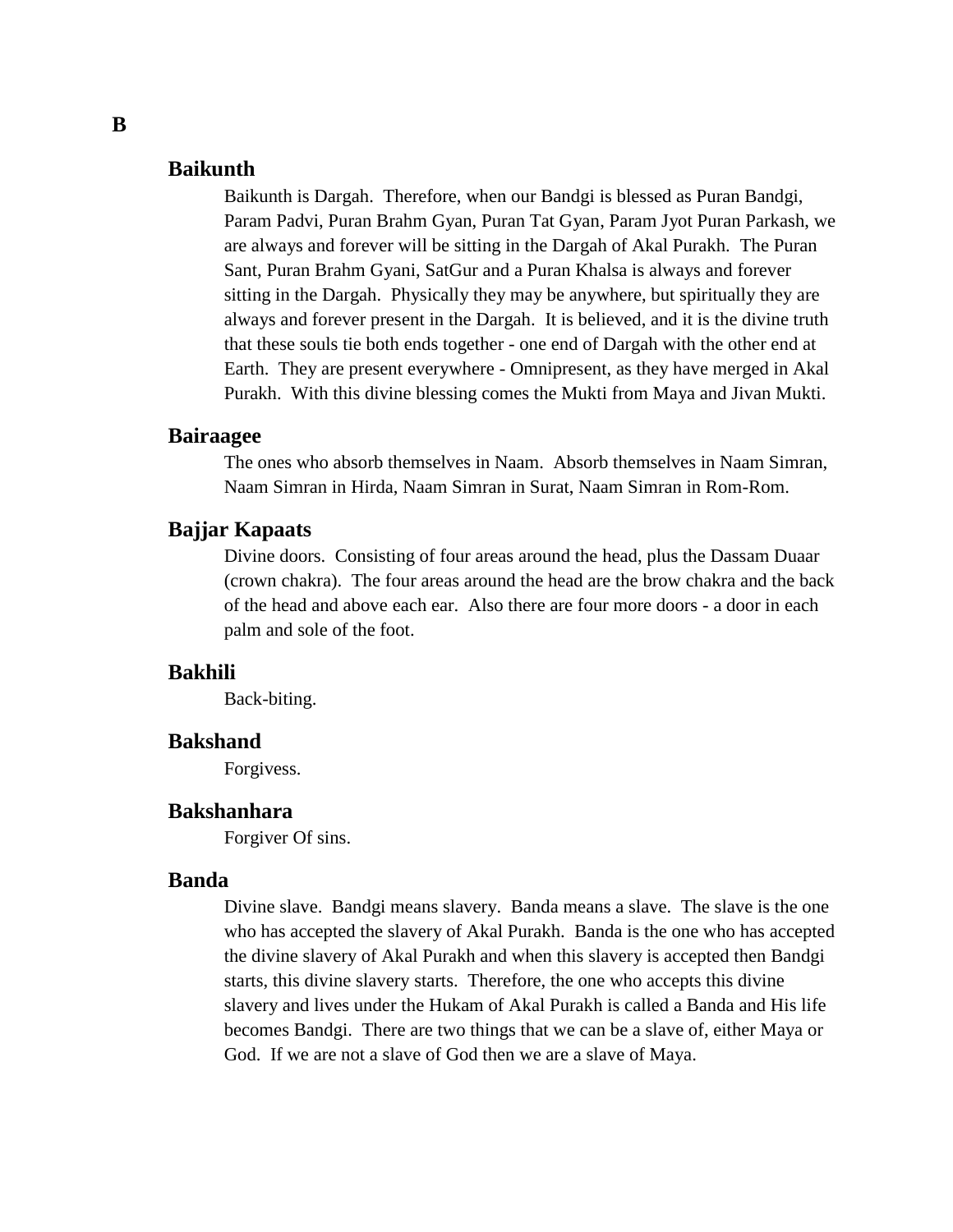### **Bandgi**

A life of voluntary slavery under Akal Purakh. Bandgi is nothing but trust, devotion, unconditional love - love without any demands, faith and belief in the Guru. Combined with these divine qualities we also need to completely surrender to the Guru, to have full faith - Gur Ki Parteet. See Banda.

# **Bandgi Ka Daata**

Giver of the gift of Bandgi.

# **Bandgi Marg**

The path of Bandgi takes us through the inner pilgrimage through the five realms to Sach Khand. See Khand.

#### **Bandhans**

Worldly ties.

### **Bani**

Words.

See GurBani.

# **Beant**

Infinite. Beyond any limits and boundaries. Beyond Maya.

#### **Beej**

The seed of the Creation. The Origin, the Creator and the source of creation from where all of the creation has been born from. See Beej Manter.

### **Beej Manter**

The Beej Manter - the Seed Mantra, is the source of spirituality, Divinity, spiritual wisdom, divine wisdom, Tat Gyan, Braham Gyan about the entire creation. Beej Manter is "Ik Oankar Sat Naam." The Mool Manter is the description of and further expansion of the Beej Manter. And the Beej Manter itself is just a longer form of the Gur Manter "Sat Naam," but means the same thing "One God whose name is Truth (Sat)." The person who carves the Beej Manter into His Hirda becomes a Braham Gyani. Beej means the Primal Seed or Origin which is the Creator and the source of creation, from where all of the creation has been born from. So when the Beej is sown into the Hirda then the person becomes enriched with the complete divine wisdom - the Puran Braham Gyan about the Creator and creation.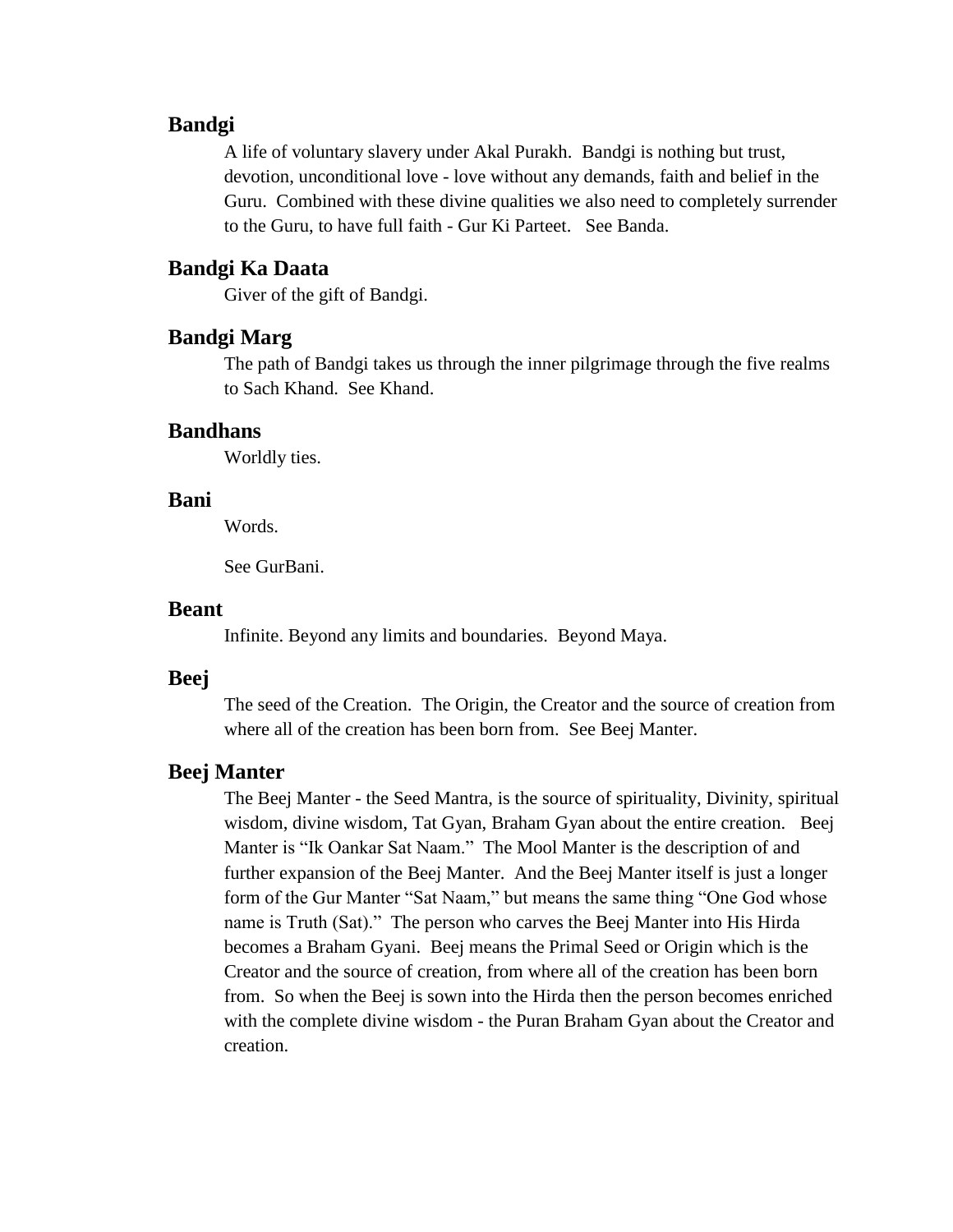Just as a huge tree is contained within a very small seed. The seed is planted in the Earth and becomes a plant. When properly nurtured with time it becomes a huge tree, with a lot of branches and leaves. In a similar way, the Beej Manter is like the seed of the tree. It is planted in the human Hirda. It is nurtured with the food of surrendering Tunn, Munn and Dhann to the Gur and Guru. It requires dedicating our self to Naam Simran in Samadhi and Sunn Samadhi, Seva, Parupkaar and Maha Parupkaar. This takes us through the process of Puran Bandgi with Gyan, Dhyan, Ishnaan in accordance with the divine laws. This seed grows into an unimaginably huge spiritual tree with all of the diamonds and jewels of divine wisdom, Braham Gyan and all of the divine qualities and unlimited divine powers. It transforms an ordinary person into an Apras.

This is just a glimpse of the Mahima of the Beej Manter. The Mahima of Beej Manter is beyond description. It can only be physically experienced through the GurParsaad. The Mahima of the Beej Manter is a Puran Sant, a Puran SatGur, a Puran Braham Gyani and "Braham Gyani Ki Gat Braham Gyani Janey".

# **Beena**

The Maker; the Creator.

#### **Benti**

Prayer request.

#### **Beymukh**

Traitor to the Guru. After calling themselves a Sikh of the Guru, they walk away and may even become slanderers. In our Sangat there were many people who were blessed in the Karam Khand and went up spiritually. But, then these people became Beymukh (traitor) to the Guru and indulged in the slandering of the Guru. They lost everything they had earned, because they could not stand the tests of Maya. They failed badly and fell flat on their face. Please always keep in mind to never think that we have earned everything and can handle it by ourself. We should NEVER and we repeat NEVER become Beymukh to the Guru who gives us the GurParsaad. This will put a lock on our spiritual progress. Once we start doubting our Guru then we are finished. There is no more spiritual progress. We should always and forever follow the Guru's advice and never go outside His advice or words. If He tells us to serve others then we should start doing it right away. We should continue to GIVE DASVANDH TO OUR GURU UNTIL HE TELLS US TO STOP DOING SO.

#### **Bhagaautee**

The devotee of Adi Shakti.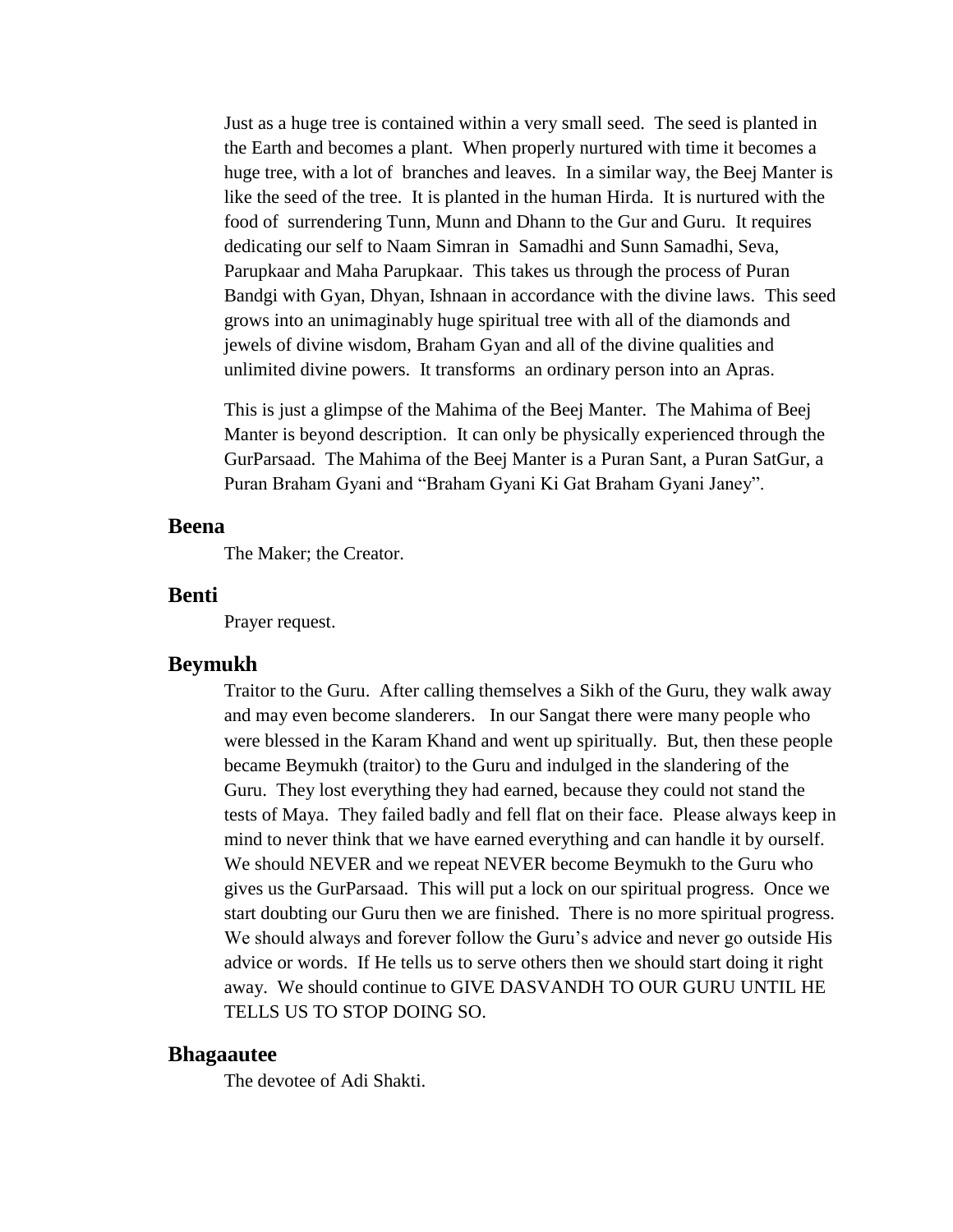### **Bhagat**

The one who is absorbed in God. God lives and appears in every breath of a Bhagat. God lives and appears on a continuous basis in His Bhagats. God Himself is Bandgi, God Himself is Naam, God Himself is Naam Ki Kamai, God Himself is GurParsaad. Therefore, the ones who are absorbed in His Naam and GurParsaad become Puneet – are purified, their Hirda goes into Puran Sachyari Rahat, complete internal compliance, compliance of defeating Maya, compliance of Atam Ras Amrit, Brahm Gyan Amrit.

# **Bhagat Ka Rang**

Divine qualities of the Bhagat.7

# **Bhagti**

Devotional Worship. See Bandgi.

### **Bhagti Daan**

Giving the gift of Naam - can only be done by a Sant Hirda.

# **Bhagti Margs**

Ways to worship Him e.g. Namaskaar, Katha, Kirtan, Paath, doing GurBani, Usat (singing the praises), Dhianaa (giving up everything to Him with Tunn, Munn and Dhan, Naam Simran, Nishkaam Seva and Parupkaar.

### **Bhagwan**

God the Master.

### **Bhai**

Highest title meaning brother of the Guru i.e. a Braham Gyani as in Bhai Gurdass Ji. Incorrectly used nowadays as a just a title of respect.

#### **Bharam**

False belief e.g. superstitions or religious beliefs that are believed sincerely but actually do not lead to God realisation. Along with the poison of Maya's Rajo and Tamo aspects, there is another major road block in our spiritual progress and that negative force is called Bharam. Bharam means the doubts, illusions and delusions that our mind is filled with. As long as our mind is influenced by these doubts, illusions and delusions we cannot progress in our spirituality. These doubts, illusions and delusions give birth to Dubidha – duality.

Bharams give birth to negative questions in our mind. Questions about the validity of Gur Mat and the Gur and Guru. Living in Bharams means the mind starts to question what our Puran Sant is telling us to do. The mind questions the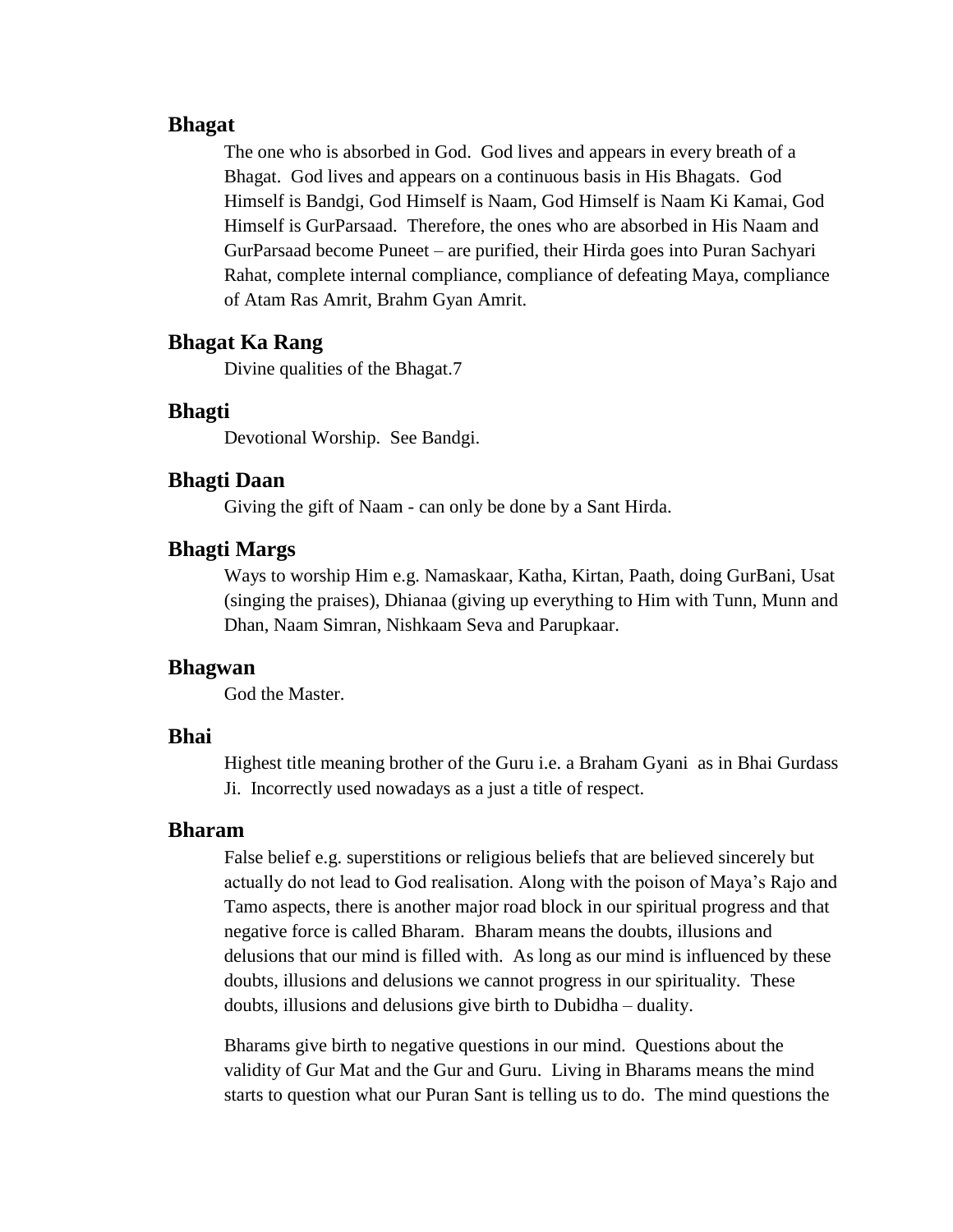divine words of our Puran Sant Puran Brahm Gyani. All of these negative thoughts lead us further into the wilderness of Bharams, illusions and delusions until we become completely lost. These lost ones don't believe that GurBani is the Eternal Truth. They question the validity of what is written in GurBani and remain far from the divine truth.

However, as soon as our Bharams, illusions and delusions are washed away we come out of duality and all of our questions are answered from within and our mind goes into complete peace. The end of Bharams, illusions, delusions and Dubidha is achieved by GurParsaad. With this Gurparsad our own wisdom - Munn Mat, Sansarik Mat and Dur Mat is replaced by Gur Mat.

The source of Gur Mat is the SatGur. When we dedicate and surrender completely at the Sat Charan Sharan of the SatGur then we achieve this GurParsaad. The end of Bharams, illusions, delusions and Dubidha from our mind is a very good sign and paves our way to Divinity. Our spiritual progress goes onto the fast track and all of our mental sicknesses – Panj Doots and desires, are washed away. All of our sins are washed away and our soul becomes weightless. Our soul is relieved of the weight of our past Karams. Past sins. Our past Asat Ki Karni. Our poison that we have been drinking for ages under the influence of Panj Doots and Trishna is replaced with Amrit. All of the shackles of Maya, Maya Key Bandhan, are broken and we are freed. Our soul is freed from the cycle of death and birth. This freedom from the shackles of Maya is called Jivan Mukti.

#### **Bharpoor**

Full of; saturated with.

### **Bhavjal / Bhavsagar**

A vast sea of darkness caused by the influence of Maya. A soul living under the influence of Maya – Panj Doots and desires is like a stone lying in the deep sea of scum – that is what is Bhavsagar – sea of the scum of Maya.

### **Bhikhari**

Beggar at God's door.

#### **Bhog (1)**

Enjoyment of spiritual union.

### **Bhog (2)**

Lust or false enjoyment connected with the outside worldly comforts under the influence of Maya.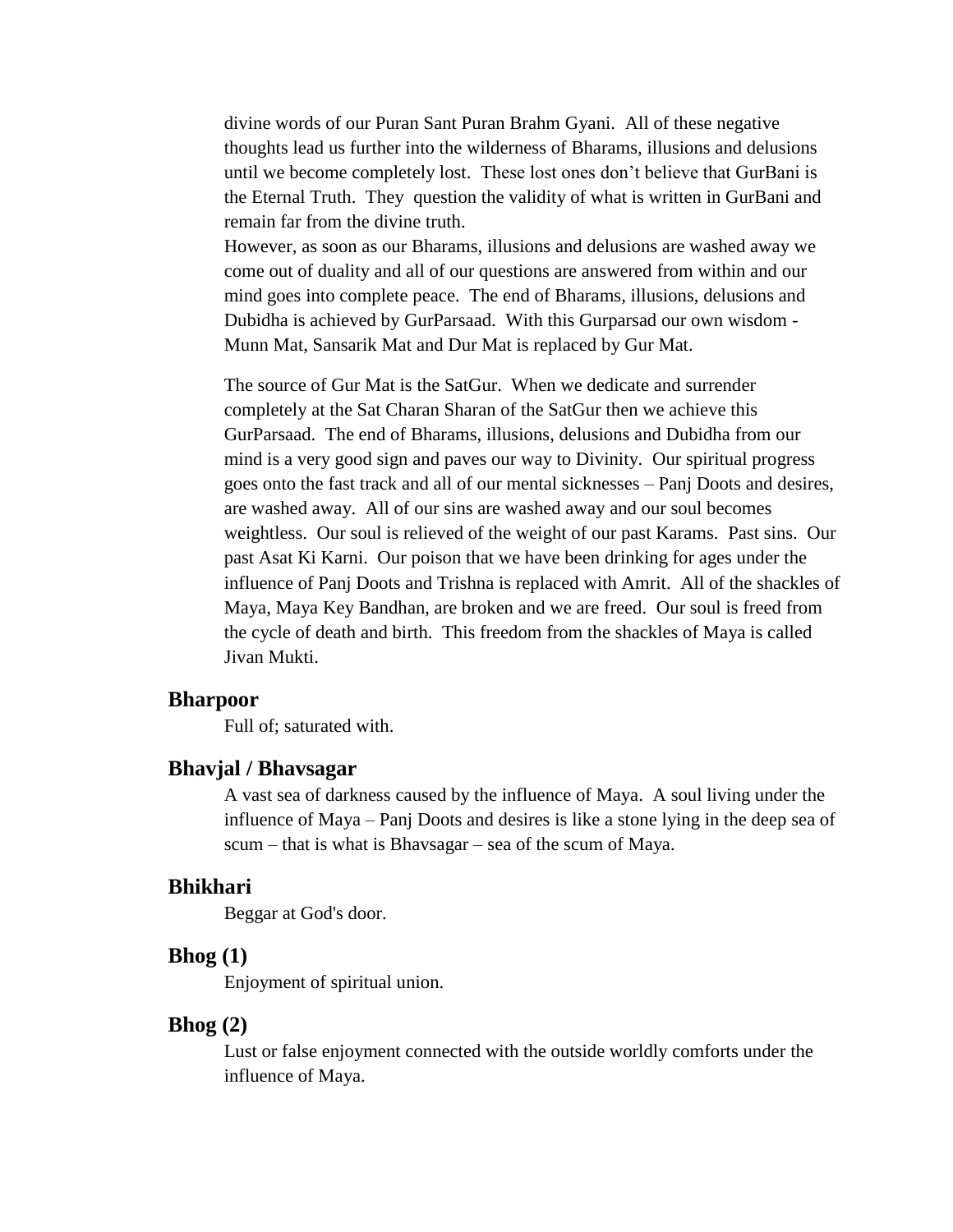# **Bhog Jog**

Bhog Jog means enjoyment of Divine Union which happens to the one who are highly regarded in the Dargah of Akal Purakh and they find a permanent place at the Charans (Holy feet) of Akal Purakh. Naam becomes their Bhog (enjoyment) and Jog (divine union). They are merged in God forever by virtue of their Naam Ki Kamai and an inseparable connection is formed with God.

### **Bhojan**

Food. The Brahm Gyanis's food is Puran Brahm Gyan. Parupkaar and Maha Parupkaar is His appetite. Uniting people with God is His passion. Making more and more Mahima of Akal Purakh is His job day and night. Everything He does is for the betterment of society and the entire creation.

#### **Bhola Bhala Banda**

An innocent person, Bhola Bhala Banda, is the real Banda and can do Bandgi easily.

#### **Bhookh**

The desperation to meet God.

#### **Birti**

Consciousness. When we get the GurParsaad and then do Naam Ki Kamai then our consciousness, Birti, keeps on going higher and higher and a time comes when we physically realize this super divine power within our own self and are blessed with the Puran Brahamgian. When this happens we merge in the Nirgun Saroop of Dhan-Dhan Paar Braham Parmeshwar Ji. We go from lower animal consciousness to the highest state - Truth Consciousness. Truth Consciousness is also called Nanak Consciousness, Christ Consciousness it is a God conscious being. Lower consciousness means the ones who are living in the three aspects of Maya - Rajo Birti, Tamo Birti and Sato Birti.

# **Bishta Ka Kira**

The insects that live in human waste. This is the life form that a person proud of their looks will get reincarnated into. However, it is also a phrase used by the enlightened souls to desribe themselves. Their humbleness is at that level where they call themselves the slaves of the entire creation. Where we they say everything else is above them, even Bishta Ka Kira.

#### **Bismaad**

Divinely wondrous.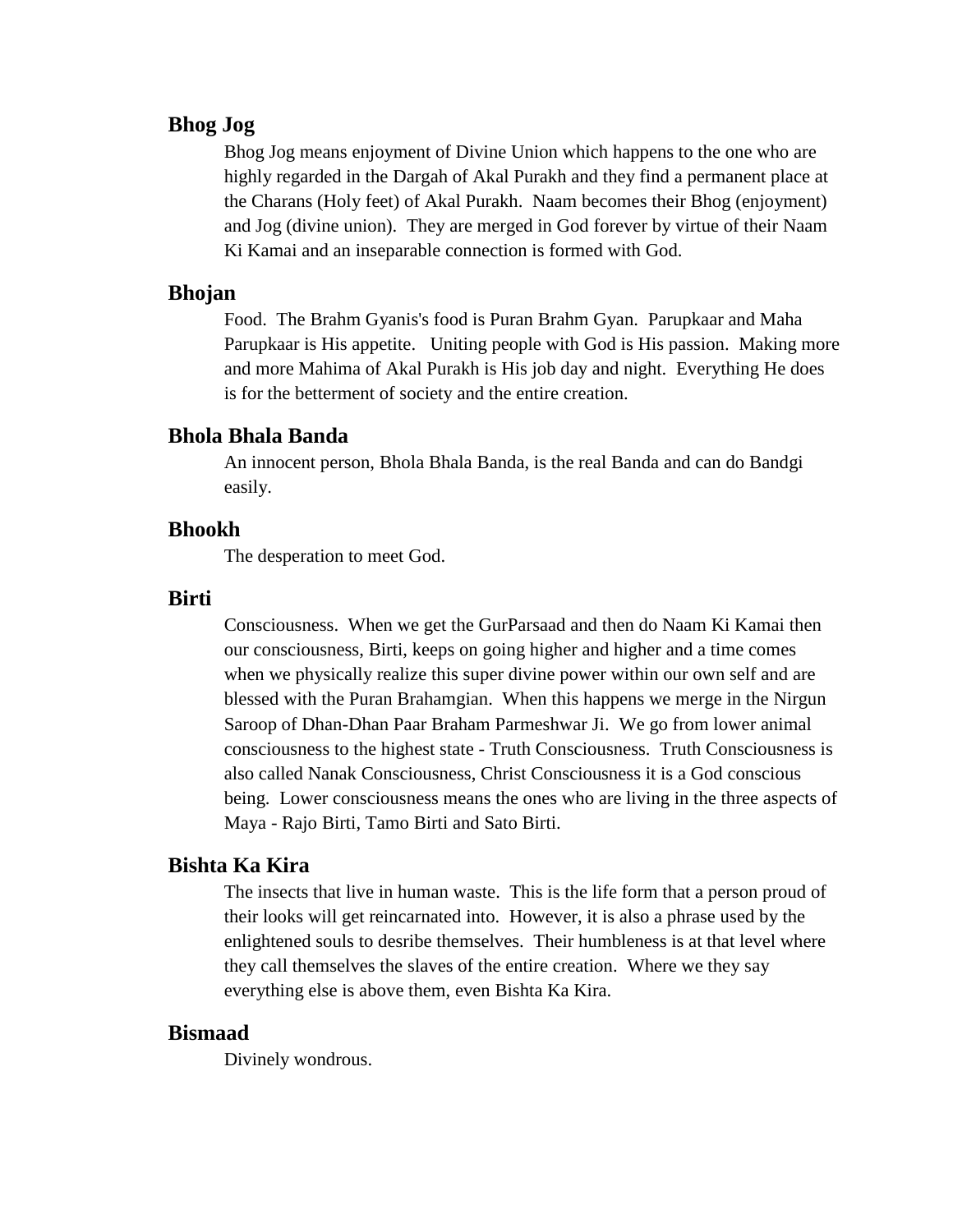# **Bismaad Janak**

Full of surprise. The extremely surprising secret of Divinity is discovered and enjoyed by only those who are blessed with the GurParsaad.

#### **Bohithaa**

Ship. GurBani also calls SatGuru a Bohithaa which means SatGur is a ship which ferries us across this Bhavsagar to the Dargah. When we are ferried across and are given a place in the Dargah then there remains no difference between the Guru and us. There remains no difference between the Thakur – God and us.

# **Braham**

God - The Infinite Divine Power.

### **Brahmand**

Physical worlds - universe.

# **Braham Gyan**

Divine wisdom.

1) The Gyan comes from within our own soul, from various Sat Sarovars from within our own Suksham Dehi. Some of the Sat Sarovars contains the super divine power of the Braham Gyan and when they are illuminated with Naam then we are blessed with Puran Braham Gyan, Puran Tat Gyan. This is the highest level of divine wisdom and doesn't come by reading or reciting GurBani. It doesn't come by reading any amount of books or studying any number of writings. This will not come in even by reading these writings either. It will only and only come when our Sat Sarovars are illuminated by Naam. Therefore, the GurParsaad of Puran Braham Gyan – Puran Tat Gyan also comes from Naam to the ones who go into the Puran Dhyaan. This means the ones who achieve the GurParsaad and then completely surrender themselves to the Gur and Guru with Tunn, Munn and Dhann with full trust, devotion and love. Therefore, divine wisdom comes from Naam by going into Dhyaan – which means going into Samadhi and Sunn Samadhi in the early stages of Bandgi followed by the highest stage of Sehaj Samadhi – which is a 24 hours non-stop continuous Samadhi.

2) Any divine wisdom that comes from a SatGur is Puran Braham Gyan. Any divine wisdom that comes from a Puran Sant is the Puran Braham Gyan. Any divine words that come from a Puran Braham Gyani is Puran Braham Gyan. Any divine Shabads that are recited by a Puran Khalsa are Puran Braham Gyan. These divine words are the word of God. These words are GurParsaad, are Sat and will come true when followed with Sachee Shardha, Sachee Preet and Sacha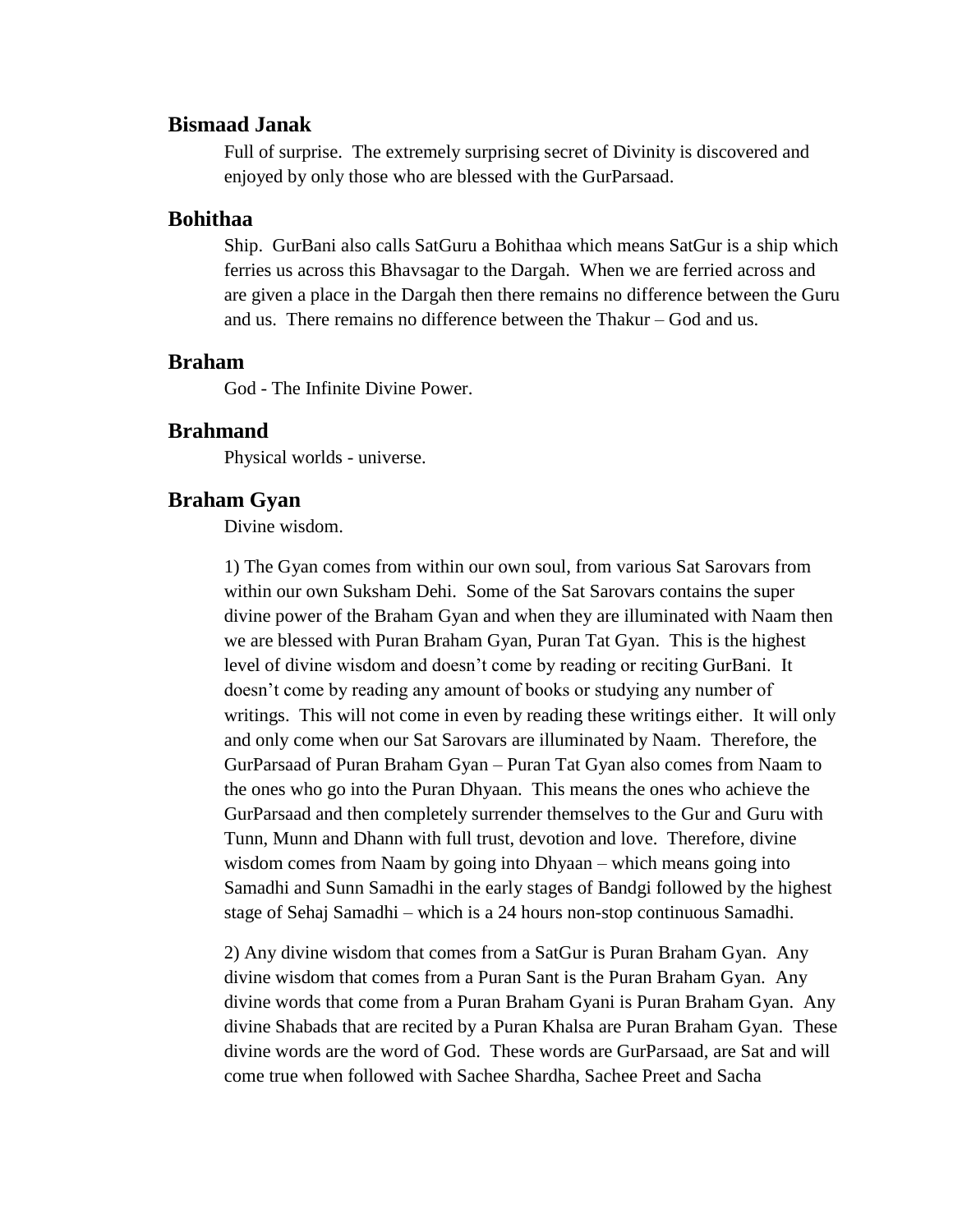Vishvaas. This is a Divine Truth, so when we follow these divine words and do whatever they tell us to do then the rewards are unimaginable.

# **Braham Gyani**

The highest spiritual status of a soul, Atmik Awastha, that a person can achieve. The practice of Sat makes a soul merge in the Sat and the one who becomes one with Sat becomes a Braham Roop. By doing so it means that such a soul becomes a source of the Braham Gyan. Becomes a source of Sat, a source of Amrit for others and is therefore called a Braham Gyani.

### **Baharli Rehat**

Outside compliance (outer form and acts of religion that are condemned by the Gurus).

# **C**

#### **Caste**

Hindu society has been divided into four categories of people, castes: Shoodras (Untouchables), Vaish (Agriculturalists), Khatri (Warriors) and Brahamins (Priests).

### **Chaao**

Divine Thirst. When we go into the Sat Sangat of a Puran Purakh we feel the spiritual thirst. We feel the divine thirst to meet God, the divine thirst to see God, the divine thirst to realize God completely and to become one with Him. This divine thirst is called Chaao, the divine excitement that we feel within ourself. When this Chaao is felt by us then we feel like dedicating ourself at the Charan Sharan of the Puran Purakh. We feel like giving up everything at the Charans of this Puran Purakh. We feel like giving our Tunn, Munn and Dhann at the Charans of this Puran Purakh. All of these are divine signs that now we are ready for GurParsaad. Then our trust, devotion and love for this Puran Purakh awakenes within us. When this divine feeling comes inside us then seize that moment and act upon that feeling. If we do so then we are bound to be blessed with GurParsaad. We should take full and complete advantage of this Chaao and do what our inside is telling us to do. That is our inner Hukam.

# **Chaar Padarath**

All divine superpowers are blessed to the one who achieves Totality, including the treasure of Chaar Padarath which are:-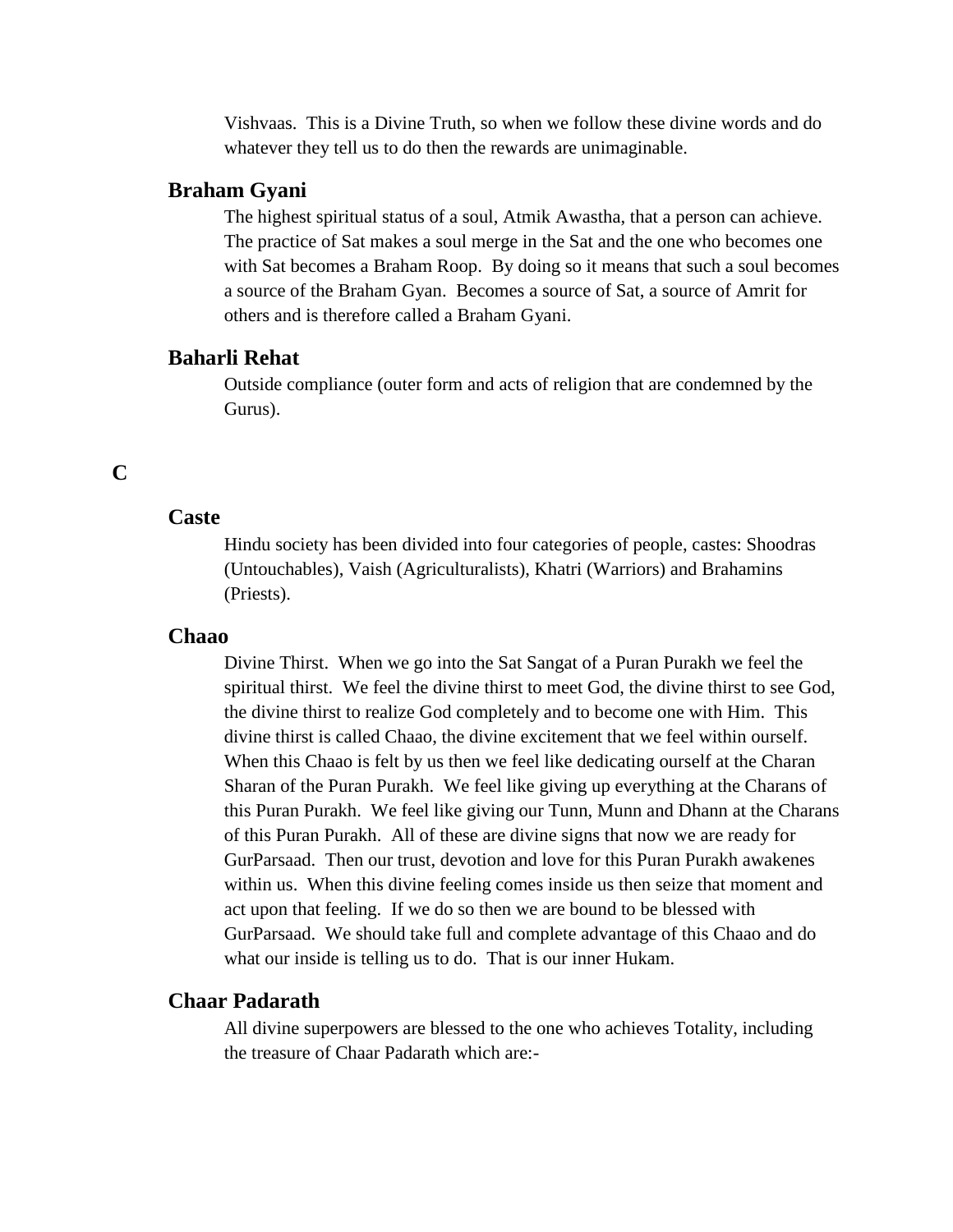1. Kaam - divine power to fullfill all desires that are good and justified;

2. Mokh - divine superpower to bring Jivan Mukti to the masses;

3. Dharam - GurParsaad of Naam, Naam Simran, Naam Ki Kamai, Puran Bandgi and Seva-Parupkaar and Maha Parupkaar; and

4. Arth - super divine power to give us the capacity to earn with good and just means only.

When we enter Charan Sharan of a Puran Sant and surrender completely to Him with trust, faith, devotion and love then we are automatically blessed with these Chaar Padarath. The only mandatory divine law is to completely surrender ourself at the Sat Charans of a Puran Sant.

# **Chad Di Klaa**

State of complete Eternal bliss. Chad Di Klaa happens in Sach Khand and not less than that. It happens when Naam goes into the Hirda and Rom-Rom. This state of Chad Di Klaa comes through Naam. The SatGuru's prayed to God that if it is in God's will, then Naam Chad Di Klaa be given to everyone in the whole world for their uplifment, "Nanak naam chad di klaa. Teray bhanay sarbatt da bhalla." When you are this state you also help others to reach it too. That is a Sant's reason for being in this world.

### **Charan Amrit**

During the time of SatGuru Sahiban those Guru Key Pyare (beloved of the Guru) who had given their Tunn, Munn and Dhann to their SatGuru used to prepare Charan Amrit by washing the Charans of the SatGurus. They used to drink it and distribute it among the Sat Sangat who would drink it with Sachee Shardhaa and Sachee Preet and become Dhan-Dhan. The same divine wisdom applies now as well. The divine wisdom has not changed, only the thinking of people nowdays has changed. People have been lost in the illusions and delusions and think it is not right to take the Charan Amrit of a Puran Sant, a Puran Brahamgiani. They think that it is against this divine wisdom. Actually they are going away from the divine wisdom and that is the reason for the downfall of their society. Just imagine for a second the one who has 1000 suns Parkash in His Charans, the one whose entire body is filled with Amrit and who is absorbed in Sat Naam always and forever, don't we think that just a touch from him would bring miraculous results? So just imagine the power in drinking the Charan Amrit.

### **Charan Dhool**

The dust of the Sant's feet – Charan Dhool is the most pious thing one can achieve, there is Jivan Mukti hidden in this Charan Dhool, there is infinite divine super power hidden in the Charan Dhool of a Puran Sant Puran Brahamgiani. The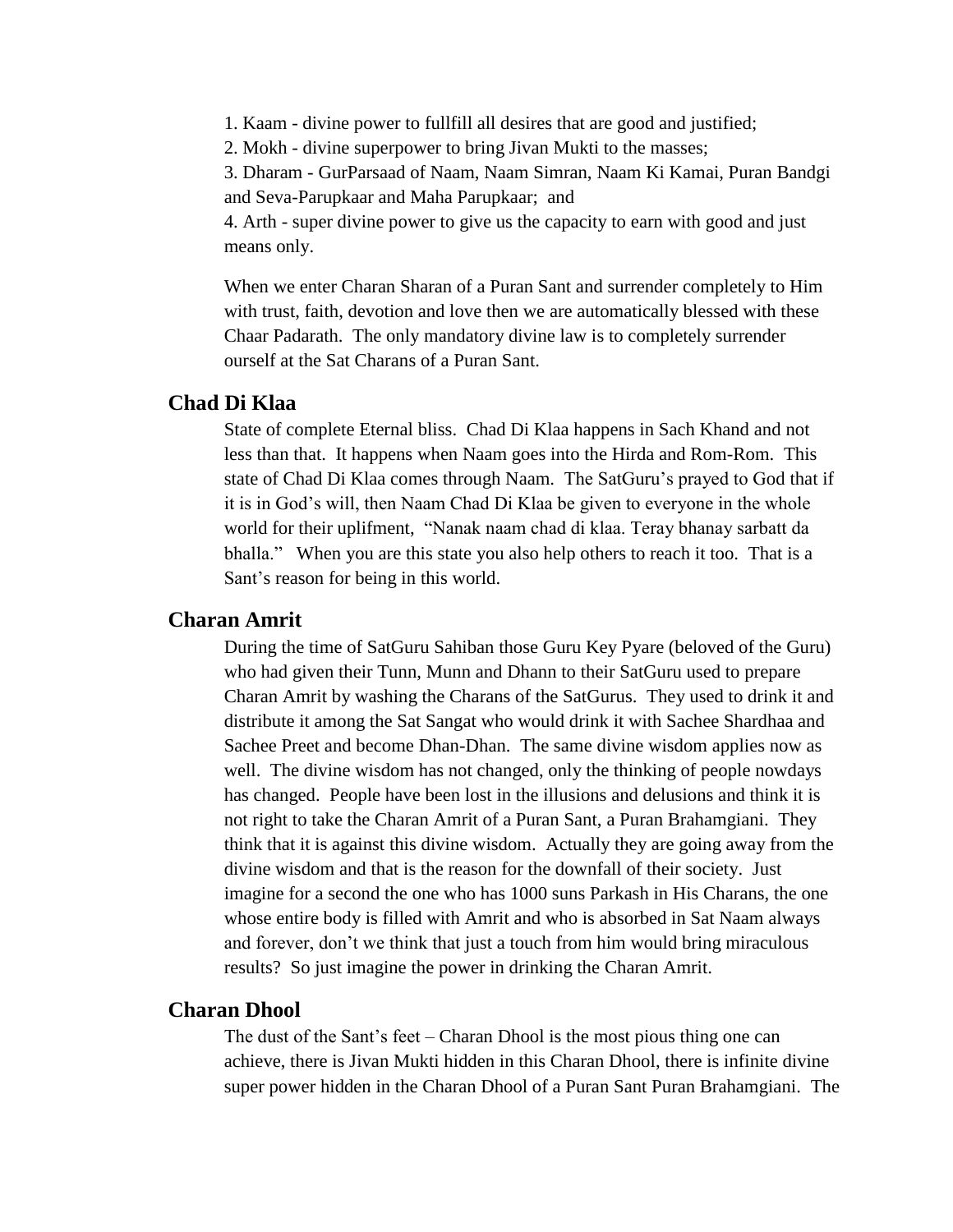GurBani Guru also tells us to take the Charan Dhool of a Puran Sant Puran Brahamgiani and take a bath with that. As said earlier Mahima of this Charan Dhool is beyond description, we can only do this and enjoy the benefit otherwise we will never be able to see what happens when we do so. This is true for every Shabad of GurBani Guru, unless we do it we will never be able to realize the benefit and reward, and those who do so become Dhan-Dhan. Also see Charan Amrit.

# **Charan Kamal**

Lotus Feet of the Guru. Dandauth Bandhna to the SatGur is another thing which can bring unimaginable rewards to us. This is the most powerful weapon to move ego out of our hirda and bring in utmost humility and humbleness. Therefore, whenever we go to the Sat Sangat of a SatGur always do Dandauth Bandhna to him. There are countless numbers of Bhagats that do Dandauth Bandhna to a SatGur. Doing Dandauth Bandhna and kissing the feet of the SatGur has a very cleansing effect on our Hirda. If we ever get a chance to do so, then please do it and see what happens. Clean his shoes with our beard and see what happens to our Hirda. These things have unimaginable effect on our spirituality. We can realize these divine rewards only if we perform these kinds of Sat Karams. These Sat Karams will help us to bring the Sat Charans of the SatGur into our Hirda. Then we will be able to keep the Charan Kamals of the SatGur in our Hirda. When our Hirda gets filled with the Charan Kamals of the SatGur that means that our Hirda will become a Sat Hirda, it will get filled with the Param Jyot Puran Parkash. The Mahima of the Charans of a SatGur is beyond description, it will do wonders to us just do it and enjoy these divine benefits. All of these divine things happen with the GurParsaad from the SatGur so please continue to pray forever to be blessed with this GurParsaad.

### **Charan Sharan**

Shelter of the holy feet of God-Guru. As a result of our complete surrender at the Charan Sharan of our Guru, when we are blessed with the GurParsaad of Naam, Naam Simran, Naam Ki Kamai, Puran Bandgi and Seva – Parupkaar and Maha Parupkaar. This is Puran Bandgi. Now as Naam goes into our mind and surat, we experience a unique peace inside our mind. We feel a strange kind of soothing happiness inside our Hirda and our whole being enters wonderful eternal bliss. This kind of GurParsaad is achieved only from a Puran Sant Puran Braham Gyani, a SatGur or a Puran Khalsa.

As soon as we surrender at the Charan Sharan of such a soul, we are accepted under the Chattar of such a soul. Once we go under the Chattar of such a soul, we are showered with Amrit. There is no effect of Maya under such a divine Chattar and there is a continuous shower of Amrit that we are able to enjoy.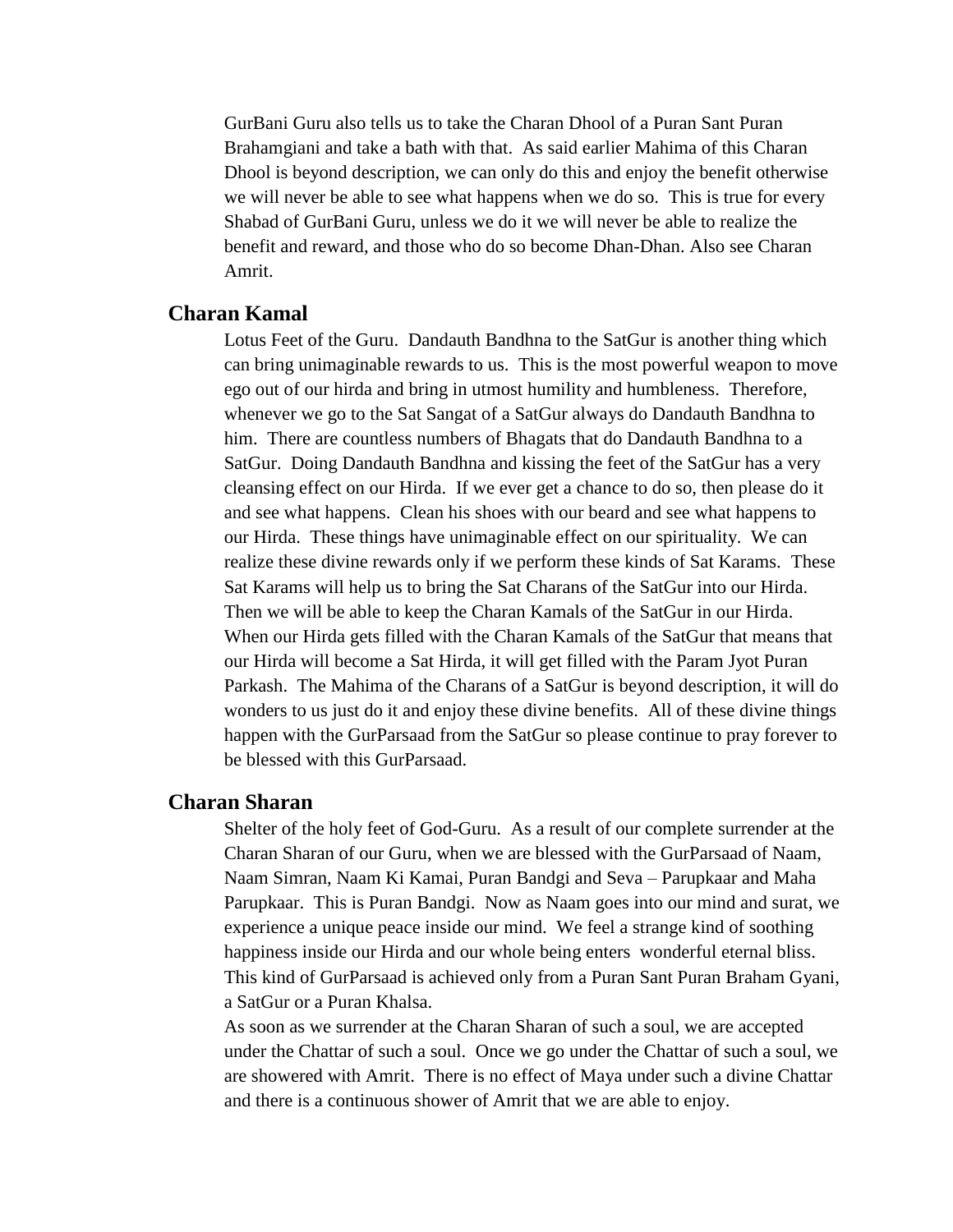When we go under the Chattar of such a soul then we are in the Sat Sangat on a continuous basis. That means regardless of whether we are physically in front of such a soul or even if we are sitting thousands miles away, we are still sitting under the Chattar of such a soul. So Maya is unable to touch us if our trust, devotion and love is infinite.

Sitting under the Chattar of our Guru means that we are sitting inside the Hirda of our Guru. So where is the question of Maya attacking us when we are sitting in a Sat Hirda? At the same time those who don't surrender completely at the Sat Charans of their Guru will continue to see attacks of Maya according to their trust, devotion and love for their Guru and how much they give to their Guru in terms of Tunn, Munn and Dhann. This is the reason why those who have not been blessed with Puran Bandgi, because of their partial surrender to their Guru, they keep on seeing the attacks of Maya now and then.

### **Charans**

Holy Feet of God-Guru. How do we learn utmost humbleness? By focusing on the Charans, holy feet. Whose Charans?

- The Shri Charans of Dhan-Dhan Paar Braham Pita Parmeshwar Ji,
- the Charans of the SatGur,
- the Charans of a Puran Sant,
- the Charans of a Puran Brahamgiani, and
- above all of the Charans of the entire creation.

We focus on the Charans of the entire creation as Dhan-Dhan Paar Braham Pita Parmeshwar Ji is omnipresent and is therefore present in every creation of His. Or in other words, every creation of His operates with His divine super infinite powers. The one who has become Sat Saroop – which is a Puran Sant, a SatGur, a Puran Brahamgiani, or a Puran Khalsa, His Charans also become Sat. Therefore, the ones who just go and surrender completely at the Charans of such an entity, eventually become Sat Saroop themselves.

Many people are under the illusion that the Guru Sahibans said not to bow infont of anyone and only bow to Shri Guru Granth Sahib Ji. It is right to say that the Gurus never wanted us to bow to criminals and bad elements, and that is an Eternal Truth. However, there is a difference in bowing in full humility to the entire creation and bowing to a specific criminal or bad element, or bowing to an untrue situation. Bowing here means bowing to the Sat, bowing to the eternally truthful elements. Meaning bowing to gain humbleness and humility and not bowing as a sign of giving in to bad and criminal elements.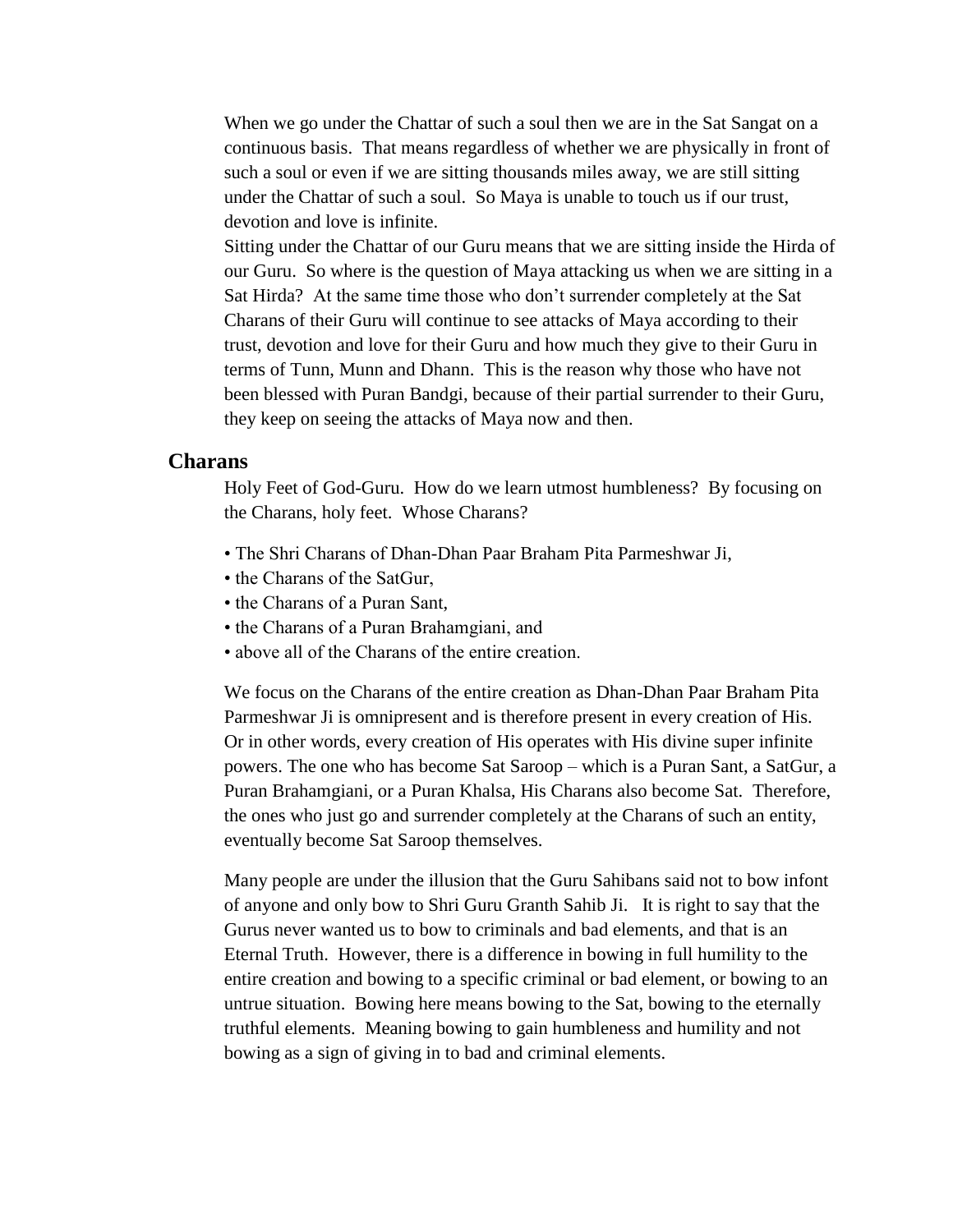Many people refuse to bow to a Puran Sant Puran Braham Gyani, a SatGur, a Bhagat, a Gurmukh, a Junn, a Gursikh, which is not right. Bowing to such entities is a GurParsaad, whereas bowing to bad and criminal elements is cowardly and caused by fear of them. Please remove this illusion from and work towards earning this excellent divine quality of filling our Hirda with the utmost humbleness and humility, which is the key to the Dargah.

Therefore, by surrendering completely at the Charans of the one who has become Sat by Himself, we will become Sat too. Make it an integral part of our Bandgi to just look at the Charans of the ones who are Sat, and live at the Charans of those who are Sat. Whenever we meet such people who are Sat Saroop, do Dandauth Bandhna to them. By doing so we will earn the Punn Karam of the highest order according to the Shabad, "Kar sadhu anjuli punn wadda hai. Kar dandaut punn wadda hai." So by doing so all of our sins are washed away in the fraction of a second, our Hirda fills up with the Amrit, and our inside is cleansed tremendously, just do so and reap the rewards.

# **Chattar**

The aura of a Sant. The flow of Amrit from the body to the surroundings forms our aura. It is difficult to gauge the dimensions of this aura. This is the reason whenever there is a Sant sitting in the Sangat there is a special kind of a blissful and peaceful feeling the Sangat gets. Because this aura of the Sant, or the Amrit Chattar as it is called, removes the effect of Maya. Panj Doots become inactive and the minds of the ones sitting in the Sangat feels peace. See Charan Sharan.

### **Chaudha Lok Parlok**

The entire spiritual world. This phrase basically, covers everything related to spirituality, which takes a soul to the heights of the spiritual world – Param Padvi. The 7 LOK (body worlds) are the Sat Sarovars of spiritual energy within our body. The 7 PARLOK (higher realms) are the seven ascending realms of Truth the soul enters once in Samadhi due to the 7 LOK being activated. When our conscious travels through these realms of Truth (PARLOK) then we become knowledgeable about that particular realm of Truth. We develop an understanding of whatever happens in that particular realm. By the time we reach the seventh realm of Truth we have achieved everything and our brain becomes fully active.

# **Chaudha Lok Parlok Ka Raj**

Reign over Chauda (14) Lok Parlok.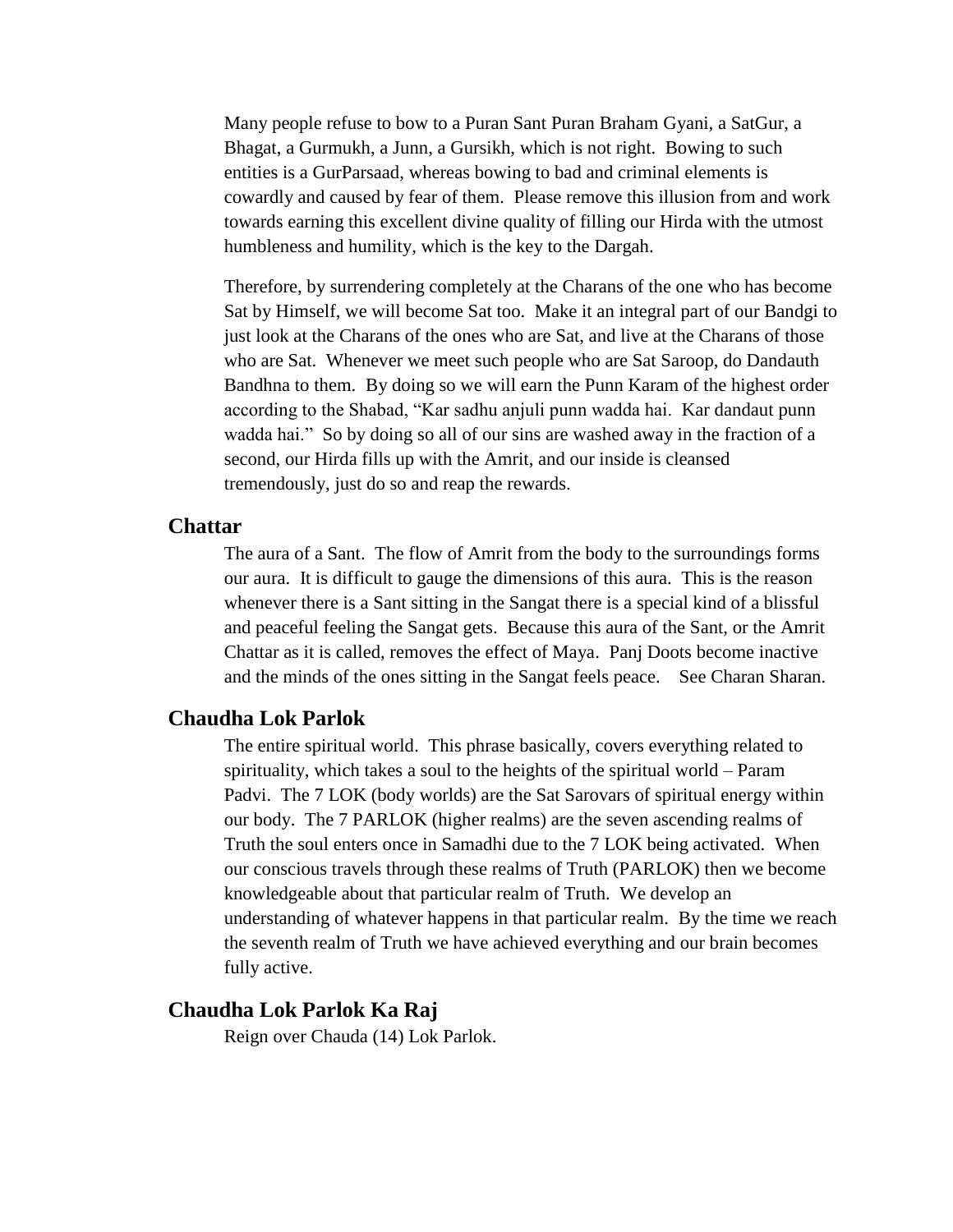# **Chautha Pad**

The one who lives under the influence of the three aspects of Maya remains under its influence. Whereas the ones who are fortunate and are blessed with the GurParsaad and go through the Puran Bandgi process go beyond Maya. This stage of going beyond Maya's three aspects is called the Chauthaa Pad. When we defeat Maya then we go into the Chauthaa Pad, where we are blessed with Jivan Mukti – Param Padvi. The bottom line is that Naam takes us from Maya to Chauthaa Pad, which is Jivan Mukti. Therefore, Naam has Infinite Divine Power. The ones who are blessed with Naam should not take it lightly. This is a divine gift, the GurParsaad of infinite value and will take us to the Chauthaa Pad. For those who have not been blessed with Naam start to focus on Sat Naam Simran and doing Sat Karams and they will for sure one day blessed with the GurParsaad.

# **Chela**

Guru's disciple. See Sikh.

# **Chit**

Mind.

#### **Chitter-Gupt**

Record of our deeds upon which our next life is determined by Dharam Raj.

### **Chola**

Religious garb.

#### **Chugli**

Gossip.

# **D**

#### **Daan**

Giving. Charitable donations. See Naam Daan. Bhagti Daan. Punn Daan. Jee-a Daan. Dasvandh.

#### **Daat**

Gift.

# **Daata / Daatey**

Giver.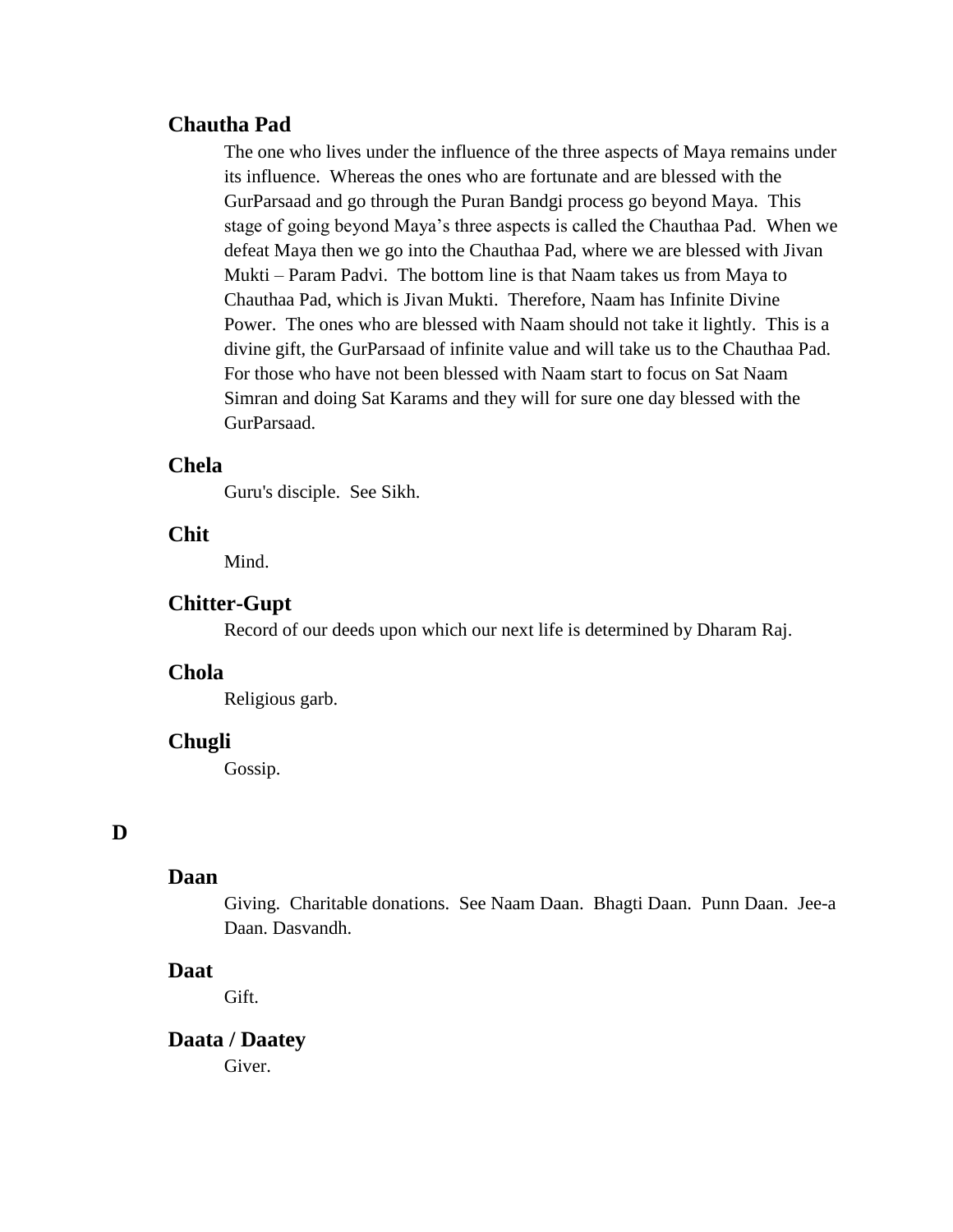### **Dana Deena**

Always very kind to everybody.

#### **Dandauth Bandhna**

Greeting by prostrating i.e. by lying flat like a stick. By surrendering completely at the Charans of the one who has become Sat by Himself, we will become Sat too. Make it an integral part of our Bandgi to just look at the Charans of the ones who are Sat, and live at the Charans of those who are Sat. Whenever we meet such people who are Sat Saroop, do Dandauth Bandhna to them. By doing so we will earn the Punn Karam of the highest order according to the Shabad, "Kar sadhu anjuli punn wadda hai. Kar Dandauth punn wadda hai." So by doing so all of our sins are washed away in the fraction of a second, our Hirda fills up with the Amrit, and our inside is cleansed tremendously, just do so and reap the rewards.

Some of us will ask, "where do we find a person who has become Sat?" The question is a legitimate one as it is very difficult to find such a person who is Sat Saroop. However, the the answer is very simple. For a start, whenever we go to the Gurdwara do Dandauth Bandhna (instead of the normal Matha Tekna) to Shri Guru Granth Sahib Ji and we begin to reap the same rewards. Bear in mind that this is a very difficult thing to do as our ego comes to block us, but override this by killing the ego at any cost. Don't worry about what people will say about it, just do it and reap the rewards of washing our millions and millions of sins and cleanse our Hirda. This is a divine weapon to kill our Haumai, and we are equipped with this weapon, this is a GurParsaad and we have been blessed with this GurParsaad, so save and enhance this GurParsaad by doing Dandauth to the Guru and fill up our Hirda with utmost humbleness and humility.

If anybody questions us, tell them to do the same and explain to them that the Shabad Guru GurBani wants us to do this Dandauth Bandhna to the Guru. This kind of bowing is not a bowing to the physical matter, which is nothing but Maya, but this bowing is a divine gift and it is done to the Sat Tat present everywhere and in everyone and this Sat Tat is the Guru Tat which is omnipresent.

#### **Dargah**

Divine Court of The Lord. God and His Bhagats run Sach Khand, their command is issued from Dargah. In the Dargah, God is represented by Himself and among this world of Maya, God is represented by these Maha Purakhs. For a spiritually illiterate person the Dargah and the Earth are two ends, and these Maha Purakhs make both these ends meet through them. The Infinite Divine Power of Dargah is present on the Earth in the form of these Maha Purakhs. In both places this Infinite Divine Power is prevailing. Both the Dargah and world is being run by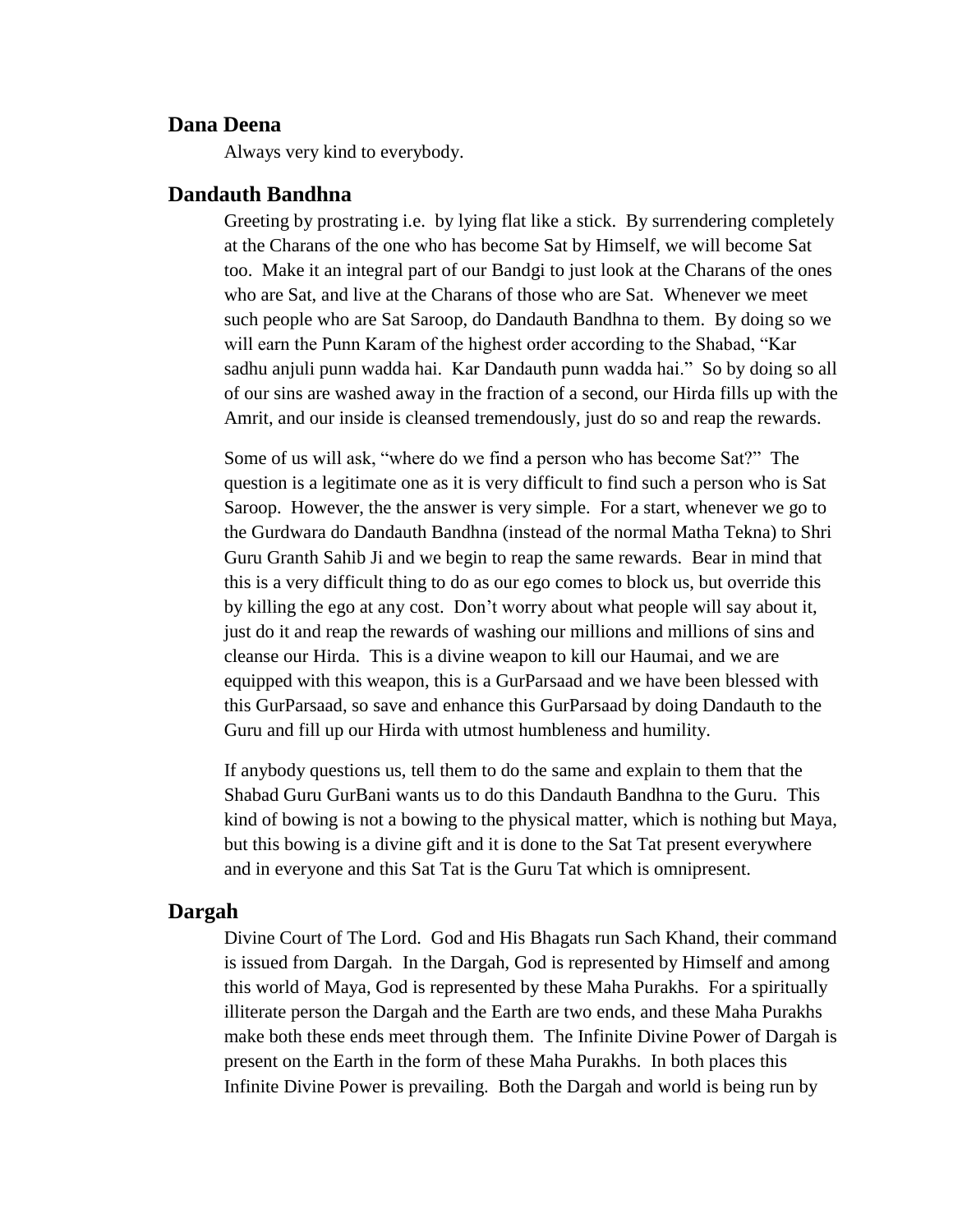this Infinite Divine Power. The ones who follow His divine laws with His own command and achieve the Gur Parsaad, are blessed with this Infinite Divine Powers while physically sitting on this Earth, but at the same time sitting in the Dargah as well. That is why GurBani says wherever there is a Sant sitting the Dargah is right there. Wherever there is a Braham Gyani sitting, the Dargah is right there. Wherever there is a SatGur, sitting the Dargah is right there. And where there is Dargah there is no rule of Maya. So sitting at the Charans of a Sant is sitting in Dargah and beyond three attributes of Maya. This is why a Sant is the Mahima of Akal Purakh, because God makes the Dargah appear where there is a Sant present on this Earth and that is where both ends meet – Earth and Dargah. Earth becomes Dargah. Earth becomes Dhan-Dhan where there is a Sant sitting. Also see Baikunth. Lesser realms are Swarag (heaven) and Narak (Hell).

### **Dargahi Criminal**

The one who is cursed directly by Dhan-Dhan Paar Braham Pita Parmeshwar eg Slanderer of the Sant.

### **Dargahi Hukam**

Command from God's Court. Eg 1) a mission given to the Sant Hirda. 2) the command to a soul to keep on reincarnating to pay for our deeds. there is no argument against the Dargahi Hukam, it is the divine Hukam that gets implemented without any say from us.

#### **Dargahi Kanoons**

Divine laws made by the Almighty. When we follow these divine laws and live our life according to these divine laws then we are bound to succeed in reaching salvation.

### **Darshan**

Vision of the Divine with the inner eye.

1) Darshan of Paar Braham Pita Parmeshwar is the heighest achievement as a part of the Puran Bandgi process and the ones who are fortunate to reach that level are really so fortunate that there is nothing more fortunate then that. It comes only after completely winning Maya and then going beyond the three attributes of Maya.

2) A Puran Sant is the source of Amrit. Such a soul becomes Amrit Ka Daata. Their words are Amrit, their Drisht is Amrit, and Amrit flows out of their body on a continuous basis. Darshan of such a soul is the Darshan of Amrit. Amrit is God, therefore, their Darshan is the Darshan of God. They are the living God on the Earth. And only with their Darshan do we achieve Jivan Mukti. However, we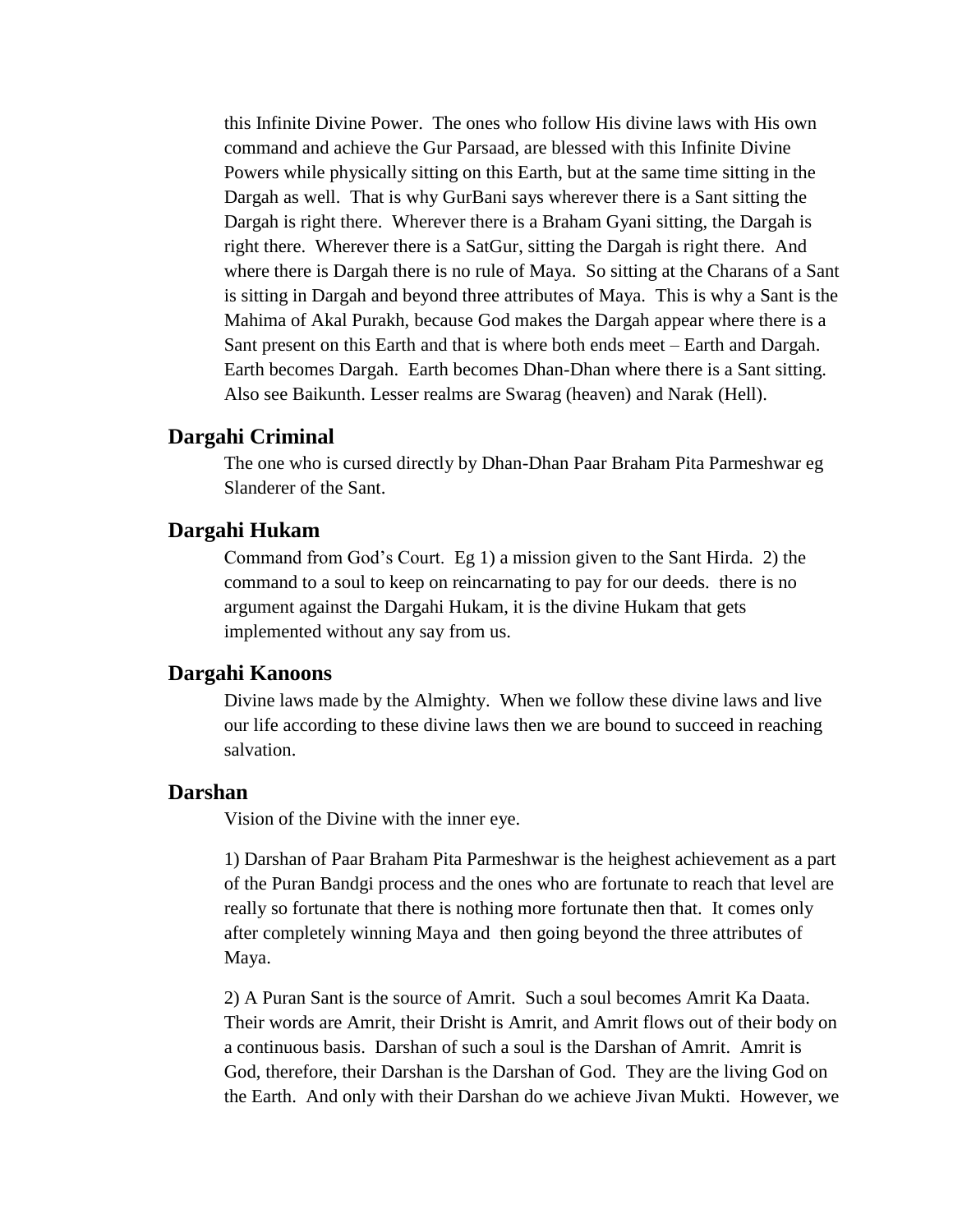must go for their Darshan with complete surrender at their Sat Charans and dedicate everything at their Sat Charans. Meaning we must give up our Tunn, Munn and Dhann at their Sat Charans, then nothing can stop us from achieving the Gur Parsaad and Jivan Mukti.

#### **Dass**

Slave of God. Look at this wonderful piece of divine wisdom, Dhan-Dhan SatGur Sachey Patshah Ji Dhan-Dhan Shri SatGur Nanak Dev Ji Maharaj has called Himself as Dass – slave and by saying so He has proved that slavery of God is the Gur Parsaad. Dhan-Dhan SatGuru Ji Maharaj has also called Himself a Dassan Dass at several places in GurBani. He has also called himself Loonharami in GurBani as well. This shows SatGuru Ji's infinite humility and humbleness. We are a sacrifice to those who are the slaves of Akal Purakh. The slave of Akal Purakh is the slave of entire creation as well and we are a sacrifice to Dhan-Dhan Paar Braham Pita Parmeshwar Ji who is so kind that He calls His slaves as His own Mahima.

# **Dassam Duaar**

Crown chakra.

# **Dassam Patshah Ji**

Tenth King - Guru Gobind Singh Ji.

# **Dassan Dass**

Slave of the slaves of God. See Dass.

### **Dasvandh (Giving Tenth)**

#### **QUESTION:**

Satnaam Ji,

I want to start doing more charity work and giving more financially to charity etc. Does the sangat have any guidelines on this, any projects that baba Ji is doing, recommended charities?

Or do we just do ardaas and just go with inner feeling?

**Thanks** 

Satnaam Satnaam Satnaam.

#### **REPLY:**

**A) DASVANDH :**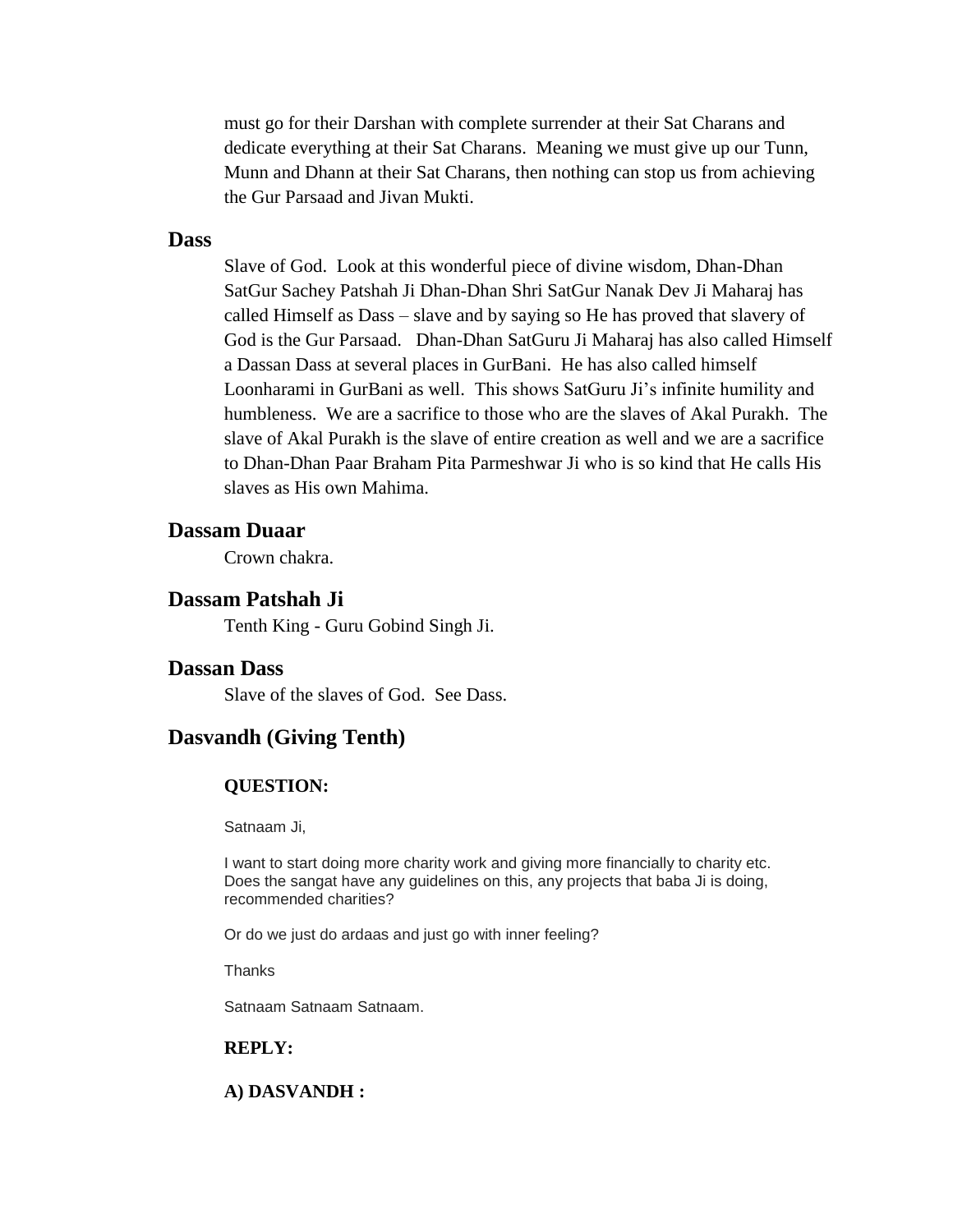Dasvandh means giving a tenth of your net earnings and time to the Guru. You need to be giving Dasvandh to the Guru, ten percent of your time (2.5hrs) every morning to Naam Simran and also ten percent of your earnings to the Guru and to charity.

Actually, the GurBani Guru tells us to give everything we have to the Sadh – give our Tunn, Munn and Dhann. Do we think that we have anything else to give? Probably not. Look at the beauty and divine power of the divine wisdom, it has covered everything in just three words – Tunn, Munn and Dhann. By doing so we will have given everything to the Sadhu. But, Guru Sahibans are very kind on us and made a rule in their times for the Gursikhs that they can give one tenth of their time and earnings to the Guru and the Guru will make up for the remaining 90% of it. This rule is still good and prevails because this was done by the Gurus. So if we give 10% of our earnings and time to the Guru, we can consider that we have given our Tunn and Dhan to the Guru. Giving Munn is however the most difficult thing to do and the ones who do so along with Tunn and Dhan become Dhan-Dhan. Their spiritual progress is beyond the imagination of an ordinary person. Again, we can only realize spiritual progress by doing so and not just by living in illusions and delusions.

Giving Dasvandh to the Guru and charity will also relieve us from the greed for money and attachment to worldly possessions. When we give 10% (Dasvandh) of our earningswe eventually become free of greed. The feeling of greed which then prompted untrue deeds starts to diminish. Our heart becomes kind, loving and self-sacrificing. We serving the poor and needy. This eventually relieves us of the deep mental sickness of greed. Helping the poor and giving charity donations will bring kindness inside us, as long as we do it as Nishkaam (desire free) Seva (service), without any desire for reward or recognition. Desires can only die by doing Naam Simran. So do Naam Simran whilst doing Seva, then it becomes Nishkaam Seva.

Earning inner poverty (attitude that nothing is mine, I have nothing), Gareebi Ves Hirda, will make us Nimana and will bring humility inside our soul and mind.

We should NEVER and we repeat NEVER become Beymukh (turn our back) to the Guru who gives us the GurParsaad. This will put a lock on our spiritual progress. Once we start doubting our Guru then we are finished. There is no more spiritual progress. We should always and forever follow the Guru's advice and never go outside His advice or words. If He tells us to serve others then we should start doing it right away. We should continue to GIVE DASVANDH TO OUR GURU UNTIL HE TELLS US TO STOP DOING SO.

# **B) TOTAL SURRENDER & EXCUSES NOT TO GIVE DASWANDH - chat between Dassan Dass ji and Harjit (Preeto)**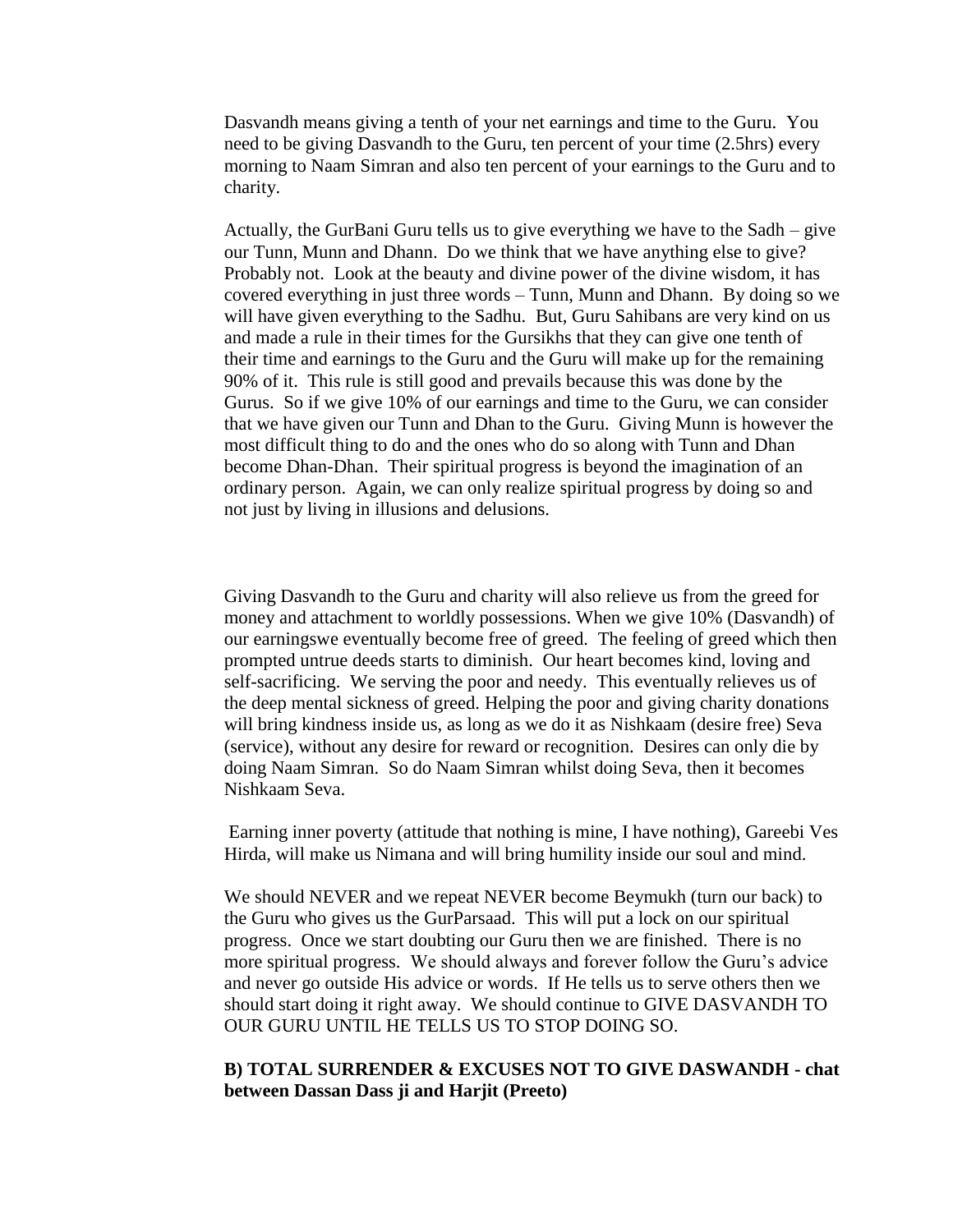19 Jan 2010

**Preeto**: Satnaam simran and total surrender, we understand that now.

Veer ji said it to us once as well, that whatever good happened to us in bhagti happened when we totally surrendered and not for any other reason.

Otherwise we were always looking back into our past for the secret formula i.e What was i doing at that time when that experience of Divine Light happened (eg being strict about religious rules).

This is a very simple path ji, but it has taken us a long time to get rid of the emotional and mental baggage that didn't let our mind sit still and do simran, we feel mostly free of it now.

**Dassan Dass**: the secret formula is total surrender to the guru - again to the satguru.

Sometimes people think that they will give the dasvandh of the earnings to some other place, which is not surrender to the guru.

The surrender has to be to the satguru who gives you the gurparsaad. Giving dasvandh to the guru is giving to none other than your ownself.

In fact you can't give anything to the guru, it is the guru that gives you everything.

Giving is another secret formula, it is bandagi, whereas asking is business.

When you give dasvandh to the guru the guru puts in the remaining 90 percent from his own treasures and gives EVERYTHING back to you.

Just by giving as little as a dasvandh (a tenth) brings you jivan mukti.

Just giving as little as dasvandh brings you Chaar padarath- kaam, moksh, arth and dharam (four gifts for living).

Is it a bad deal?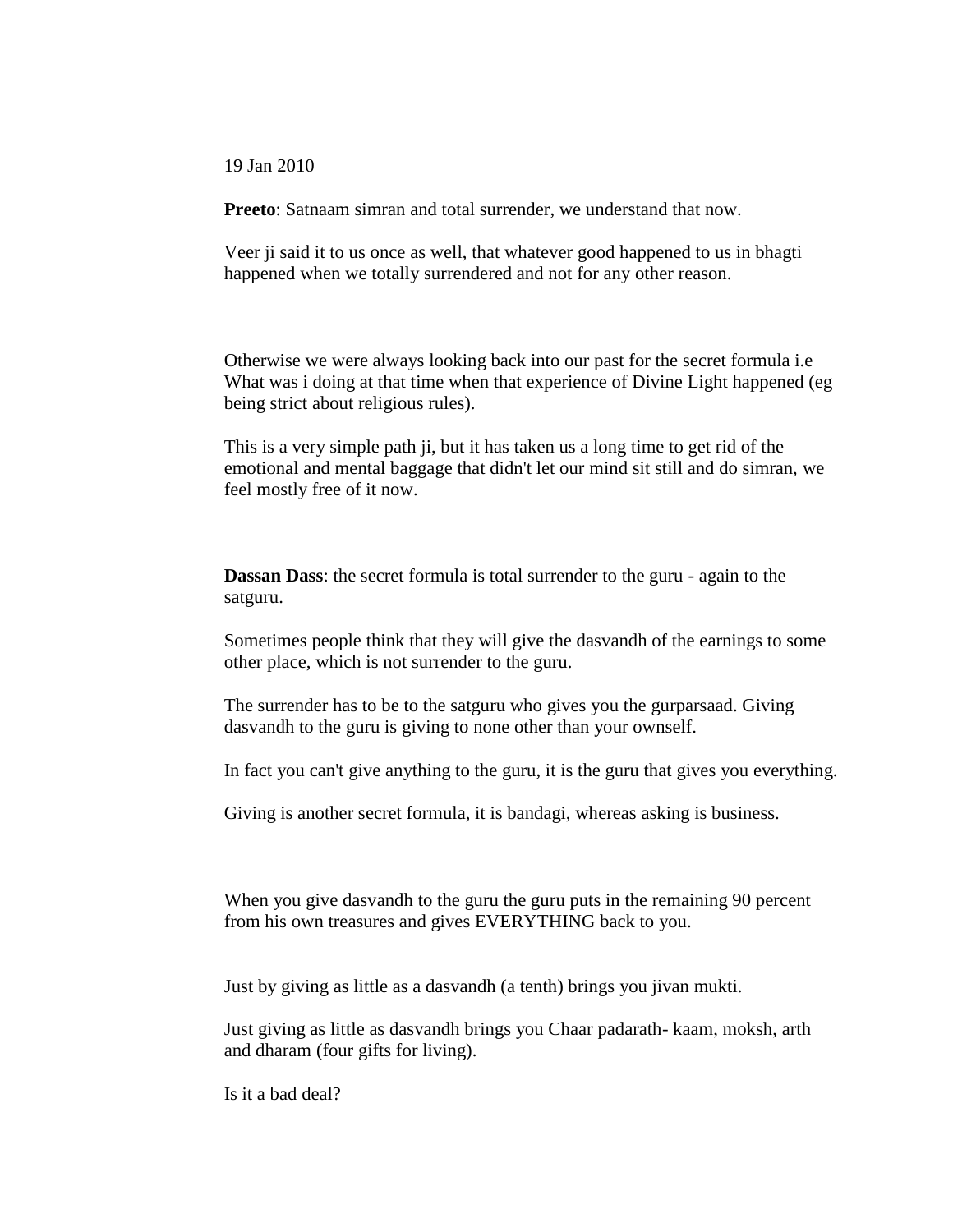**Preeto:** these exact thoughts were coming to us earlier today as well,

Gurbani says "tan munn dhan Sabh saup GUR kau - surrender ALL your mind, body and wealth to your Guru", but people like our father accuse holy men of just collecting wealth, and rather give their money to the Gurdwara, or like now Haiti disasters and so on.

But you are right, it is good to help the needy and and charities, but by not giving daswand to the SatGuru, it is an act of not surrendering to the SatGuru who gave us the GurParsaad of Naam. It shows they have resistance, they dont have 100% faith.

We had stopped giving Dasvandh for a while due to financial pressures and wife not being happy about us giving. But, earlier this year when we resolved to give Daswandh to satguru ji, but we didn't tell our wife.

Then our wife found out because she opened our bank statement and we had to face her wrath. We really struggled at that time with our wife to do this.

We had REALLY big arguments but stayed strong and gave daswandh.

After that we were blessed with a dream were a Sevadar gave Baba ji some money and said this is from Harjit (Baba ji hadn't blessed us with the name Preeto then).

And Baba ji asked "what does Harjit want in return" (like its a business deal) and we ran towards Baba ji because that was totally wrong, and said to "Baba ji we give you everything."

After that we started going into samadhi and being blessed by all kinds of sants.

We are trying to get back to that now ji with your blessings, we slipped up a bit after that. Because we started thinking that we could buy all kinds of things for ourself and family with the money if WE ARE NOT giving daswandh. So we had unfullfilled desires to take care of again.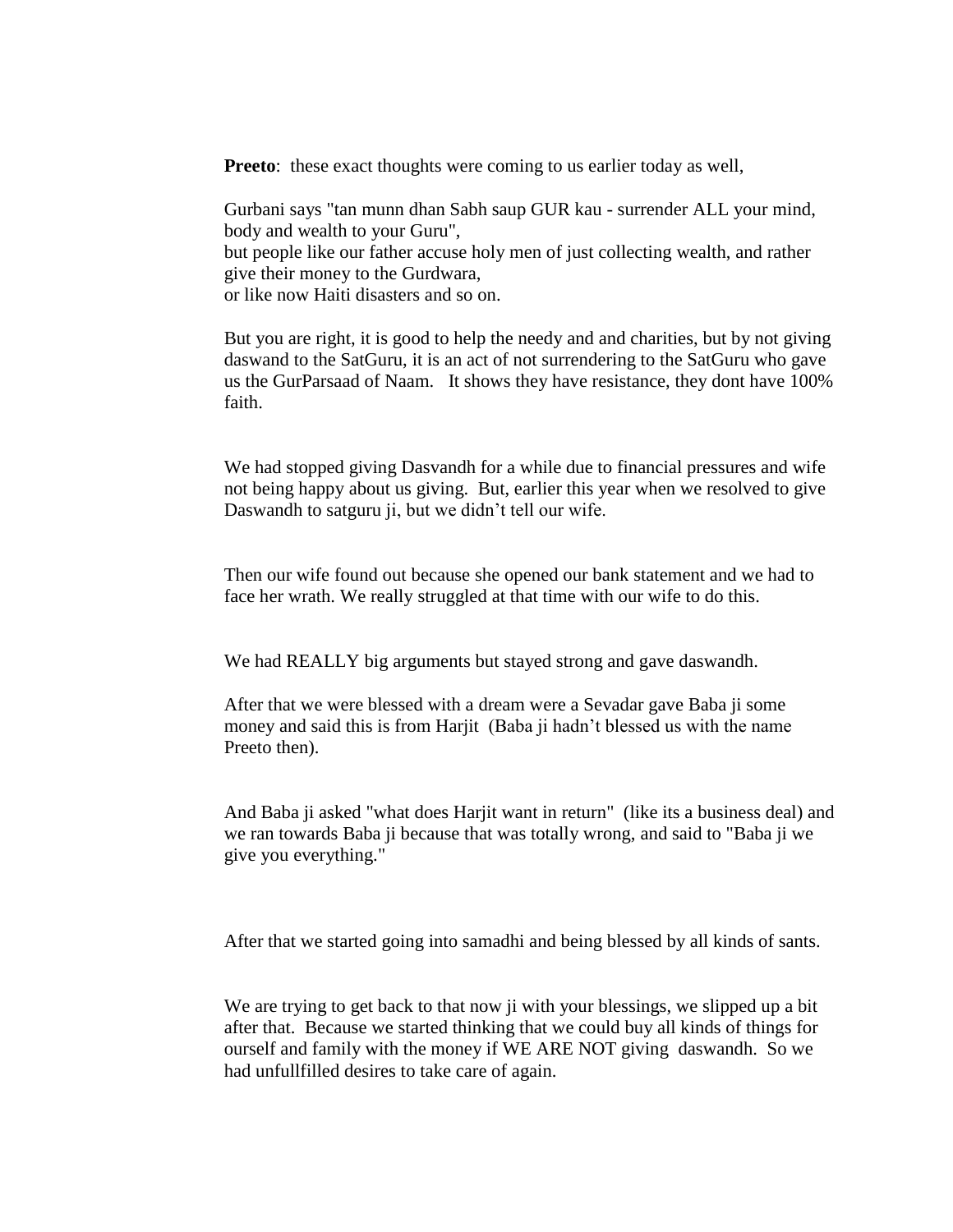**Dassan Dass**: Then people make another excuse that the Guru takes the dasvandh for himself.

(They accuse their Guru of being greedy), but really they don't want to give. But then they end up losing in some other form.

Imagine if everybody gives Dasvandh in the Satnaam Parivaar, then everybody will become a Sant Hirda and how much then they will have to offer to the world.

Guru Gobind Singh jee asked for a head and he got only five of them so the ones who gave themselves to the Guru became puran braham gyanis. Just imagine if everyone in the crowd would have done so then everyone would have been blessed with puran braham gyan, yes?

**Preeto**: That would be the true Sadh Sangat. We think it is very simple to understand if people think of it in terms of love.

For the love of our children or family we spend lots of money, do anything we have to and not think twice about it. So we are all capable of giving out of love and making sacrifices out of love. But can we love our Guru like that, can we transcend our family love?

Bhai Lehna ji loved Guru Nanak ji so much and gave everything. All the following Guru jis did so, all the past Bhagats did so, it was love.

It wasnt even a matter of the Guru asking for it, or following of rules by the Sikh.

When we truly love our Guru, like Bhai Lehna Ji, then we dont need anyone to tell us to give Daswandh or give time to do seva, it comes from within us to give everything.

**Dassan Dass**: yes that is true, people keep on making the same mistake which was made by the crowd in satgur Gobind Singh ji's sangat on the day of Baisakhi. They keep running away from their Guru and not surrendering to him. This is the secret formula, actually now there is no secret in this formula. The Gurus have revealed it to us.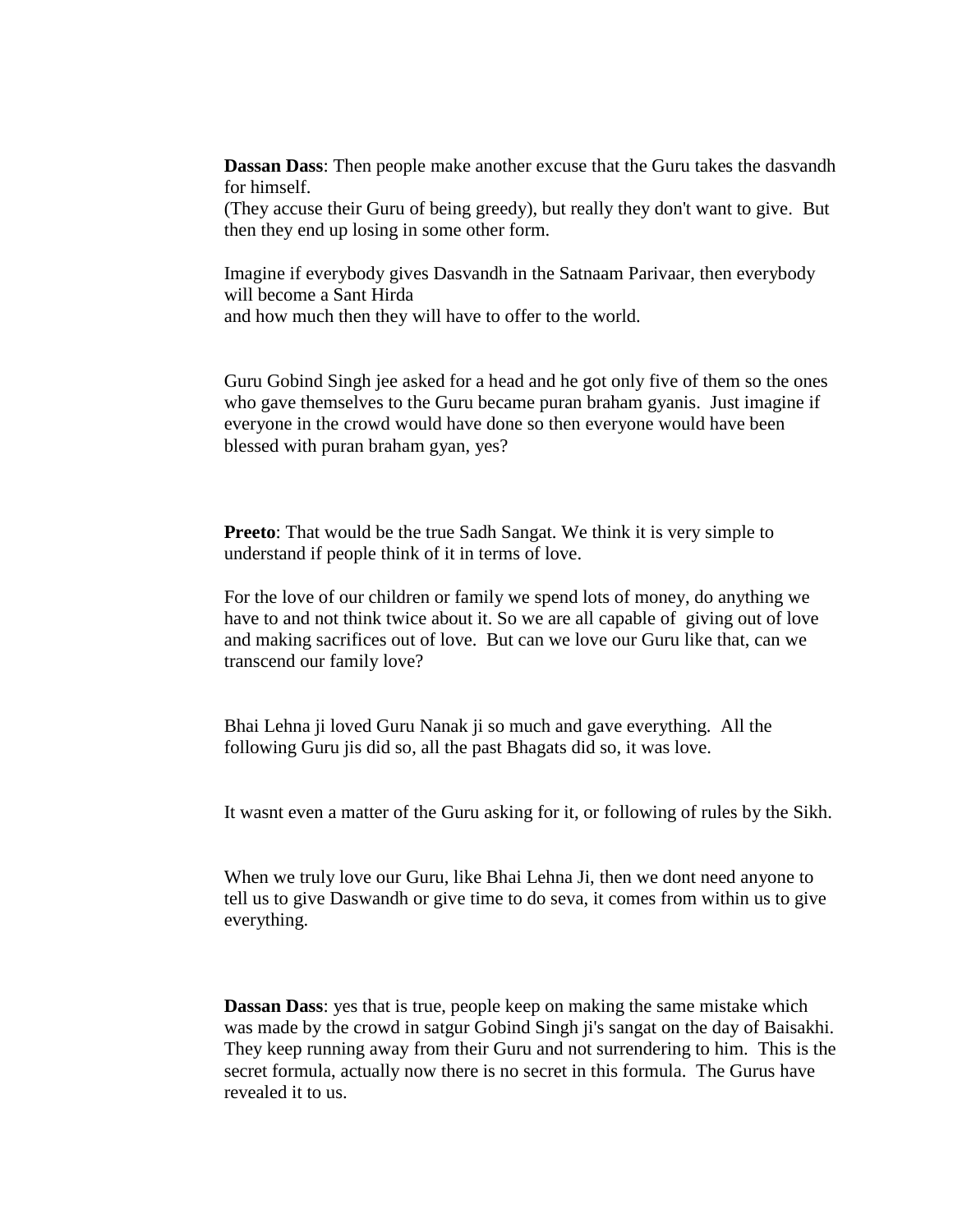The moment the surrender is complete there is Akal Purakh standing to greet you with open arms in the Dargah (as has just happened to Veer ji).

So simple. So easy. So fast.

**Preeto**: yes ji, we all know that money is not going with us and we leave it all behind because we have no choice when physical death comes. But only the ones who freely give up their attachments to it whilst alive become free whislt alive jiwan mukt.

**Dassan Dass**: "apnaa aap gawaayeaa taan sauh paayeaa - losing oneself one realises God."

and also "bin satgur suhaag naa hoyee ram - without a Satguru one is not accepted by God."

**Preeto**: Thankyou so much, we always see that in your bandagi, how much you just surrendered to Baba ji - all out of love.

**Preeto**: We have to go now. Please bless all of us to fall in love with our Satguru ji's holy feet, with your holy lotus feet

**Dassan Dass**: thanks for your patience - God bless you

**Preeto**: dhan dhan sukhee raho ji **Preeto**: thankyou for everything.

#### **C) PUT THE DIVINE WISDOM INTO PRACTISE RIGHT AWAY**

**Preeto**: Veer ji said that when we hear some new gyan, accept it within 3 seconds, accept it is the Truth and part of you and just do it. That is so true of how Veer ji progressed so fast, as soon as he accepted the BrahmGyan you gifted to him in his mind, inside himself,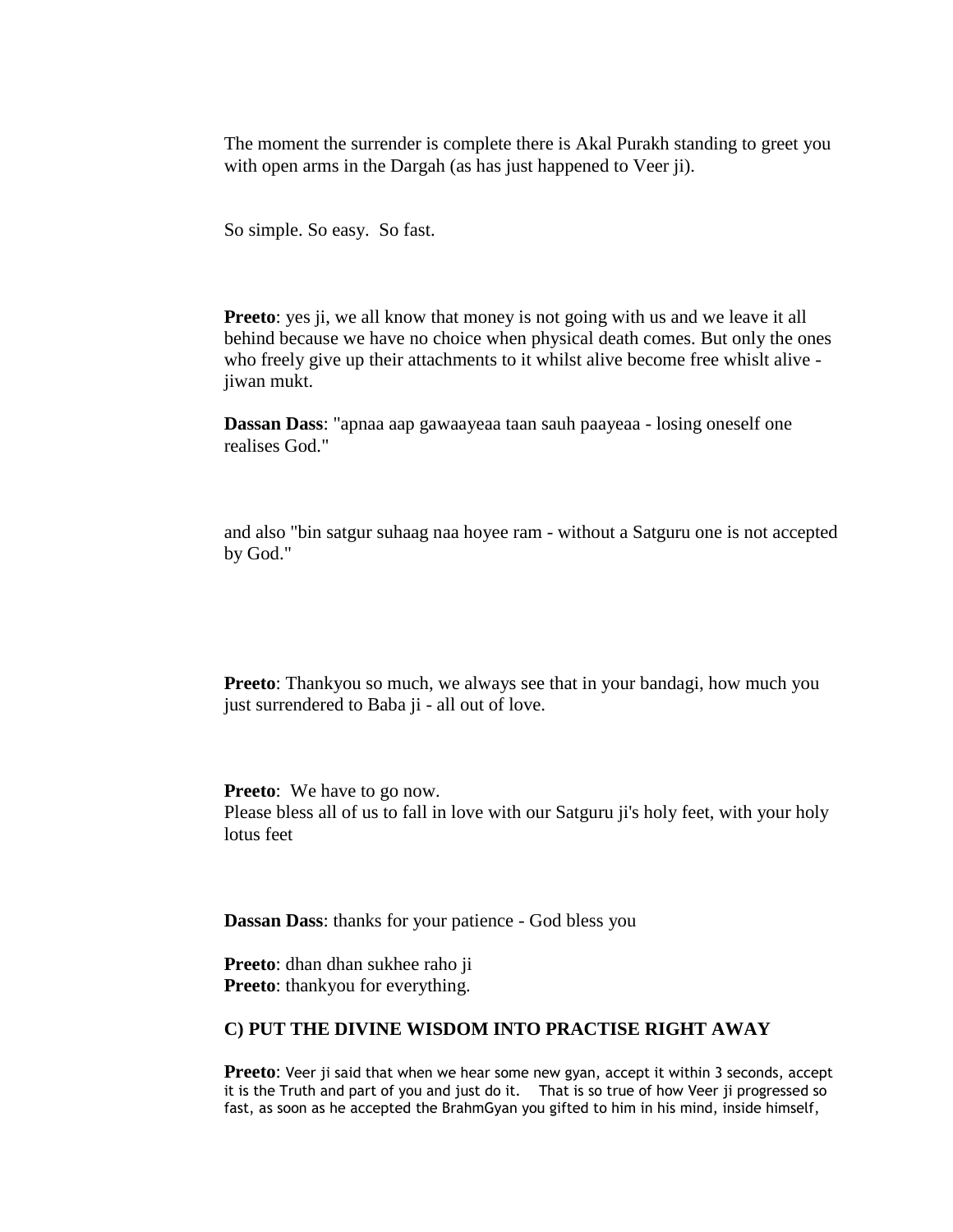he complied and he put it into practise. It is as simple as that, like when he read above that Dasvandh goes to your Guru first, he did it right away. From the smallest pearl of divine wisdom to the biggest gyan, he just accepted it right away, now we know he called it the 3 second rule.

**Dassan Dass**: That is all true.

Do it without any delay at all, right from the same moment. The moment you start doing it you will go up the same moment, higher in spirituality.

**Preeto:** But we - stubborn part of the mind - just wants to hold on to the old beliefs, the old patterns of thinking, the old negative thoughts, even though we know there is no joy in them. We have really noticed that about ourself recently, and have realised not to listen to that side of the mind anymore, not to give it any more power by spending time in those thoughts, just to do simran instead, to focus on SatNAAM and we realise that is how our mind is getting straightened. And that is what you wrote in Sukhmani Katha that the Sadh is the one who has straightened his mind.

**Dassan Dass**: That is the key to success:

earning the words of a braham gyani.

No questions, just do it right there and then and end up in dargah.

The reason for blockage and road blocks is not doing and nothing else.

This is a divine law and can't be broken.

It is a mandatory divine law to do what the guru tells you to do and then see what happens.

Look at [Om](http://satnaam.info/oms-journey-to-god.html) jee he went in to the Dargah first and then he met us after five years.

Same thing happened with a few other people in the sangat too, what did they do differently from the rest of the sangat? What did Om jee do differently?

This is what they did differently:

THEY FOLLOWED THE GURU'S WORD in real life, every single moment, every single day and with every single breath.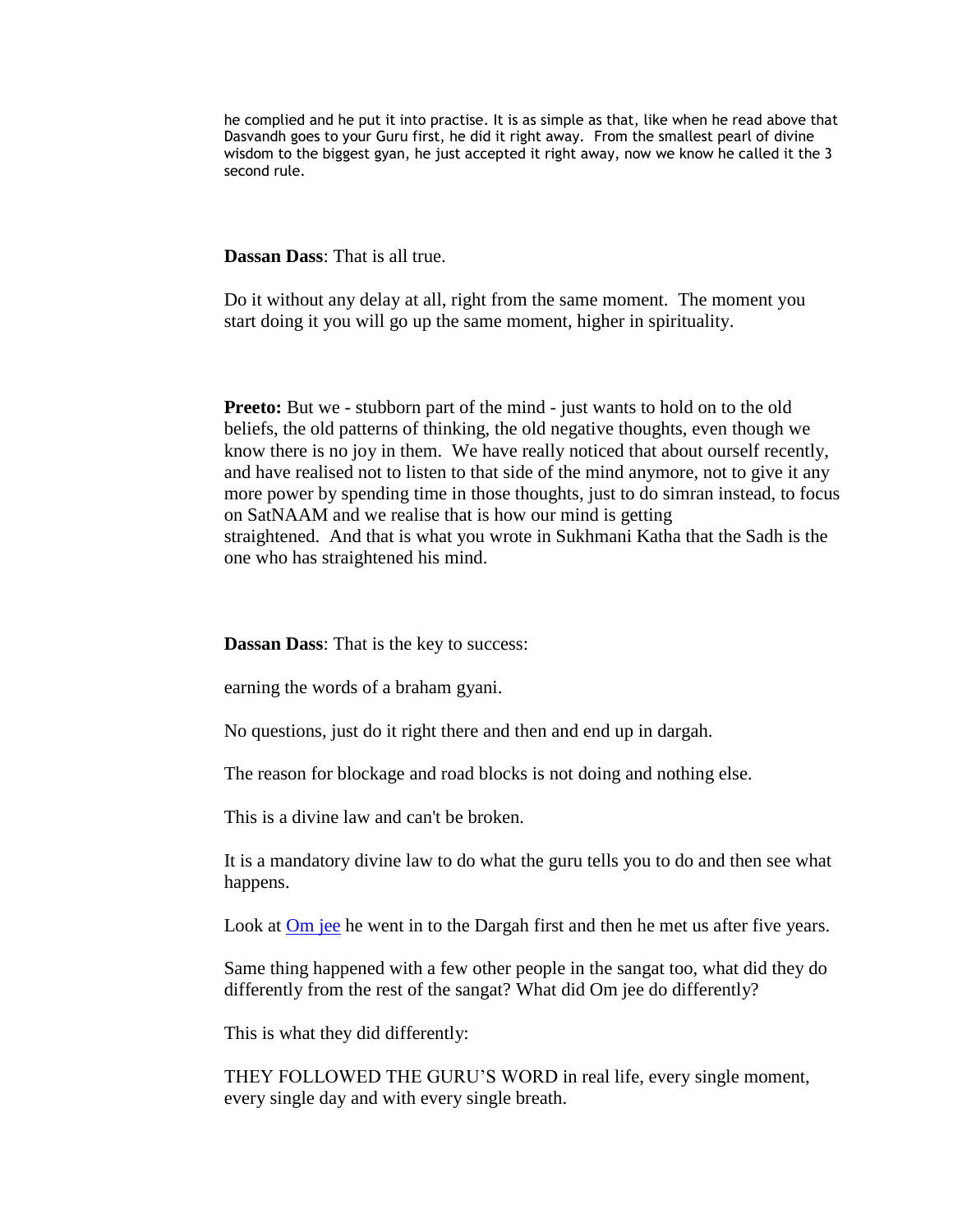# **D) DASVANDH BECOMES COMPLETE**

Nov 2010

**DD:** (Looking at Preeto) We are not going to let you go anywhere, we are going to keep you with us 24 hrs a day even if your wife wants to swear at us, let her, we don't care (laughs). She's going to say 'the Baba has come again!' (laughs) But, we have given your mother and father liberation (blessed Preeto's generations including wife and family and coming generations).

**Romaj Ji:** refers to (Preeto) He is a great soul Baba Ji.

**DD:** His seva is Dhan Dhan. This child has done such a beautiful seva (website satnaam.info).

**Preeto:** We didn't do anything, its all your grace.

**Romaj Ji:** Yeah...really good, very good.

**DD:** all this sangat that is here, or we have is because of his seva. Even if he does Simran or doesn't we have told him his Dasvandh is complete and everything else in his Bhagati is complete.

**DD:** but he will just scream over and over in his emails about his misdeeds? Who else has the courage to keep on criticising themselves?

**Swaraj Ji:** he does so much seva.

**Romaj Ji:** yes, he does so much seva. He is great.

**DD:** the first day he ever came to us (first email 8 years ago in 2002), that day we said when he joins the sangat he will inspire the whole world.

#### **E) HOW DASVANDH IS BEING USED**

The Dasvandh being given by the sangat is being used for the purpose of translation, printing books and running the website. 100% of your Dasvandh is helping others to receive the Puran Sat - Complete Truth, no matter who it is, whatever their language. [Click here to read more.](http://satnaam.info/more-articles/1950-how-daswandh-is-being-used.html)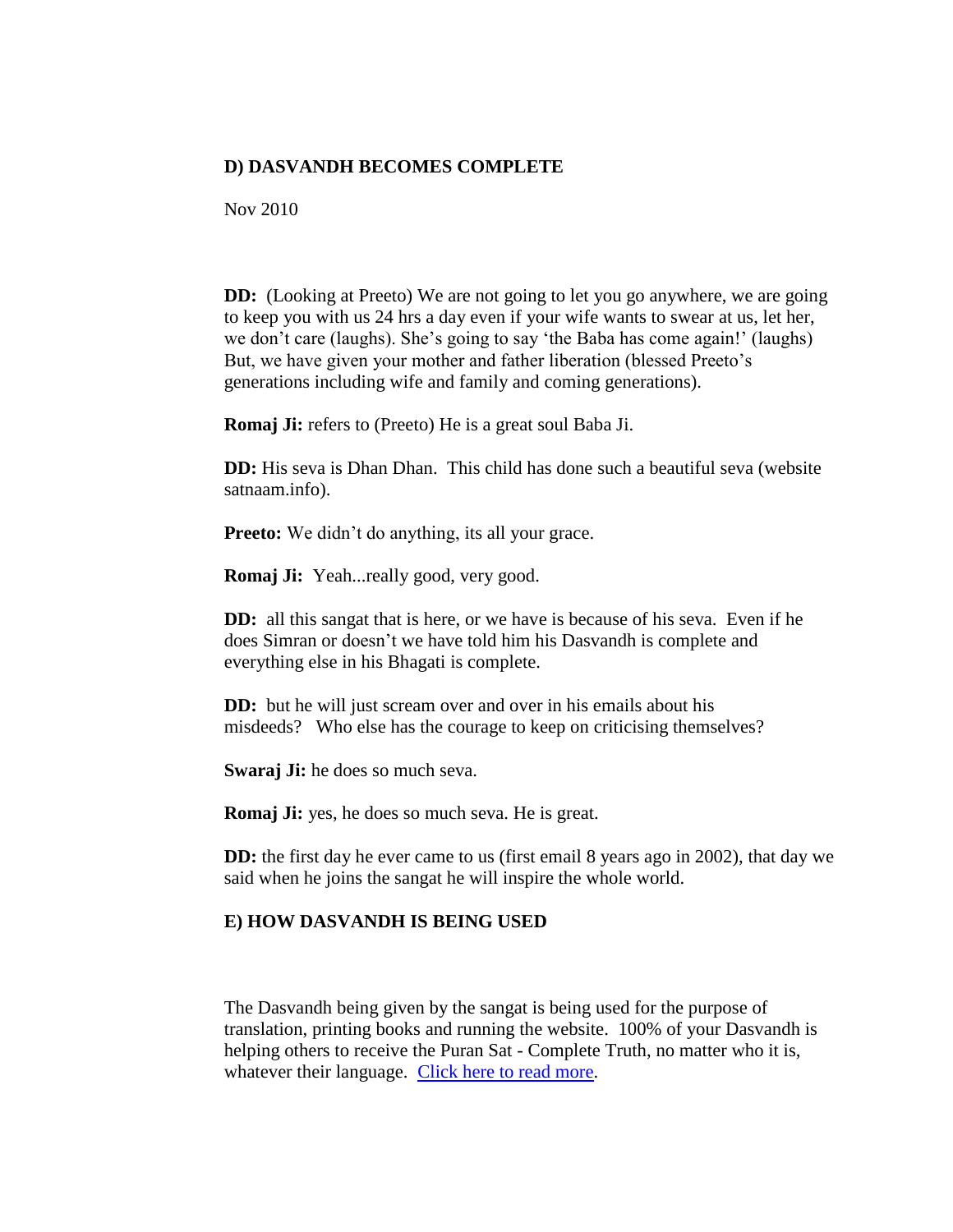(NOTE: it is not for us to judge how our Guru uses the Dasvandh, it is nice that Dassan Dass ji has told us how he redirects it into seva of the masses, but even if he used it for other purposes, it is not for us to first judge what the Guru will use the money before and then deciding to give or not. As the Guru's Sikh it is just our job to give, give and give. Satnaam Baba Ji used to run a restaurant whilst doing his 7 years of Bandagi going to Gurdwara everyday. When the time came to leave that seva, Baba ji had also sold the restaurant and God told him not to worry about the future because the sangat would give him Dasvandh. As Sikhs we are all taught to give clothes and money and food to the beloved ones of God, just as Baba Nanak ji fed the hungry Sadhus with those 20 rupees his father gave him to go and do good business with. Even though his father slapped him on finding he had fed the holy, Baba Nanak deemed serving the holy with his money as the best business in the world. Bhai gurdas ji also writes on giving even a penny to your Guru, the Guru fills your treasurechest to overflowing. and also, that in the world their is pain and pleasure, profit and loss, but with the Guru there is no loss only spiritual gain.)

#### **F) DASSAN DASS JI'S OWN EXPERIENCE OF GIVING DASVANDH**

#### 8 Feb 2010

#### HOW TO SURRENDER

**Dassan Dass**: Give his tunn (body), munn (mind) and dhan (wealth) to the Guru which is nothing but acceptance again.

Guru's words will bring you infinite divine power. Truth is infinite. Truth has no boundaries. Truth has no limit. Truth has no dimensions. Truth has no depth - it is infinite.

And trust in guru's word is bandgi.

#### **Preeto**:

we trust in your divine words ji, you said to us previously that all you have ever said for us to do is satnaam simran, it is so simple what you have asked us to do - we forgot how simple this inner path is, we made it complicated by trying to do other things and to win arguments and make meditation centres and so on. But its so simple, no matter what happens just to do satnaam simran with love, trust and devotion.

#### **Dassan Dass**:

Acceptance comes with trust,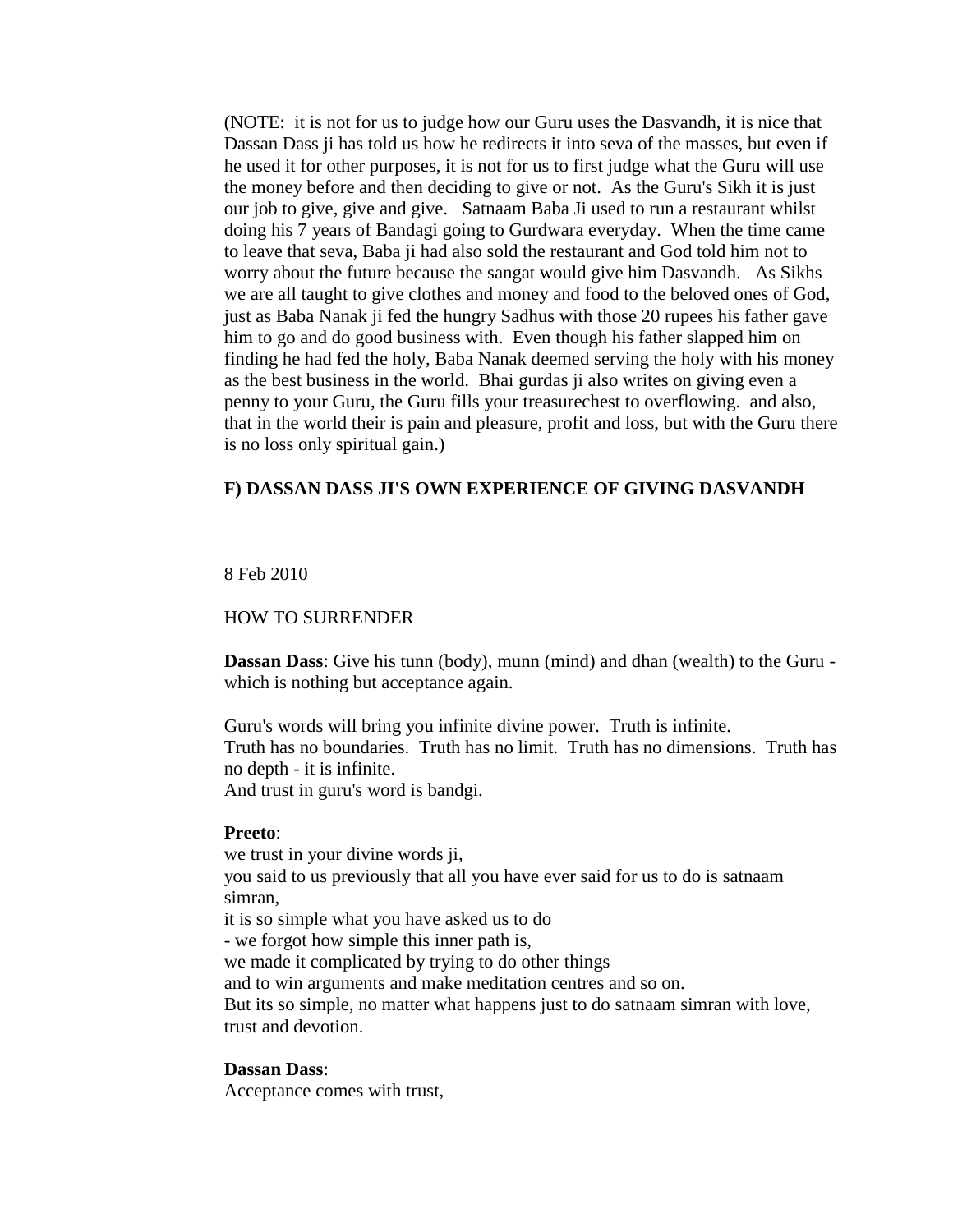unconditional love comes with acceptance, devotion comes with acceptance, bairaag comes with acceptance, and above all mukti comes with acceptance - and acceptance is surrender. That is all we did and you have seen the results. We did so with the gurparsaad 10 years ago. It will be 10 years in this summer of 2010.

**Preeto**: your journey is amazing ji. You have bcome timeless

**Dassan Dass**: all it took was from September of 2000 to December of 2000 - and complete realization was the reward. Within a few months. It is so simple and easy to do.

**Preeto**: you jumped into the ocean of baba ji's love, into Naam, completely, deeply and madly in love.

**Dassan Dass:** what did we lose by giving dasvandh to the guru?

**Preeto**: nothing ji, you lost nothing. Nothing else mattered, nothing else ever does, just you and your guru.

**Dassan Dass**: we gave dasvandh to the Guru even when we didn't have a job. We borrowed money on credit cards and gave dasvandh to the guru. And look at what we were rewarded with. We lost a property worth 1.2 millions dollars as well.

**Preeto**: you lost the world, but gained the universe - the Infinite Divine Power.

**Dassan Dass**: we had big financial blows. But with baba ji's kirpa we did't get any heart attacks or even high blood pressure. Actually our blood pressure only got better! We laughed and said there is no labh or haani - no profit or no loss in bandgi. And we have never had a shortage of funds

**Preeto**: yes ji, "lakhmi thot na aavayee jai karach karundaa - wealth never finishes even though I spend it (in service of others)" - Guru Arjun Dev Ji.

**Dassan Dass**: never underestimate the Guru's words. They are just unbeliveably powerful, they are infinite divine power. Those who don't give dasvandh will not be able to get jivan mukti

**Preeto**: yes ji, may we cherish the Guru's divine words in our heart and apply them in our life.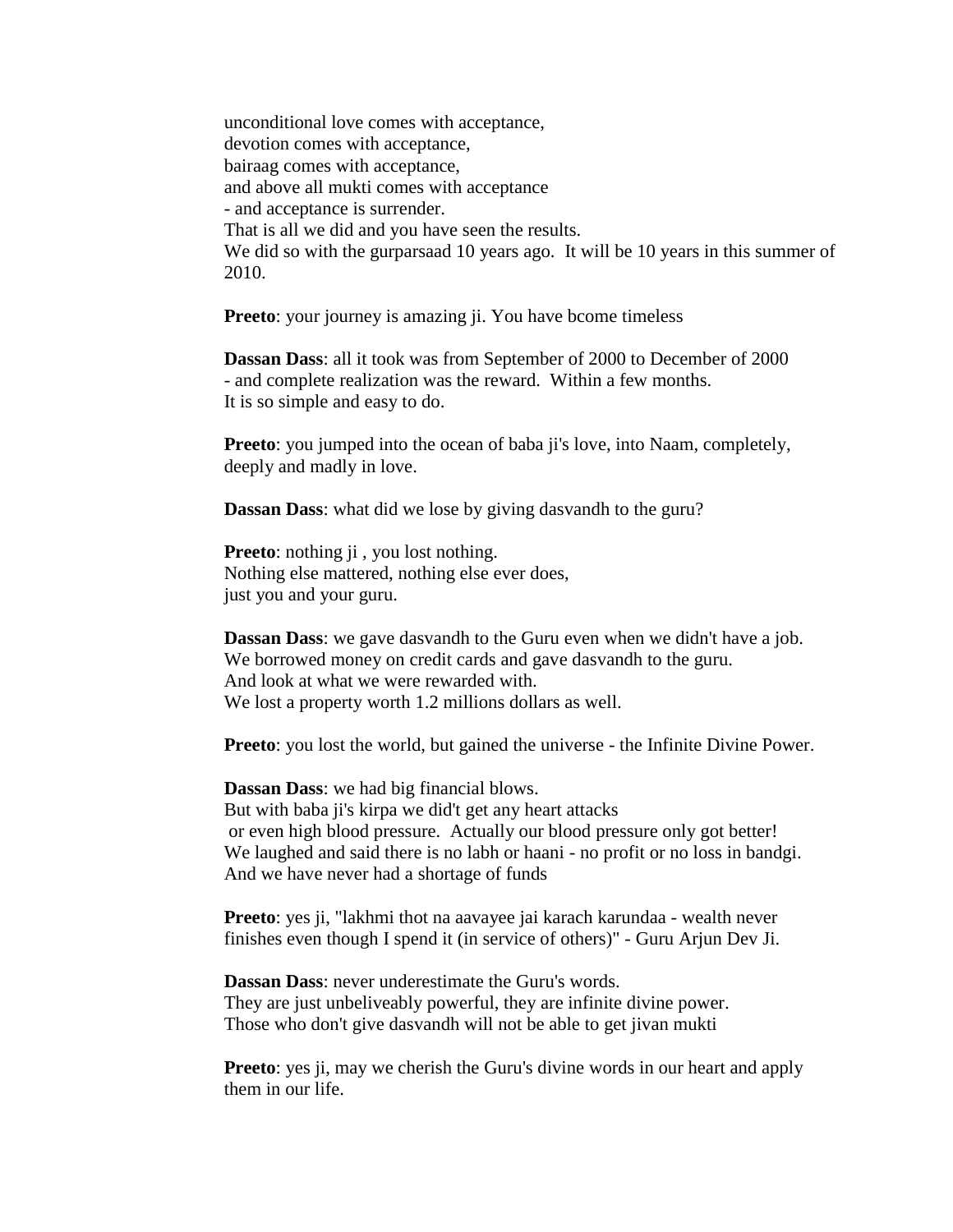**Dassan Dass**: And they will not get jivan mukti until they give dasvandh to the guru,

no matter what happens.

They may have to be born again and again to clear their account.

Giving dasvandh is the shortest and most rewarding way to do so.

Only the Gurparsaad can wash all the sins, there is nothing else that can wash the sins.

Eventually everyone will have to give dasvandh,

wether in this life of the one after or the one after and so on. So the sooner the better.

**Preeto**: yes we also struggled a few years with money, we were losing alot every month due to our properties

being empty. And then it was the hardest thing to give daswandh as well, but we did manage to at that time,

and found things got much better, as we managed to sell those properties with baba jis kirpa.

Wereas our father and brother are still stuck with their loss making flats. But Susan also gave daswandh and managed to sell hers as well.

We leaned not belive in the illusion that by not giving daswandh we are going to be better off.

**Dassan Dass**: that is right, by giving dasvandh Maya can't eat you.

And not giving dasvandh, maya will continue to eat you.

That is why we say giving, giving, giving - tunn munn dhan - mind, body and wealth.

This is what gurbani says - "tunn munn dhan sabh saop guru ko - give mind, body and wealth ALL to the Guru."

Some people still think that giving dasvandh to some other charities is the same as giving to the Guru.

But that is not true, gurbani says "tunn munn dha sabh saop GUR ko."

Although giving to other charities is good as that is a punn karam (virtuous deed) too,

but that will not bring you jivan mukti

**Preeto**: somebody asked Mother Teresa how much to give, and she said "give until it hurts."

And we realised by giving like that, tht in the end it stops hurting when lobh  $\&$ moh (greed & attachment thieves)

stops pinching us.

**Dassan Dass**: that is true she was a sant too. This kind of hurt brings unimaginable rewards. Everybody wants to meet God and wash their sins and get eternal bliss, but how many do what they are supposed to do?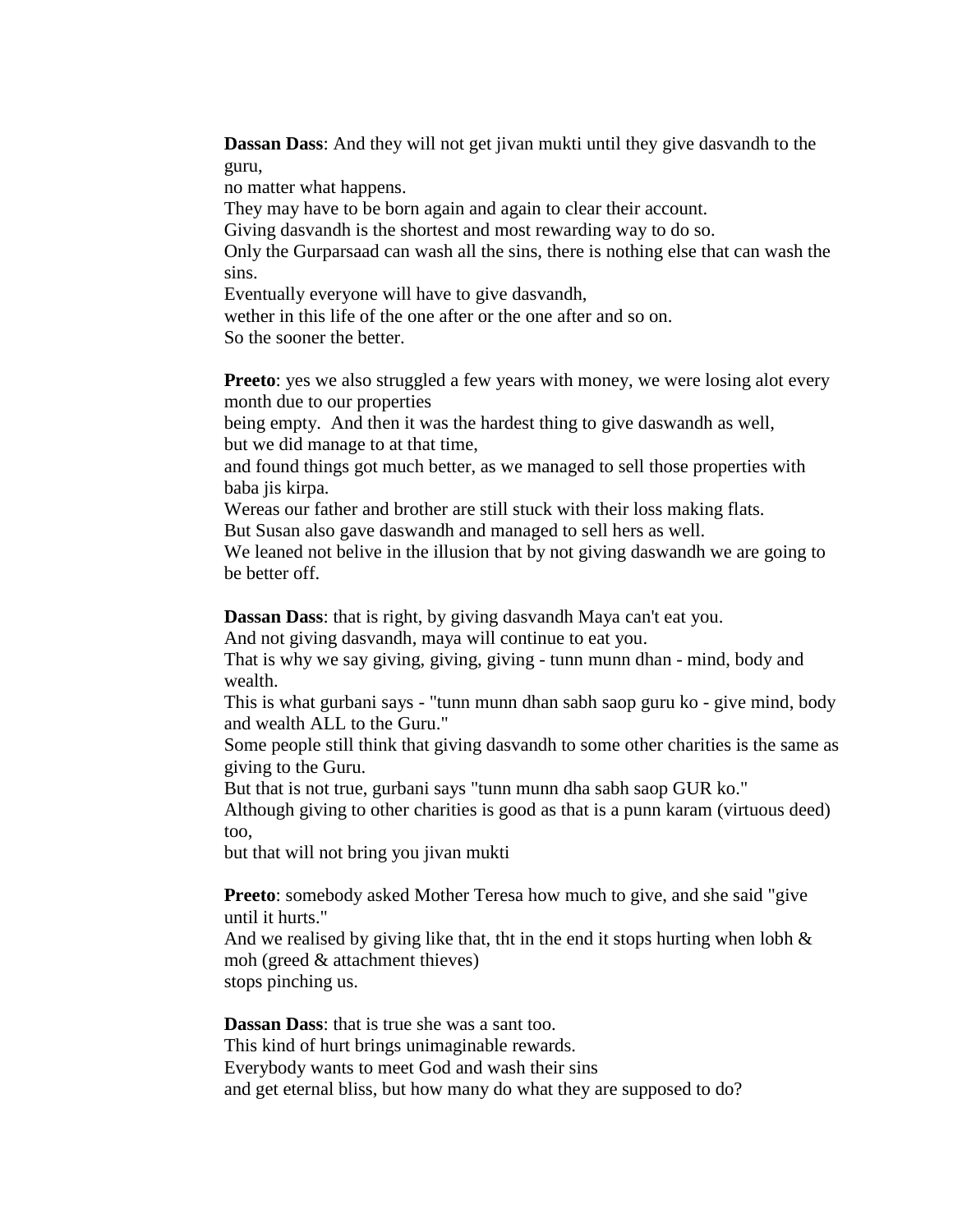One in tens of millions.

**Preeto**: nobody wants to die ji, nobody want to give even a tenth of their mind, body and wealth, regardless of giving ALL of their mind, body and wealth.

**Dassan Dass**: we still say and feel we are not capable of giving anything to baba ji

and we didn't give anything to baba ji, it was all his gurkirpa and gurparsaad. How can we give God-Guru anything, when everything is His, "teri upma tujhi ko arpan" ?

**Preeto**: we were dukhi (hurt) as a teenager, we even thought of suicide once, but in the end we took sikh initiation and said to God, "we give you our head, we are alive now because of you, we live for you, we will do your bandgi and trust you to take care of our worldy affairs."

**Dassan Dass**: that is why you are so today

**Preeto**: we didnt know any gurbani in those days or have any divine wisdom, it was just our inner feelings.

And with your blessings we have met so many divine and wonderful souls who have truly died like this.

**Dassan Dass**: that is because of your bandgi in previous janams. That is real life - death of self and to become non existant.

**Preeto**: yes ji, dukh woke us up, and our soul went forward. It is the greatest gift to wake up and feel the separation.

**Dassan Dass**: this is gurparsaad.

**Preeto**: most people dont understand us, they are not awake, they dont want to wake up either.

**Dassan Dass**: forget about them and keep awakening yourself - sada sada awake sada sada munn kaa jagna.

**Preeto**: thankyou ji, we have decided to stay quiet and just do our bhagti and simran now.

We dont need to save the world or win arguments or persuade anyone at this time.

**Dassan Dass:** we will see you later, as we have to go now, thanks for your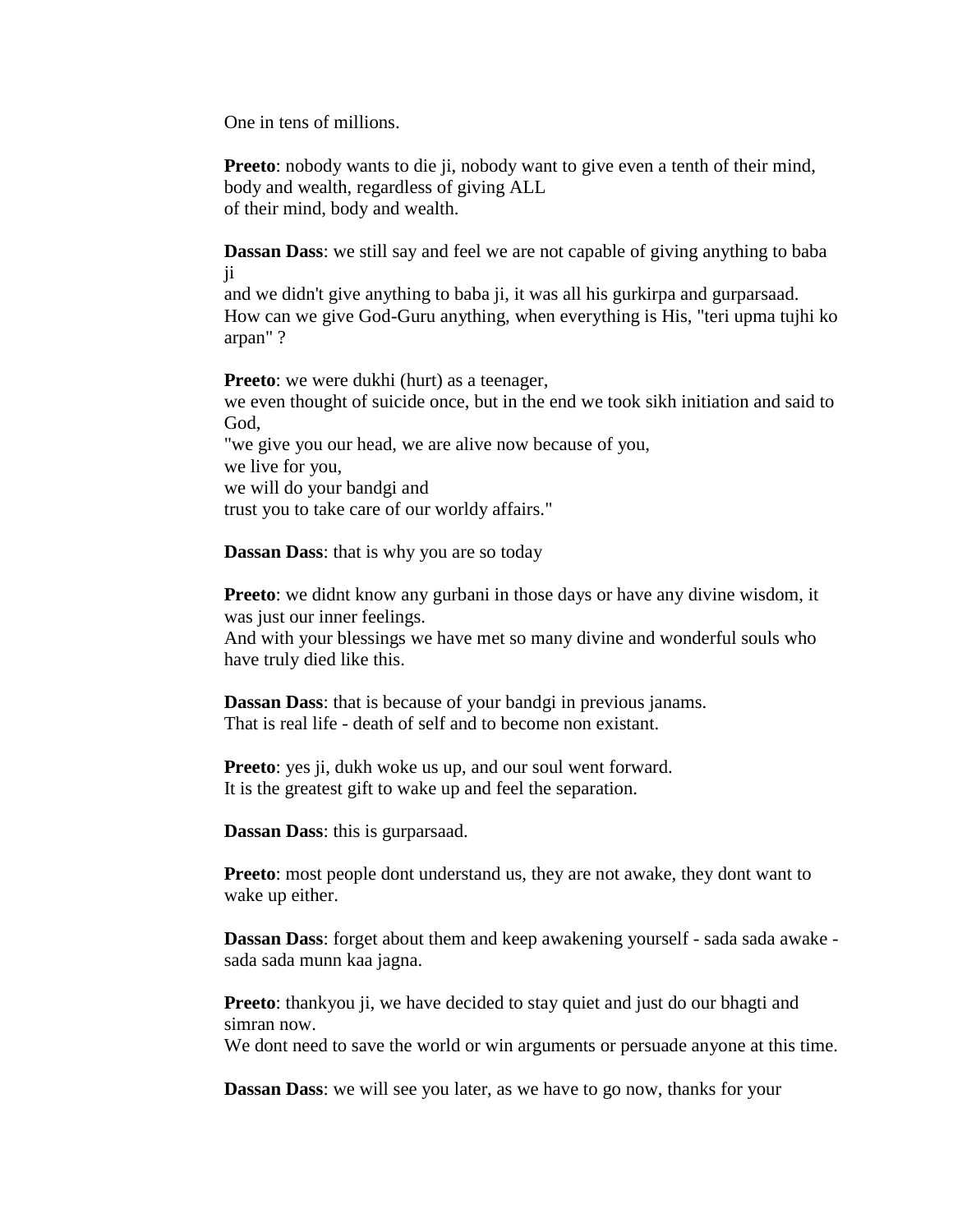kindness, seva, love, devotion, trust and bandgi

**Preeto**: thankyou ji again for everything. Dandauth bandhna ji.

**Dassan Dass**: dhan dhan raho sada sukhi raho

#### **Daya**

Kindness.

#### **Dayal**

God is Kind.

# **Dayal Bakshind**

Merciful Forgiver.

# **Deena Palan Hara**

The One who takes care of his creation.

# **Dehdhari Guru**

Body Guru. God needs somebody to appear in all of the senses, so that is why the God appears in the physical body of a Puran Sant Puran Brahamgiani, a SatGur, a Puran Khalsa. So please take this doubt out from our mind that there is anything known as Dehdhari Guru. Deh is never the Guru, but the Sat is the Guru.

### **Demons**

The Panj Doots within us. The ones who lose to these demons are called the real Satan in GurBani.

# **Devi-Devtas**

Demi gods-godesses. 330 Million demi-gods and goddesses. Spiritual beings that didn't make it to God due to not conquering ego. The are one level below Brahma, Shiva and Vishnu who also did not make it to God due to ego. The Devi and Devtas however do represent the good part of the creation and they protect the creation from going under the influence of the evil side. The demons represent the evil side, the Panj Doots, and try to convert the good side. This battle of good versus evil is happening within us. The one who loses to the demons of the Panj Doots is called the real Satan.

# **Dhan-Dhan**

Super great; Supremely blessed. Description of someone who has reached the heights of the spiritual world. Nothing is more rewarding than the Darshan of a Puran Sant who brings Jivan Mukti to the entire creation. That is why these Sant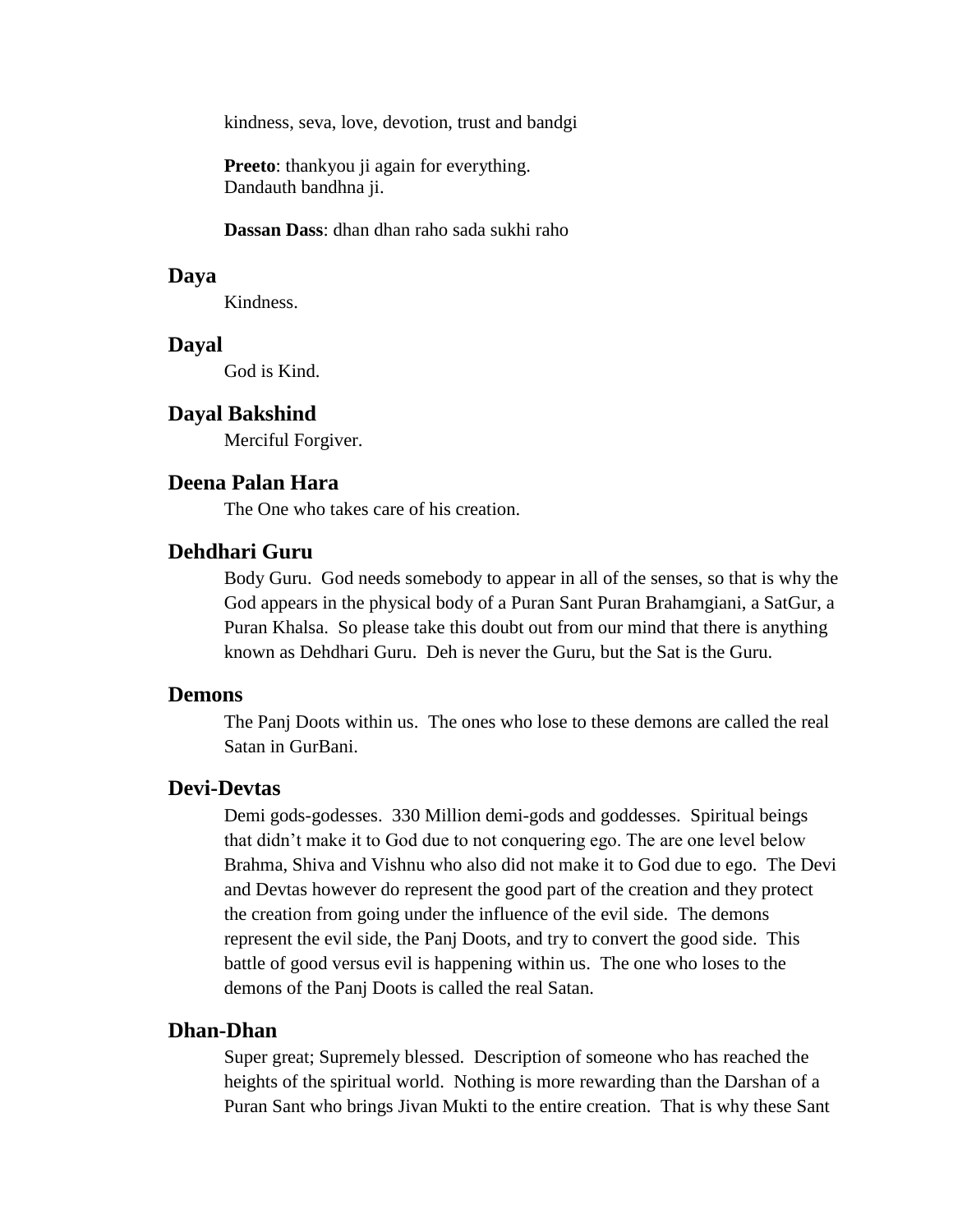souls are called Dhan. Their parents, Maat Pita, are Dhan-Dhan. Their whole family, Kul, is Dhan-Dhan. The place they are sitting becomes Dhan-Dhan. Those who achieve their Darshan become Dhan-Dhan. Their words are Dhan-Dhan. Their Seva is Dhan-Dhan. Their presence on Earth is Dhan-Dhan. Their Charans are Dhan-Dhan. See Vahiguru.

#### **Dhann**

Wealth. Money that causes greed and corruption is no good. Money for living earnt honestly is the right way. Take out Daswandh (tenth) for the Guru.

# **Dharam**

Union with God. However, it is commonly translated as religion, but a lot of religious acts are untruthful nowadays and do not unite us with God. The divine meaning of Dharam is to follow the divine wisdom direct from God and not the man-made religious belief systems. The real divine meaning of Dharam is union with God – or to unite with God - by following the divine wisdom - Gur Mat, GurBani. Kindness is the mother of religion, "Dholl Dharam Daya Ka Poot." Jap Ji Bani explains this divine wisdom of the highest order. This means that kindness gives birth to religion. This means that kindness is the foundation for union with God as the Shabad Dharam or Religion means union with God. We are kind by nature. We have a naturally kind Hirda. Union with God means we become part of nature. Nature is God. Nature is another meaning of the word religion. So following our natural habit of kindness, makes us full of kindness.

### **Dharam Granths**

Religious books.

# **Dharam Karams**

Religious acts.

#### **Dharam Ke Bharam**

All false religious beliefs.

# **Dharam Khand**

Realm of Following Divine Wisdom. See Khands.

# **Dharam Raj**

The Divine Judge who weighs our good and bad deeds and sends us into the next appropriate life form. Doesn't judge the one who does naam simran. Instead,he escorts them to the higher realms of Truth.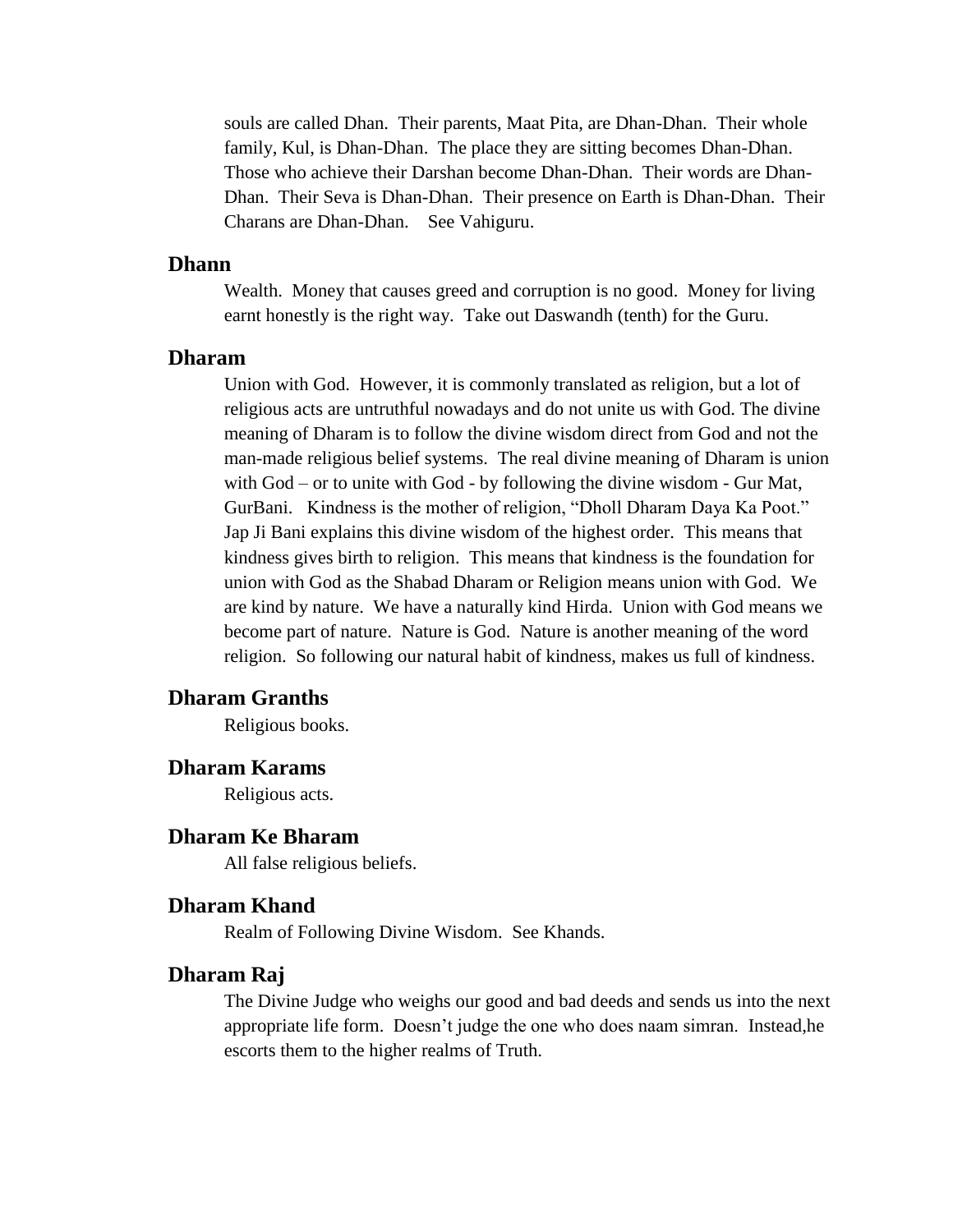#### **Dhun**

The commitment, the Shardhaa, the Lagan which comes with belief.

### **Dhur Ki Bani**

Primal Word. GurBani has come from Akal Purakh. Whatever is written in GurBani is a Puran Sat that is why it is called the Gyan Saroop of Akal Purakh Ji. That is why it is called Dhur Ki Bani.

### **Dhyaan / Dhiaavahi**

The state of leaving everything up to God and doing continuous Naam Simran in the Hirda. A person who goes into the spiritual stage of Dhyaan gets uplifted so high spiritually, that he reaches the Sach Khand stage. Dhyaan means going into Samadhi and Sunn Samadhi in the early stages of Bandgi followed by the highest stage of Sehaj Samadhi – which is a 24 hours non-stop continuous Samadhi.

#### **Dib Drisht**

Divine Eye also called the Third Eye, Trikuti or Gyan Netter. The Mahima of a SatGur can't be seen and understood by the five senses that a normal human has. The Mahima of a SatGur is beyond the reach of these five senses as it is beyond Maya. The reach of these five senses is only up to Maya. Whatever we see with our eyes is Maya and for going beyond Maya and the five senses we will need the divine eye – Dib Drisht. This divine eye is present in our Suksham Dehi, but is not yet open. It is opened with the GurParsaadi blessings of a SatGur. When this divine eye does open only then are we able to feel and experience the Mahima of a SatGur, because this is the divine sense that makes it possible to see beyond Maya and deep into Divinity, deep into Mansarovar. Therefore, for seeing and experiencing God we need to get this divine eye opened, which can only be opened by a SatGur, "SatGur milay dib drisht hoee." This divine eye is also called Gyan Netter and its opening blesses us with the understanding of divine wisdom. GurBani starts to flow inside us when our Gyan Netter opens. We start to feel the depth of GurBani, we start to understand what GurBani means and as our Bandgi progresses and our conscious goes higher and higher the meaning of GurBani keeps on enhancing and we keep on going deep and deeper into the Mansarovar.

#### **Dori**

Naam Amrit is the Dori, the inner rope, which when held and used for climbing up this path to Eternity will lead us to the Ultimate.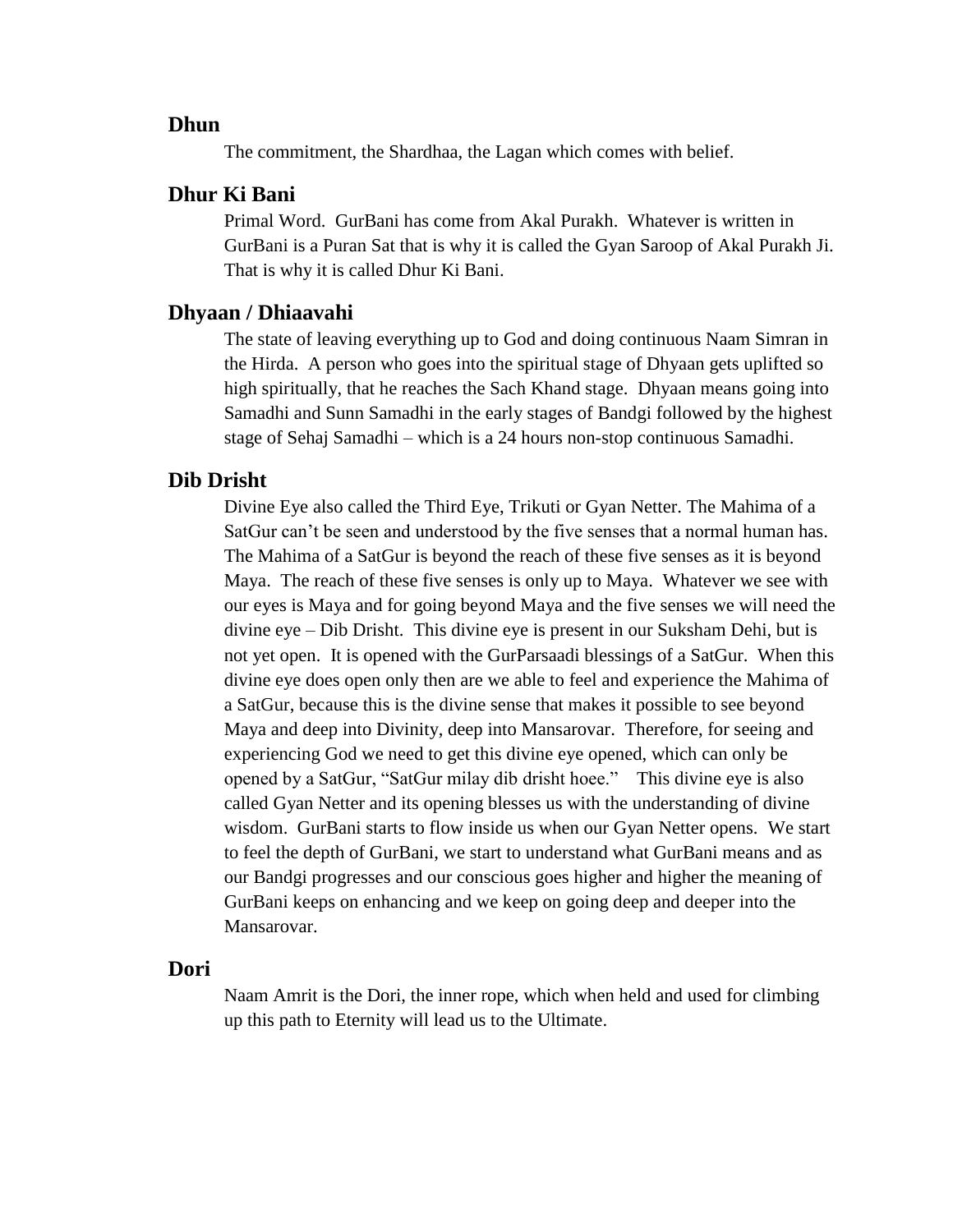#### **Drisht**

Look. The Mahima of a SatGur is so great that even His Drisht (look) is Amrit. It is a divine truth that there is Amrit flowing out of a SatGur in all directions from His Dehi, so wherever he looks there is Amrit flowing out of his eyes as well. The ones who surrender completely with Tunn, Munn and Dhann at His Sat Charans, the Divine Light coming out of His eyes has infinite divine power that such a soul becomes a Sant, his Hirda becomes a Sant Hirda.

# **Dubidha**

Double mindedness, distortion of our mind, distraction of our mind, disbelief. Dubidha takes us away from the core of GurBani. Dubidha means duality. Duality means that there is something else other than God. When these thoughts, that there is something other than God, take over our mind it side tracks us from the divine truth. The worst thing we can do is to doubt Gur Mat. That is why we are carried away by the Sansarik Mat – worldly wisdom, or our own Mat – self wisdom or Dur Mat – which is the bad wisdom. Any negative force that takes us away from the divine truth is Dur Mat. As long as we are wandering in the wilderness of Panj Doots and desires we are operating under the Dur Mat.

#### **Duhagan**

Unmarried soul; discarded bride. Also see Suhaagan.

#### **Dur Mat**

Bad wisdom.

# **Dusht**

Sinner, criminal. The one full of negative qualities.

# **Dusht Karam**

Sins, criminal acts, those acts which are done to harm others and self.

**Ek**

See Ik.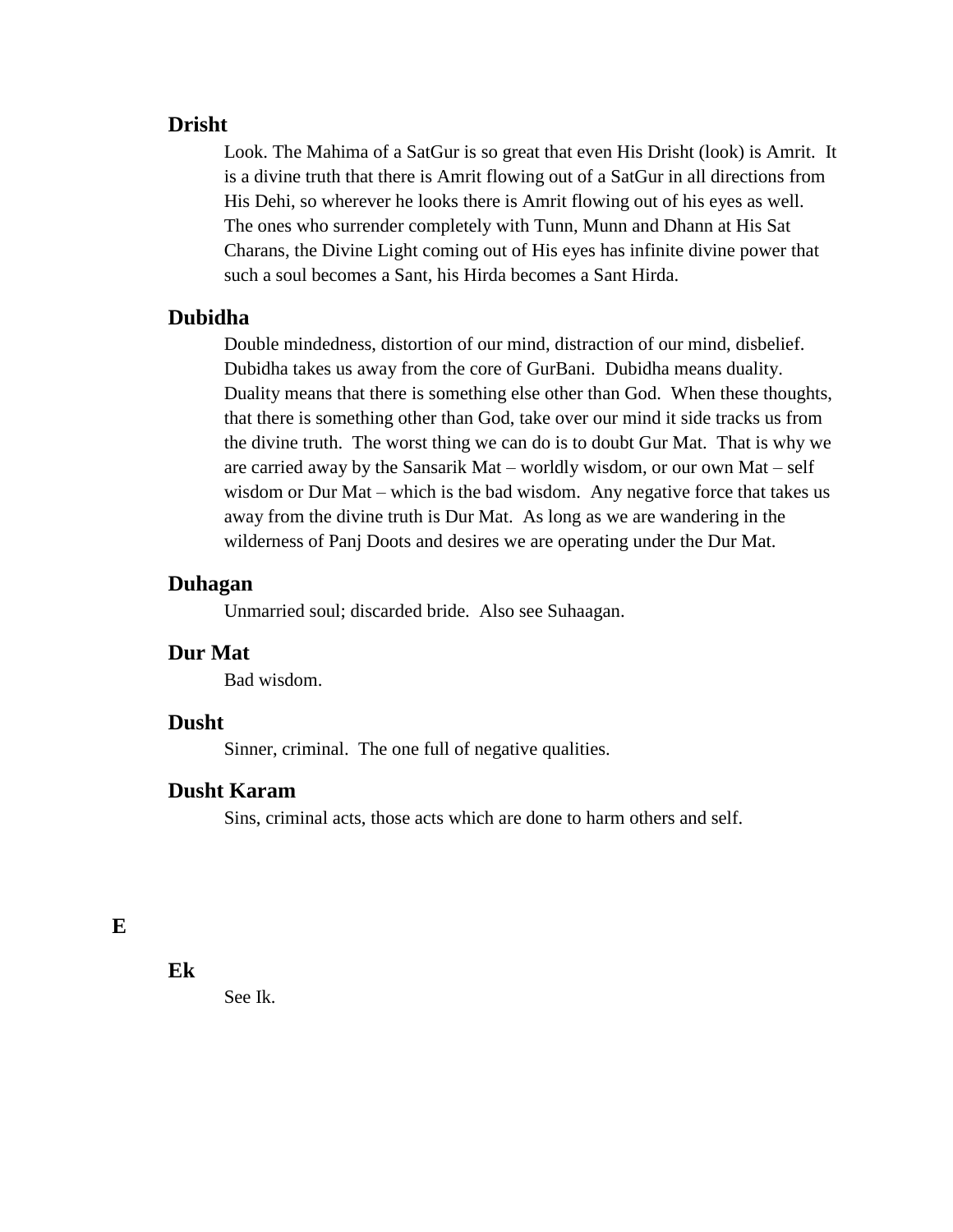#### **Gaheer**

Deep; that which is present in its every creation.

### **Gahir**

Unfathomable.

#### **Gambheer**

Profoundness; can't be measured, it is infinite.

#### **Gandh**

Smells that distracts our mind with a feeling of lust e.g. perfumes.

#### **Gareeb**

Literally means poor person, but in spiritual terms means a humble person.

# **Gareebi Ves Hirda**

Hirda cloaked in humbleness.

### **Gat**

Same as Param Gat. Highest State, the Salvation State. It means relieving our soul of the shackles of Maya, wining over mind and Maya completely and merging in the Almighty forever.

# **Ghat**

Same as Hirdha – spiritual heart chakra.

# **Ghosts**

See Jinn Bhoots.

### **Ghulaami**

Divine slavery.

# **Girahst**

Living a family life – getting married, having children and living a normal family life. "Girahst meh soee nirbhan," means achieving Jivan Mukti while living and enjoying the family life. That is right, family life is the easiest way to achieve Jivan Mukti. That is what Dhan-Dhan Dus Guru Patshahian have preached to us in GurBani. Look at their lives they also had families and lived a life of a Sant SatGur and so is that is what they have preached for us to do.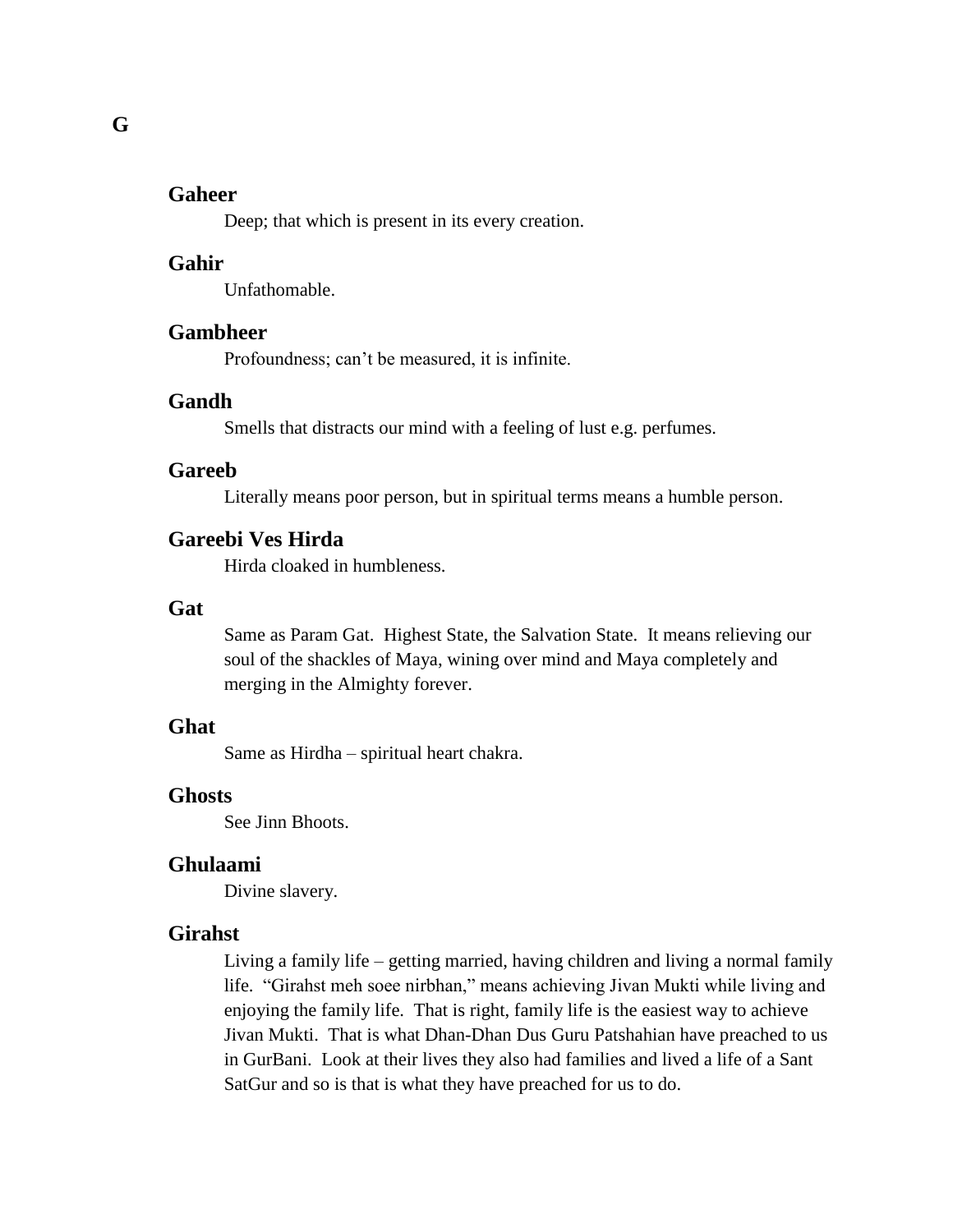### **Gobind**

Lord of the Universe.

### **Gopaal**

God, the One who sustains the entire universe saves us whenever we need help.

# **Grace of God**

Our Simran and our Sat Karams are all carried out only by the grace of God. That is why it is called GurParsaad - the GurParsaad of Naam, Naam Simran, Naam Ki Kamai, Puran Bandgi and Seva. This GurParsaad is blessed to us only with the divine commandment. In fact, we do nothing. We are capable of doing nothing. Everything is carried out by the Infinite Divine Power. That is why the highest level of divine blessing is when this Infinite Divine Power takes over and our individuality and our identity is lost.

# **Gun**

Virtue. Divine qualitiy.

# **Gun Nidhaan**

The highest treasure comprising of all of the super divine qualities. This is the real divine beauty that we collect in our Hirda.

# **Guni Nidhaan**

God is the treasure of the divine qualities.

### **Gunni Nidhaana**

God is the highest treasure of super divine qualities.

### **Gunvanti**

The virtuous wife of God the Husband.

# **Gur and Guru**

Gur is God, the Highest Guru. Gur is Akal Purakh and the Guru is the Sadhu, a Puran Sant, a SatGur, a Puran Brahamgiani or a Puran Khalsa. Guru is the one who has achieved Param Padvi. Guru is the one who has been through the Puran Bandgi process and has achieved Jivan Mukti and has been authorized by the Almighty to deliver the Amrit to the masses.

# **Gur Ka Shabad**

The GurParsaad of "Sat Naam."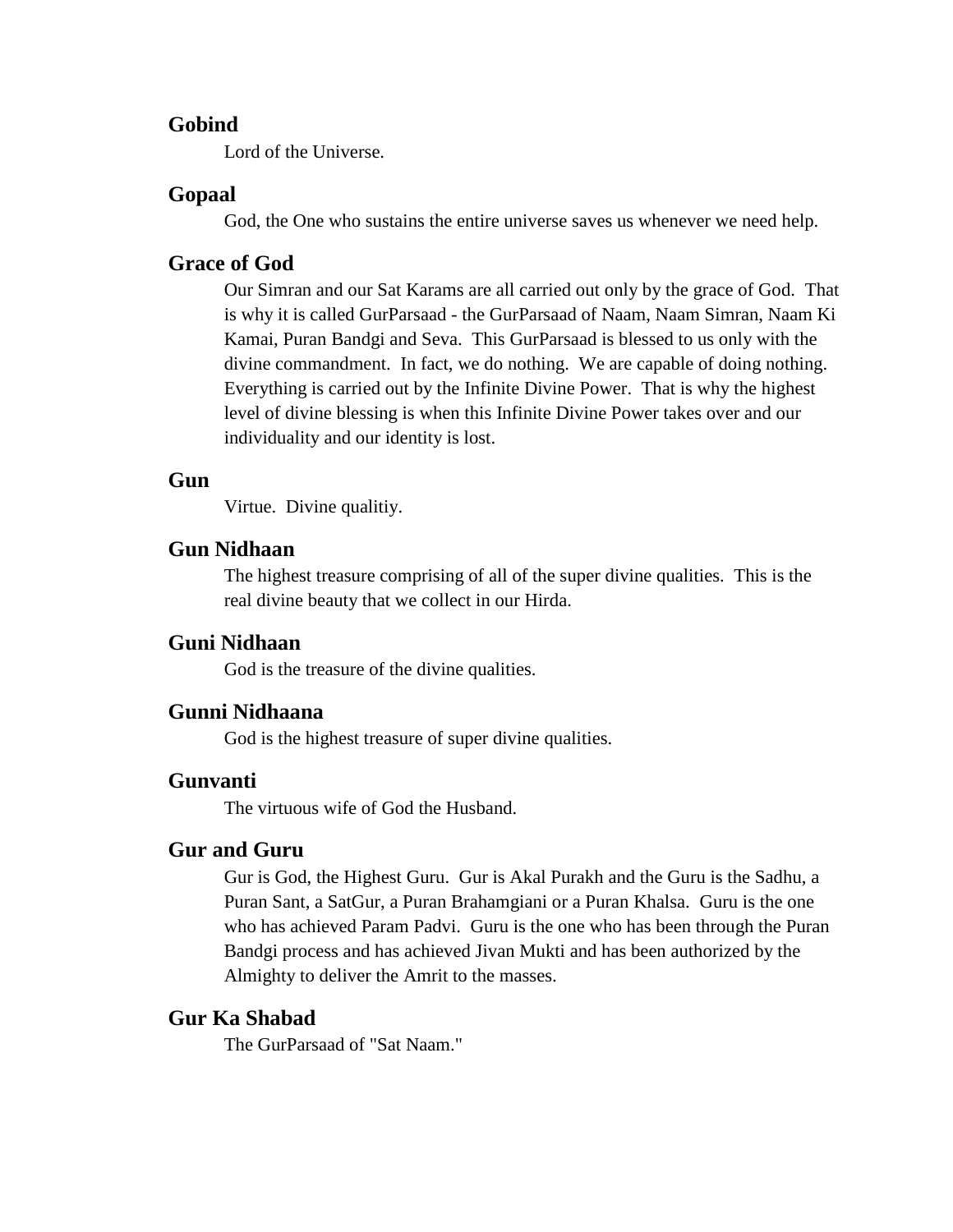# **Gur Ka Sikh**

A True disciple of the SatGur. Complete surrender at the Sat Charans of the SatGur makes us a true disciple of the SatGur – a Gur Ka Sikh. Once we become a Gur Ka Sikh then SatGur takes complete care of us, over in this world and beyond the world and that is in the Dargah of Akal Purakh Ji.

# **Gur Ki Mat**

Gur Ki Mat is the Gur Mat – GurBani, SatGuru's word, Sat Bachans of the SatGuru.

# **Gur Ki Parteet**

The deeply rooted divine feeling within us that my Guru is everything for me, and He is my savior.. It is essential to have trust, devotion, unconditional love, faith, commitment – Sachee Preet and Sachee Shardha for the Guru, the Puran Sant Puran Brahamgiani, we meet according to our preordained destiny. We need to consider our Guru as a living God on this Earth and consisder His word as the word of God for us. Giving our Tunn, Munn and Dhann to our Guru is a function of Gur Ki Parteet. Bandgi is nothing but trust, devotion, unconditional love - love without any demands, faith and belief in the Guru. Combined with these divine qualities we also need to completely surrender to the Guru. This is what is meant by Gur Ki Parteet. The one who is blessed with this kind of a Gur Ki Parteet is the most fortunate one and probably one in tens of millions, and such souls who reach that level of Gur Ki Parteet eventually become like their Guru.

# **Gur Kirpa**

Eternal grace.

# **Gur Manter**

Sat Naam. Also called Puran Gur Mant. This is different from the Guru Manter which is Vahiguru - See Guru Mantra.

Read:

[Vahiguru Manter, Gur Manter, Guru Manter and Gur Shabad.](http://www.satnaam.info/index.php?option=com_content&task=view&id=322&Itemid=21)

# **Gur Mat**

God-Guru's Wisdom, includes GurBani.

#### **Gur Sagar**

See Mansarovar.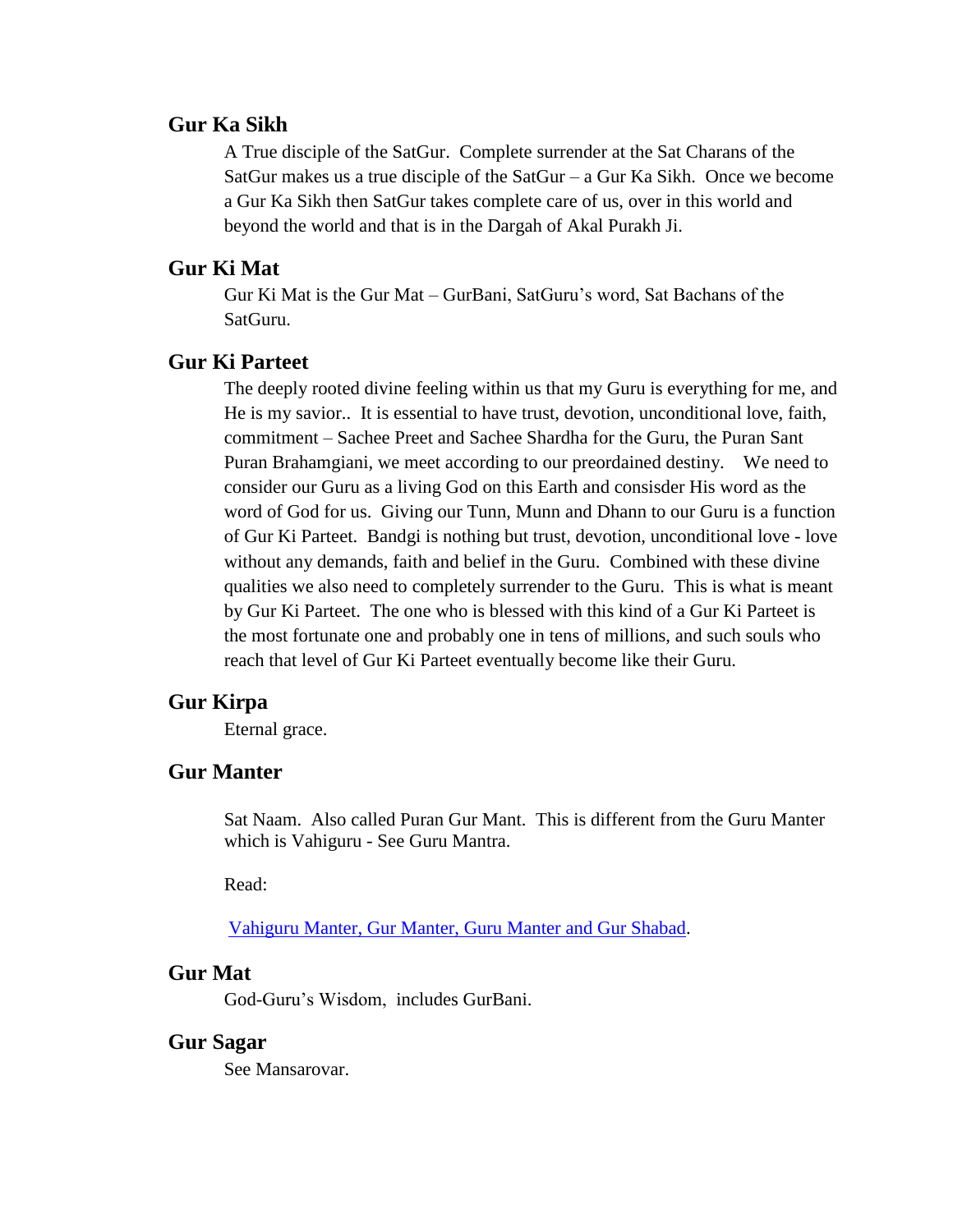## **Gur Shabad**

God's Word. Gur Shabad is the Hukam, the will of God, that prevails. The ones who follow the Hukam and don't fight with the Hukam, prevail. The ones who don't follow the Hukam and fight with the Hukam, lose.

# **Gur Shabad Ki Kamai**

See Shabad Guru Ki Kamai.

# **GurBani**

Gur means Dhan-Dhan Paar Braham Pita Parmeshwar Ji and Bani is His word. GurBani means the Shabad that has come directly from God. Dhan-Dhan SatGuru Sachey Patshah Sahibans Ji were Puran Sant SatGurus, so whatever they said is the word of God that is why it is called GurBani, meaning the word of God. Therefore, please take these divine words of the Guru are the word of God as there is no difference between God and the Guru. The entire GurBani is the Mahima of Akal Purakh, His Naam, His Sants and Bhagats. GurBani is the language of Sach Khand. It is Puran Sat, that is why it is called Nirankaar and Guru because Sat is the Guru. GurBani is also called Shri Guru Granth Sahib, Shabad Guru, Bani, Gyan Guru and Gur Mat. In summary, GurBani:-

• is the description and the praise of the Mool Manter which itself is the description and praise of the vital qualities of Eternity (God),

- tells us what happens to us when we follow this Eternal Truth,
- tell us what happens to those souls who get absorbed in this Eternal Truth,
- tells us that those souls are the Temple of Truth,
- tells us that such souls have full access to the Brahamgian (divine wisdom),
- reach the Sach Khand (God, the Realm Of Truth),
- become one with the Eternal Being and
- become His very own Form (Roop).

GurBani is the language of Sach Khand and it has come from Sach Khand, therefore, for a normal person it is not possible to feel the depth of this Gyan Sarovar. But, as our Bandgi progresses, our understanding of GurBani will keep on improving and when we are blessed with Puran Braham Gyan then GurBani will become very clear.

## **GurBani Guru**

Shri Guru Granth Sahib Ji.

# **GurBani Kirtan**

Singing Divine Words.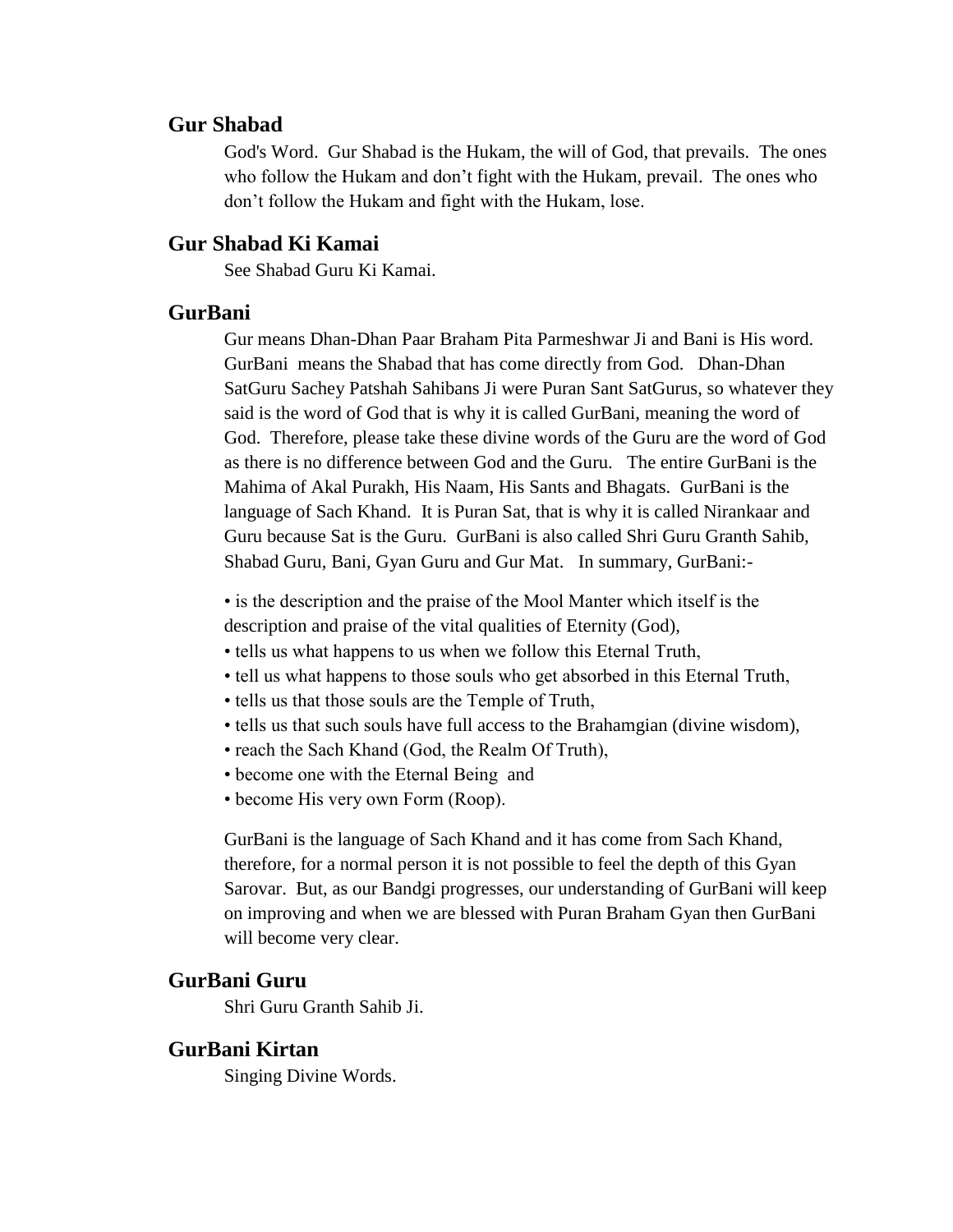## **Gurdwara**

Guru's Door – Sikh temple.

## **GurKirpa**

God-Guru's mercy. See Kirpa.

## **Gurmukh**

The person who has surrendered completely to the Gur and Guru, who has given everything to the Gur and Guru and dedicated Himself to the service of the Gur and Guru. The person who receives Naam, absorbs this GurParsaad, does Naam Ki Kamai and reaches Sach Khand is a rare Gurmukh soul.

# **GurParsaad**

1) The Eternal blessings and Eternal grace of Akal Purakh. GurParsaad is the key to spiritual success. GurParsaad is the divine super power of the highest order. It is the Infinite Divine Power that makes our spiritual progress possible. There is no way that we will be able to progress spiritually without the GurParsaad. When we completely surrender to the Guru then the Guru takes care of us completely and forever. This is what the meaning of GurParsaad is. There is nothing in our hands, everything works under His commandment – Hukam. Once we realize this divine super power of the Hukam then our Bandgi will become real simple and easy because then He is going to take care of us completely and all of the way to becoming a Sant Hirda and attaining Param Padvi.

GurParsaad is achieved as a result of our previous deeds - from our Karni in our previous lives. We can only achieve GurParsaad if it is part of our destiny due to our Karni. So if we are blessed with GurParsaad in this life then we are very fortunate and we must have done some really truthful deeds in our previous lives. If we ever get a chance to receive the GurParsaad from the Sant SatGuru we are preordained to meet, "bhaag ha gur sant milaayiaa," then please, please truly appreciate how fortunate we are and don't waste the opportunity that we have worked towards over many, many lifetimes of truthful deeds. Always and forever, please keep in mind forever, that only GurParsaad opens the door for us to achieve all of the eternal treasures. When Sache Patshah Ji (Dear True King) does this kind of Kirpa upon us then He opens the doors for us to enable us to achieve all of the eternal treasures including a permanent place in His Dargah. These treasures constitute his super infinite divine powers. He gives us divine life by way of GurParsaad. This is the real divine power of GurParsaad that it brings us back to the divine world by giving us divine life.

The ones who have developed their hunger or thirst for Divinity are blessed with this GurParsaad and this becomes a food for them. GurParsaad is the real divine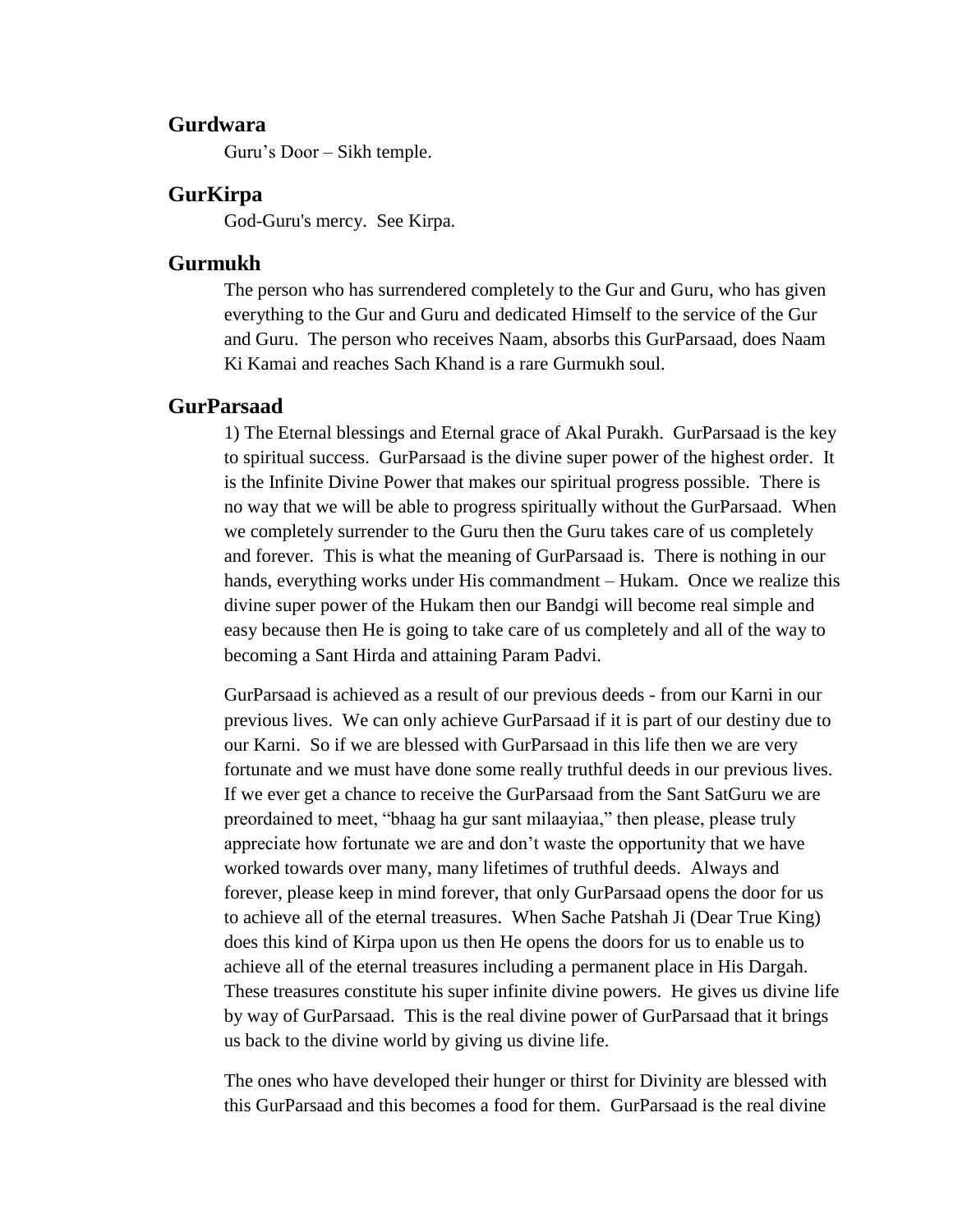food for the soul. So once we are blessed with GurParsaad then dedicate ourself with Tunn, Munn and Dhann at the Charans of the Sant SatGuru who has blessed us with the GurParsaad. Everything that happens is by the grace of God, it is the GurKirpa. He is the only Doer and everything is a result of his super infinite divine powers.

2) We need to realize and understand that GurParsaad has two ends. One end is the Dargah of Akal Purakh and other end is the Bhavsagar. The understanding of Bhavsagar and three attributes of Maya – Rajo, Tamo and Sato makes it possible to start moving towards the other end of Dargah. Once we start doing this and start moving on this path to Eternity then with the GurParsaad of Naam, Naam Simran, Naam Ki Kamai, Puran Bandgi and Seva we can make both ends meet and completely realize God within our own self.

This Bhavsagar people are currently living in, which is being governed by the three aspects of Maya: Rajo, Tamo and Sato, is a game of the Creator. Those who remain under the Rajo and Tamo aspects of Maya don't find their way out of this Bhavsagar. But, those who work and operate under the Sato aspect eventually find a way out when they are picked up by God and given the GurParsaad of Naam, Naam Simran, Naam Ki Kamai, Puran Bandgi and Seva. Eventually they swim across the Bhavsagar and go back and merge with God.

## **GurParsaad Ka Daata**

Giver of the gift of GurParsaad.

# **GurParsaadi Khel**

This Game of GurParsaad. This starts with the planting of Naam into our mind by the Sadh. The Sadh is such a Sant who has become absorbed in Akal Purakh Himself and has obtained His blessings to give GurParsaadi Naam to the Sangat. There are many that go to the Sat Sangat of a Puran Sant, but we will see that most of them are not benefitted spiritually that much. The reason for their nonprogress on the spiritual front is that they go to such a Sat Sangat with demands and they don't surrender themselves with Tunn, Munn and Dhann. They don't even regard the Sant as their Guru and remain involved more in the rituals and outside compliance. The entire spiritual game is a GurParsaadi Khel and the ones who are blessed with this GurParsaad are the ones who really enjoy this most wondrous amazing Khel of Dhan-Dhan Paar Braham Pita Parmeshwar Ji. When our Sat Sarovars are illuminated with Naam and when we are blessed with the Puran Brahamgian only then do we see and enjoy this wondrous play, Khel, of Dhan-Dhan Paar Braham Pita Parmeshwar Ji.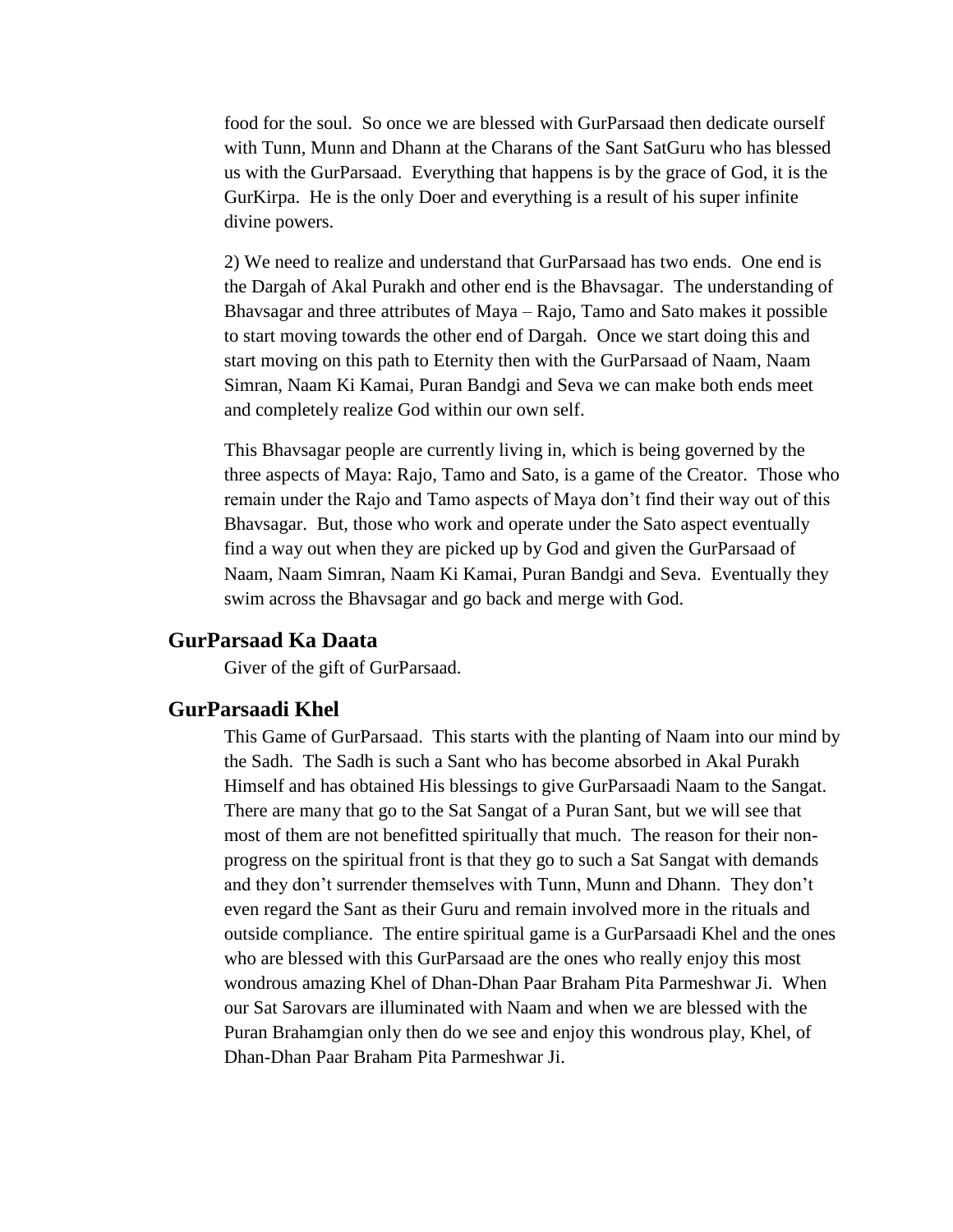## **GurParsaadi Naam**

Naam given to us with the blessing of the God-Guru (GurParsaad). The GurParsaad of Naam, GurParsaadi Naam, is the basis and foundation of the entire creation. The entire creation is from this origin. Therefore, there is only one infinite divine power and this infinite divine power can only be achieved with GurParsaad. GurParsaad can be achieved by giving up everything at the Charan Sharan of the Gur and Guru. GurParsaad can only be achieved by becoming a beggar full of with humbleness, humility, trust, faith, devotion and love at the Charan Sharan of the Gur and Guru.

The Infinite Divine Power (God) is realized by us within our own body and the Puran Brahamgian and Param Jyot Puran Parkash appears from within our own soul. All of these eternal treasures are hidden inside our soul and the soul has the infinite divine power. The GurParsaadi Naam just ignites the Jyot inside us and makes us realize all of these eternal treasures which were already present within our ownself.

The correction process of our mind body and soul is Bandgi process, and this Bandgi process is the GurParsaad, and takes us through this correction process correction of our mind, Hirda, soul and body. During this Bandgi process we focus on the GurParsaad and dedicate ourself to Naam Simran, Naam Ki Kamai and Seva.

Naam is the infinite divine power and when we focus on Naam Simran then this correction process commences and works through our entire system – mind, Hirda, soul and body. This correction process is responsible for deleting all of our sins from all of the previous lives. This correction and purification process cures our mind, Hirda, soul and body of the Panj Doots and desires and this poison is replaced by the Amrit.

With the complete realization of the infinite divine power we are blessed with the Puran Brahamgian and the spring of divine wisdom explodes from within our own self. We physically see and experience how this infinite divine power is creating and operating the entire creation. Therefore, please focus all of our efforts at Naam Simran, Mahima of Naam, Mahima of Akal Purakh, Mahima of Sants, Bhagats, SatGurus, Brahamgianis, Jans, Gurmukhs and Gursikhs. This will pave our way to GurParsaad and enable us to become the Mahima of Akal Purakh ourself. We can then achieve our objective of this human life and our life will not be wasted drinking the poison of Panj Doots and desires. May God bless you all with the GurParsaadi Naam.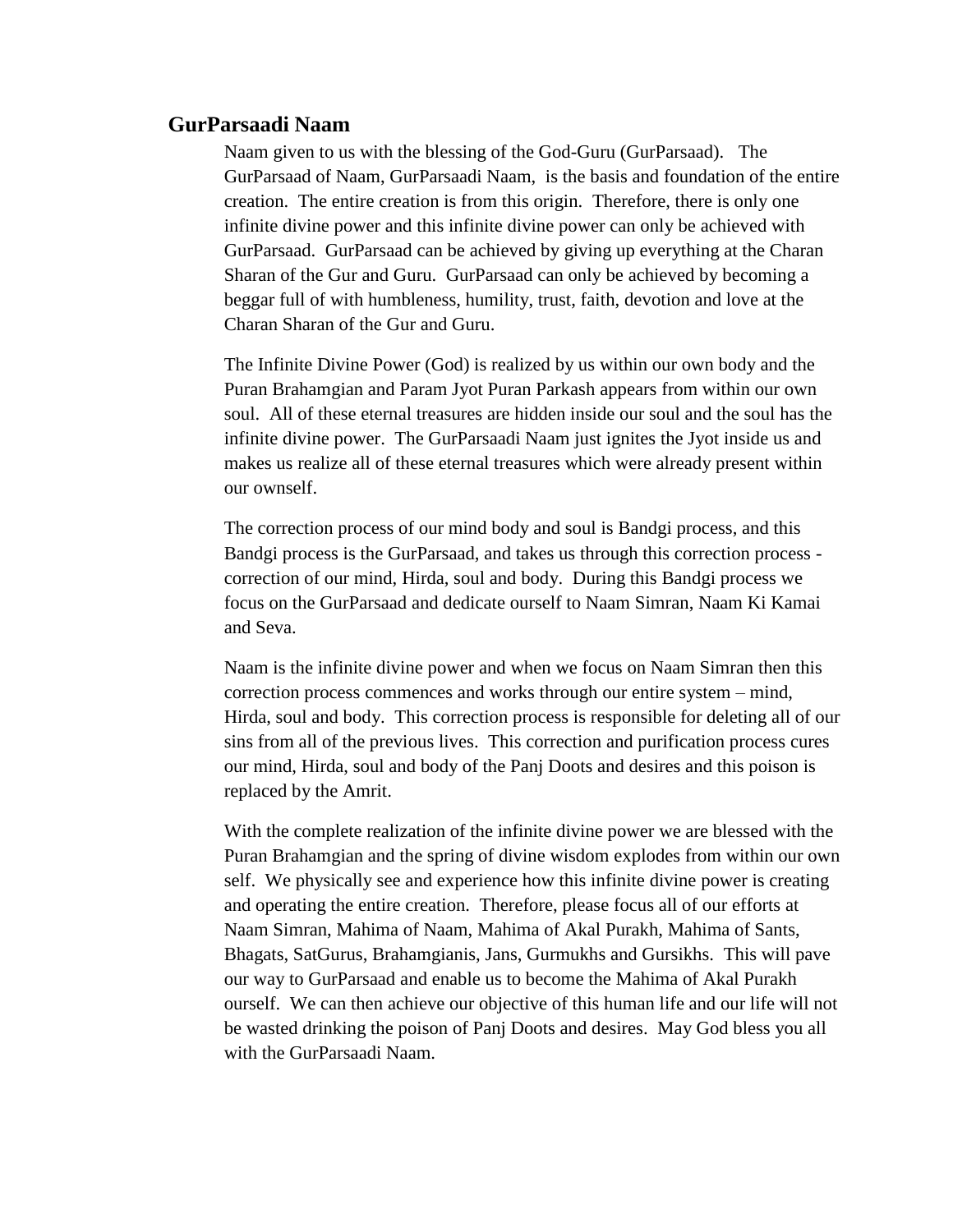When we are blessed with the infinite divine power of GurParsaadi Naam, all of the divine qualities are also blessed to us under the Chattar of GurParsaad. Basically, God wants us to become like Him so essentially all those divine qualities that are contained in the Guni Nidhaan Dhan-Dhan Sachey Patshah Ji Paar Braham Parmeshwar Ji will be blessed to us as well as a part of the infinite divine power of GurParsaad.

Naam given to us with the blessing of the God-Guru (GurParsaad). The GurParsaad of Naam, GurParsaadi Naam, is the basis and foundation of the entire creation. The entire creation is from this origin. Therefore, there is only one infinite divine power and this infinite divine power can only be achieved with GurParsaad. GurParsaad can be achieved by giving up everything at the Charan Sharan of the Gur and Guru. GurParsaad can only be achieved by becoming a beggar full of with humbleness, humility, trust, faith, devotion and love at the Charan Sharan of the Gur and Guru.

The Infinite Divine Power (God) is realized by us within our own body and the Puran Brahamgian and Param Jyot Puran Parkash appears from within our own soul. All of these eternal treasures are hidden inside our soul and the soul has the infinite divine power. The GurParsaadi Naam just ignites the Jyot inside us and makes us realize all of these eternal treasures which were already present within our ownself.

The correction process of our mind body and soul is Bandgi process, and this Bandgi process is the GurParsaad, and takes us through this correction process correction of our mind, Hirda, soul and body. During this Bandgi process we focus on the GurParsaad and dedicate ourself to Naam Simran, Naam Ki Kamai and Seva.

Naam is the infinite divine power and when we focus on Naam Simran then this correction process commences and works through our entire system – mind, Hirda, soul and body. This correction process is responsible for deleting all of our sins from all of the previous lives. This correction and purification process cures our mind, Hirda, soul and body of the Panj Doots and desires and this poison is replaced by the Amrit.

With the complete realization of the infinite divine power we are blessed with the Puran Brahamgian and the spring of divine wisdom explodes from within our own self. We physically see and experience how this infinite divine power is creating and operating the entire creation. Therefore, please focus all of our efforts at Naam Simran, Mahima of Naam, Mahima of Akal Purakh, Mahima of Sants, Bhagats, SatGurus, Brahamgianis, Jans, Gurmukhs and Gursikhs. This will pave our way to GurParsaad and enable us to become the Mahima of Akal Purakh ourself. We can then achieve our objective of this human life and our life will not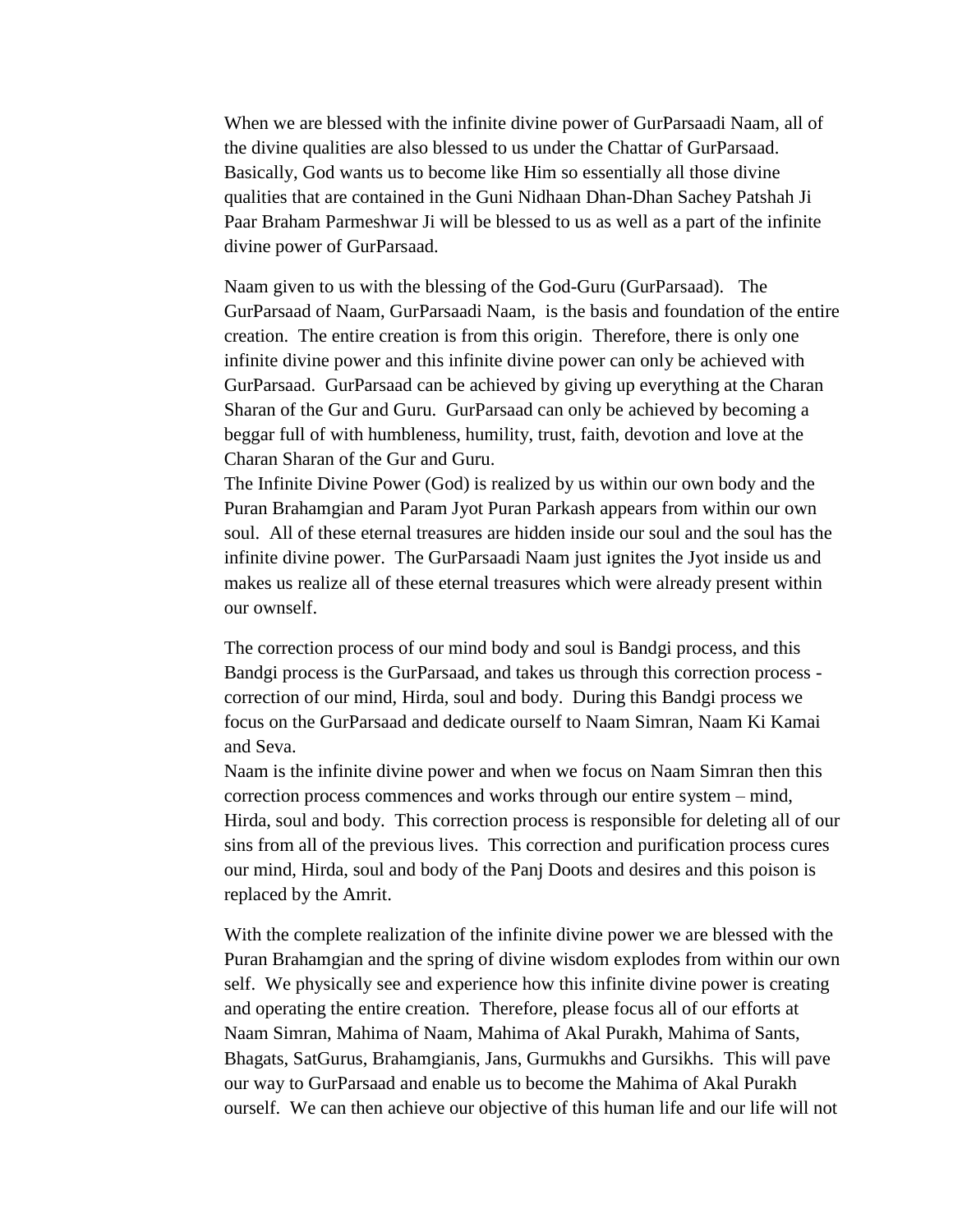be wasted drinking the poison of Panj Doots and desires. May God bless you all with the GurParsaadi Naam.

When we are blessed with the infinite divine power of GurParsaadi Naam, all of the divine qualities are also blessed to us under the Chattar of GurParsaad. Basically, God wants us to become like Him so essentially all those divine qualities that are contained in the Guni Nidhaan Dhan-Dhan Sachey Patshah Ji Paar Braham Parmeshwar Ji will be blessed to us as well as a part of the infinite divine power of GurParsaad.

## **GurParsaadi Sangat**

God-Guru's Graced Congregation.

### **GurSangat**

Sangat of the Guru.

### **Guru**

The person or the entity who can enlighten us from inside and take the darkness away.

## **Guru Avatar**

The Guru Sahibans were Guru Avtars and only calling them Guru is undermining them, as they were Avtars of Akal Purakh. They were themselves Nirankaar on this Earth and we all are very fortunate to be a part of their following. But, this does not mean that there is no SatGur after them. The SatGurus have been here forever, but not the Guru Avtars. So how come this piece of divine wisdom (Astpadi 18, Pauri 3), a rare and priceless jewel, is not accepted by the Sangat? The reason is the wrong preaching practices by those who themselves don't know about this divine piece of wisdom. These people need to look at these divine words more closely and pray for understanding their real divine meaning and restrain themselves from wrongful preaching practices.

## **Guru Manter**

Vahiguru. As explained by Bhai Gurdass Ji, Vahiguru is the Guru Manter of the four ages. Wereas Sat Naam is the Gurmanter. There are some GurParsaadi writings published on the website [www.satnaam.info](http://www.satnaam.info/) which explain both Sat Naam Manter and Guru Manter Vahiguru as explained by Bhai Gurdass Ji. Please take some time to read these writings to clear our doubts about Naam and Guru Manter.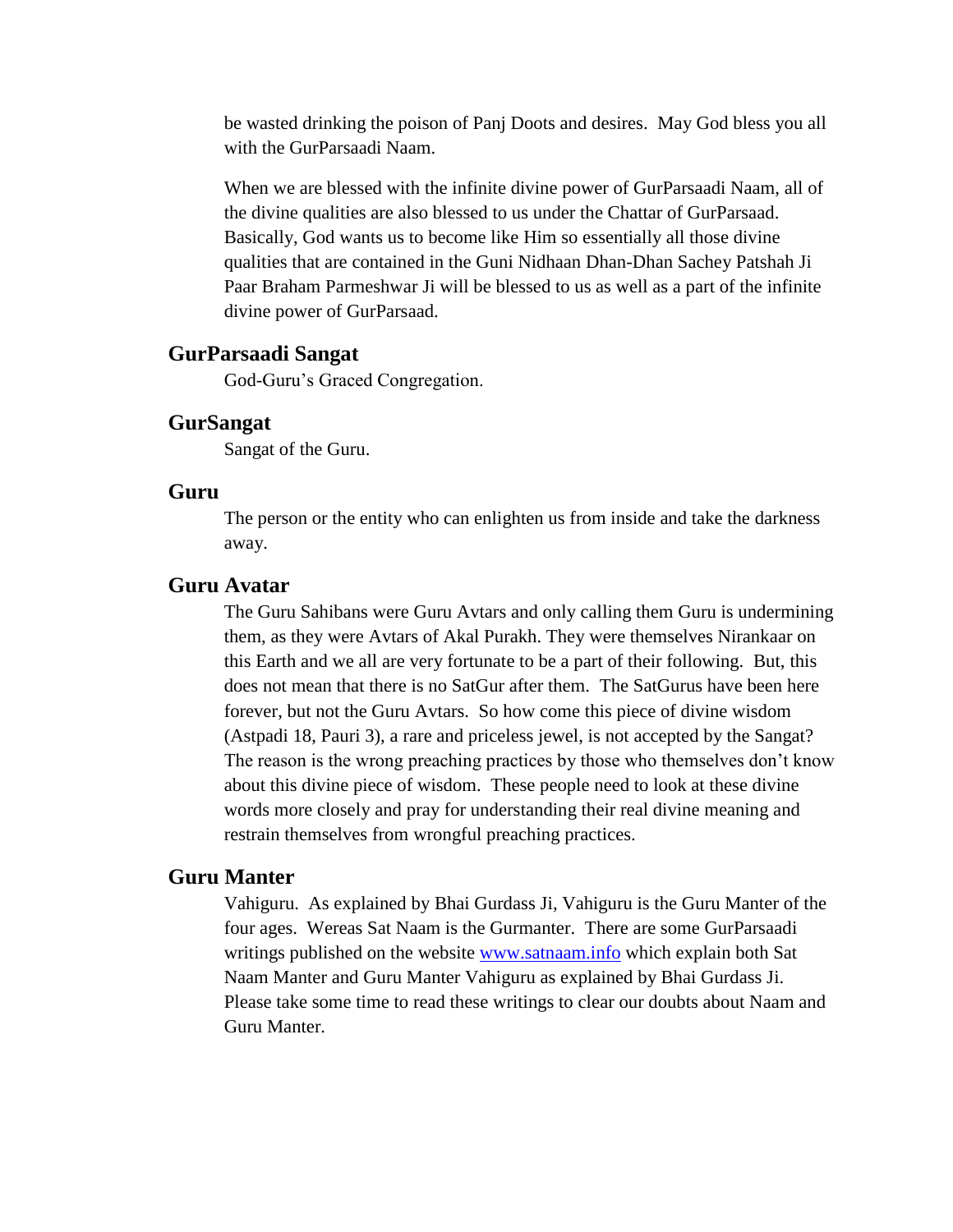## **Guru Nanak**

Guru Nanak Patshah Ji was Nirankaar Roop, Roop of Akal Purakh Himself. It is not adequate to call Him a Guru when He was Nirkankaar Roop Himself. He was living God on Earth.

## **Guru Patshah/ian**

Guru King/s.

# **Guru Pyare Ji / Guru Key Pyare**

Dearly beloved of the Guru.

# **Guru Sahib/ans**

Guru Master/s.

## **Gyan**

Knowledge of God.

## **Gyan Ke Moti**

Pearls of Wisdom - GurBani.

# **Gyan Khand**

Realm of Gaining Divine Knowledge. See Khands.

## **Gyan Netter**

Divine eye. The divine eye is located in the Sukhsham Sareer in the centre of the forehead. It is also called the Trikuti or third eye and it opens when Naam goes and Sat Sarovars present in our body are enlightened with Sat Naam. This is a GurParsaad of a very high order and is given to those who are blessed with the GurParsaad of Naam, Naam Simran, Naam Ki Kamai – when such souls while collecting Naam Dhann, go into Samadhi and Sunn Samadhi then Naam travels to all of the Sat Sarovars. See Dib Drisht and Trikuti.

## **Gyan Saroop / Gyan Guru**

Shri Guru Granth Sahib Ji is the Gyan Saroop of Akal Purakh. It completely full of Gyan - Divine wisdom. It is the Gyan Guru. GurBani is the Shabad, or Gur Shabad, or Shabad Guru. GurBani is the Gyan Saroop of Dhan-Dhan Paar Braham Parmeshwar Ji. Therefore, GurBani is Sat, because it has come from Akal Purakh Himself. Let us try to learn how that is true. We call GurBani Dhur Ki Bani. As discussed earlier the one who becomes Sat Saroop then all His actions, deeds and whatever he says are all Sat. Whatever he says is the Eternal Truth. Since such a soul is merged in Akal Purakh and has all His Gyan and Karam Indrees in Puran Hukam, so whatever He says is GurBani. It is actually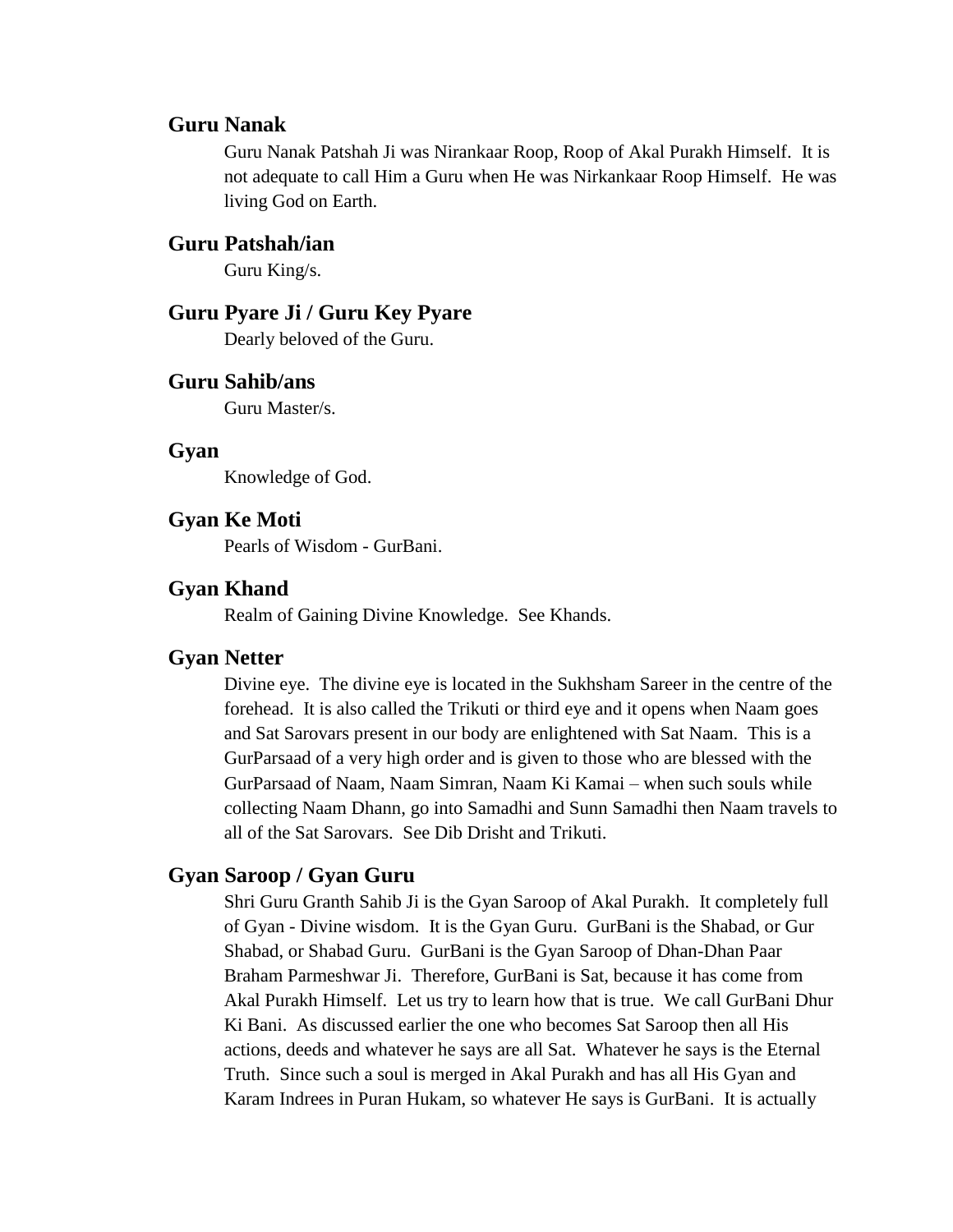God speaking through such a soul. And all of the Guru Sahibans were Sat Saroop so whatever they have said is the word of Paar Braham Parmeshwar Ji. This is why GurBani is the Gyan Saroop of Akal Purakh and is Sat. So GurBani is Sat and has come from Sat. Therefore, please accept that whatever is written in GurBani is the word from God. It is a promise from God directly, so if we follow this word of God which is Sat then we will become Sat Saroop.

### **Gyan Sarovar**

Ocean of Wisdom.

# **H**

## **Halimi Raj**

A society full of love and respect for each other.

# **Hans**

Swan - a Sant Hirda. A Hans can only reside in the Mansarovar.

# **Har Kee Katha**

God's Katha. See Akath Katha.

## **Har Kirpa**

Har Kirpa is the Infinite Divine Power of Dhan-Dhan Shri Paar Braham Pita Parmeshwar Ji, which is sitting inside us and watching us while we are focused on Sat Ki Karni. When our Birti is focused on Sat Ki Karni, then this Infinite Divine Power paves a way for us that will for sure take us at the Charan Sharan of a Puran Sant.

# **Haumai**

If we say "I" meaning "me, the physical body" then that is ego – Haumai. Thinking or saying, "I am doing it" meaning that MY physical body is doing it, is ego. The Shabad Haumai consists of two Shabads – Hau and Mai. The Shabad Hau means in the physical presence, the existence, and the Shabad Mai means "I, me, my and mine." Haumai makes us believe that I, the physical body:-

- am in existence,
- am present,
- am responsible for all of the actions and reactions,
- am doing everything that happens in and around me.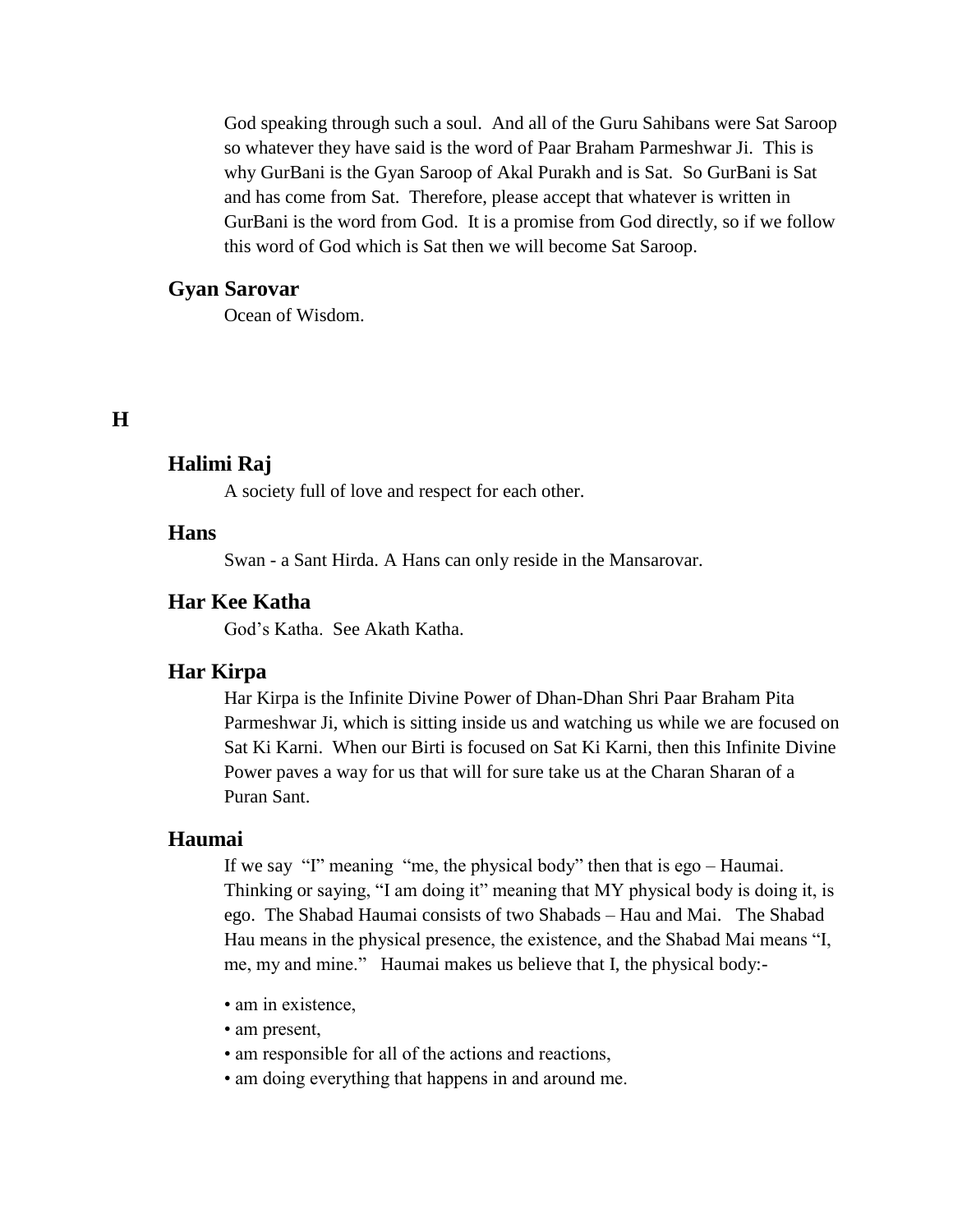So within us, the "I, me, my and mine" attitude takes over from the super infinite divine power which is the Creator and Operator of the creation. Abhimaan and Ahankaar are also two more names of the same thing – Ego. Their are different types of ego. The ones who get absorbed in Raj Abhimaan will be reincarnated as a dog living in hell. The life of a stray dog is called hell by Dhan-Dhan Guru Sahib Ji and that is what we will end up in by misusing our executive powers. The ones who are proud of their looks, their youth, Jawani will go into the Junie of a Bishta Ka Kira. These are the insects that live in human waste. The one who are proud of worldly possessions have been called fools, blind and ignorant.

## **Havan**

A Hindu ritual that is performed by reciting the Mantras sitting around a fire and feeding the fire with the butter – Desi Ghee.

## **Hirda**

Whenever we refer to the Shabad Hirda we don't mean the physical heart that pumps our blood, but the Hirda is one of the Sat Sarovars that is a part of our soul – Suksham Dehi and not the physical body. This Sat Sarovar is located in the spine area right behind the middle of our chest. This Sat Sarovar is illuminated with the GurParsaad of Naam Amrit – Sat Naam. This is a source of infinite divine powers and is a place for all of the divine qualities, which are nothing but all of the divine powers. When the Hirda becomes a Sat Hirda then it gets filled with all of these divine powers and takes us to the heights of the spiritual world. God lives in the Hirda. Hirda is the house of God. Hirda is a place where God lives. Hirda is the true Gurdwara. But, what has been happening is that the Hirda has been suppressed and has been covered by the scum of Maya. However, when the Hirda becomes cleansed of the scum of Maya then God appears in that Hirda. In all practical and physical senses there comes a Puran Jyot Parkash it becomes a Puran Sachyara Hirda. A place under the Puran Sachyari Rehat, the internal compliance of winning over Maya.

Each and every Hirda has the super divine power to become a Puran Sachyara Hirda and has the hidden ability to allow God to appear in the creaton with all His super divine powers. That is how the Creator has created the Hirda. He is hiding Himself. This means the Creator is hiding Himself in every Hirda. He is revealed by going beyond Maya. That is a mandatory divine law, and that is how the entire creation operates – under His Puran Hukam.

## **Hukam**

1) The will of God. Everything runs under His Hukam. His will prevails and His will is the Truthfulness – Sat Naam, the Sumat which will transform us to a Junn. Only His divine laws govern His Kingdom of the entire universe. Pains and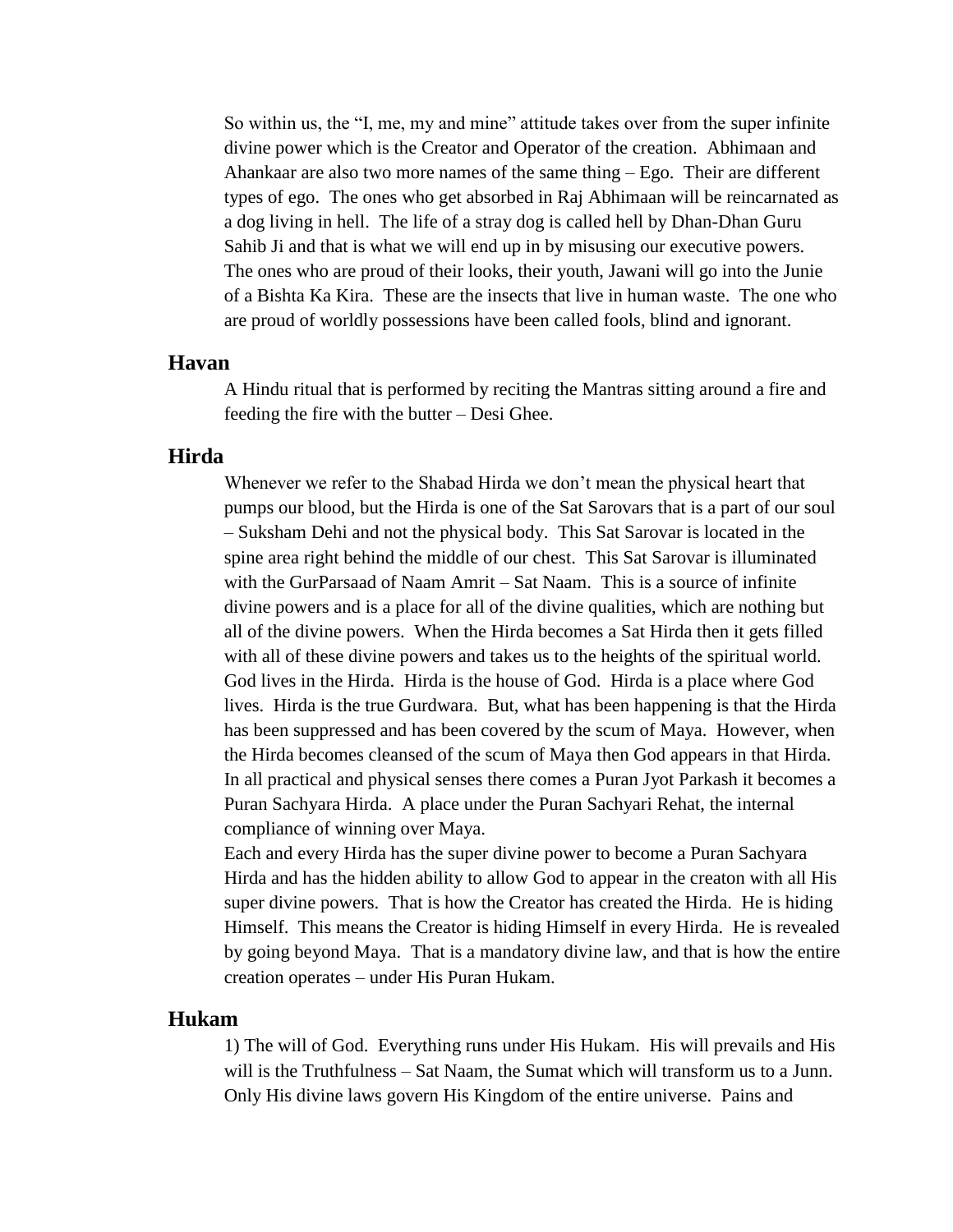sorrows, happiness and difficulties, good and bad events - absolutely everything follows His divine laws. His divine laws are called Hukam in GurBani. There is only one way we can understand and recognize the Hukam and that is by His own will or His grace, which can happen only by focusing on truthfulness – Sat, and Sat Naam is the Sumat.

2) Basically, the Gur Shabad is the Hukam, the will of God, that prevails. The ones who follow the Hukam and don't fight with the Hukam, prevail. The ones who don't follow the Hukam and fight with the Hukam, lose. The one who follows the Hukam and remains calm under all circumstances is a spiritual gainer. The one who fights with the Hukam is a loser and remains a loser until He starts to follow the Hukam. Following the Hukam is a GurParsaad. It only happens with GurParsaad. Recognition of this fact that following the Hukam comes only with GurParsaad, builds the foundation of the divine wisdom that there is only one Doer – Karta Purakh and that everything happens according to the will of God and not anything else.

The key to the spiritual success is the recognition of the Hukam and following the Hukam. By doing so we will eliminate our Haumai and reach the Param Padvi and become a Puran Braham Gyani. But, at the same time this power of recognizing the Hukam is a GurParsaadi super power, so until the divine gift, GurParsaadi power of recognition, is blessed on us by Dhan-Dhan Gur and Guru, we should keep on praying continuously to Dhan-Dhan Gur and Guru. The best and the highest way of praying is by doing Naam Simran, "Sat Naam" Simran. In fact, we need to keep on praying to Dhan-Dhan Gur and Guru for a the GurParsaad of Naam, Naam Simran, Naam Ki Kamai, Puran Bandgi and Seva. The ones who are blessed with this GurParsaad become Dhan-Dhan and reach the Param Padvi.

3) By His Grace, we begin to recognise the Hukam within us. That is our inner Hukam. It is the Hukam which our inner Jyot is telling us to do. We recognise that as our inner feeling, our intuition and we must not hesitate to obey the inner Hukam. This is the real direct comand of God to us from within, rather than the artificial ritual reading done at the Gurdwaras after ardas and called "Hukam Nama". Without God's grace most people cannot recognise the inner Hukam because of all the other thoughts and desires that are overriding the mind. So that is why we need GurParsaad of Naam to get in tune with the inner Hukam. And by having a Guru we can always ask Him for clarification if we are ever confused. The Jyot is our inner Eternal Guru and that is the Hukam we need to follow.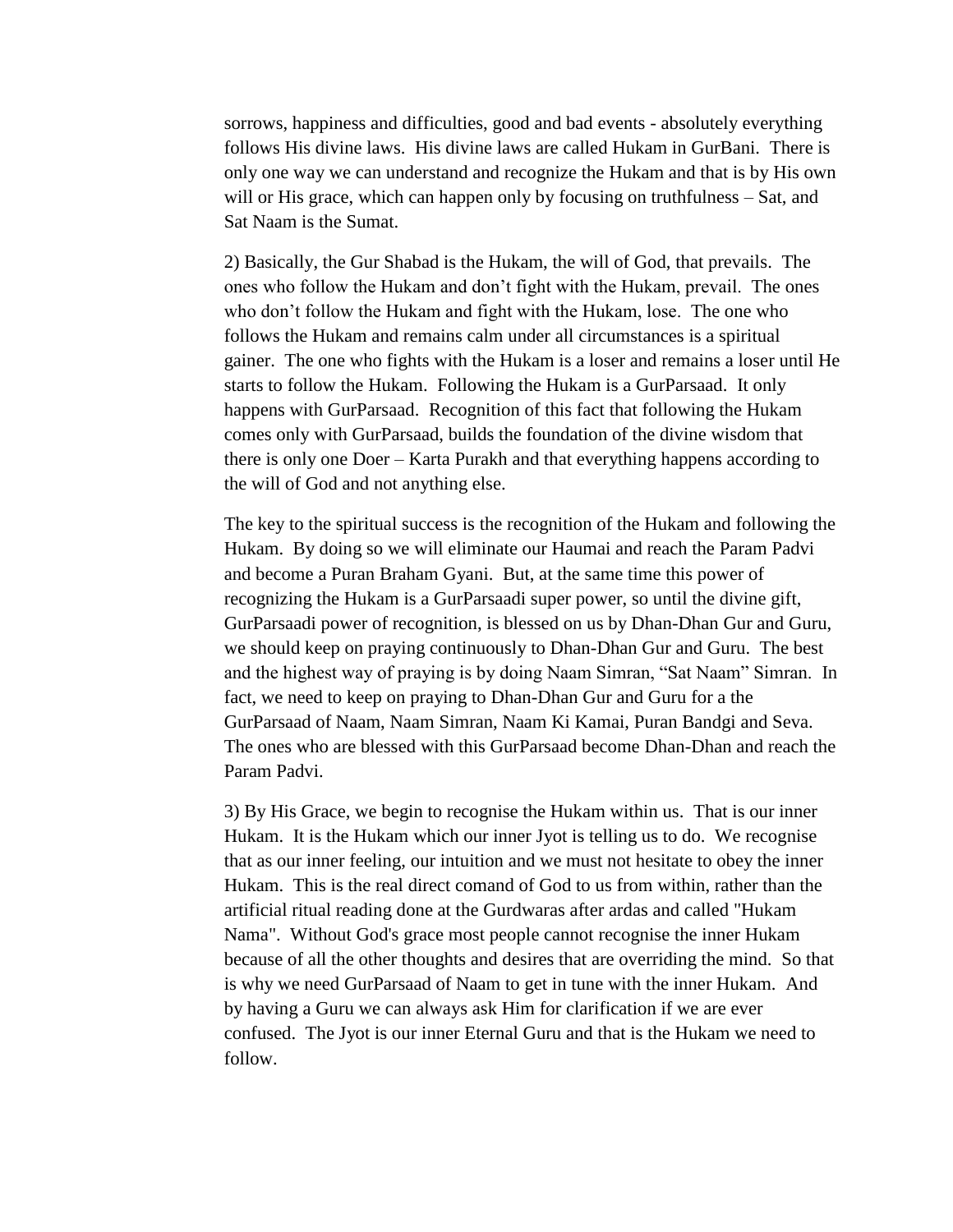## **Ik / Ek**

One. Whenever GurBani refers to Ik or Ek it means God, Dhan-Dhan Paar Braham Pita Parmeshwar.

## **Ik Drisht**

Seeing all with equal vision.

## **Ik Oankaar**

One Universal Creator. The super Infinite Divine Power (God) lives in every creation, but appears only in the one who becomes Sat or in other words the Hirda who becomes Sat Saroop. This Hirda lives in one Khand and that is Sach Khand. This is the Hirda which comes under Puran Sachyari Rehat – complete internal compliance. Anything below that is multi-Khand and multi-Khand is Pakhand. Only one Khand is Sach Khand and ONE here means God – Ik as in Ik Oankaar. So, God appears in Ik Khand and not the multi Khand Hirda which is also called Pakhand. Bringing our Hirda in Ik Khand is the key to success. And the entire creation's existence is due to this Ik Khand.

## **Ik Oankaar Sat Naam**

One God Named "Truth". Ik Oankaar is Sat and this Sat is Naam. The Name (Naam) "Truth" or "Sat" is the priceless diamond. This is the Beej Manter. It is further described in the Mool Manter and a longer version of the Gur Manter "Sat Naam." .

# **Ik Ras**

Ik means God Himself and Ras is the Mansarovar, the Amrit, the Atam Rus, the infinite divine power.

## **Illahi**

Divine.

### **Illahi Jyot**

Divine Light. See Param Jyot Puran Parkash.

### **Illahi Kirtan**

Divine Internally heard Kirtan. See Panch Shabad Anhad Kirtan.

### **Indra**

The King of the gods.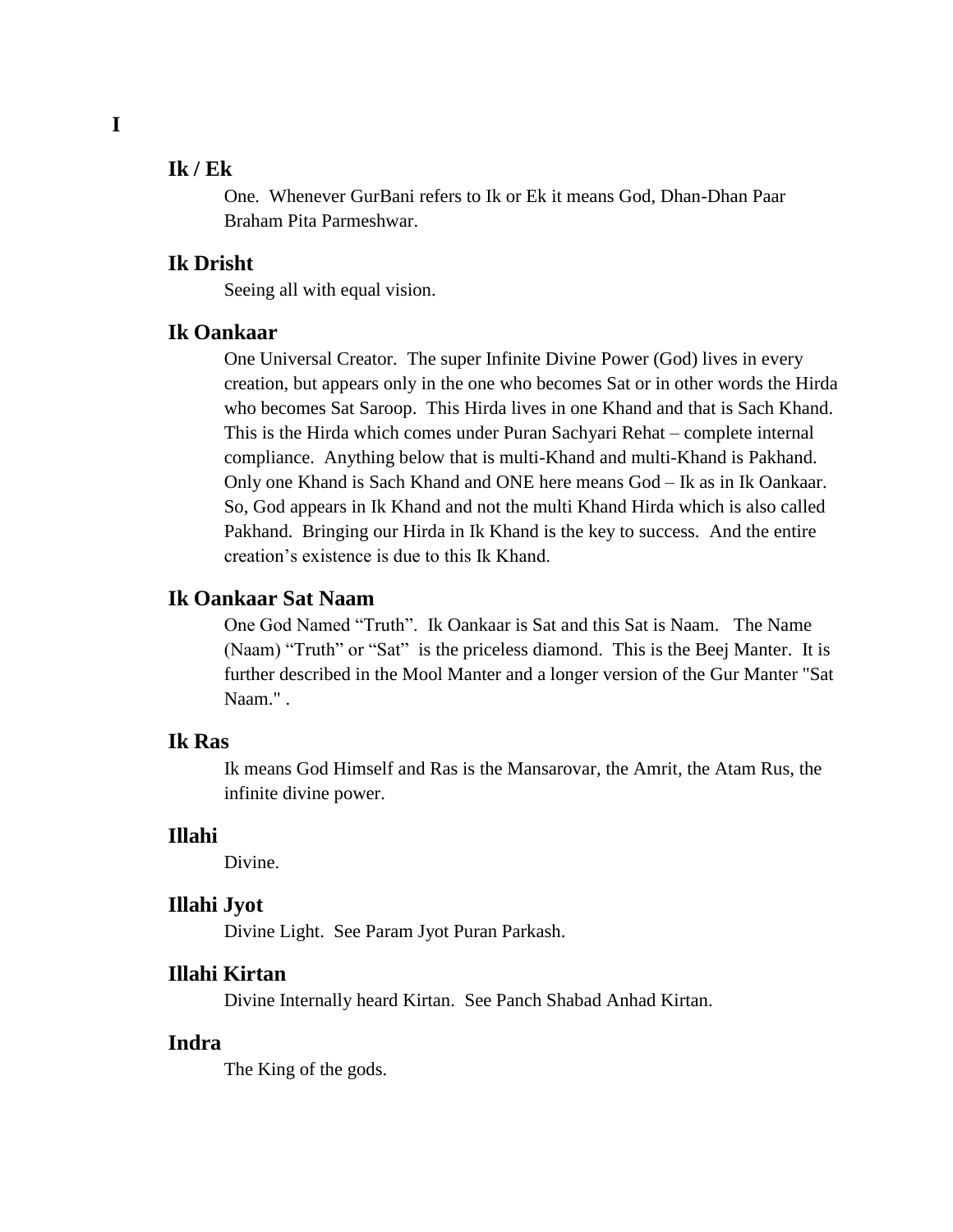# **Ishnaan**

Inner bath with Naam Amrit.

# **J**

# **Jaap**

See Jap.

## **Jaat**

The physical body.

# **Jagat Tamasha**

Worldy show.

# **Jam Doots**

The ones who come to take you when you die.

# **Janam**

Lifetime.

# **Janam Maran Ka Rog**

The biggest sickness is the Janam Maran Ka Rog – reincarnating through birth and death for an indefinite period of time. Along with this the other chronic and mental sicknesses are Kaam, Krodh, Lobh, Moh, Ahankaar and desires and the Sant helps us to be free of these biggest enemies of ours.

## **Jap**

Recite. The next Shabad after Mool Manter is Jap. This is the instruction to recite. Recite what? Recite the name Eternal Truth - Sat Naam, which is known as Naam Amrit. Sat means Eternal Truth. Sat Naam means God's Name is Eternal Truth. By doing recitation, Jap, of Naam we are getting in tune with the Sat the Eternal Truth inside us. Recitation is a form of Simran. Also called Naam Japna. See also Naam Simran.

## **Jap Ji**

Prayer by Guru Nanak Dev Ji.

# **Jas**

Praises.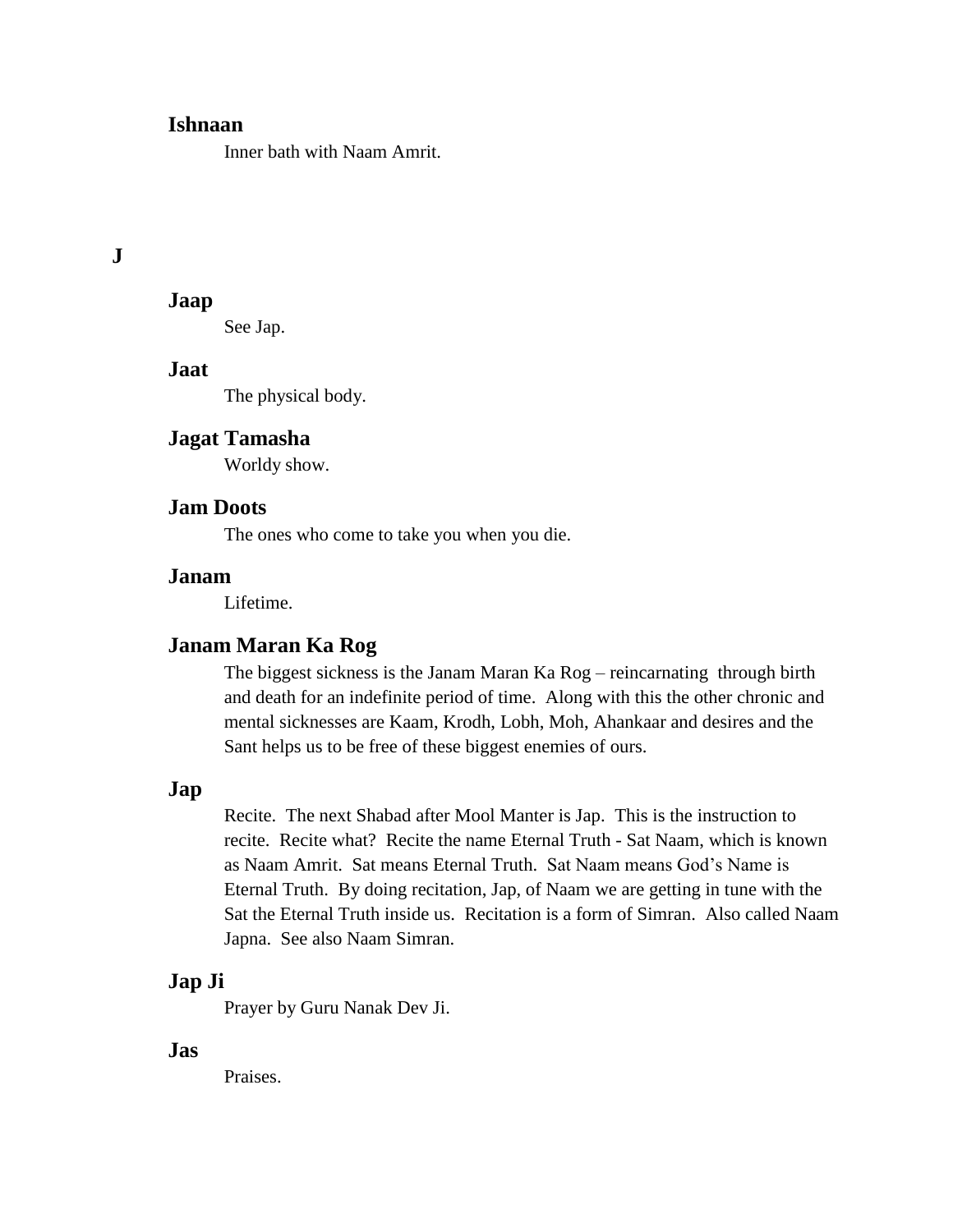## **Jat**

Control over lust.

### **Jataa**

God. See Akal Purakh.

## **Jati**

The people who achieve control over Kaam, lust.

### **Jawani**

Youth.

## **Jee-a**

Puran Bandgi. This will lead to our liberation from a life under the rule of Maya.

## **Jee-a Daan**

The highest level of Seva is Jeea Daan, meaning Daan of Puran Bandgi and Seva which leads to salvation. This is the Seva that only a Sant Hirda can do for the Sangat.

## **Ji**

Term of respect after a name.

## **Jinn Bhoots**

Ghosts. The soul which is not moving on the path to Divinity is described as a ghost in GurBani. Such souls are drenched and buried in the scum of mental sicknesses due to five vices and are burning in the fire of desires for worldly things. This has made these souls very selfish and separated them completely from the Almighty. What can bring these souls back to achieve their real objective of salvation is the Gurparsaadi Naam – Sat Naam. In a nutshell, those souls which are without Naam are defined as ghosts – Jinn Bhoots. It is worth mentioning here that there are also a lot of souls wandering in the universe, which due to their misdeeds in the previous lives have been heavily punished by the Dharam Raj and are punished to remain for a long time to remain as actual ghosts – Jin Bhoots. When their tenure of punishment finishes, which in some cases runs into thousands of years, then they are again given a chance to salvage themselves by coming back to human life.

### **Jivan Mukt**

The one who is liberated whilst still alive in the human body. Jivan Mukt is a Sant Hirda. Jivan Mukt is a Sat Hirda. Jivan Mukti comes while living on this Earth. A lot of people live in this illusion that Jivan Mukti comes after physical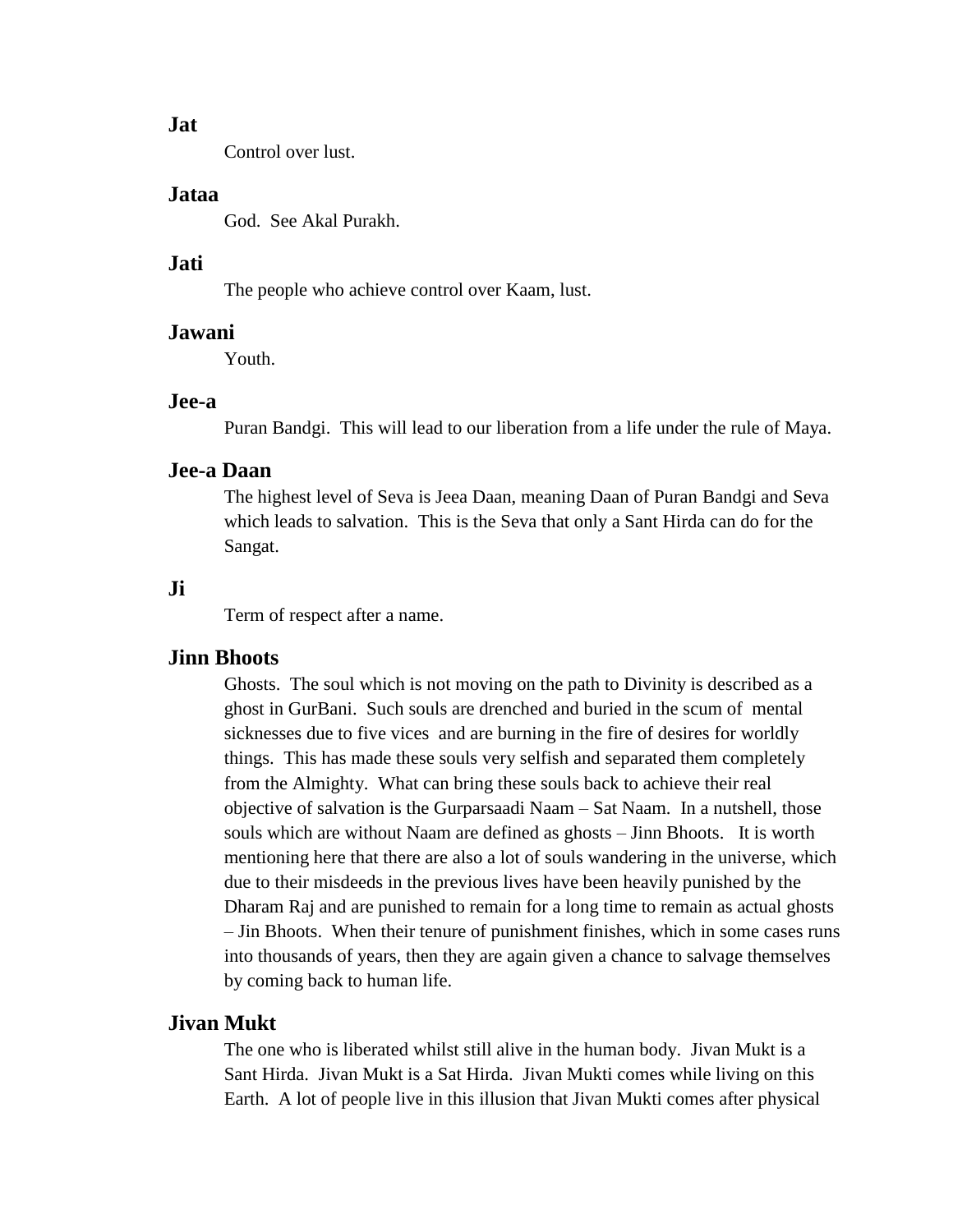death, that is not true. Jivan Mukti comes while living on this Earth. It doesn't come after physical death, however, it does come with the death of Haumai and defeating Maya.

Mukti from Maya is Jivan Mukti. Mukti from Maya comes by defeating Maya and going beyond Maya. Bandgi is basically, performing Mahima of Akal Purakh. Performing Naam Simran is performing Akal Purakh Ki Mahima. Doing GurBani is doing Akal Purakh Ki Mahima. By performing the Mahima of Akal Purakh comes Jivan Mukti and a place in Dargah. With GurParsaad comes infinite divine treasures, never ending peace of mind, everlasting eternal happiness and wonderful glories and all of the divine qualities. The most important thing is that these divine gifts become ours forever and we never lose them.

Almost the entire human population operates under the three attributes of Maya. Only the ones who go beyond the three attributes of Maya are blessed with the Gur Parsaad of Nirgun and Sargun becoming one within them resulting in the Infinite Divine Power taking over them completely. At this stage there remain no shackles of Maya around them. There are no Bandhans (ties) with anything of Maya. There remains no attachment of any kind with anything. This means there is freedom. This freedom is called salvation. This freedom is available to every soul in this universe, but most people still choose to live the life of a slave of Maya.

## **Joban**

Youthful beauty that promotes the feeling of lust.

### **Jodyan Di Seva**

Seva by wiping the shoes of the Sangat and applying the dust to your forehead.

### **Jog / Yog**

Jog (Yog) means union with God, to become one with God, and when that happens then we become a Jogi (Yogi). So when we become a Jogi then we are blessed with all of the eternal treasures. We also become a winner of Maya. Then Maya serves us. So Maya runs the world and at the same time Maya serves us.

## **Jogi**

See Jog and Yogi and Raj Jog.

### **Jugaad**

All Ages. See Yug.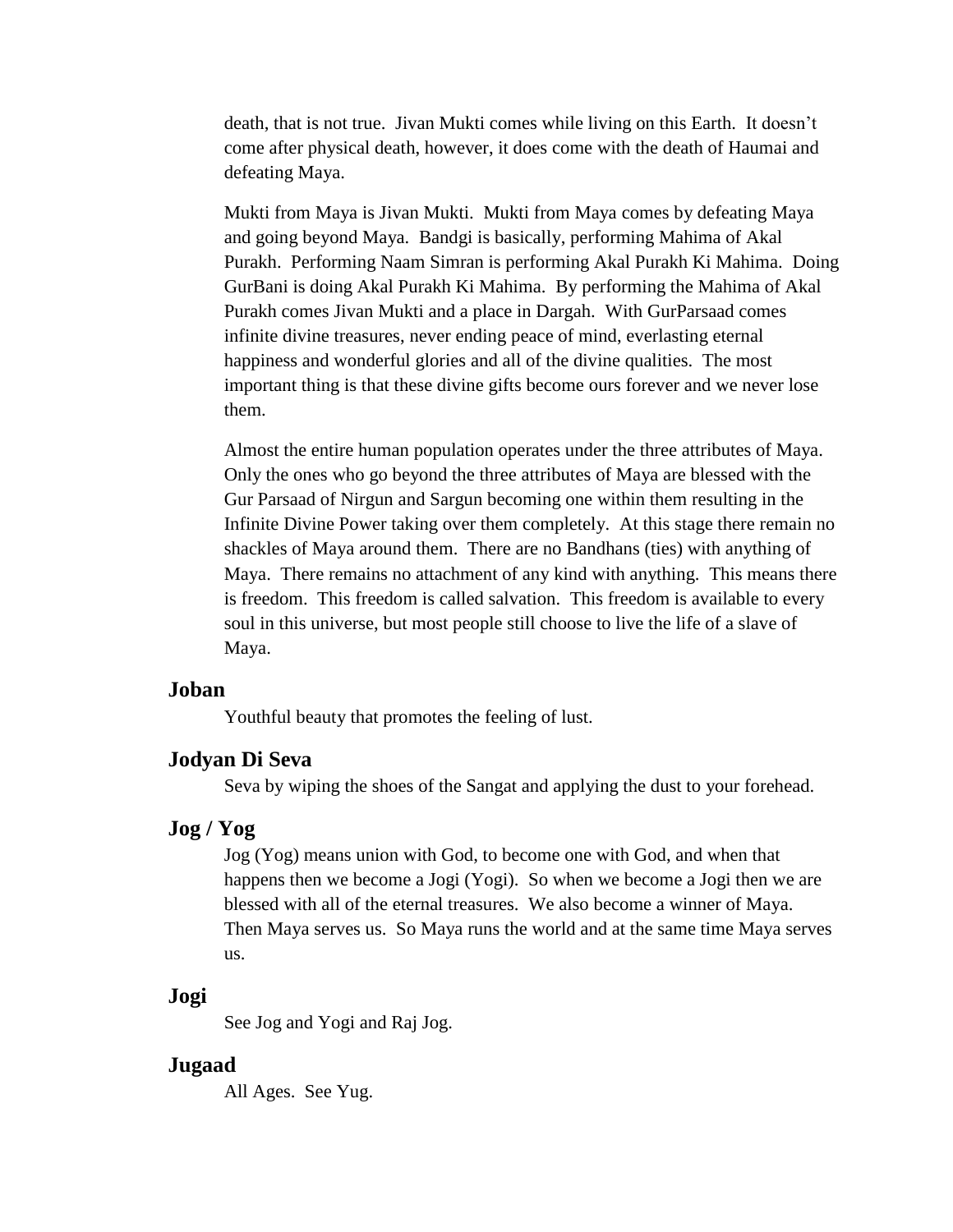# **Jugat**

His Bandgi is the Jugat. This means the Gur Parsaad is the means and way of being accepted by Him as His Banda, His Sevak, His slave, His servant. See Naam Simran Technique.

# **Juni**

Taking birth and death in one life form.

# **Junn**

Guru. The souls that come in this world to take a large number of people with them and ferry them across this Bhavsagar – ocean of Maya, into their permanent home by bringing them salvation. Such souls have been called Junn in GurBani.

### **Jyot**

Divine Light within all living beings – our soul. It is part of the Mansarovar. This Jyot is "Prabh Ki Klaa." Klaa means the divine power, and Prabh Ki Klaa means that this Jyot is God's Divine Power that runs our physical body and gives us the chance to realize this divine wisdom, GurParsaad in this human life.

# **Jyot Saroop**

Embodiment of Divine Light. When we focus on Naam Ki Kamai then our mind is transformed completely and is replaced with Naam and becomes a Jyot Saroop - emodiment of Divine Light.

# **K**

# **Kaal**

Time and space.

### **Kaam (1)**

As one of the five thieves it means lust.

# **Kaam (2)**

Desires. Fullfillment of desires as one of the four neccessties of life, Chaar Padarath.

# **Kaamdhen**

A cow in heaven which is also believed to fulfill all desires. All this is received through Naam.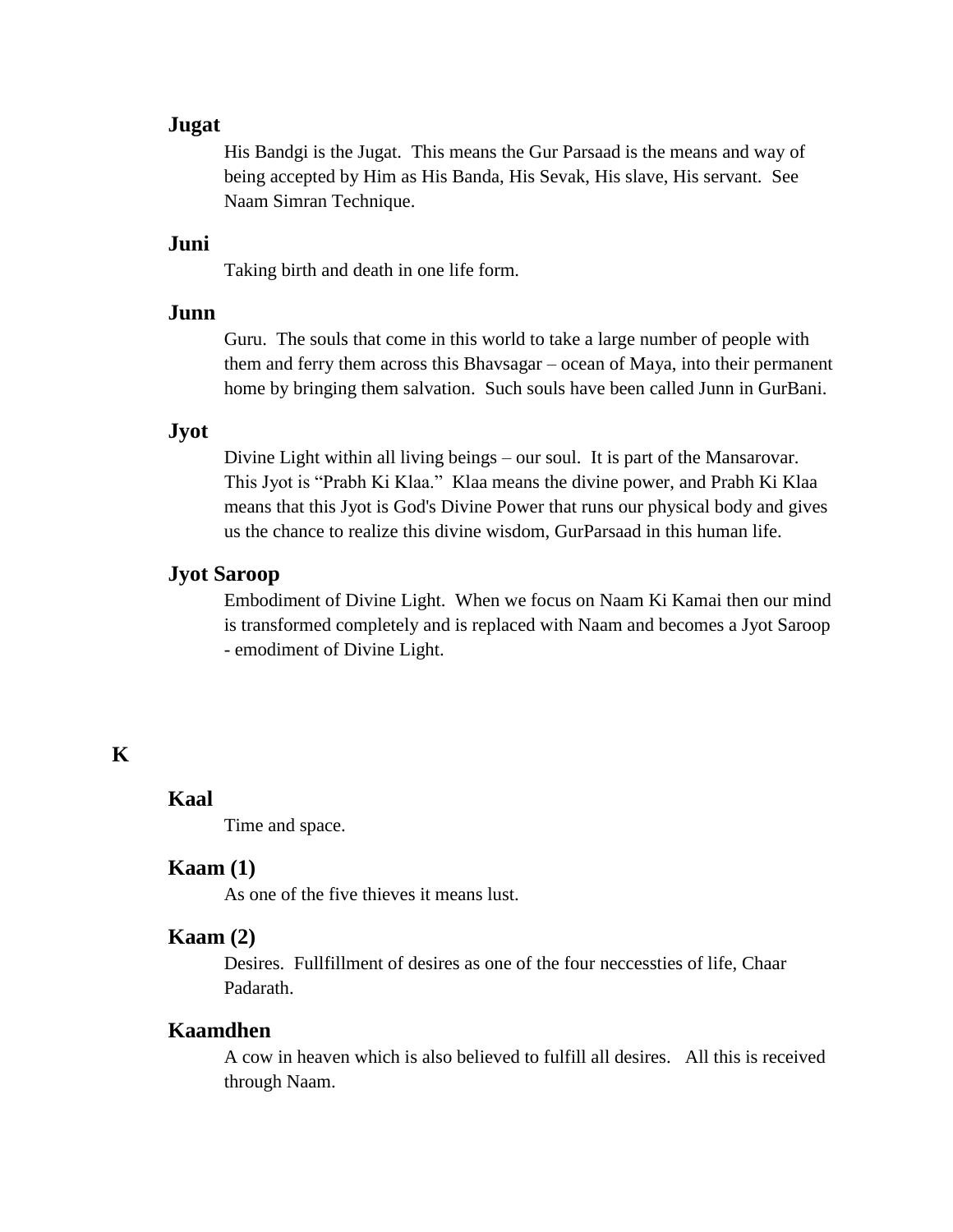# **Kacho Kacha**

The one whose Bandgi is not blessed as Puran by the Dargah is counted as fake or incomplete in the Dargah and not authorized to deliver the GurParsaad to the Sangat and will remain reincarnating in the cycle of death and birth.

# **Kal Yug**

Age of Darkness. The current Age we are living in is called the Kal Yug. This means the age of darkness. The darkness which is influenced by the Rajo and Tamo attributes of Maya and desires. Kal Yug is being ruled by the Rajo and Tamo attributes of Maya. Everyone is burning in this fire of Kal Yug which is Panj Doots and the fire of desires. The GurParsaad of Naam Amrit will extinguish this fire of Kal Yug for us and our mind and Hirda will be saved from burning in this fire of Kal Yug. By defeating Maya and going beyond Maya, we become fearless. In this way we become detached internally from all of the worldly relationships, worldly possessions, properties and wealth that we have collected. We are blessed with the GurParsaad of the divine wisdom which take us out of attachments and leads us beyond Maya to become one with the Almighty.

## **Kamai**

Putting into practice. Eg Naam Ki Kamai - earning the Naam by doing naam simran. Kamai of Shabad Guru - earning the Shabad by putting it into practice.

# **Kamai of the Shabad Guru**

See Shabad Guru Ki Kamai.

# **Kamal**

Lotus. The blossom in the Sat Sarovars.

### **Karaj**

Task. The real divine Karaj that we have been given this human life is to become a Sant Hirda. When we completely surrender to the Guru then the Guru takes care of us completely and forever.

### **Karam (1)**

Deed.

## **Karam (2)**

GurParsaad. As in Karam Khand meaning the stage the ones who have the GurParsaad are in. The one who surrenders to the Guru with Tunn, Munn and Dhann and with full trust, unconditional love and devotion goes into Samadhi. Some people who are blessed with the full trust, devotion and love for the Guru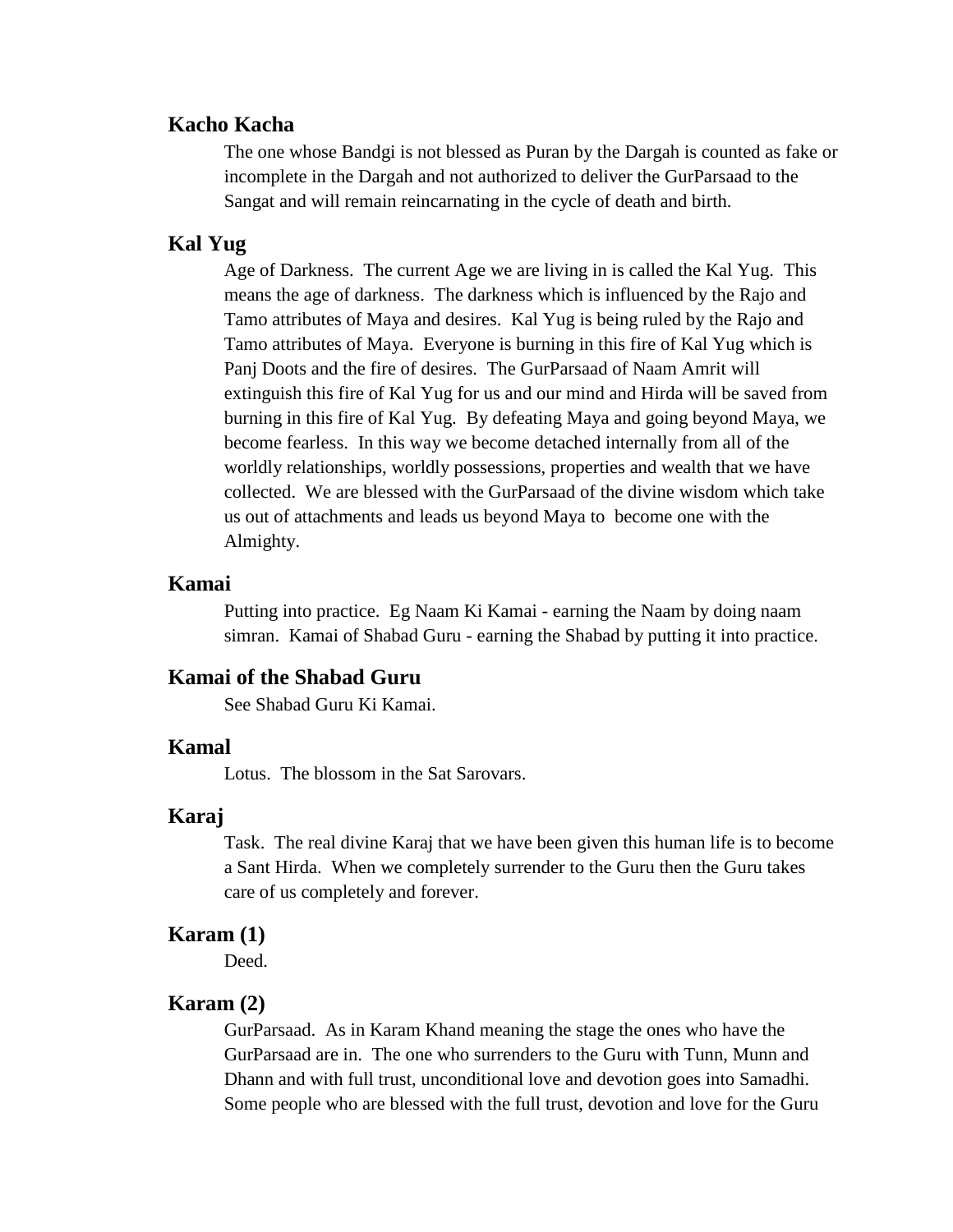are very fortunate and they go instantaneously into Samadhi. Samadhi begins to happen to a soul in Karam Khand. Karam means GurParsaad and this GurParsaad takes such people into Samadhi right away. All previous Khands (Dharam, Gyan and Saram) are skipped for such souls who are so blessed with the GurParsaad.

## **Karam Kand**

Accumation of actions that result in being reborn to pay our dues and receive our rewards.

## **Karamaats**

Surprising acts, miracles, phenomena.

# **Karma**

Law of Karma means we reap what we sow. Whatever we do forms our destiny. Everything we are doing is all under God's Law and there is nothing in our hands in all physical and divine senses.

## **Karnaihaar**

He is the one and only Doer.

## **Karni**

Our deeds.

## **Karta**

God, the Divine Law Maker has written all of the mandatory divine laws (GurBani).

# **Karta Purakh**

The Creator and the only Doer. Akal Purakh is Sat and whatever He does is Sat. The entire creation has originated from Sat. Sat is the super divine infinite power which is the only Doer – Karta Purakh. He is the Creator and there is no way for the creation – Kiaa to achieve complete divine wisdom about this infinite super divine power. He is infinite so how can we know about something which is infinite. Only the Karta – the Creator knows about His own super divine infinite powers. He is the only Creator, the only Doer and everything happens according to His Hukam.

## **Kasam**

God, the Husband.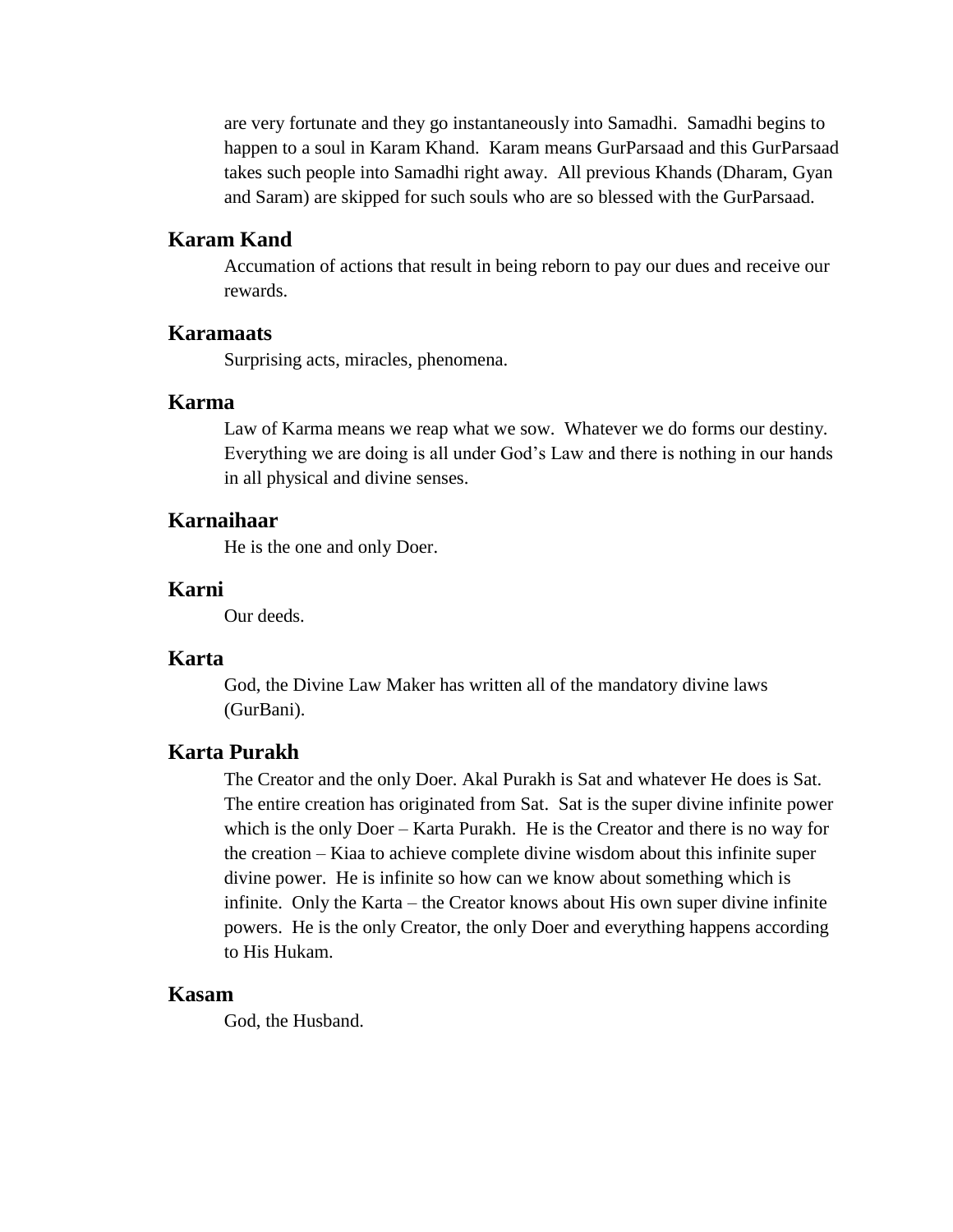## **Katha**

Discourse. Please understand that the Katha of a Brahamgiani is not and never planned in advance. The Katha, or the advice that comes out of such an entity who has reached the Brahamgian stage depends upon what the people sitting in His Sangat at a particular point of time need.

# **Katho Upanishid**

Ancient Hindu scriptures.

## **Khaanee**

Khaanee means the sources of the creations. There are four Khaanees:- Andaj (egg), Jeyraj (placenta), Utbhuj (earth) and Seytaj (sweat). These Khaanees form the basis of the creation or the field of the creations. These Khaanees exist on many millions of the Khands – planets or galaxies.

## **Khalas**

Pure.

## **Khalsa**

Pure Soul. A Puran Khalsa is a Puran Brahamgiani and nothing less than that, those who think and call of themselves a Khalsa without reaching Puran Brahamgian Stage are mistaken and are fooling themselves and the masses. A Puran Khalsa is the one who has achieved the Param Padvi, who has a Puran Jyot Parkash and is a Pargatyeo Jyot Purn Brahamgiani. Only such a soul is Amrit Ka Daata, "Har Key Naam Key Beopaari," meaning whose business is to trade Naam. Those who call of themselves a Khalsa without achieving the Param Padvi are Dargahi Criminals and we repeat are Dargahi Criminals and are misleading the masses. A Puran Khalsa has the infinite divine power and is capable and authorized to give the GurParsaad to the Sangat. So please be aware of these fake Khalsas who without knowing what is the meaning of Khalsa involve themselves in Naam giving practices. This is by no means Gur Mat, it is a Sansarik Mat – worldly wisdom or self wisdom.

# **Khand Brahmand**

Inner spiritual realms and outer physical worlds.

## **Khands**

The five Khands mentioned in Jap Ji are 1) Dharam 2) Gyan 3) Saram 4) Karam 5) Sach Realm, stage. Khands are the spiritual Realms that our soul progresses through on the way to Truth consciousness when committed to the path of Bandgi. There are five phases of Bandgi:-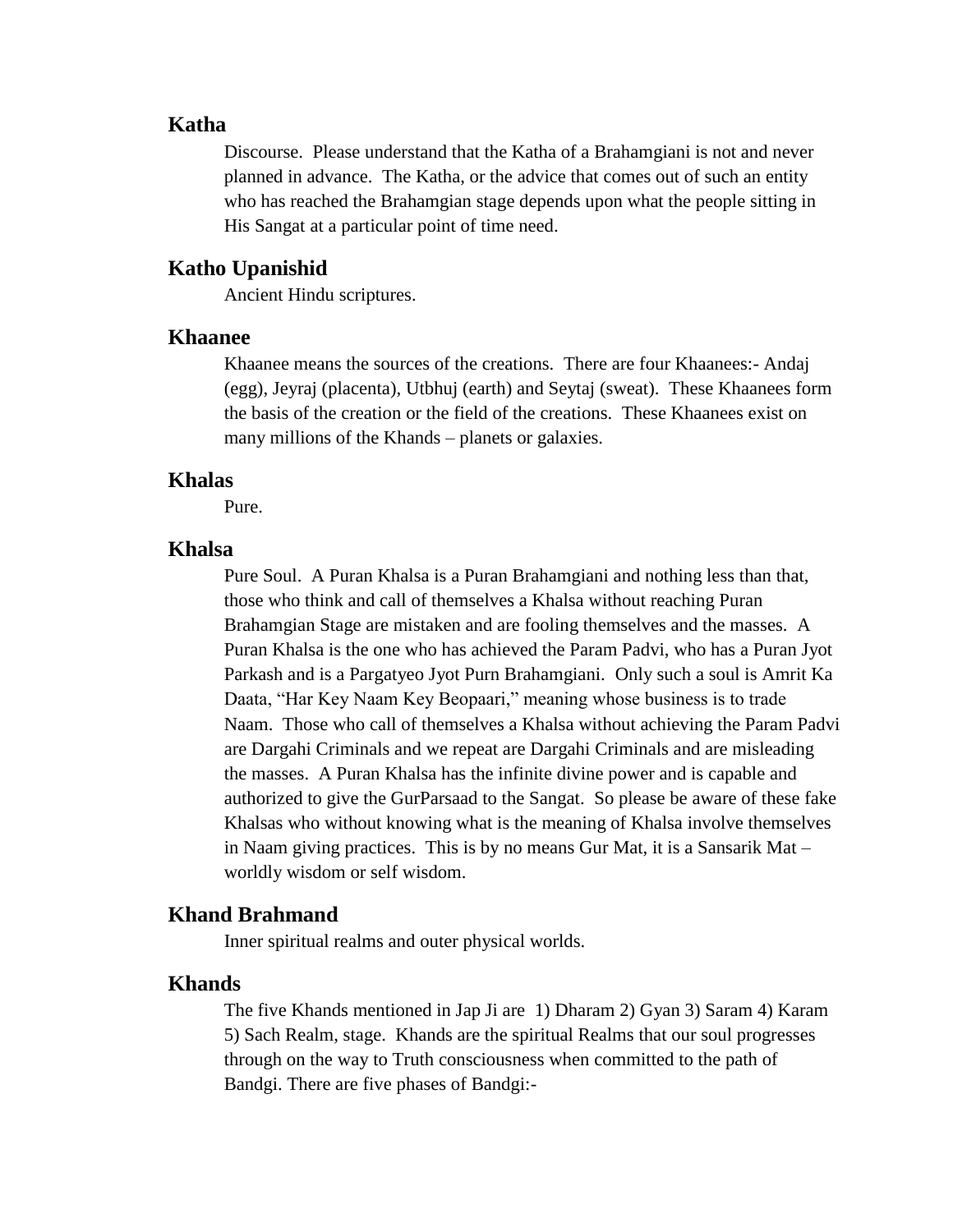1. DHARAM KHAND (Stage of pursuing divine union). When we realizes that the objective of life is to achieve salvation and switch to doing Paath (reading religious texts) and Pooja (showing devotion).

2. GYAN KHAND (Stage of practicing divine knowledge). When we listen to GurBani, accept GurBani and put it into practice in our daily life we convert divine knowledge into our own personal divine wisdom.

3. SARAM KHAND (Stage of making spiritual effort). When we start to work really hard to realize the objective of life – salvation and dedicate our self to the Gur and Guru with full commitment, belief, faith, trust, devotion and love. In short, we surrender our self completely to the Gur and Guru and dedicate our self to Naam Simran.

4. KARAM KHAND (Stage of receiving grace). When we get the Gur Parsaad – the eternal blessings and eternal grace, then all of our Bajjar Kapaats – divine doors are opened. We enter into the Samadhi and then into Sunn Samadhi during our long sessions of Naam Simran. We are accepted as a Suhaagan of Akal Purakh and our Bhagti account opens in the Dargah of Akal Purakh – this is a very high spiritual stage. This is when the real Bandgi starts and the Panj Doots and desires start to come under our control. The real fight with Maya starts and eventually with Gur Parsaad we are able to win over Maya and our mind. Naam goes into our Rom-Rom. Our Dassam Duaar opens and a direct and permanent connection is formed with Akal Purakh.

5. SACH KHAND (Stage of Ultimate Truth). When we win over Maya and reach the salvation stage. We become Nirbhao and Nirvair – single vision – Ik Drisht and fearless. We can see, hear, speak, deliver and serve the complete truth, then our Bandgi is considered as completed by Akal Purakh and we are given the Gur Parsaad of Sada Suhaag (Supreme State) and we become a Sada Suhaagan, inseparable from Akal Purakh. At this stage Akal Purakh gives us all of the eternal treasures and authorizes us to give this Gur Parsaad of eternal treasures to the Sangat. We become Amrit Ka Daata (giver of Amrit). We become Bandgi Ka Daata and Seva Ka Daata (giver of the gifts of Bandgi and Seva). We become Gur Parsaad Ka Daata (giver of Gur Parsaad) and we are then absorbed in the service of these eternal treasures by helping others do Bandgi and to achieve salvation.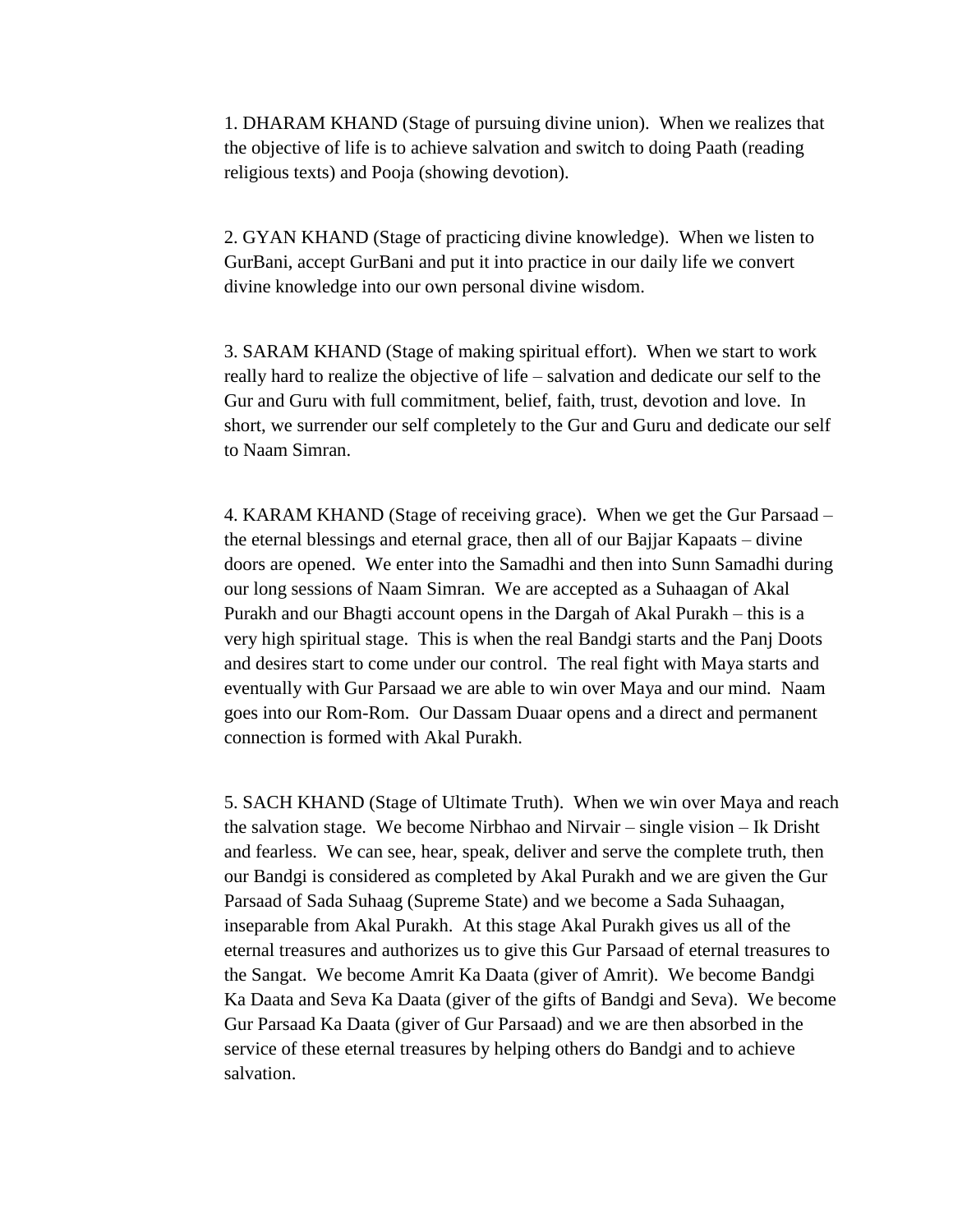## **Khande Batta Ki Pahul**

Sikh Initiation of the sword and holy water, nowadays incorrectly called the Amrit Ceremony. Only a SatGur is Amritdhari and by being so is Amrit Ka Daata. Mostly the people who take Khande Batta Ki Pahul call themselves Amritdhari, which is another illusion that plagues them as soon as they take it. They need to understand that this is their first step entering in the spiritual world, but they become so intoxicated that they think that they have become Amritdhari. This is a totally false and untrue belief.

We totally ignore this divine truth that the one who gave Amrit to the Panj Pyare was a Puran Sant SatGur Himself, and the ones who came forward with their heads at the Charans of their SatGur were blessed with the GurParsaad. So please and we repeatedly request at all of your Charans, please keep in mind that the creator of these Panj Pyare was himself an Amrit Ka Daata, a Puran Brahamgiani, a Puran Sant SatGur. So there were eligible candidates and there was a giver of the Amrit. There were divinely blessed recipients and there was a divine giver of the Amrit and that is how they became Panj Pyare – Panj Puran Khalsas – Panj Puran Brahamgianis and that there is no other short cut to create Panj Pyare. Only the ones who are Puran Khalsas, Puran Brahamgianis are Amrit Ka Dataa and can give Amrit to the Sat Sangat, and nothing less than that. Everything else is just a false and untrue practice that is why the people who take Khande Batta Ki Pahul from modern day Panj Pyare don't make any progress or very little progress on the spiritual path.

This Khande Batta Ki Pahul process unfortunately has been reduced just to a ritual only which has no divine value without the existence of Puran Khalsas, Puran Brahamgianis, Amrit Ka Daata, who are blessed with this divine authority to give Amrit to the Sangat. For those who have been lost in a stream of outside rituals please come back with an open mind and look at these divine words of Dhan-Dhan Pancham Patshah Ji. The divine laws never change they remain the same through all ages. And it is the same divine law that was followed by all SatGurus including Dassam Patshah Ji.

# **Khel**

The entire universe is His Khel – a divine game that He plays. There is only one rule in His game that prevails and that rule is the Truthfulness. Truthfulness wins and falsehood or untruthfulness loses. Truthfulness is the key to our spiritual success. So much truthfulness, that whatever we perform reflects truthfulness. Seeing the Truth, speaking the Truth, hearing the Truth, serving the Truth and delivering the Truth through all of our actions, reactions and deeds in our daily life will provide us with truthful living. This is basically, the Sato attribute of Maya.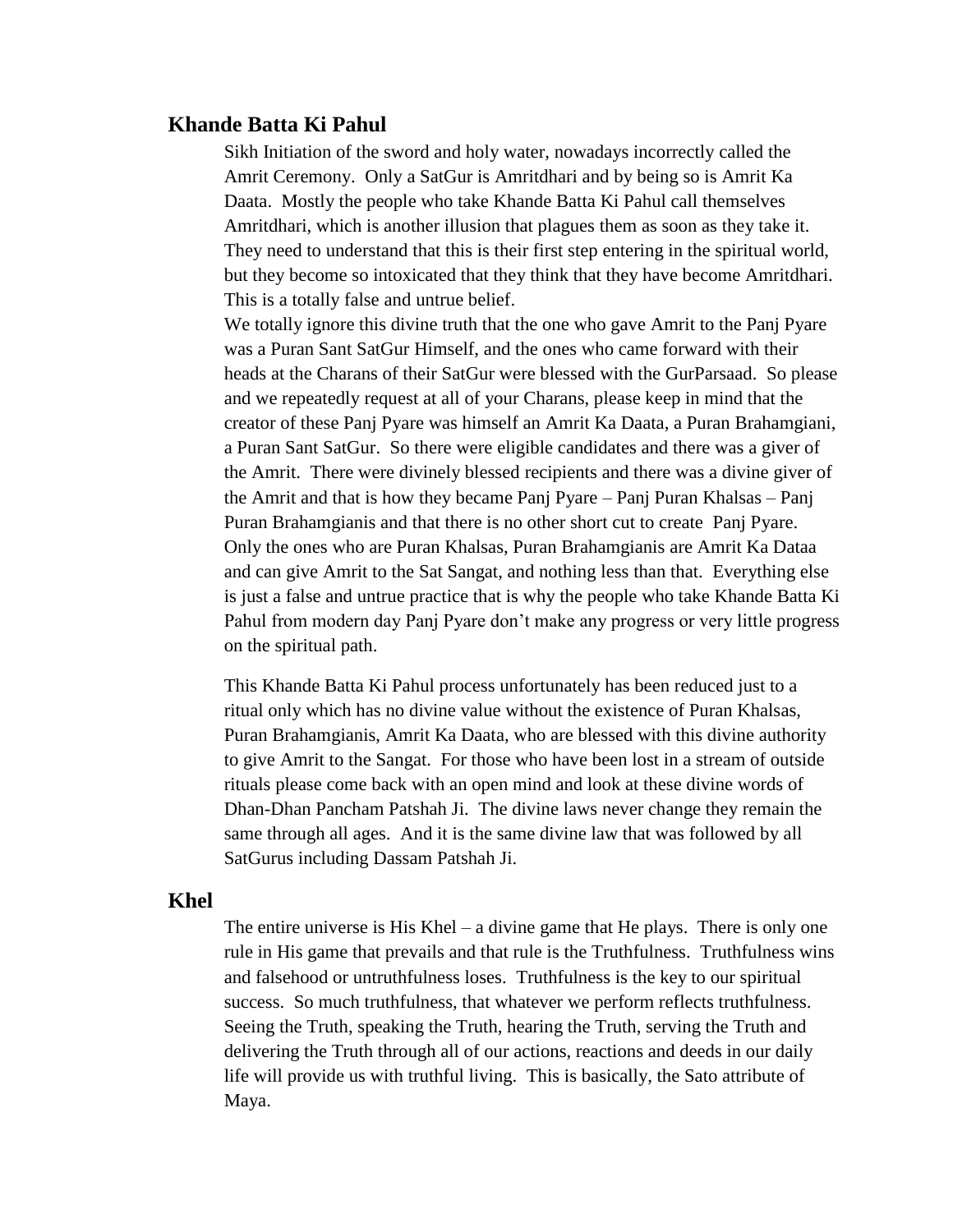## **Kiaa**

Considering that everything is happening due to the Divine powers and our physical body is nothing more than a medium. This attitude gives us utmost humility.

## **Kinnars**

The gods of celestial music.

# **Kir**

To stabilize (in Punjabi it means Keelna).

# **Kiram Jant**

The person who thinks himself as low as a lowly worm, brings in humbleness in the Hirda is greeted by God in His Dargah and becomes a king of Chaudha Lok Parlok.

# **Kirat**

Our job. The true work is to do Naam simran and Puran Bandgi.

## **Kirpa**

Infinite divine power of Divine Mercy. Mercy is another divine quality, an infinite divine power that is a part of His eternal treasures. Is there any limit to mercy? Can we measure mercy? Is it possible to gage the depth of mercy? The divine truth is that mercy is an infinite divine power. By being merciful to others and the entire creation we will never be prompted to do anything wrong to others. We will always do good to others. When we do only good to others then there is no way that God will not be pleased with us and take us in His lap. Kirpa is the divine name for mercy, kindness, forgiveness and all His divine qualities.

## **Kirpa Nidhaan**

Infinite treasure of Kirpa. Kirpa is the super divine power that makes everything happen, and Nidhaan is the treasure which is infinite. He is infinite so his treasure is infinite too. Kirpa can't be measured so it is infinite and Kirpa is the treasure, so Kirpa is infinite treasure.

## **Kirtan / Kirtunn**

Divine meaning is "Kir" ( to stablise) and "Tunn" (body controlled by mind). Kirtan means "stabilization of our mind". Listening to Kirtan means listening to the Anhad Naad word in Dassam Duaar. Singing Kirtan means the Rom-Rom Naam Simran, which is the Amrit Ras, the Atam Ras and is the divine Pilgrimage, the inside pilgrimage.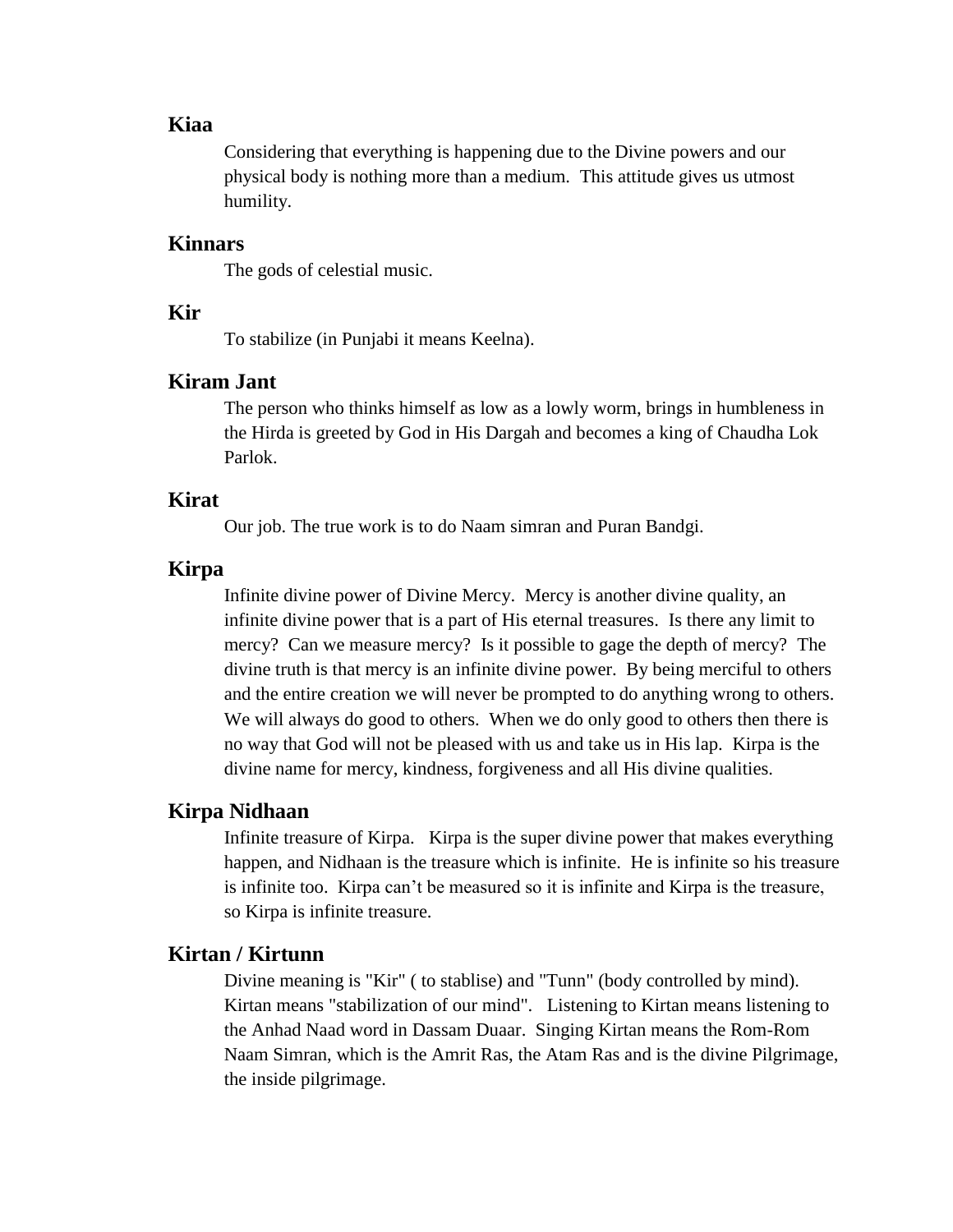Commonly today Kirtan means singing of Shabads, singing God's praises with instruments and voice. However, the singing of GurBani with tongue is the Rasna Ras (enjoyment of the tongue) and listening GurBani with ears is Kanni Ras (enjoymentof the ears), this is the Atsath Tirath – outside pilgrimage.

## **Klaa**

Divine Power. Not just Ridhis and Sidhis - the Supernatural powers, but also the super divine powers infinitely beyond the Ridhis and Sidhis. A Brahamgiani is blessed with all of the divine super powers such as kindness, forgiveness, humbleness, devotion, trust, unconditional love, fearlessness, and so on. There is no end to these divine qualities. These super divine infinite powers. We will find that we have all of these powers blessed in us as well. Are we not capable of being kind to others? Are we not blessed with the capacity to be in unconditional love with others? Without any wishes is the unconditional love. Are we not capable of trusting God, trusting the presence of God in its Sargun Saroop everywhere? Are we not capable of being humble? Humbleness is the most powerful weapon that we have been blessed with which will kill our Haumai.

## **Kala Mooh**

A blackened face in the Dargah - the punishment for a Nindak. Opposite of the radiant face (Mukh ujalay) of blessed soul.

### **Kood**

Untrue, false. Anything that is going to meet its end one day in time and space is called "Kood" in GurBani. This means untrue. Anything that changes with time, deteriorates with time and meets its end one day is called "Kood" – untrue. As only the soul prevails, then the soul is the Truth. This truth is what we call of the "Sat"

### **Kookar**

Dog of God.

## **Kot Brahmand**

Countless worlds.

### **Kottan Kot**

Many, many.

### **Krodh**

Anger.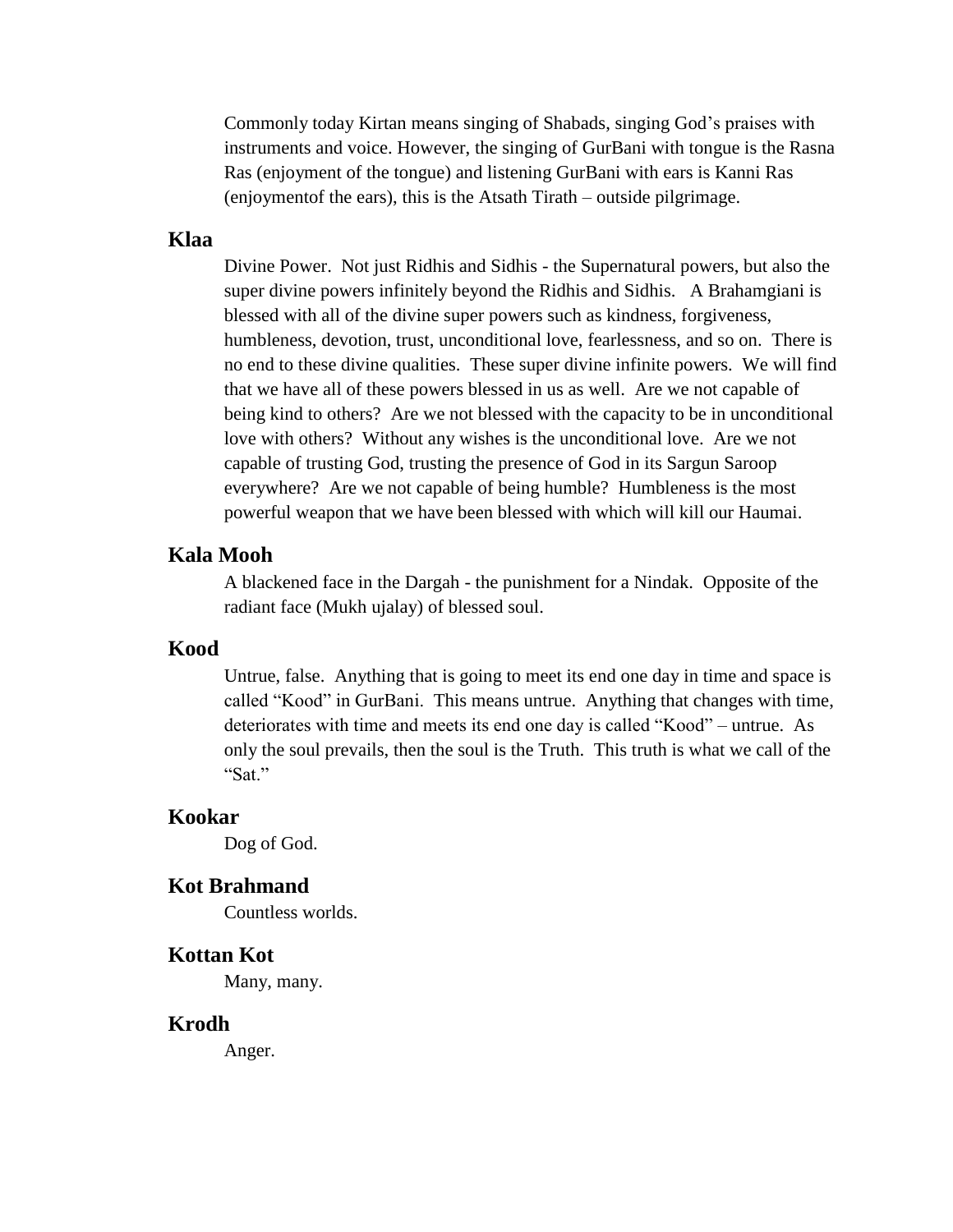## **Kudrat Ka Krishma**

A divine miracle.

## **Kundalini / Kundalini Shakti**

Divine Energy stored at the base of the spine, but rises up the channels of Ida, Pingala and Sushmana and expands throughtout the body with GurParsaad. The Kundalini Shakti (energy) works throughout our body and conducts the correction of our body. This divine Shakti removes all of the pockets filled with negative energy and fills them with the divine energy, the cosmic power, the Amrit. This Shakti purifies our mind, Hirda, soul and body completely and makes it fit for the infinite divine power to stay in there forever. All of the eternal treasures, Amrit and the Puran Brahamgian are hidden inside our soul. So with the correction and purification of the mind, soul and body these divine treasures are uncovered and surface physically through our body.

The third eye will open by guru's kirpa only (not through position (asans) and breathing technques), and Sat Naam will help you, you should not even think about it, and same is true with kundilini rising. Once you are blessed with Gurparsaadi Naam by Baba ji. Your progress should be much faster, we even didn't know when our dassam duaar opened, so please don't think about these things and just concentrate on simran.

# **Ku-sangat**

Bad sangat.

# **L**

# **Labh**

Labh is the higher stage of greed. The urge to become richer and richer doesn't stop. It continues to grow and never ends, which leads to making heaps of money by corrupt means. This urge to do this is called Labh.

#### **Lagan**

Devotion – unconditional love.

### **Lakh Charaasee Juni**

Cycle of reincarnation in the 8.4 million life-forms. Reincarnation takes place into life bearing creations and not stones. Stone and other materials are part of the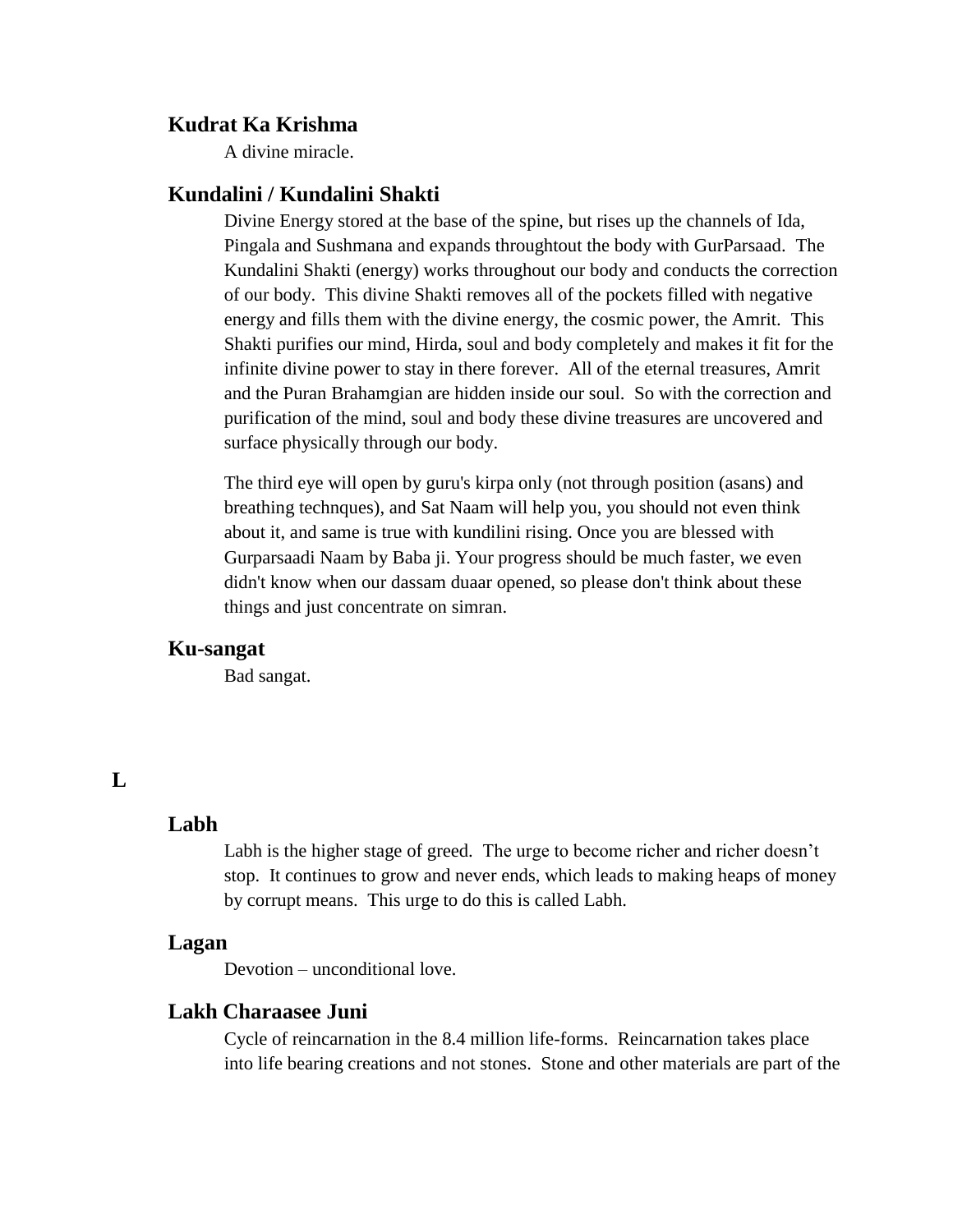Earth. However, trees and plants are life bearing creations so we can be reincarnated there.

## **Langar Di Seva**

Seva by washing dishes, preparing food, cooking it, serving it, cleaning and other duties in the Guru's Kitchen.

## **Lekha**

Account of our deeds. See Chitter-Gupt.

#### **Liv Lagee**

The union of Shabad and Surat (divine word and consciousness).

## **Lobh**

Greed. Excessive Greed is called Labh.

# **Loon Harami**

Traitor – God has given us everything and we turn our backs to him – we have tasted his salt (loon) but deny Him.

## **Love**

His language is love, His Bandgi is love, all His Infinite Divine Powers are sitting on the foundation of love. Love is God and God is love. Love is another name of this Infinite Divine Power, which is Sat Saroop. Surrender of Munn is to follow the Guru's words literally as a Sat Bachan with trust, devotion and unconditional love. Unconditional love is love without any demands. Love with demands is not Bandgi. Love with demands becomes conditional. Love with demands becomes a business and not Bandgi. So accept the Guru's words as Sat Bachans without any questions, doubts or illusions.

## **M**

# **Maal**

Material things that cause greed and corruption.

# **Maaniaa**

Maaniaa is a very high spiritual stage. When one gets in to such a stage He reaches Jivan Mukti as very clearly presented by Dhan-Dhan SatGur Sachey Patshah Ji Nanak Patshah Ji in Jap Ji Sahib, "Manney Paawey Mokh Duaar."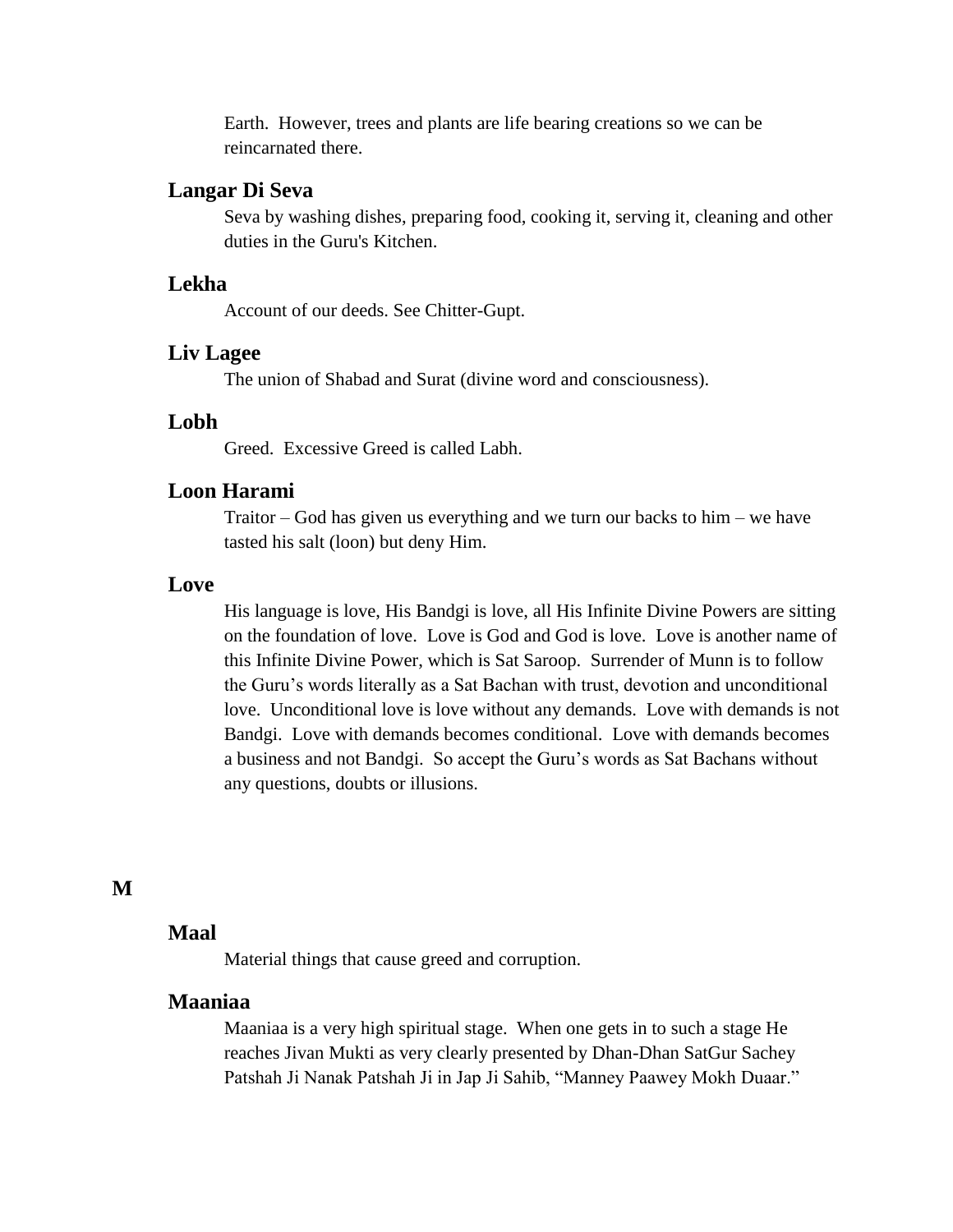Maani-aa is going in to Mannan – deep meditation – Samadhi and Sunn Samadhi. That is the meaning of this divine Shabad.

## **Maanukh**

Human Being. When God made his most beautiful creation, the human being, he gave us the super infinite divine power. He instituted this infinite super divine power within the human being himself. This is the main reason why the human being is called the most beautiful creation of God. This human life is a priceless gift that has been given to us. This human life is the real divine wealth and should be spent in collecting the treasures that will bring us Divinity and spirituality, that will bring us Jivan Mukti, that will bring us a union with God and make us a King of Chaudha Lok Parlok.

## **Maha Kaal**

Extremely Dark Period within the Dark Age (Kal Yug).

# **Maha Moorakh**

Great fool.

### **Maha Paap**

Greatest sin i.e. Sant Ki Nindya.

## **Maha Parupkaar**

Seva of giving Jee-a Daan. Which is giving Daan of Bhagti and Jivan Mukti. This is the seva that a Sant Hirda does.

## **Maha Purakh**

Great Being - Sant.

# **Mahima**

Divine qualitiy; glory; praise.

## **Mala**

Beads used for doing Jap. Dhan-Dhan is the Divine Wisdom of GurBani. Let us bring these Gyan Ke Moti (pearls of wisdom) inside us and make a Mala of these priceless diamonds and jewels in side us. This is the real Mala of Naam, of Braham, of the divine qualities of Braham. That is the real Mala and we should all earn this Mala.

# **Mala of Naam**

When Naam Simran goes around each of the Sat Sarovars forming an internal Mala and leading into Smaadhi.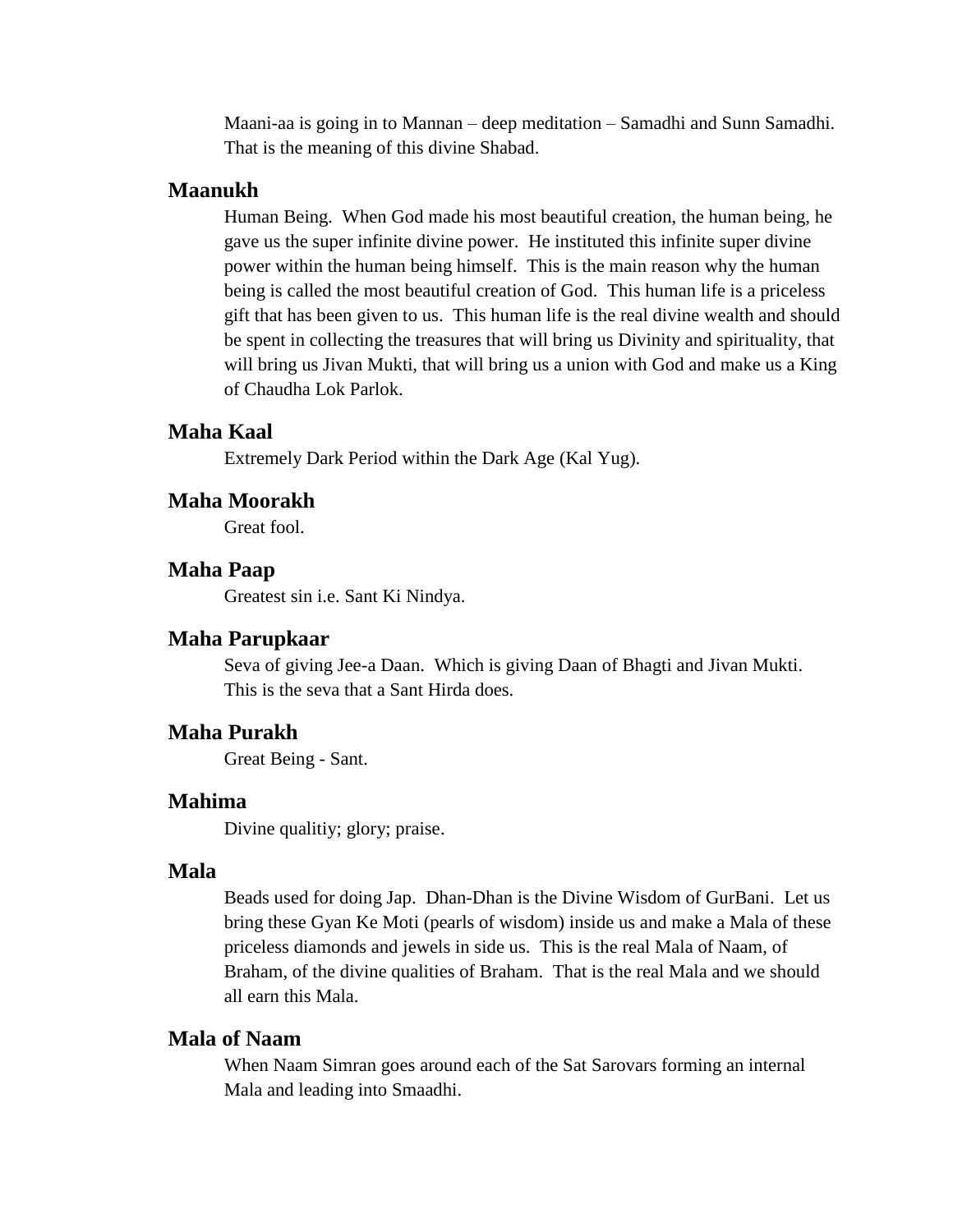## **Mansarovar**

Akal Purakh is an unlimited sea, Mansarovar, of divine qualities and divine powers. This Mansarovar is the Origin from where our soul has been created. This Mansarovar is also called the Gur Sagar or the Nirgun Saroop of Paar Braham Parmeshwar. Every creation has emanated from this Nirgun Saroop of Akal Purakh. our existence is only due to this connection to the Mansarovar. Mansarovar is the One which is providing life in this physical body, "Jaat meh jyot, jot meh jata..." Jaat means the physical body. Jyot is the Mansarovar and Jataa is Akal Purakh. The above line means that the physical body resides within the Jyot/Mansarovar. And the Jyot/Mansarovar resides within Akal Purakh.

### **Mansha**

Desires.

### **Mansik Rog**

A serious mental sickness caused by indulgin in Panj doots and Nindya.

### **Manter / Mantra**

A Manter or Mantra in English, is a divine word or phrase to be repeated. Manter means that which will ferry us across (tra) the mind (man/munn) to the Dargah of Dhan-Dhan Paar Braham Pita Parmeshwar Ji. The three Manters referred to in GurBani are Beej Manter, Mool Manter and Gur Manter. Gur Manter is "Sat Naam", this is explained further in the Beej Manter which is "Ik Oankaar Sat Naam" and further explained in the Mool Manter. The Sat Naam Manter is referenced by Bhai Gurdas Ji in Var 1, Line 1. "Namaskaar gurdev ko jis Sat Naam Manter sunnaaiyaa." Meaning "greetings with palms pressed together to the God-Guru (Nanak) who announced the Sat Naam Mantra."

## **Marg**

Path.

### **Maskeenee-aa**

The one who lives in utmost humbleness.

# **Mat**

Wisdom. Four Types:- 1) Self wisdom 2) Worldy Wisdom 3) Bad Wisdom 4) God-Guru's Wisdom which includes GurBani and words of Sant Hirda. In Punjabi: 1) Munn Mat 2) Sansarik Mat 3) Dur Mat 4) Gur Mat.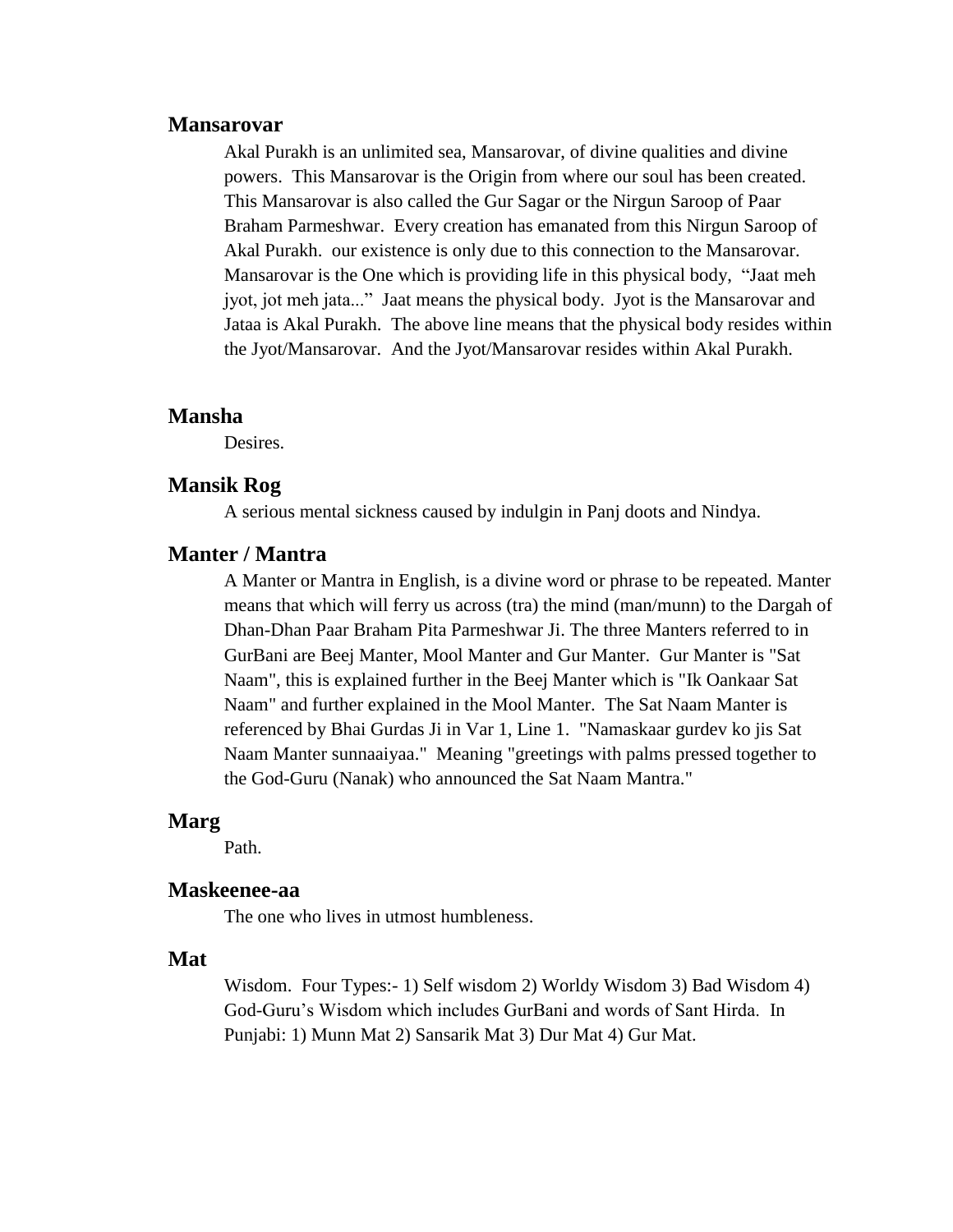# **Maya**

Worldly possessions, properties, money, family, infact whatever is visible to the naked eye, whatever is perceived through the senses, is Maya. The Eternal Truth is beyond the reach of the naked eye, beyond the senses, it is beyond Maya. Maya is the creation of Dhan-Dhan Akal Purakh Ji. Maya will not accompany us when our soul leaves the body. Inspite of knowing this, we are still attached madly to all of these worldly possessions. We are very deeply attached to this world of Maya, even though we know that all of these things have no real Eternal value. We have to win over Maya to go beyond Maya and merge in the Almighty. In GurBani, Maya has been called the darkness, it has also been called the scum, the mud we are living in. It has also been called the Nagni, the cobra that is sitting on our head at all of the times ready to bite. It has three aspects Rajo (Desires), Tamo (Panj Doots + negative qualities) and Sato (Good Deeds). Maya is basically, "bikhi-aa janjaal" – the most poisonous web and only with GurParsaad are we able to break free. It is a poison because it is responsible for killing us again and again until we get out of this web of Maya. Panj Doots and desires are the poisonous elements of Maya. The divine truth is that God is the Creator of everything including Maya. By being the Creator of Maya, Maya is His slave and serves Him. The ones who merge in Him are also served by Maya because they go beyond Maya as well. In order to meet and become one with the One who is infinite and beyond Maya, we all have to go beyond Maya too. This is where the GurParsaad of Puran Bandgi process comes into play, as this is the only way to go beyond Maya. This means that there is Maya between us and Akal Purakh Ji which is preventing us going and meeting Him. Obviously, we will have to win over Maya to go beyond Maya and meet Him.

To win over Maya obviously we have to fight with Maya. Fighting with Maya is the GurParsaad of Puran Bandgi. This GurParsaad is contained in the souls who have already gone beyond Maya. The ones who have already been through this fight with Maya and have won over Maya are called by any of the following synonyms:- Puran Sant, Puran Brahamgiani, SatGur, Puran Khalsa, Bhagat and so on.

All of these souls are also served by Maya, as Maya becomes their slave as well. This fight begins with the achievement of the GurParsaad because this is a mandatory divine law that this war with Maya can't be won without the GurParsaad. Like in order to win any war it is very important and mandatory to know everything in detail about our enemy. In the same way to win this war against Maya it is very important to know and understand what this Maya is and how it operates. This divine understanding of Maya is also GurParsaad and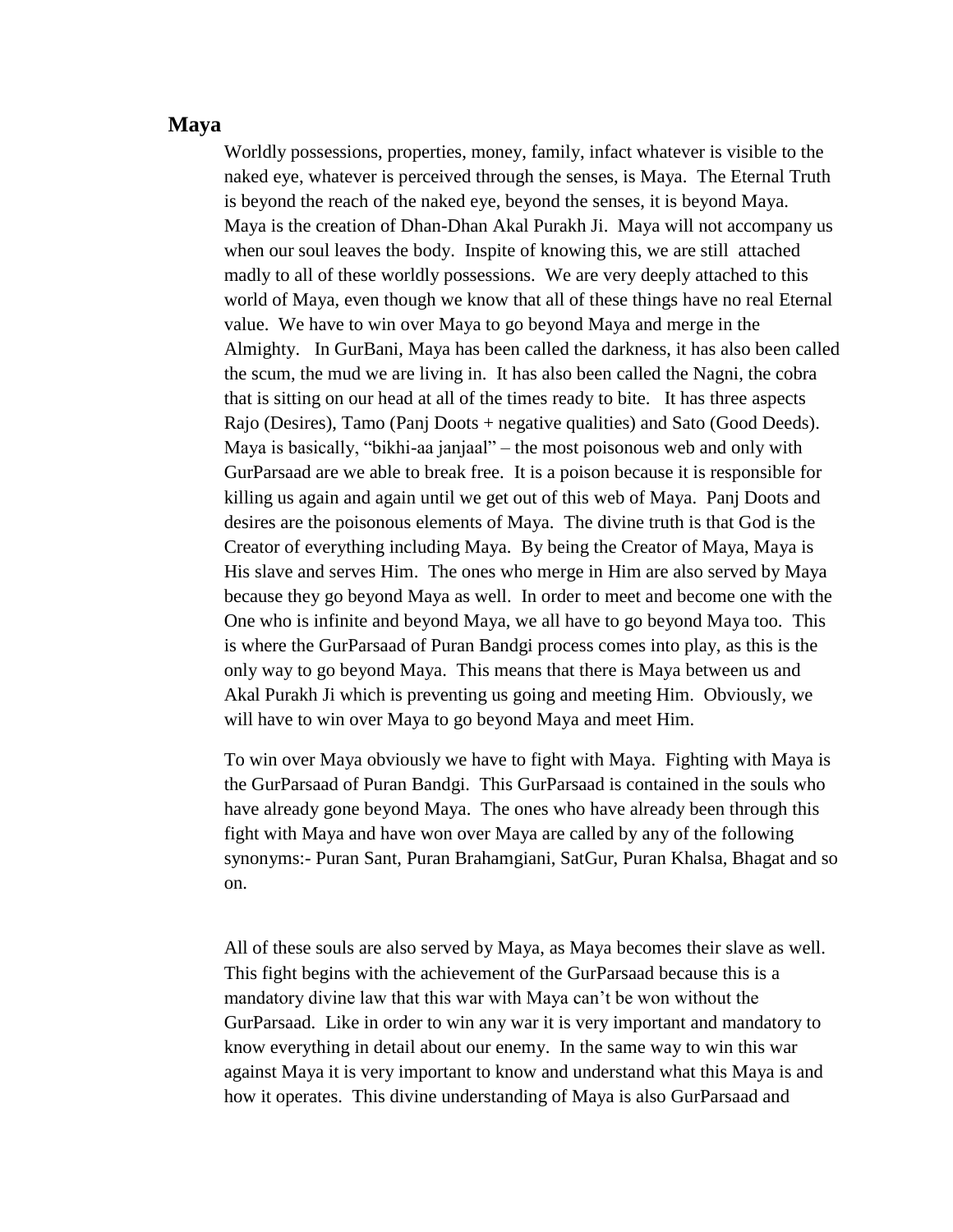comes with the Sat Sangat of these victorious souls. The ones who are fortunate and have accumulated enough Sat Karams from their previous lives are blessed with this GurParsaad of the Sat Sangat of these victorious souls. These fortunate ones are blessed with this divine wisdom to goto the Charan Sharan of these victorious souls.

## **Maya Janjaal**

Net of Maya - the Bhavsagar - the world of material possessions.

## **Maya Key Bandhan**

The shackles of Maya.

## **Maya Khel**

Game of Maya.

# **Maya Ki Karni**

Attachment to Maya means our Karni is Maya Ki Karni. Our Maya Ki Karni results in us continuing to be punished by Dharam Raj.

# **Mith Bolra**

God is always soft and sweet spoken.

### **Mithya**

False.

# **Moh**

Family and/or selfish attachment. Atttachment causes fear in us of losing our worldly comforts, possessions, relationships and anything that physically belongs to us in the world. But, we have to realize that our attachment is to things that are going to perish one day, the things which we can lose any time in our lifetime. Please always and forever keep in mind that whatever has been created in time and space will come to an end one day. Such things which are constantly changing and slowly moving towards meeting their end can and do slip away from us at any point in time and space. Attachment is the false feeling that things belong to us along with the fear of losing them. This attachment is called Moh in GurBani. Moh is part of the Tamo attribute of Maya and is one of the Panj Doots. Realize that everything we are attached to is actually just attached to our physical body. When there is no body left then how is this attachment going to last? The element that prevails is the soul. The soul is a part of the Infinite, Formless Dhan-Dhan Paar Braham Pita Parmeshwar Ji. So attachment to the infinite divine power prevails and attachment to the worldly possessions, comforts, relations is false and doesn't prevail. Realization of this divine truth is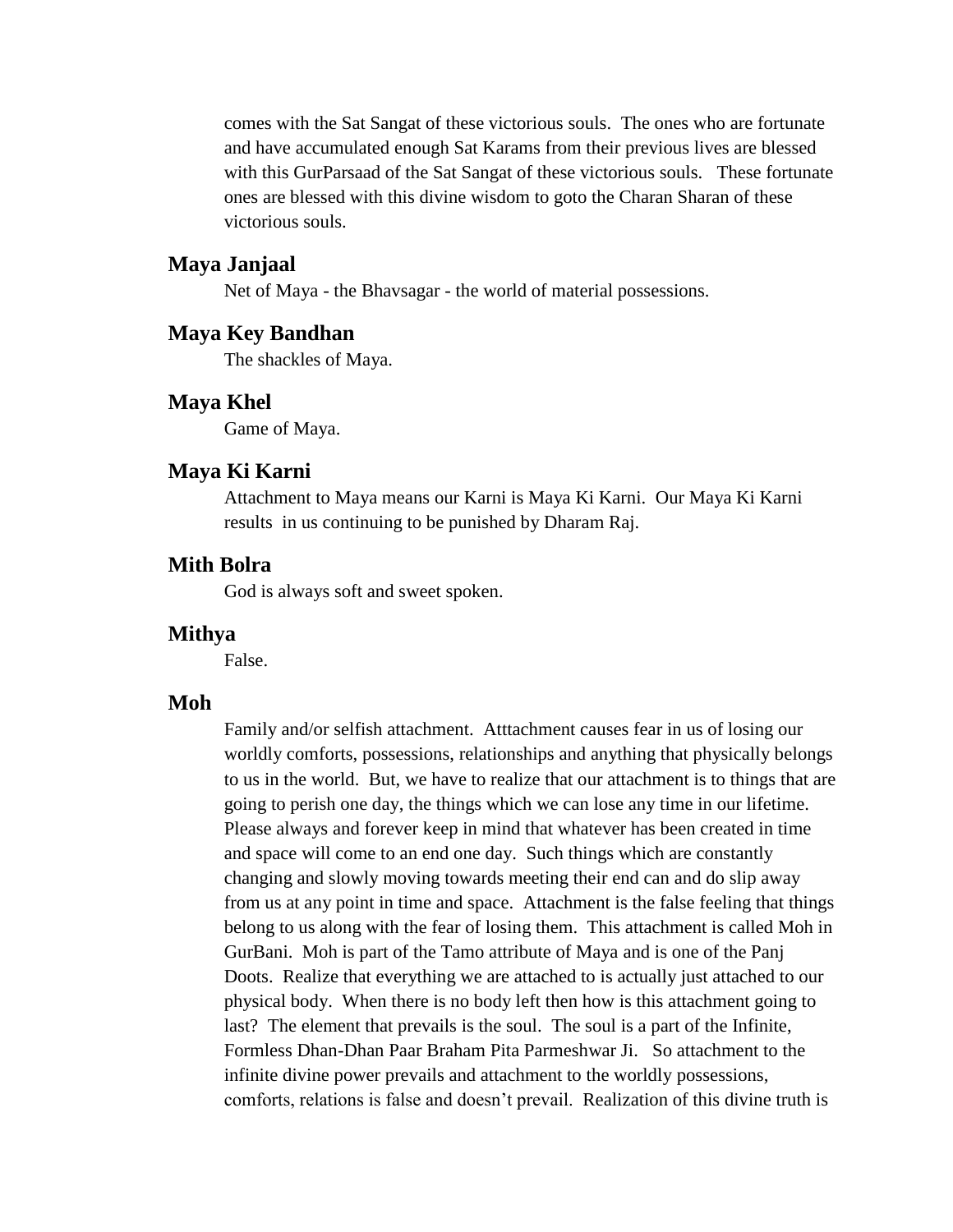the key to spiritual success. Therefore, living for worldly possessions, comforts and relationships is false and untruthful act, but living for the infinite divine power – soul is the Truthful act. This bears unimaginable eternal happiness and super divine powers in the life time when we realize this Eternal Truth. Therefore, the real divine purpose of this human life is to live for the infinite super divine power and not attachment to the falseness of the worldly comforts, possessions and relationships.

## **Mokh**

Salvation.

# **Moni-dharee**

The person who is sitting in complete silence of mind, there are no thoughts in the mind, thoughtless status of mind, this is also called Sunn Samadhi, and is a very high stage in the spirituality.

## **Mool**

Origin. God first created Himself and then created His Naam, which became the Mool (Origin). Naam forms the basis of the Creation. Everything has originated from Naam.

## **Mool Manter**

1) The very first Shalok of GurBani is called the Mool Manter. The one who understands the Mool Manter will understand the entire GurBani. Mool Manter gives an excellent and complete definition of Dhan-Dhan Paar Braham Pita Parmeshwar Ji. Therefore, there is no Manter bigger or better or complete in itself than the Mool Manter.

Mool means the Origin, the basic foundation, the infinite divine power, that is the basic foundation of the entire creation, from where the entire creation has sprouted. Manter means the one which will ferry us across to the Dargah and takes us to the Dargah of Dhan-Dhan Paar Braham Pita Parmeshwar Ji.

In the Mool Manter it is defined that Ik Oankaar is Sat and this Sat is Naam, and this infinite divine power is the Karta Purakh, Nirbhao, Nirvair, Akal Murat, Ajuni, Saibhun(g) and is a GurParsaad. GurParsaad is the infinite divine power and this infinite divine power is Sat, has been in existence since the beginning (beginning and end are unknown, only present is known and present means this moment), is prevailing now and will prevail in all ages to come.

Naam as Sat Naam is therefore, defined in the Mool Manter and there is no Manter bigger or better or complete than Sat Naam. Therefore, the GurParsaad of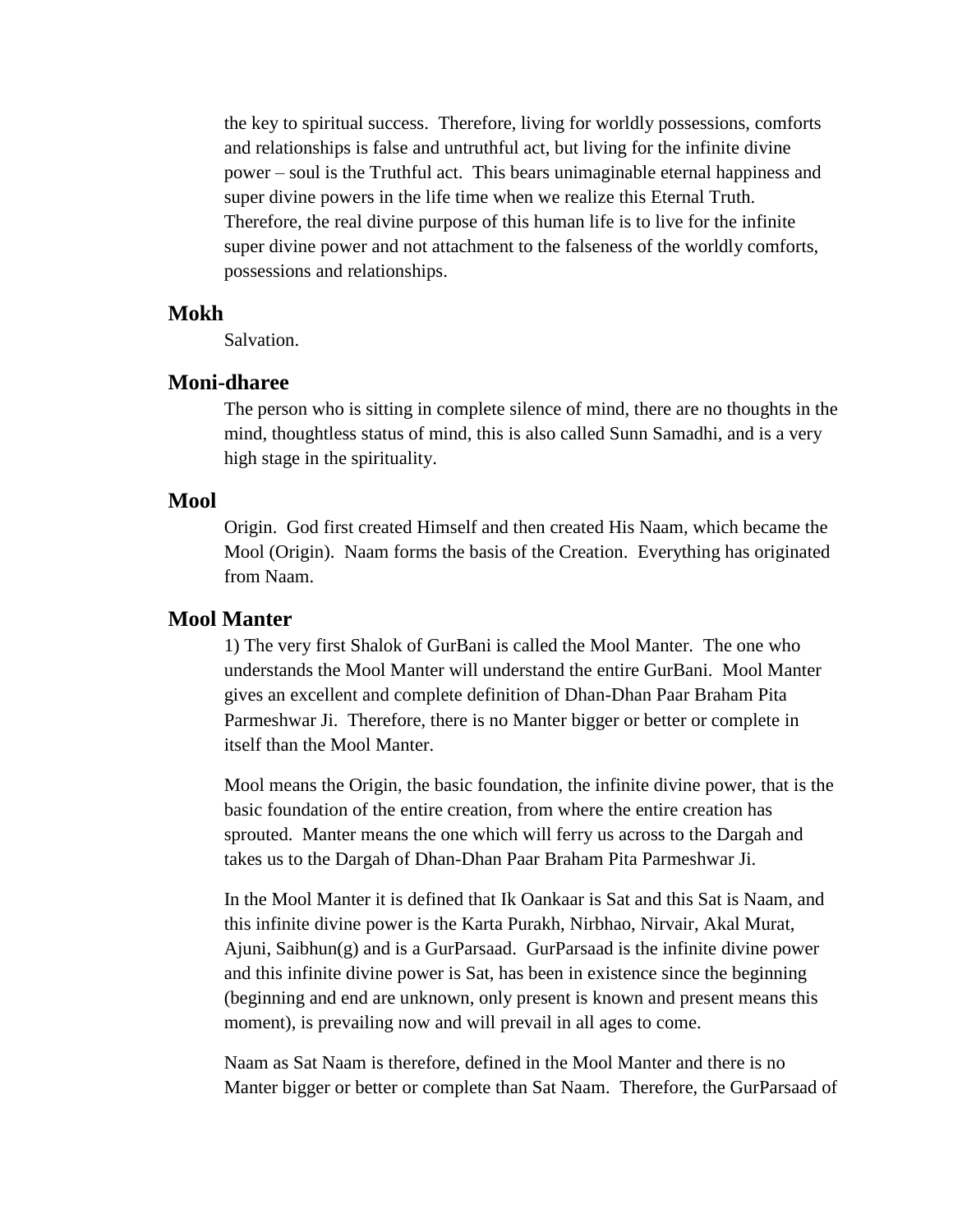Naam, Naam Simran, Naam Ki Kamai, Puran Bandgi and Seva is the only way to our spiritual success.

This GurParsaad is the infinite divine power and will do wonders to our spiritual progress. This infinite divine power of Sat Naam will pave our way to the Dargah and we be able to achieve complete realization of Akal Purakh.

2) The existence of the Creator is defined by His unmatched and unique attributes and infinite super powers as defined in the Mool Manter (Mantra). This is the very first line of Dhan-Dhan Shri Guru Granth Sahib. Mool Manter is the complete definition of the Origin, just like the complete definition of the tree is contained in the tiny seed. Mool means seed or Beej. When Dhan-Dhan SatGur Patshah Ji Nanak Dev Ji disappeared for three days in the waters of the river in Sultanpur Lodhi, it is truthfully believed that Dhan-Dhan SatGur Patshah Ji was with Akal Purakh in His Dargah. He was blessed with the the GurParsaad of Mool Manter, "Ik Oankaar Satnaam Karta Purakh Nirbhao Nirvair Akal Murat Ajuni Saibhun(g) GurParsaad." This means:-

One Formless God. Truth Is The Name. Creative Being Personified. No Fear. No Hatred. Image Of The Undying. Beyond Reincarnation. Self-Existent. By Guru's Grace.

The Mool Manter gives a definition of Akal Purakh. It is the highest spiritual Manter. For the information of the Sat Sangat Ji there is no Manter better or bigger than the Mool Manter. It tells us of the vital qualities and infinite divine super spiritual powers of Akal Purakh, and the Origin of this universe and from where the entire creation has emanated.

Based on the descriptions given in Guru Nanak Parkash Granth, which is a collection of all of the original dialogues and Janam Sakhis of Dhan-Dhan, Nirankaar Roop, Param Jyot, Puran Parkash, SatGur Nanak Dev Patshah Ji Maharaj, it is also believed that Dhan-Dhan, Paar Braham Pita, Akal Purakh Ji, Sabh Rajan Key Raja, Gareeb Nivaj directed Guru Patshah Ji to deliver this GurParsaad of Mool Manter and Sat Naam to the masses for relieving them from the pains and sorrows and to save them from reincarnating through death and birth forever.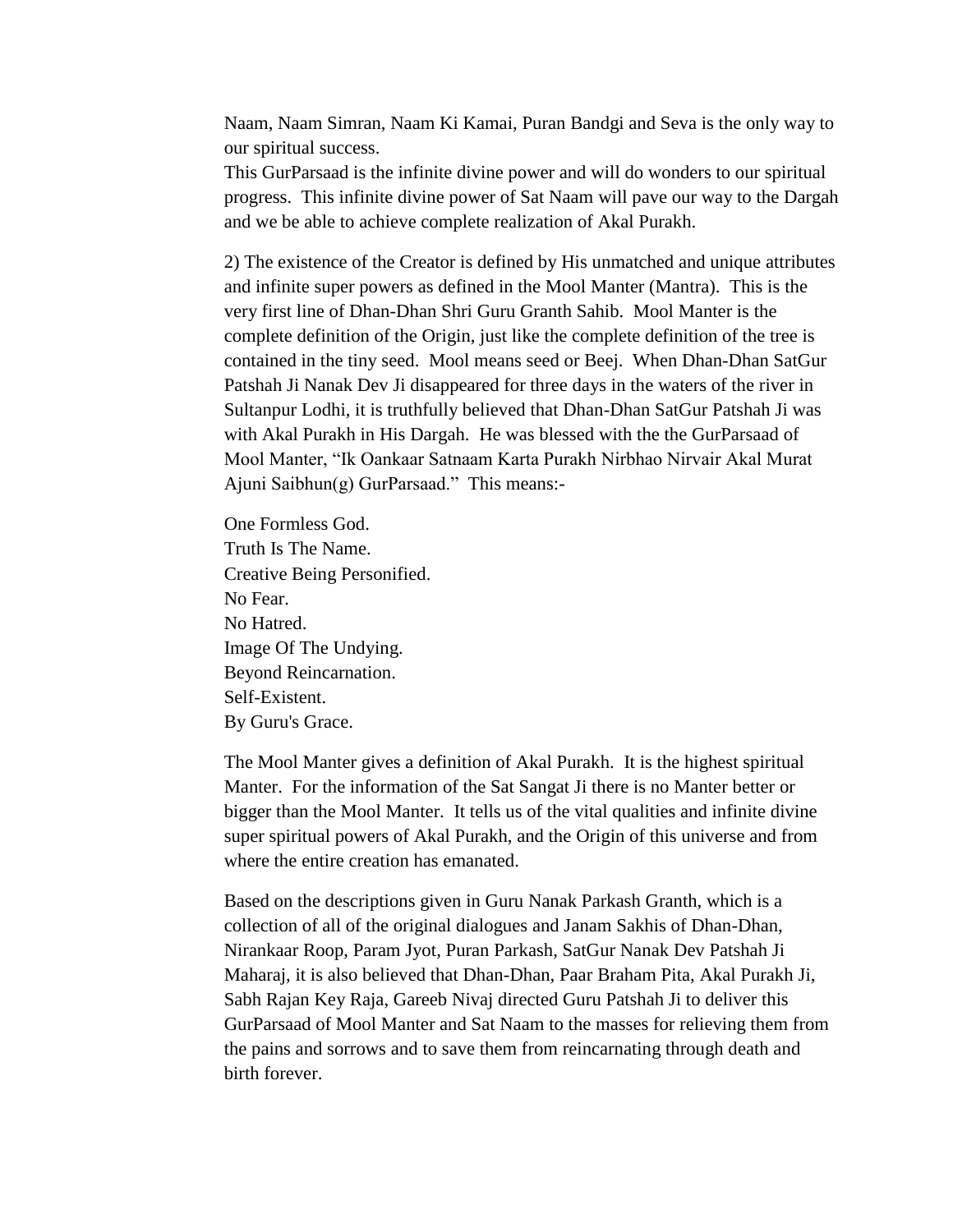3) The existence of everything that physically exists in this world is recognized and is always known by its attributes; its capacity to perform; its usefulness; its positive and negative properties and so on. Similarly, the existence of the Creator is defined by its unmatched and unique attributes and infinite super powers as defined in the Mool Manter. 4) When Dhan-Dhan SatGur Patshah Ji Nanak Dev Ji disappeared for three days in the waters of the river in Sultanpur Lodhi, it is truthfully believed that Dhan-Dhan SatGur Patshah Ji was with Akal Purakh in His Dargah. He was blessed with the GurParsaad of Mool Manter, "Ik Oankaar Sat Naam Karta Purakh Nirbhao Nirvair Akal Murat Ajuni Saibhun(g)." Based on the descriptions given in Guru Nanak Parkash Granth, which is a collection of all of the original dialogues and Janam Sakhis of Dhan-Dhan, Nirankaar Roop, Param Jyot, Puran Parkash, SatGur Nanak Dev Patshah Ji Maharaj, it is also believed that Dhan-Dhan, Paar Braham Pita, Akal Purakh Ji, Sabh Rajan Key Raja, Gareeb Nivaj directed Guru Patshah Ji to deliver this GurParsaad of Mool Manter and Sat Naam to the masses for relieving them from the pains and sorrows and to save them from reincarnating through death and birth forever.

## **Mukh Ujalay**

The radiant face of blessed soul.

# **Mukti**

Liberation of the soul from Maya.

# **Munn**

"Munn" means your own mind. The mind is an invisible part of your body, which is controlled by your own [Mat m](http://www.satnaam.info/index.php?option=com_content&task=view&id=1539&Itemid=55)eaning wisdom. Self-made wisdom is called the [Munn Mat .](http://www.satnaam.info/index.php?option=com_content&task=view&id=1524&Itemid=55) It is based on your own education and also the rules of the society you live in. This is also called the worldly wisdom [Sansarik Mat .](http://www.satnaam.info/index.php?option=com_content&task=view&id=1350&Itemid=55) Both the [Munn Mat a](http://www.satnaam.info/index.php?option=com_content&task=view&id=1524&Itemid=55)nd [Sansarik Mat a](http://www.satnaam.info/index.php?option=com_content&task=view&id=1350&Itemid=55)lso contain some element of the [Dur Mat .](http://www.satnaam.info/index.php?option=com_content&task=view&id=1718&Itemid=55)

# **Munn Mat**

Self wisdom. See Mat.

## **Munnmukh**

Self-centred person following self-wisdom.

### **Murshad**

Muslim Guru.

## **Mutha Tek**

Bow with forehead pressed at the Guru's feet.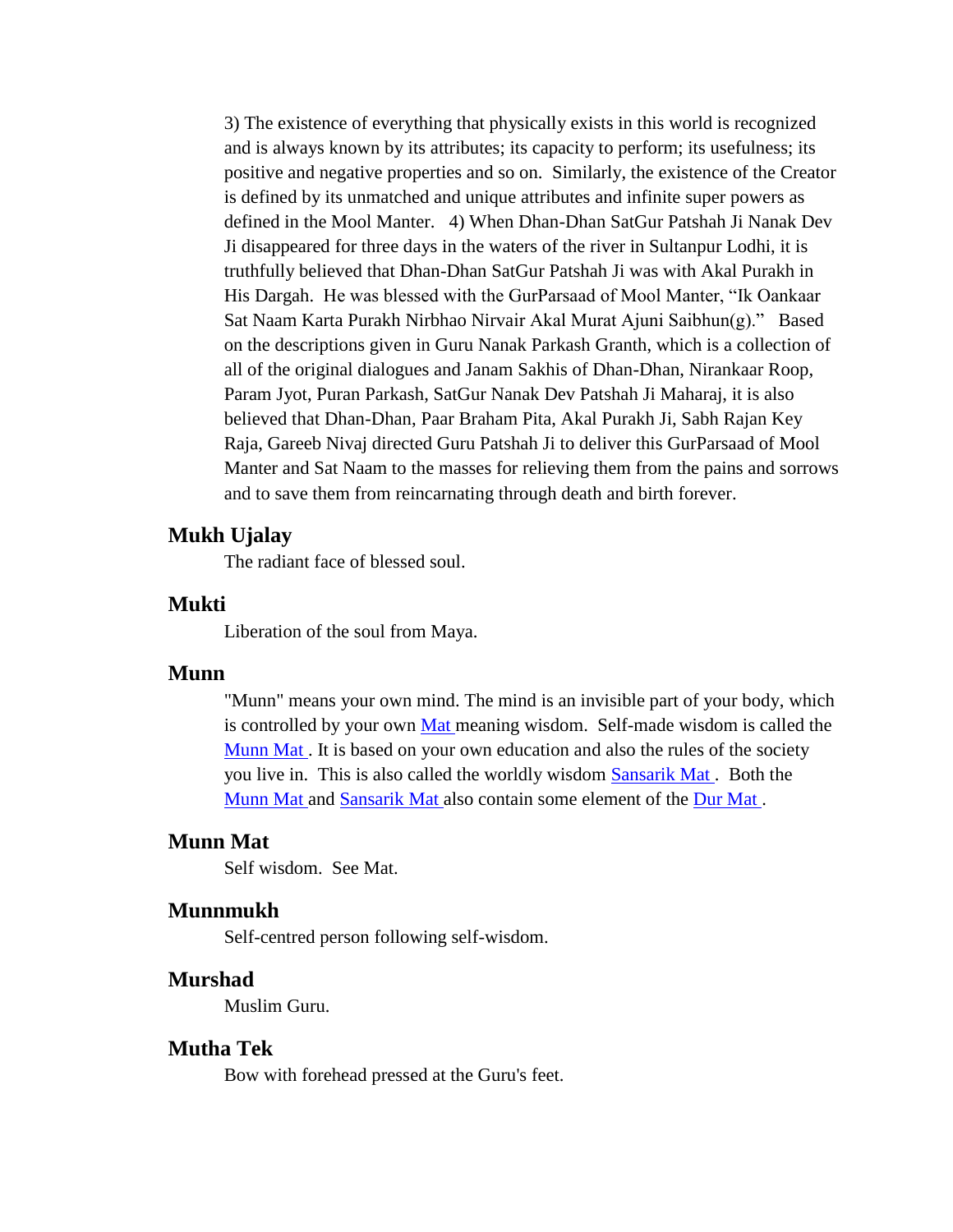## **Naam**

Naam is not just a few words, or just a Shabad (divine word) of GurBani. When we say Naam it is the Nirgun Saroop Puran Jyot Parkash of Akal Purakh (God's immaculate body of light) which makes our Hirda (heart chakra) a place for Akal Purakh to reside. Which makes our astral body (Suksham Dehi) into a Kanchan Dehi (golden inner body). We become a purified entity without any dirt of sins clinging on to us. Our Kanchan Dehi takes us through this final phase of our journey back to our original home – Dargah of Akal Purakh (royal Court of God). Naam is the ladder to the Dargah and Naam Simran and collecting Naam Ki Kamai keeps on removing all of the distractions and obstacles on the way to Eternity. Eventually when we reach the Puran Bandgi Stage then the door to the Dargah opens up by itself. Dhan-Dhan Guru Pancham Patshah Ji Shri SatGur Arjun Dev Ji has very kindly revealed the source of the GurParsaad of Naam. He has very clearly named a Puran Sant as the divine source of the GurParsaad of Naam. Naam is the priceless jewel and lives in the Hirda of a Puran Sant a Puran Brahamgiani. The Daat of Naam is priceless, it can't be measured, it is infinite divine power, the GurKirpa and GurParsaad. That is what it means. When we say Guparsaad it means this infinite divine power. So this infinite divine power lives in the Hirda of a Puran Sant a Puran Brahamgiani and can only and we repeat only be given by a Puran Sant a Puran Brahamgiani. 2) The foundation of every creation is Naam. The basis of every creation is Naam. Every creation has emanated from Naam. The Origin of every creation is Naam. All of the life bearing creatures are created from Naam. All of the planets, sun, stars and everything that is in the Khand Brahmand – means everything in the universe has originated from Naam. The foundation of all of the religious books – Simritis, Ved, Puran (these are the religious books written by ancient yogis, rishis and munis) is Naam. Everything in Lok Parlok has emanated from Naam. The basic foundation of everything in Lok Parlok is Naam. No wonder, only Naam can take us to Akal Purakh. The entire divine wisdom has also sprouted from Naam. ...more in astpadi 16. Naam is the:-

- essence of all divine thoughts,
- essence of the entire creation,
- ladder to the Dargah,
- path to the Dargah,
- essence of the Shabad Guru,
- essence of GurBani,
- essence of all of the Braham Ki Katha,
- essence of Shri Guru Granth Sahib Ji,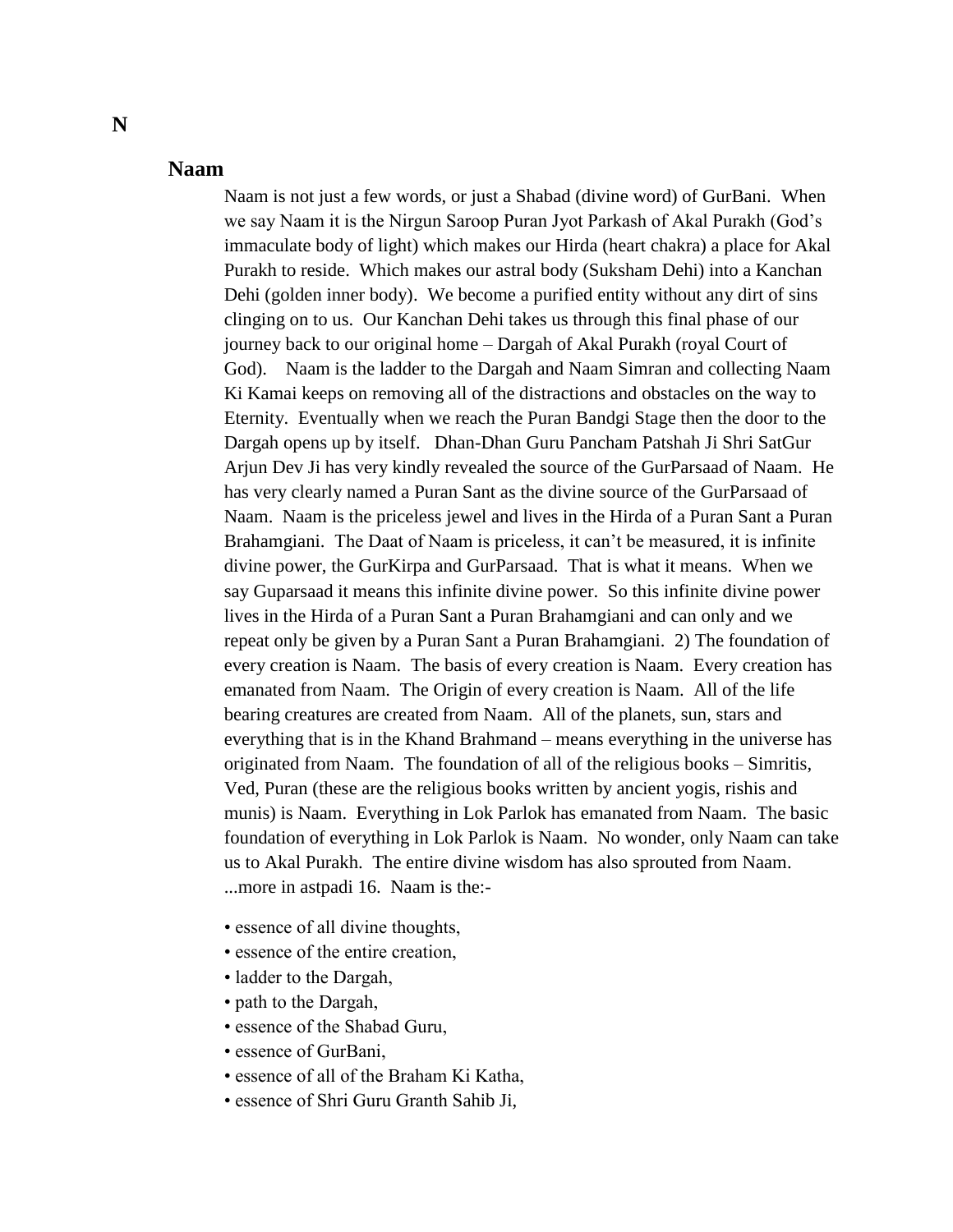- Guru of GurBani,
- Highest Hukam,
- Infinite Divine Power,
- container of all of the eternal treasures,
- Amrit,
- the source of Puran Braham Gyan,
- the source of Puran Tat Gyan and
- above all Naam is the Gur Parsaad.

Naam is everything and only Naam will bring us Jivan Mukti. Only Naam will bring us merger with God. 3) In the Mool Manter it is defined that Ik Oankaar is Sat and this Sat is Naam, and this Infinite Divine Power is the Karta Purakh, Nirbhao, Nirvair, Akal Murat, Ajuni, Saibhun(g) and is a GurParsaad. The GurParsaad is the Infinite Divine Power and this Infinite Divine Power is Sat, has been in existence since the beginning (beginning and end are unknown, only present is known and present means this moment), is prevailing now and will prevail in all ages to come.

Naam as Sat Naam is therefore, defined in the Mool Manter and there is no Manter bigger or better or complete than Sat Naam. Therefore, the the GurParsaad of

## **Naam Amolak Rattan**

Naam, the priceless jewel.

## **Naam Amrit**

Divine energy.

# **Naam Daan**

Giving Naam - can only be done by a Sant Hirda.

# **Naam Dhann**

Wealth of Naam. Naam Dhann is the priceless treasure. This eternal treasure has infinite powers. One of the divine benefits that is achieved by dedicating ourself to Naam and collecting this priceless treasure is that we can find a place in the Dargah of Akal Purakh. This is a divine promise that is being made to us by the Guru.

## **Naam Japna**

See Jap.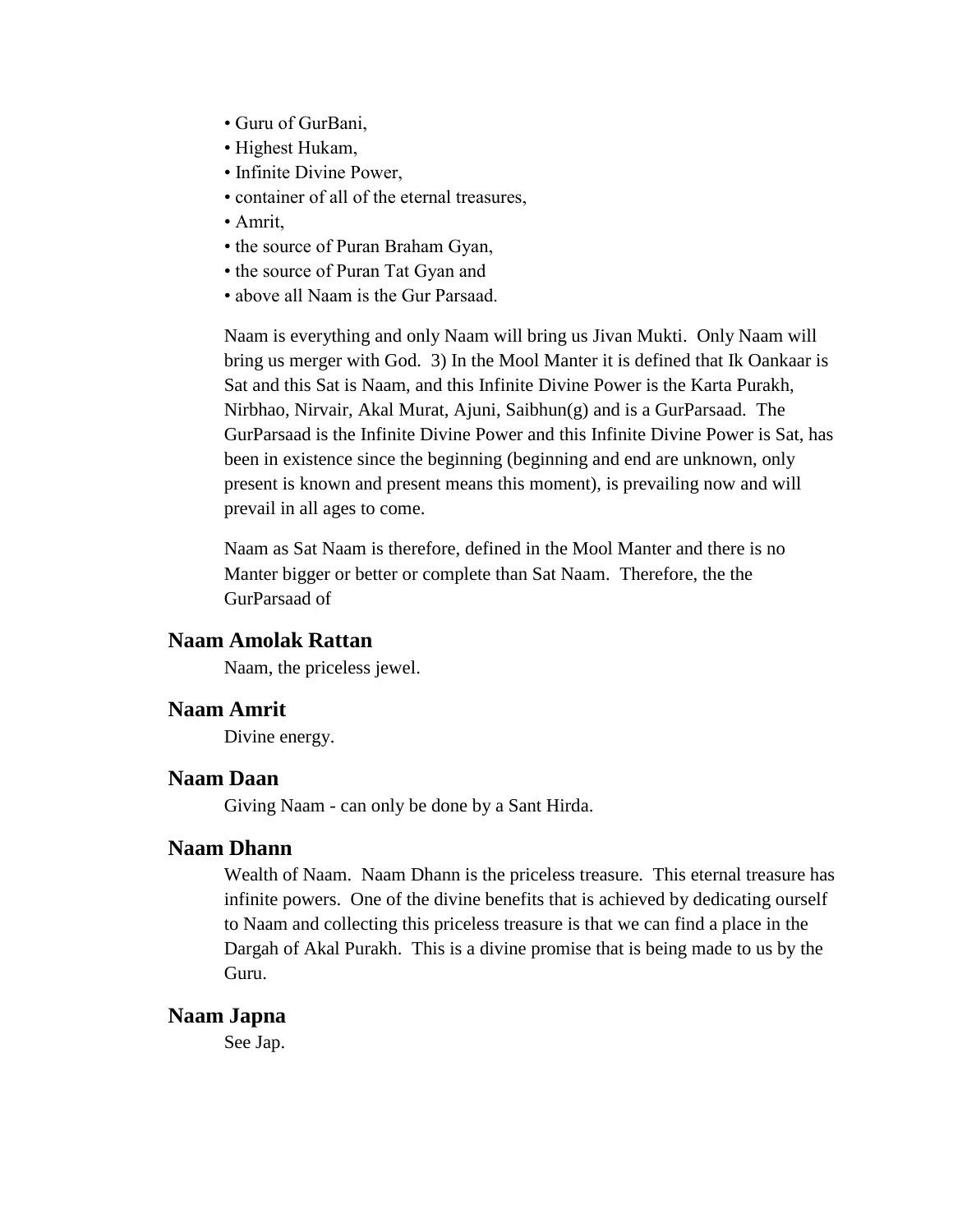# **Naam Ka Bhandaar**

Collection of Naam. There is no end to the collection of Naam. We can continue to collect this Eternal Treasure forever and even then we are not be able to see its ending.

## **Naam Ka Vapaari**

Param Padvi make us a Naam Ka Vapaari – the one whose business becomes dealing in Naam only. This is the real divine business with which we will keep on collecting all of the eternal treasures that will be highly appreciated in the Dargah. Serving the ONE – Ik Oankaar Satnaam is the best business we can be in. There is no business better and higher paying than this business. What can be a better business than collecting the Eternal Treasures? We have been provided with a invaluable chance to become a Naam Ka Vapaari being blessed with this human life, so why are we wasting this priceless diamond life, "Heera janam amol" in drinking the poison of Maya?

Same as Naam Key Beopari.

# **Naam Key Beopari**

Merchant of Naam.

Same as Naam Ka Vapaari.

# **Naam Ki Kamai**

Earning of naam. This is the real service of a Sant, because this is the highest level of the service to Akal Purakh. Doing Naam Simran with GurParsaad, taking Naam into the Surat, mind and Rom-Rom is the real service of a Sant and Akal Purakh.

# **Naam Ki Seva**

In service of Naam.

# **Naam Rang**

When we are blessed with all of these infinite divine powers it is called Naam Rang.

## **Naam Simran**

Loving remembrance of God's Name – "Sat Naam".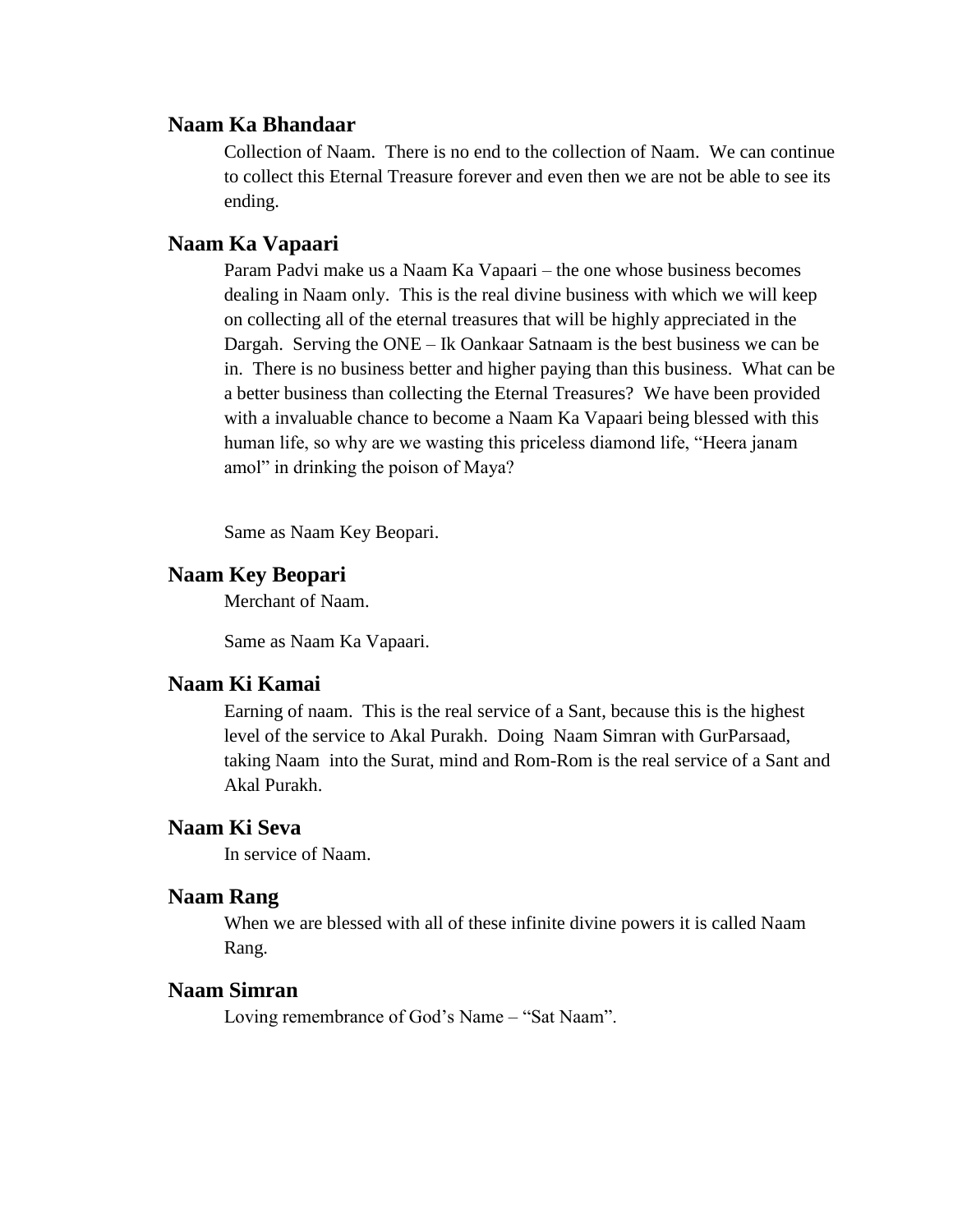## **Naam Simran Technique**

Some people preach various techniques of Naam Simran, which is absolutely wrong. There is no technique for Naam Simran, this is Gur Parsaad and when we are blessed with the Gur Parsaad then we sit down in silence and focus on Sat Naam in our mind and we will find that our mind is reciting Sat Naam. That our Surat is reciting Sat Naam in silence.

Naam Simran is trust, devotion and love and there is no technique for trust, devotion and love for the Guru, it is all Gur Parsaad. We just sit down when we feel the urge to do so and we find Naam Simran going inside us. Just stay focused on this internal Naam Simran and start to go into Smaadhi and then Sunn Samaadhi. The key is the Gur Parsaad, the Mehramat, the Karam – the Kirpa, the Gur Kirpa which will put us internally into Sat Naam Simran. This way our inside will continue to be cleansed as our Simran goes higher and higher.

### **Naath**

This means that God is the owner of everything. He is the Master of everything.

### **Nabhi**

Navel. There is a spiritual energy centre here and a lotus (Kamal) that blooms when Naam activates it. Called Nabhi Kamal.

## **Nadar**

Look of Grace.

## **Namaskaar**

Greeting with pressed palms.

### **Nanak**

1) Whenever the Shabad "Nanak" comes in GurBani it means that Dhan-Dhan Paar Braham Pita Parmeshwar is addressing "Nanak" with that particular piece of divine wisdom. This Shabad "Nanak" comprises of two Shabads. NAA –means not and ANAK - means many. So "Nanak" means "Not Many." It means ONE, UNIQUE, Ik Oankaar Sat Naam. It means that the Shabad "Nanak" unites us with the "Naa Anak", unites us with the One, the Ik Oankaar Sat Naam. So the Shabad "Nanak" means Ik Oankaar Sat Naam in the real divine sense.

2) Dhan-Dhan SatGur Sachey Patshah Arjun Dev Ji has used the name of Dhan-Dhan SatGur Sachey Patshah Nanak Dev Ji Maharaj in every Pauri of every Astpadi. Look at His humbleness, He has recited the Sukhmani Bani Himself, but given the praise, the Wadyaaee, to Dhan-Dhan SatGur Nanak Ji Maharaj. Please keep in mind that since this is Dhur Ki Bani, meaning that it has come from Akal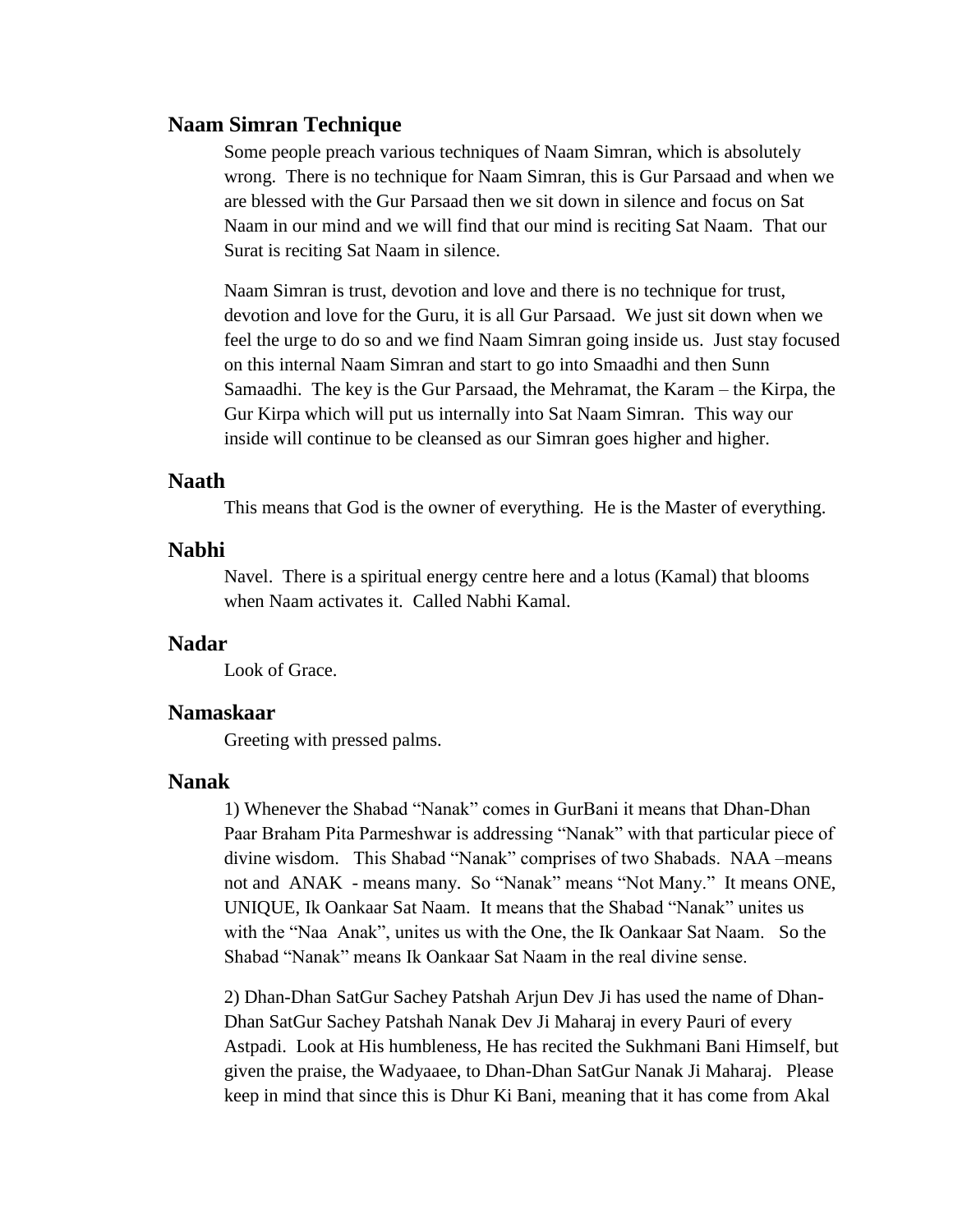Purakh, it means that wherever Dhan-Dhan SatGur Nanak Patshah Ji's name comes, it is Akal Purakh addressing Dhan-Dhan SatGur Nanak Patshah Ji.

SatGur Pancham Patshah Ji has in this way given the Wadyaaee to both Dhan-Dhan SatGur Nanak Ji and Dhan-Dhan Paar Braham Parmeshwar Ji. And that is the lesson we should learn from this divine quality of SatGur Sahib Ji Maharaj. Always giving the Wadyaaee to the Gur and Guru. If anything good happens it is the Wadyaaee of the Gur and Guru and if anything bad happens it is not Gur or Guru's fault, it is our fault, so take the fault on our own self. This is a great divine quality, and believe us, by doing so we delete the effect of the wrong doing and there remains the effect only of the good doing. This is an extremely truthful behavior that we should all adopt.

## **Narak**

Hell. Narak, is where those souls who did really bad deeds go to bear the results before they are sent back to the Juni.

## **Neech**

Lowest, humblest.

## **Neech Karam**

Lowly act e.g. doing slander.

### **Neechan Key Att Neech**

Lowest of the low. By regarding ourelf as Neechan Key Att Neech we become humble and kill ego.

# **Neoli Karam**

Swallowing a strip of cloth, which is then used to clean the intestine. A very difficult yogic practice.

# **Nidhaan**

The treasure which is Infinite - "Amrit Naam Nidhaan Ha."

### **Nimana**

The one who has no Maan, meaning the who doesn't care about his respect in the society he is living in.

### **Nimrata**

Humbleness. Earning humbleness, Nimrata, fills our Hirda with the GurParsaad of Naam and we keep on collecting Naam Dhann by doing Naam Ki Kamai.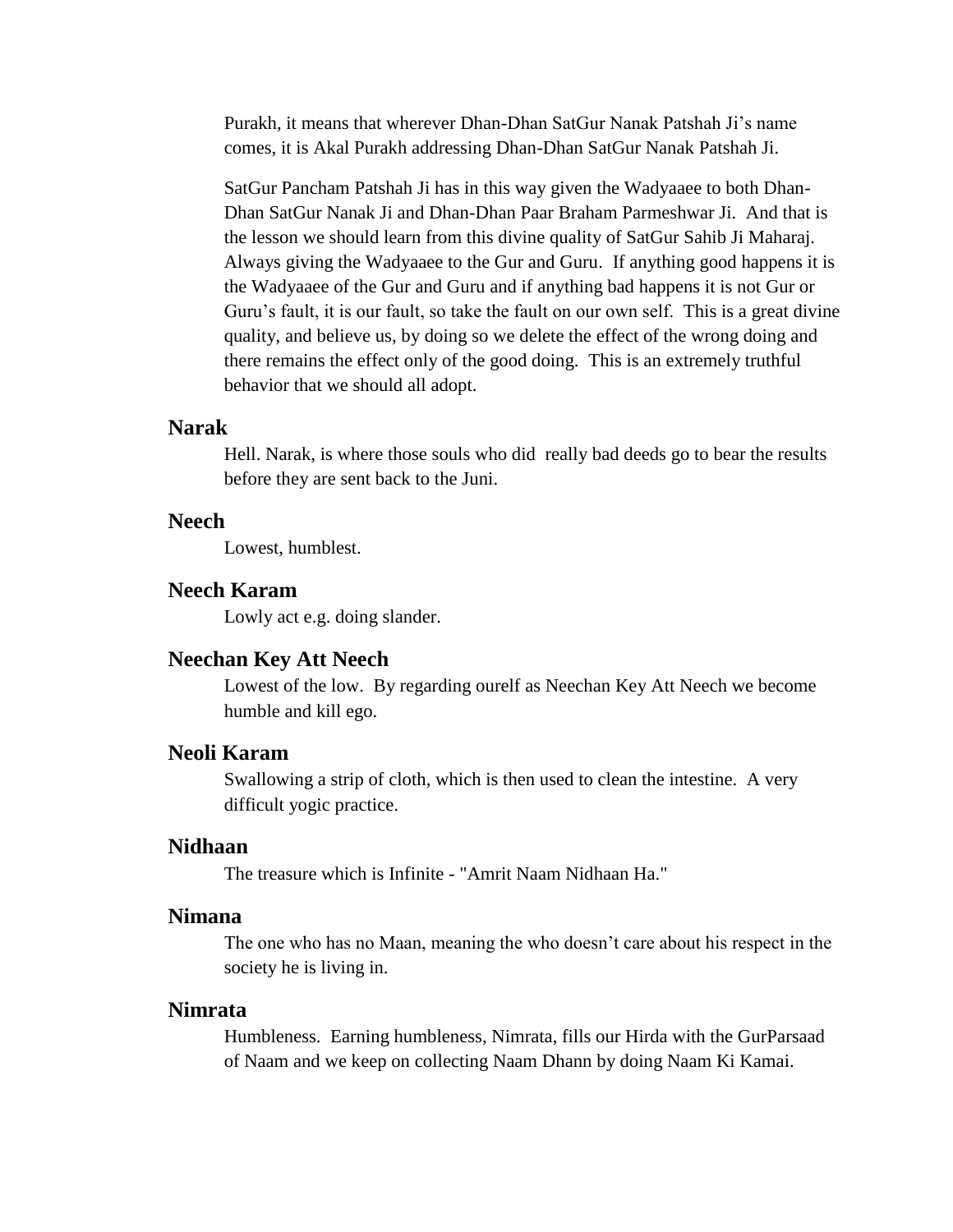#### **Nindak**

Slanderer - the person who is doing Nindya. The Nindak is a Munnmukh and Maha Moorakh according to GurBani.

## **Nindya**

Slandering and negative criticism of somebody. To deliberate on somebody else's actions, character, integrity, lifestyle, behavior or other attributes in the negative sense. To discuss the presumably bad qualities and doings of another person. It can be in his absence or in his presence.

# **Niranjan**

God - the One who is beyond the darkness of Maya. God is beyond the three attributes of Maya. Therefore, to reach Him or to unite with God we will have to go beyond Maya. Only those who are blessed with the GurParsaad of Naam, Naam Simran, Naam Ki Kamai, Puran Bandgi and Seva go beyond and are able to reach Him.

## **Nirankaar**

God is Formless. Being Infinite means He is Formless. Oankaar also means formless and only He Himself could make Himself formless or infinite. The Infinite One has no ties, no boundaries, and no attachment.

#### **Nirankaar Roop**

Human Form of the Formless One i.e. the one within whom God resides fully.

### **Nirbaan**

The One who is beyond death and birth, is always Mukt, the one who rules over Maya, the one who rules over everything, the King of kings. We achieving Jivan Mukti whilst living a family life - see Girahst.

#### **Nirbhao**

Without fear. Since God is Nirbhao, Fearless, we need to become fearless too in order to be one with Him. This is the way that will lead us to go beyond Maya and be one with the Almighty. It is a mandatory divine quality to become fearless.

## **Nirdhan**

The ones without pride of money and wealth - the Nirdhanta of Hirda (attitude of gratitude).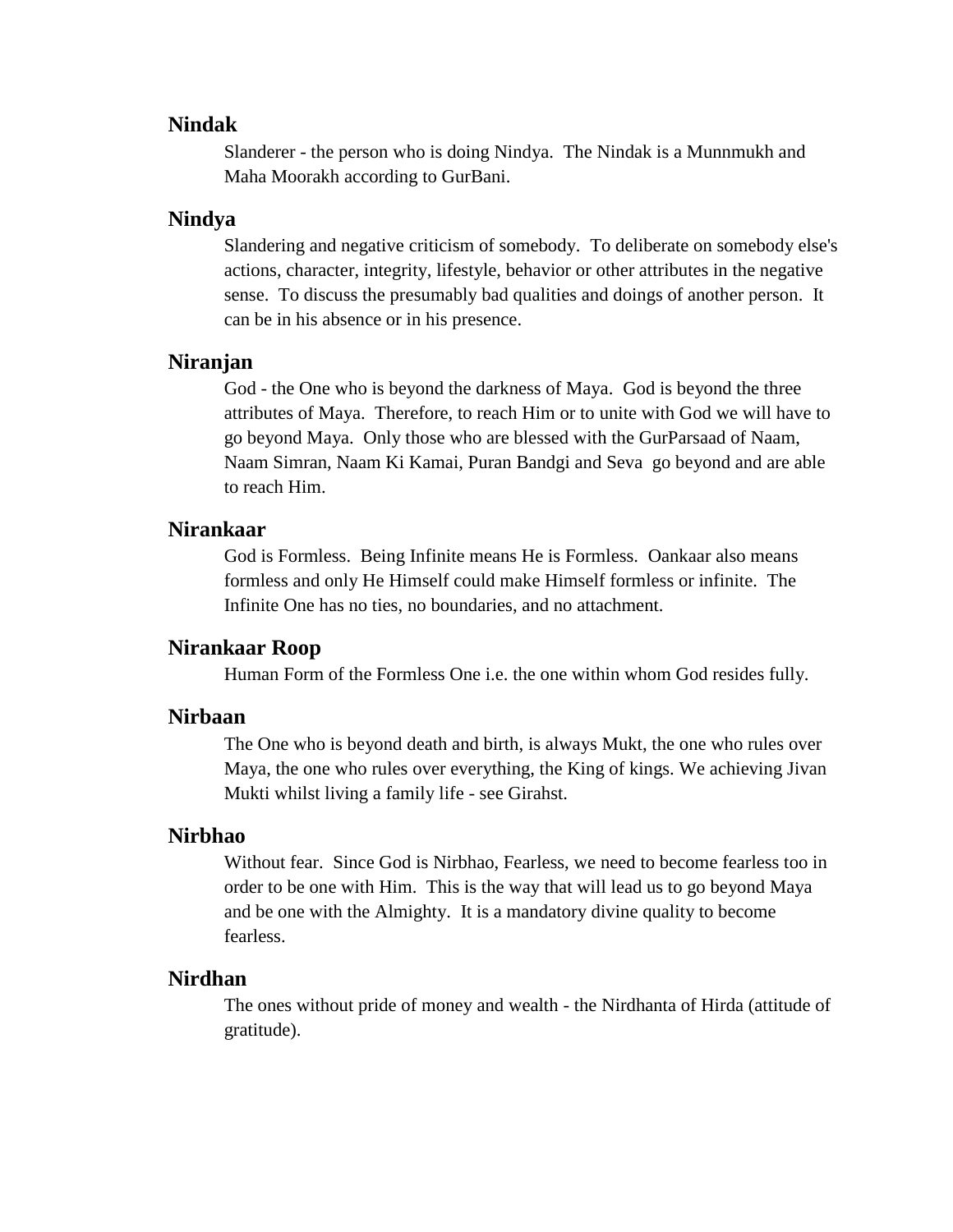# **Nirgun**

God. Nirgun is the one which is beyond the three attributes of Maya and can't be seen with the normal eye. Nirgun can only be seen and experienced with the divine eye – Dib Drisht – Gyan Netter. This is the divine super infinite power that we call "Ik Oankaar Satnaam Karta Purakh Nirbhao Nirvair Akal Murat Ajuni Saibhun."

# **Nirgun Saroop**

The Infinite Divine Power that is beyond three attributes of Maya is called Nirgun Saroop. Experienced as Divine Light.

Also see [Sargun Saroop.](http://www.satnaam.info/index.php?option=com_content&task=view&id=1336&Itemid=55)

#### **Nirmal**

Pure.

## **Nirvair**

Without hate. God in the SatGur has no animosity with anyone. He has no enemies. He doesn't hate anybody. He doesn't discriminate. He has no hatred for anybody. He is above all of these negative forces and to be more explicit, it is a divine truth that SatGur is single vision means he is Ik Drisht, for Him all are equal.

# **Nishkaam Seva**

Service without any desire for reward or recognition. The ones who dedicate themselves to Nishkaam Seva – service without any demands, unconditional love for the SatGur, are transformed into a Sat Hirda. The real divine service – Seva is the one which is done without expecting anything in return. The Seva done with demands is not counted as Seva. Seva is only counted as Seva at the Charans of a SatGur if the Seva is without any demands. The ones who do Nishkaam Seva are very fortunate as their Hirda is transformed to a Sat Hirda. They eventually merge in Akal Purakh. They become one with the Almighty and achieve their objective of becoming a Jivan Mukt. Those who give up everything to their SatGur and follow His words and lose their own identity in the Seva of their SatGur become Dhan-Dhan as their Hirda is transformed completely to a Sat Hirda.

#### **Nithawan**

Literaly homeless, but it doesn't mean the person who doesn't have a place to live. Nithawan means the person who has given back everything to the Giver – Akal Purakh. That we dont care about our worldy land and properties.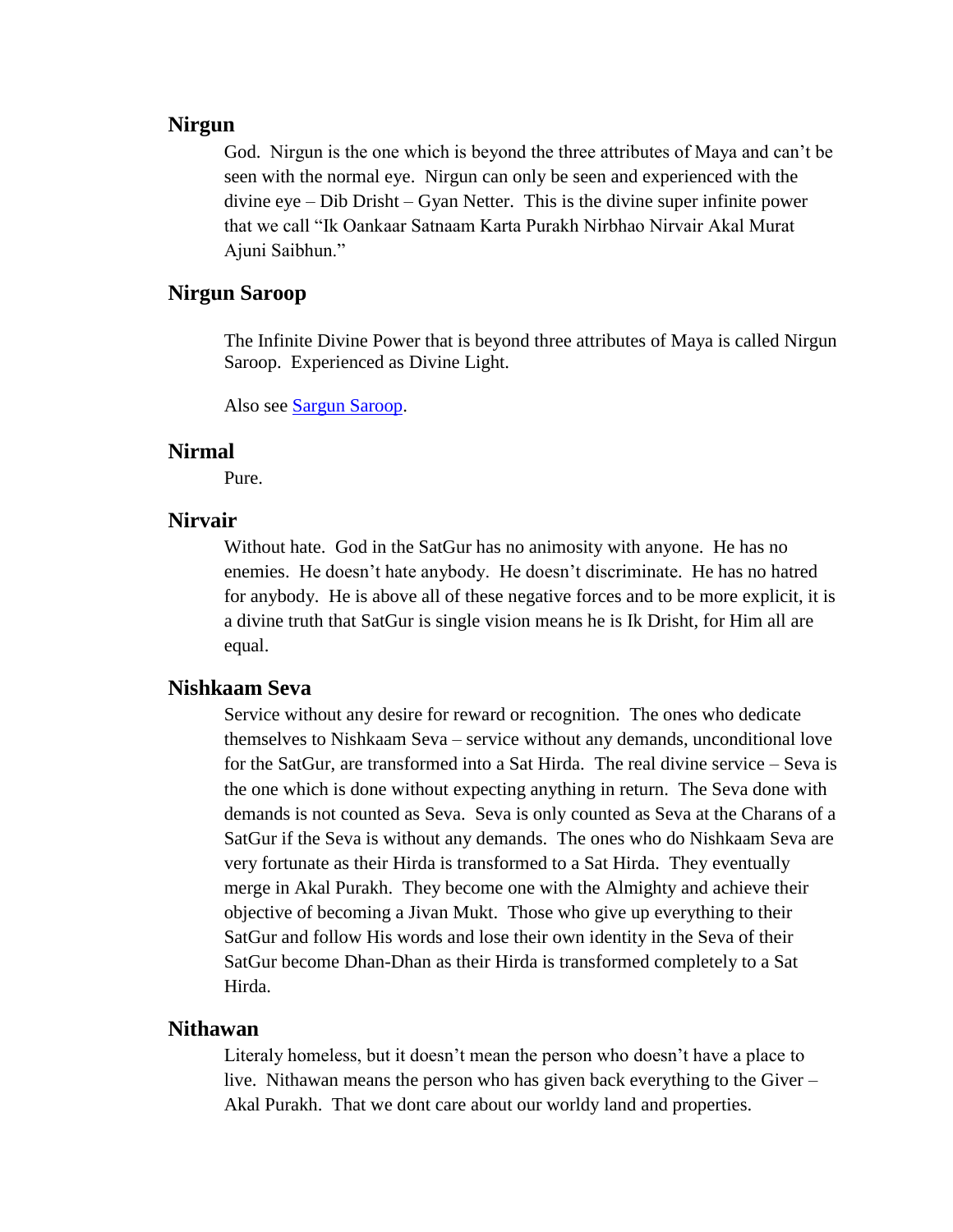#### **Nitnem**

Daily ritual reading of t least five selected Sikh religious texts - also called Panj Bani Paath. Many people ask about the Nitnem, about what we should do daily. For most people the Shabad Nitnem nowadays means Panj Bani Paath. Reading Panj Bani Paath everyday has been a very common thing amongst the masses for a very long time now. But, please look at what is being said by GurBani Guru. And that is to do Naam Simran. Naam going into the mind or Surat is the same thing and is called Naam Simran. As Bandgi progresses Naam goes into various parts of the body. Naam Simran is the highest level of Seva we can do for the Gur and Guru. So which is more rewarding, reading GurBani or doing GurBani? Just reading doesn't bring much spirituality inside us, but doing GurBani brings unimaginable spiritual progress in our life. This is the promise from GurBani. Naam Simran is a GurParsaad as Naam is a GurParsaad, so is Naam Simran, Naam Ki Kamai, Puran Bandgi and Seva, this is all GurParsaad, and there is only one in tens of millions who is blessed with this GurParsaad. The one who achieves this GurParsaad is an extremely fortunate soul. Non-surrender or incomplete surrender by a large number of the Sangat is the reason for zero or minimal spiritual progress. We all see many people around us who have been doing Nitnem for their entire life, but have made minimal spiritual progress. Therefore, complete surrender with Tunn, Munn and Dhann is very important for success in spiritual life, and not doing ritual readings of Nitnem.

# **O**

# **Oankaar**

The divine meaning of Dhan-Dhan Shabad "Oankaar" is the Formless. Which means:-

- He has no dimensions,
- He can't be measured,
- He can't be assessed,
- He is beyond any physical measurements.

This means that Oankaar is the One who is Formless and hence Infinite. Only He Himself could make Himself formless or infinite. This is how He is Omnipresent – Sarav Viapak. Everything that is finite and is visible with the naked human eye is Maya. The One who is formless is infinite and is not ruled by Maya. So the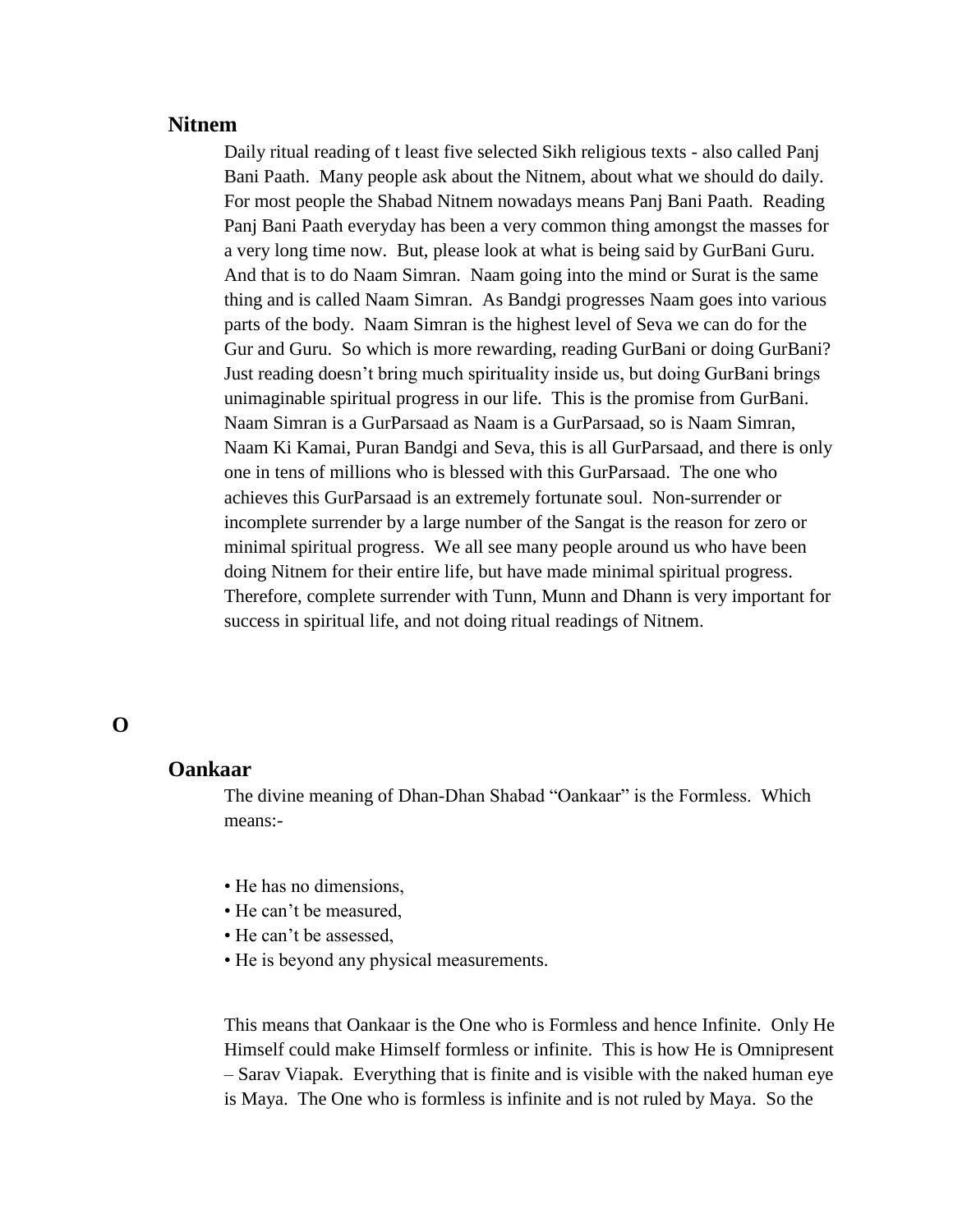formless, infinite One is beyond Maya. Being beyond Maya means He is not defined by the Three Attributes of Maya – "Trihu Gun."

# **P**

# **Paap Karams**

Sinful deeds. Forgiveness is one of His divine qualities. Once we turnaround towards Gur and Guru and give up everything at their Sat Charans then all of our misdeeds from this life and all previous lives will be forgiven. All of our sins (Paap Karams) from this life and all previous lives will be forgiven instantaneously.

# **Paar Braham**

God, the Infinite Divine Power.

# **Paar Braham Khand**

The innermost primal part of Sach Khand where there is complete Silence.

# **Paar Braham Parmesar**

Supreme Transcendent Lord.

#### **Paarjaat**

One of these five trees in heaven which is believed to fulfill all of the desires of the seekers. All this is received through Naam.

# **Paath**

Religious text.

# **Paath Karna**

Doing GurBani. Most people are engaged in just reading GurBani. There are very few fortunate ones who engage themselves in the practice of GurBani in their daily lives. The ones who do so become Dhan-Dhan.

# **Paath Parna**

Ritual readings (parna) of religious texts (paath).

## **Pakhand**

Hypocrisy. As long as we are in duality, Pakhand, we can't be in Sach Khand.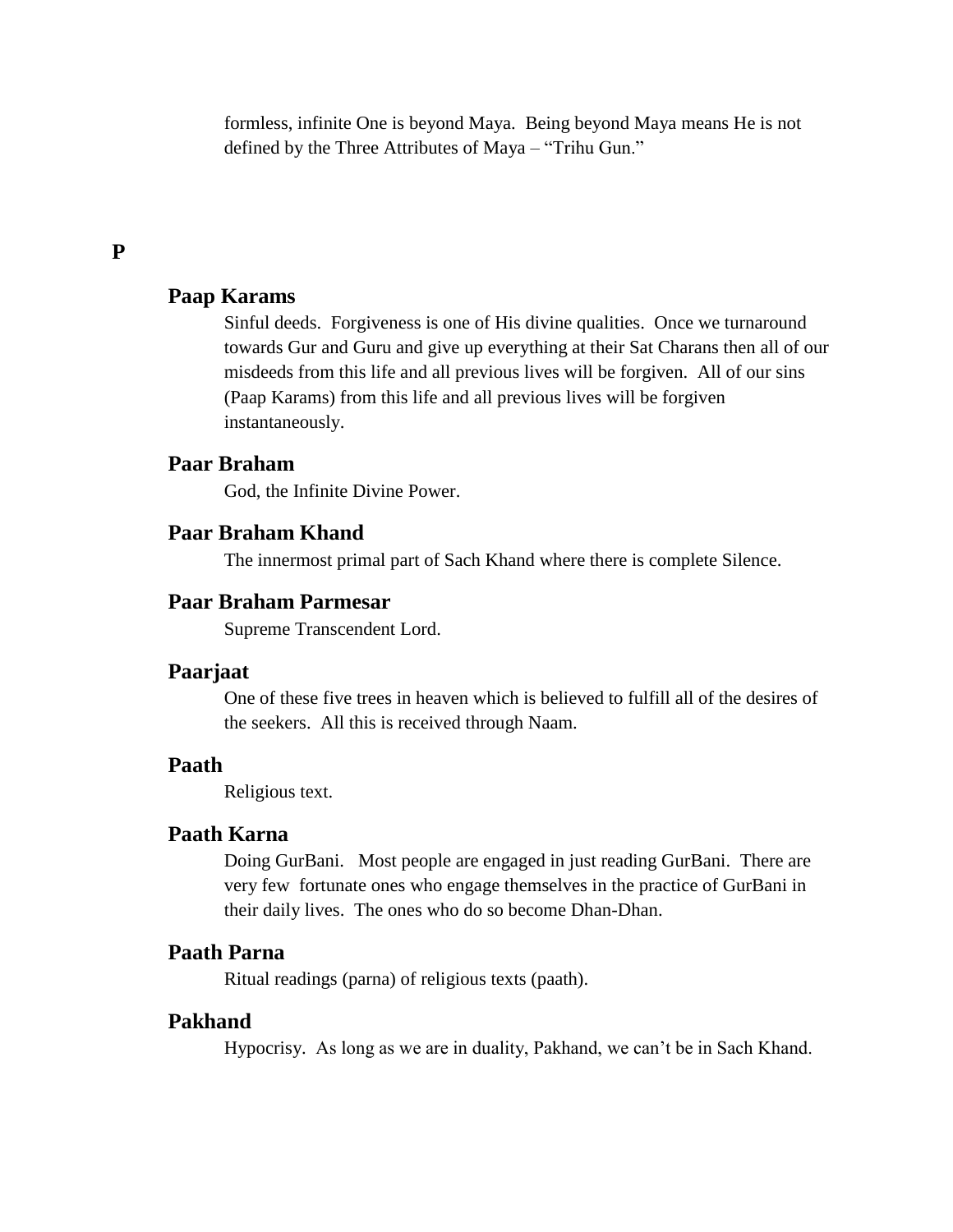## **Panch Bhootak Dehi**

This is our five element body, meaning our physical body comprises of five basic elements of nature, Panj Tatt. They are sky (space/ether), air, water, earth and fire.

# **Panch Shabad Anhad Naad**

After the Dassam Duaar is open there is a continuous connection formed between a Suhaagan and Akal Purakh. There is a continuous flow of Amrit from the Dassam Duaar to the body. And at the same time there is Divine music that starts to sound in the Dassam Duaar. This Divine music is the Amrit and continuous Divine Kirtan coming directly from Akal Purakh. It is heard in the form of music being played by five different spiritual musical instruments.

# **Pancham Patshah**

Fifth King. Guru Arjun Dev Ji.

# **Pandit**

Nowadays Pandit refers to a Hindu priest. But, the real divine meaning of Pandit is a Puran Sant.

#### **Pani**

Water.

## **Pani Pita**

In water, oxygen and hydrogen are held together by this Infinite Divine Power. Otherwise hydrogen is highly inflammable and oxygen helps combustion. If this Infinite Divine Power was not there then this would become like a hydrogen bomb.

### **Panj Bani Paath**

The daily ritual reading of at least five prescribed Sikh religious texts. See Nitnem.

#### **Panj Dhoots**

Five thieves, namely : 1. Anger 2. Greed 3. Lust 4. Family or selfish attachment 5. Pride / Ego. 1.Krodh 2. Lobh 3. Kaam 4. Moh and 5. Ahankaar / Haumai.

## **Panj Pyare**

Five beloved ones that were instituted by the Tenth Guru. They were Puran Brahamgianis. They were Puran Khalsa and according to GurBani, only a Puran Brahamgiani can be called Khalsa.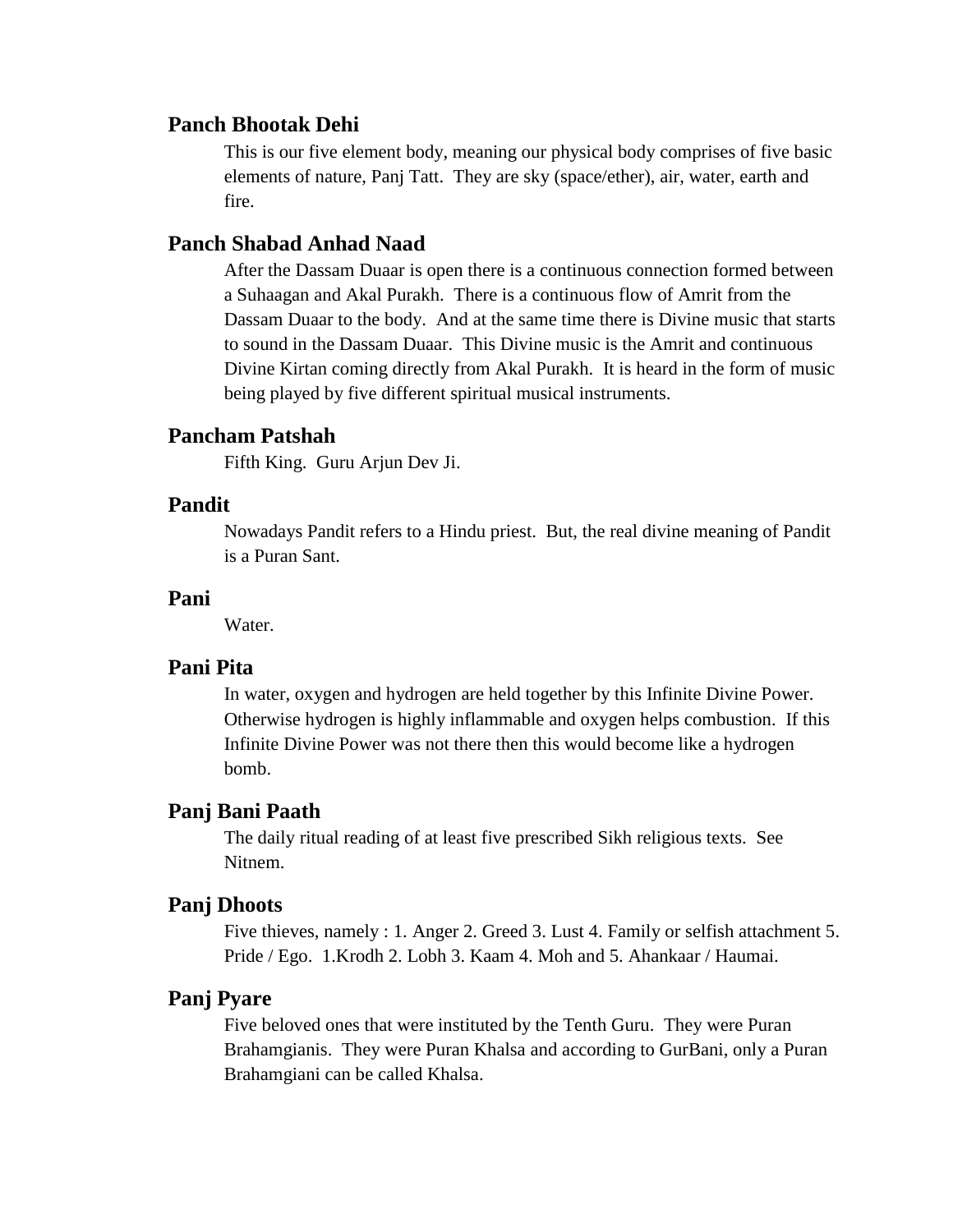## **Panj Tatt**

The five essential elements. They are sky, air, water, earth and fire.

#### **Param Anand**

State of Supreme Joy, of Eternal Happiness. When we go into the Sat Sangat of a Puran Sant, our mind, Hirda, soul and body goes into peace and we forget about rest of the world including our pains and sorrows. Therefore, wherever such a soul is sitting there is Param Anand – the highest level of happiness. In order to be blessed with the Gur Parsaad and this Param Anand on a continuous basis living at the Sat Charans of such a soul is the right way to go. When we go into this Param Anand – eternal bliss and eternal happiness, then we will be absorbed in Naam and Mahima of Dhan-Dhan Paar Braham Pita Parmeshwar Ji. God is a source of all of the infinite divine qualities and Gur Parsaad will start to fill our Hirda with these divine qualitites.

## **Param Atma**

Supreme Soul – God. The soul, Jyot, that goes beyond three attributes of Maya, "Trihu Gun Tey Parey", becomes Param Atma.

# **Param Dhaam**

The Origin. This Origin is "Ik Oankaar Satnaam."

# **Param Dyalu**

Supremely Merciful and Compassionate.

#### **Param Gat**

Supreme State. The soul that is constantly awake is in the awakened stage known as the "Param Gat." This is also known as Param Padvi, or Puran Brahamgian Awastha, or the Sahaj Awastha, or the Puran Sukh Awastha. It is the stage of complete silence, complete Eternal happiness, no thoughts and always absorbed in the Mansarovar.

#### **Param Jyot**

The life element - soul, atma. This Jyot keeps the five non compatible elements (Panj Tat) together inside us, it keeps us breathing and this Jyot is God Himself.

## **Param Jyot Puran Parkash**

Pure Divine Light. Supreme Light's Perfect Brightness. Seeing the Perfect (Puran) Brightness (Prakash) of the Supreme (Param) Divine Light (Jyot) that resides in our Soul (Atma). Surrendering completely with Tunn, Munn and Dhann at the Sat Charans of a Sadh ignites the Jyot inside us. Our birth in the human life is due to this Jyot, which is inside us. In a normal person this Jyot is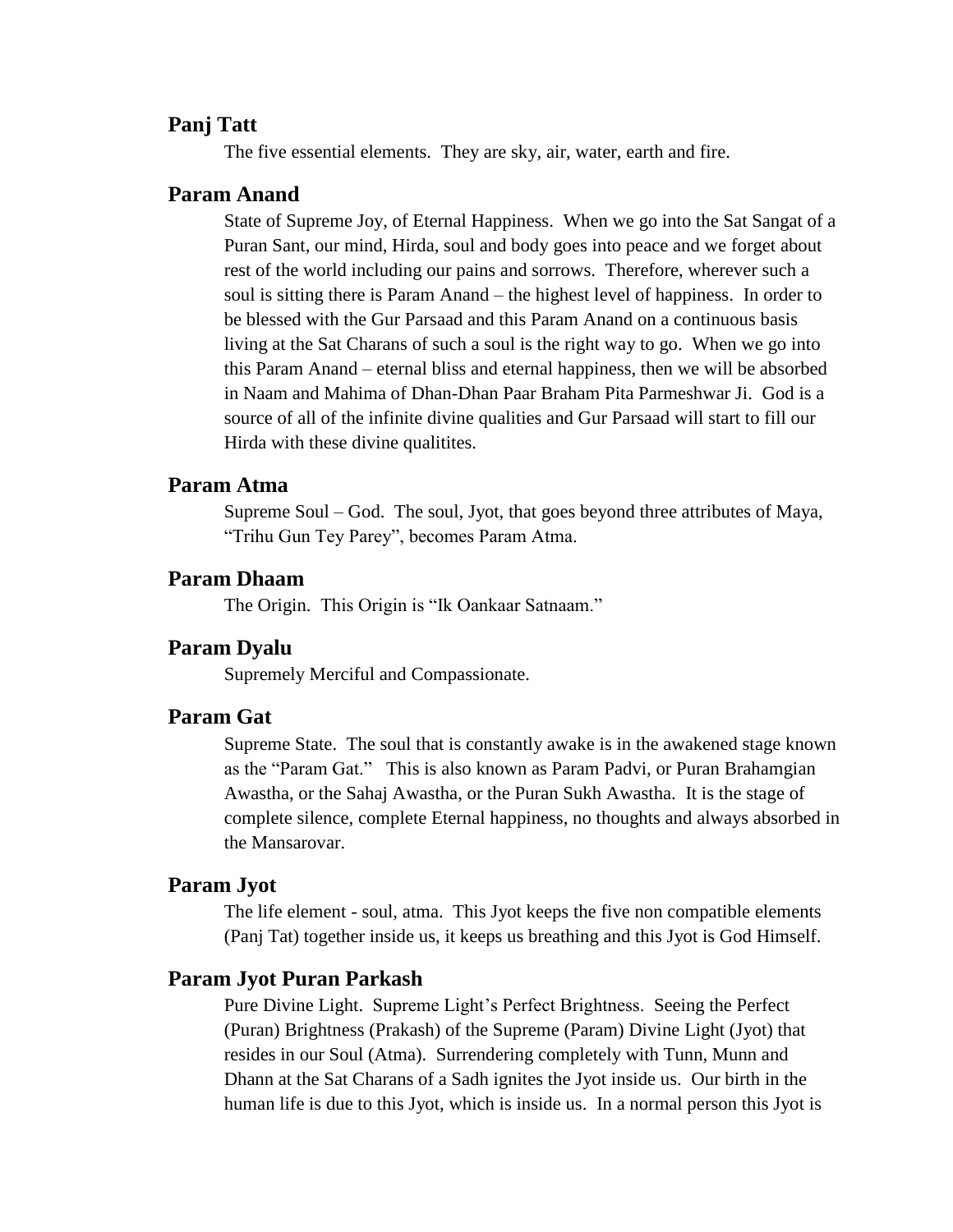hidden within and is kept like that due to the influence of Maya – Panj Doots and Trishna. This Jyot comes to the forefront only when we go beyond Maya – then it takes over and appears as Param Jyot Puran Parkash.

## **Param Kirpalu**

Supremely Merciful.

# **Param Pad**

Divine position accepted in the Dargah.

# **Param Padvi**

The highest spiritual status.

# **Param Sukh**

Divine Happiness. Naam Ki Kamai will bring us Param Sukh – divine happiness, which comes when our mind and Hirda will go into complete peace – Sunn Samadhi. The highest level of divine happiness, the never ending eternal happiness, everlasting peace in mind and Hirda will come only when we will focus on Naam Ki Kamai. Not only we should focus on Naam Ki Kamai, but we should always be encouraging and helping others to dedicate them to Naam Ki Kamai.

# **Param Tat**

Supreme Divine Essence.

#### **Paras Pathat**

A mythical stone. The very special thing about this stone is that if we touch a piece of iron to this stone, the iron turns into gold.

## **Pargateyo Jyot**

Manifested Divine Light i.e. a soul that has become pure divine light same as God. Dassan Dass Ji wrote, "We have a fully manifested Jyot inside us, a Pargateyo Jyot. We see it all the time. It is the Param Jyot Puran Parkash – Supreme Light's Perfect Brightness. Even at night time when we close our eyes to sleep, there is no darkness in our eyes. We see Puran Parkash in our eyes even when they are closed. We also have been blessed with the brightness (Parkash) of one spiritual sun in our Hirda. Also with Gur Kirpa (God's mercy), Akal Purakh's and Guru's Charans (holy feet) have saturated our Hirda."

#### **Parkash**

Nirgun Saroop - Divine Light. 1) Some people are given the GurParsaad of seeing Parkash, meaning seeing the Nirgun Saroop with their eyes open. Some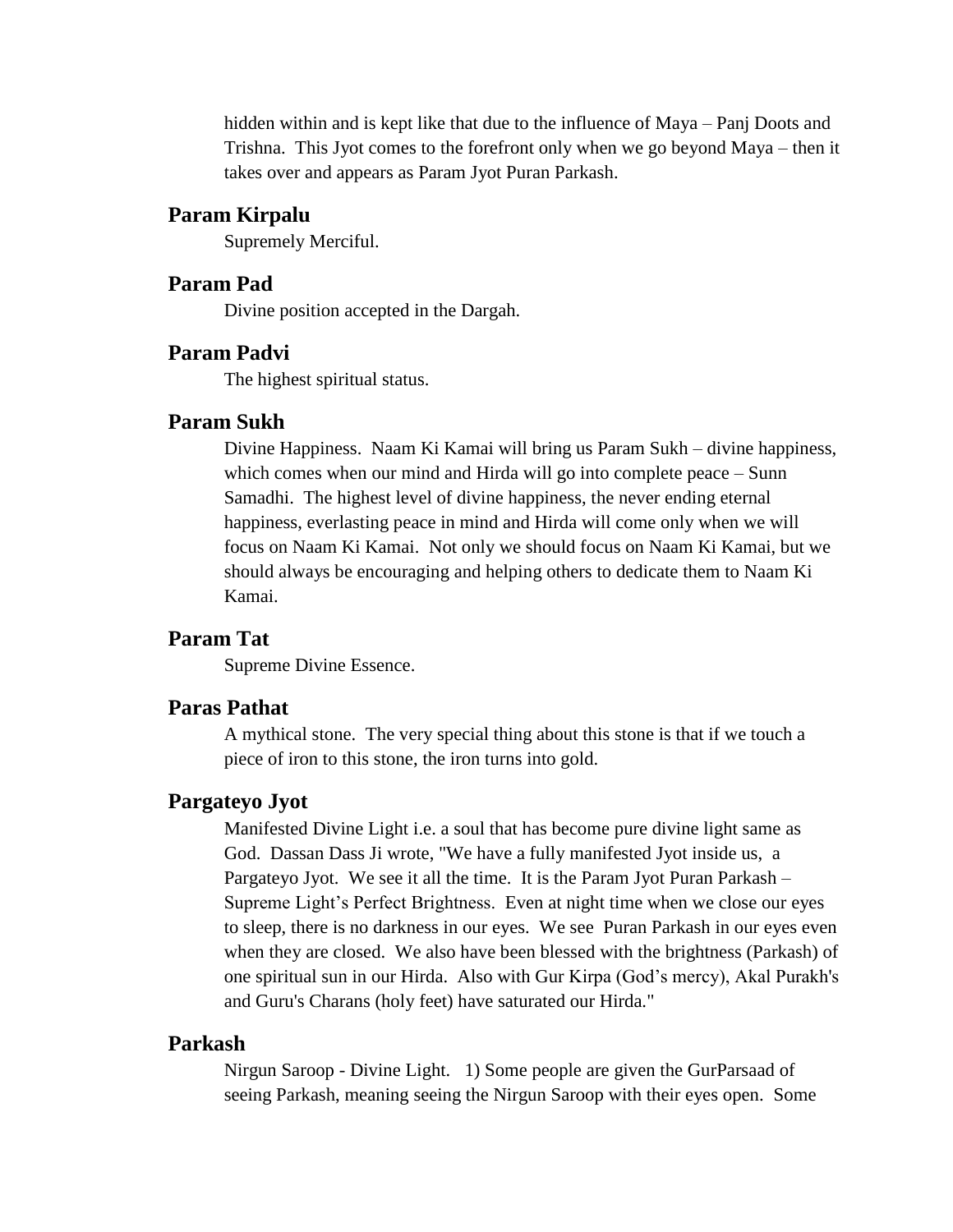people see the Divine Light when they close their eyes. These blessed people see the Divine Light all around an Apras. 2) Please be sure to understand that when we say Parkash we really physically see this Parkash, it is not just said in GurBani, it happens to us physically and our body is filled with this divine Jyot and Parkash and we can physically see this Divine Light. Therefore, please do what GurBani is telling us to do and enjoy everything that GurBani says will happen to us. All this really happens, it is not any illusion, it is a Divine Truth.

# **Parmeshwar**

Lord God.

#### **Partipaal**

Cherisher. Same as Gopaal.

#### **Parupkaar**

Doing good for others without expecting any rewards or recognition, including doing seva of guiding others to the Sant Hirda who gives the Naam.

### **Parupkaari**

The one who does good to others without expecting any rewards or recognition.

## **Parupkaari Hirda**

A Parupkaari Hirda is a Sant Hirda. A Parupkaari Hirda is the one who drinks the sorrows and pains of others and gives Amrit to the Sangat.

## **Patshah**

Spiritual King as opposed to Badshah meaning worldly king.

#### **Pauri**

Verse.

# **Pawan Guru**

Means the Infinite Divine Power in the form of air. Our breath is just running automatically within us and is the life element. That is why GurBani calls Pawan the Guru. Pawan gives our body life. Once this divine power is withdrawn then the physical death comes. GurParsaad prevails and self wisdom meets its end. The most wonderful life giving eternal entities of air and water have been born from the Sunn Klaa, "agan paanee jeeo joth thumaaree sunnae kulaa rehaaeidhaa."

# **Pawan Guru Pani Pita**

Look at the wonders of the Sunn Klaa – the most wonderful life giving eternal entities air and water have also been born from the Sunn Klaa, "Pawan Guru Pani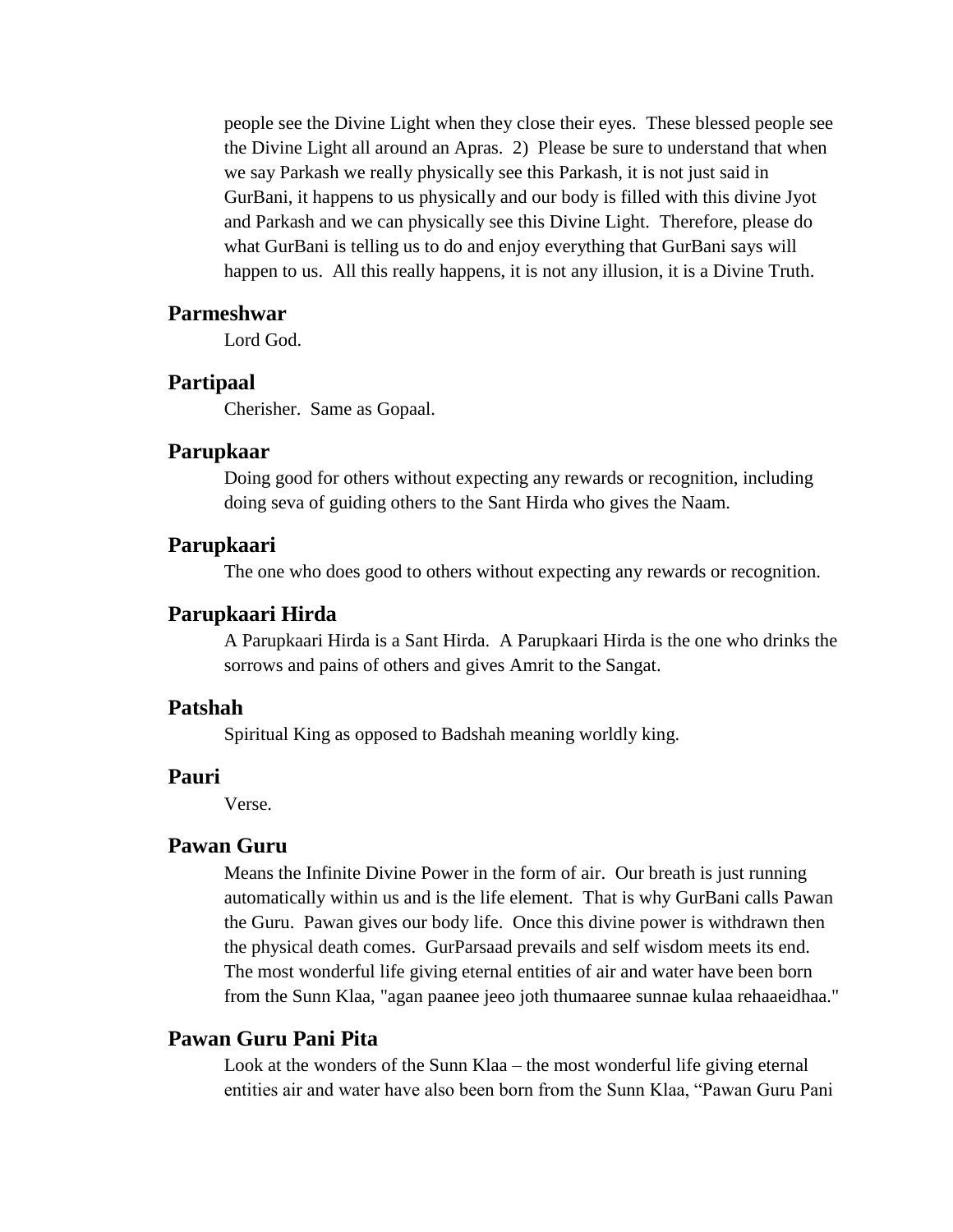Pita Mata Dharat Mahatt." Look at the importance of these two natural elements air and water, how divinely they have been gifted to us by the Almighty. These two elements are free and equally available to each and every soul, each and every creation of the nature. There would be no life without these two elements. With every breath the Pawan Guru goes inside us, and water is the father - Pani Pita. It is as pious and pure as the Almighty Himself. "agan paanee jeeo joth thumaaree sunnae kulaa rehaaeidhaa."

### **Peace**

Peace of mind is another name of God. There is peace when there is divine love, divine trust, divine devotion and divine belief. When we follow the SatGuru's words as Sat Bachans then our mind and Hirda goes into complete peace and wherever there is peace there is God Himself. Peace in Hirda is another name of God Himself. See Sukh.

# **Pind**

Physical body.

#### **Pisaach**

Evil spirits.

### **Pita**

Father.

#### **Pooja**

The real divine worship, Pooja, is the Pooja of the Sat and this Pooja starts with the complete surrender at the Charans of the Sat Saroop. This is the highest level of the Seva and will make us a truthful servant of the Sat Saroop – and will eventually make us Sat Saroop too.

### **Poojaari**

Worshipper. Same as Banda.

## **Poora Guru**

Perfect Guru.

## **Poora Prabh**

Perfect God. Perfection can never be achieved by us. We can only merge into Perfection - God. That is what is meant by achieving Totality or Perfection. Achieving Totality means being taken over by the Infinite Divine Power and the Infinite Divine Power is the perfection. Totality or perfection also means total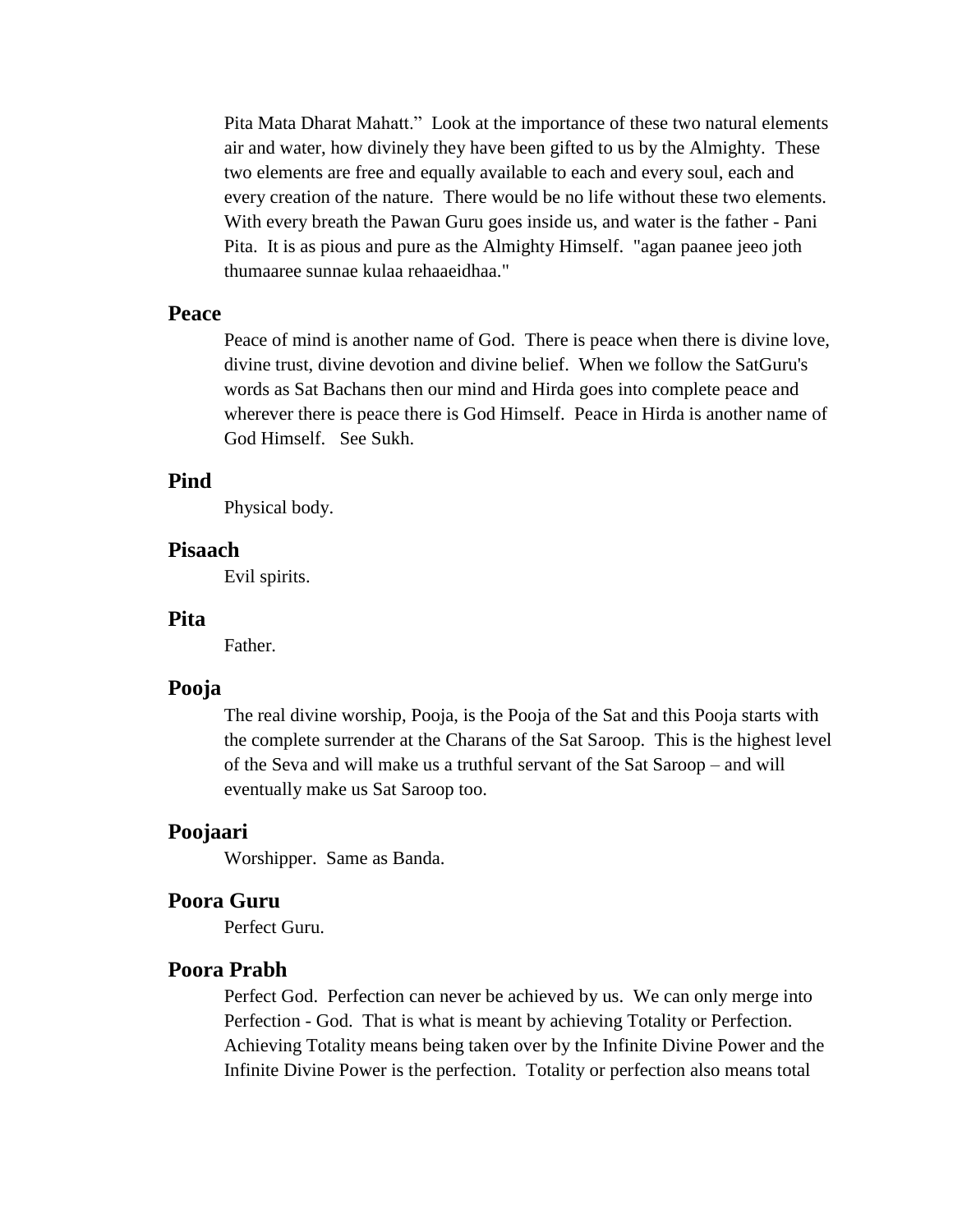concentration of mind, focus of mind, or infact elimination of mind altogether and replacing it by the Infinite Divine Power.

# **Pooree Deekhiaa**

When the Poora Guru, with the GurParsaad, plants Naam in our Surat, Hirda and Rom-Rom.

# **Praan**

Soul. Praan is the soul and the foundation of this soul is God Himself.

#### **Prabh Jyot**

Divine Light.

# **Prabh Ki Klaa**

God's Divine Power - See Jyot.

### **Pratipaal**

God, the One who nourishes all of us. He sustains us by providing us with everything that we need for existance in this world.

## **Preet**

Unconditional love.

### **Prema Bhagti**

Spiritual Path of Loving Devotion.

# **Puneet**

Purified. The ones who are absorbed in His Naam and GurParsaad become Puneet – are purified, their Hirda goes into Puran Sachyari Rehat, complete internal compliance, compliance of defeating Maya, compliance of Atam Ras Amrit, Brahamgian Amrit.

# **Punn Daan**

Charitable donations.

# **Punn Karams**

Virtuous deeds.

## **Purakh Bairagee**

The person who has won over Maya completely becomes a Purakh Bairagee, a Puran Sant.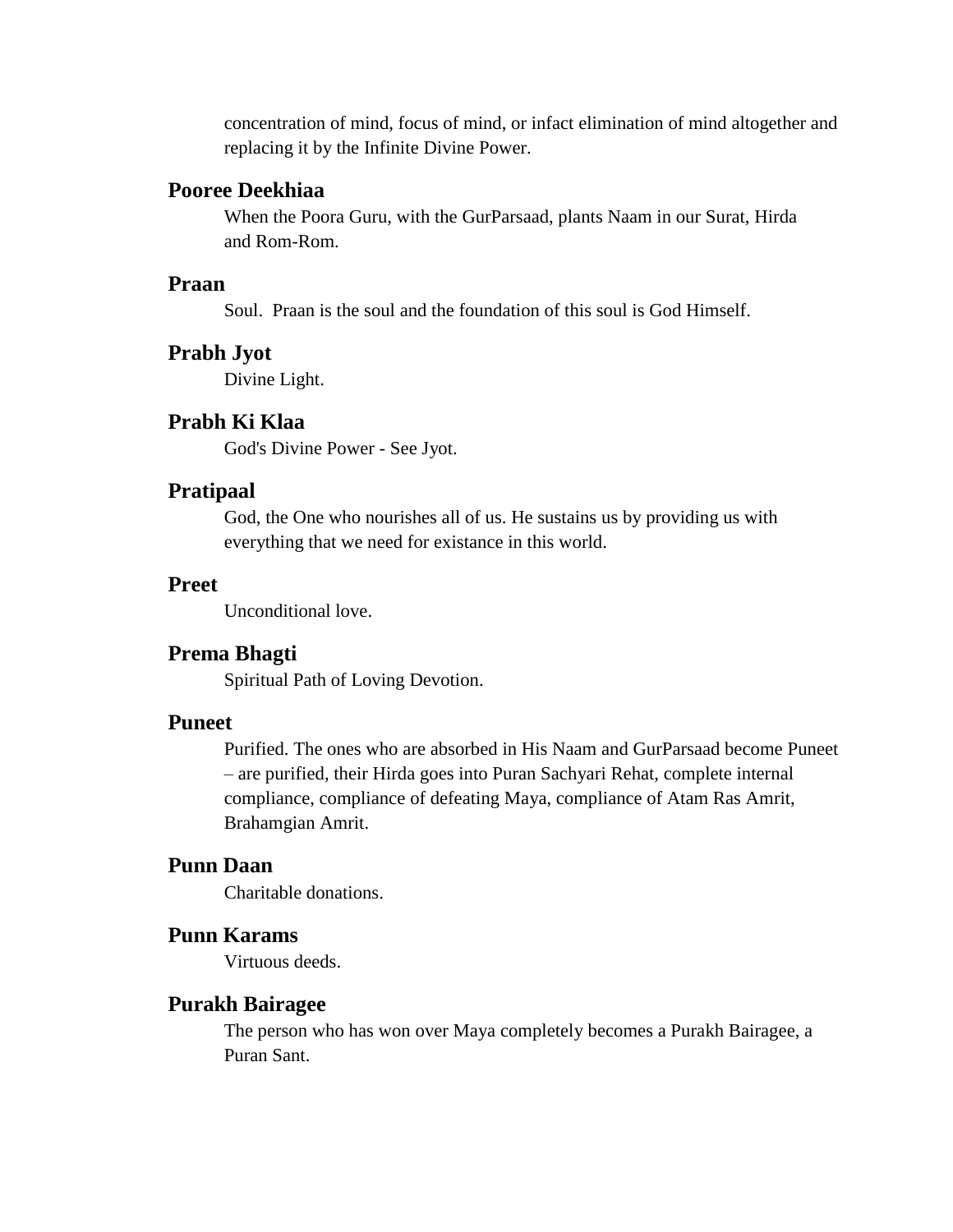### **Purakh Pardhan**

Very wise person – wisest of the wise.

### **Puran**

Perfect. This is a quality of God and Guru only.

### **Puran Bandgi**

Bandgi reaches the Puran state with winning over Maya. The ones who win over their own mind win over Maya and are accepted in the Dargah of Dhan-Dhan Paar Braham Pita Parmeshwar Ji as Puran and are decorated with the Param Jyot Puran Parkash Atam Ras Amrit and are merged in the Sat forever.

## **Puran Bandgi Marg**

Spiritual Path to Perfection.

# **Puran Parkash**

The field of pure and very strong spiritual energy, the aura, around the people who attain the stage of Puran Brahamgian. Please be sure to understand that when we say Parkash we really physically see this Parkash, it is not just said in GurBani, it happens to us physically and our body is filled with this divine Jyot and Parkash and we can physically see this Divine Light. Therefore, please do what GurBani is telling us to do and enjoy everything that GurBani says will happen to us. All this really happens, it is not any illusion, it is a divine truth.

# **Puran Purakh**

A Puran Purakh is a living God on Earth - a Puran Brahamgiani. It is a divine truth that there is an infinite Chattar on the head of a Puran Purakh, there is so much Parkash as much as seven Suns will not be able to provide, both in over and around the Head and in Hirda, and 1000 Suns Parkash at the Charans of such a soul. That is why so much divine importance is given to the Charans of a Puran Purakh. That is why the Mahima of such a soul is beyond description, it is basically, infinite, so how can it be described?

# **Puran Sachyari Rehat**

Perfect Truthful Inner Compliance To God's Word. Only by complying to God's word do we complete our inner pilgrimage. See Andherlaa Teerath.

## **Puran Samarpan**

Complete surrender to our Guru.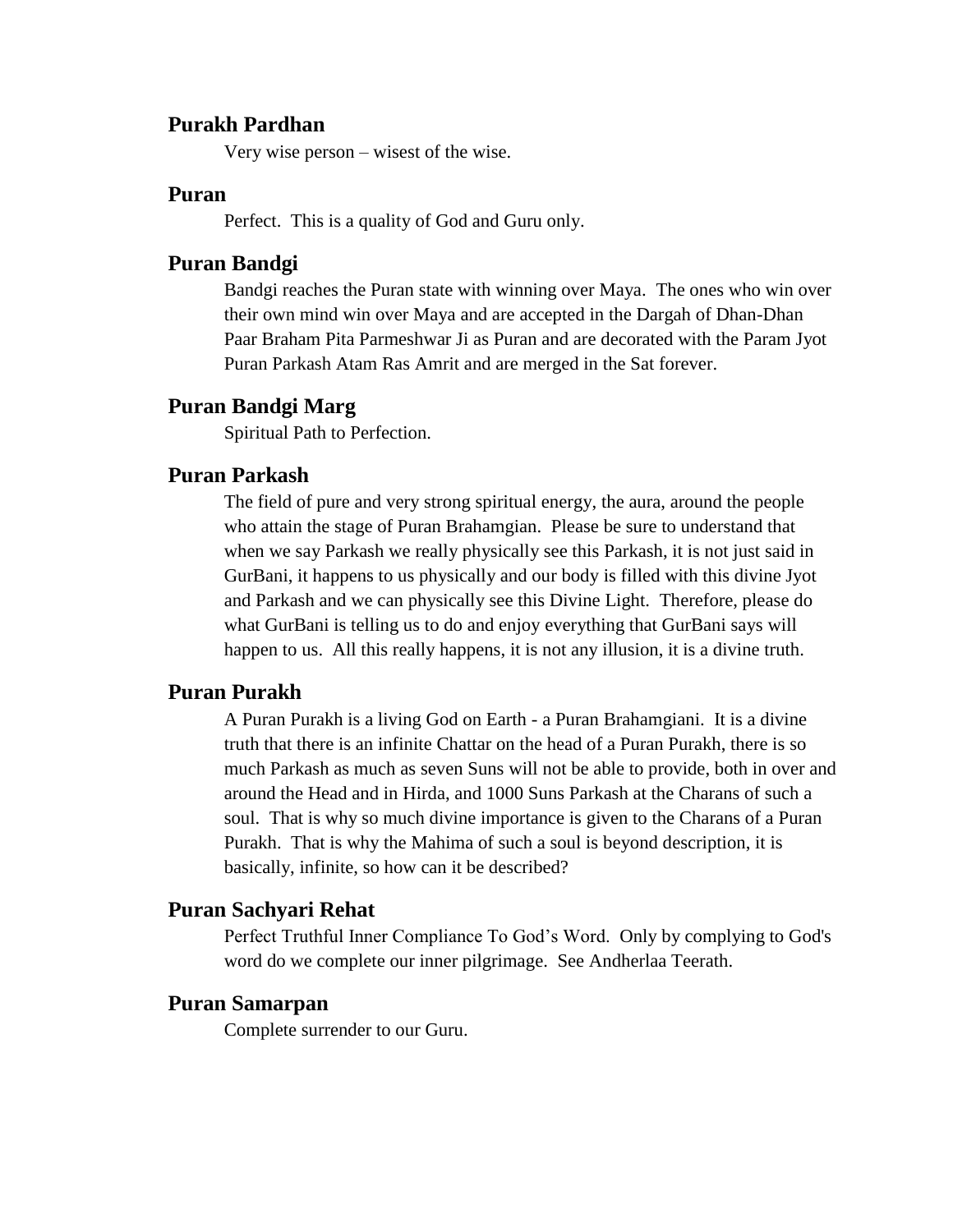### **Puran Sant Puran Brahamgiani**

The Guru. The one who has achieved the Param Padvi. The one who has Puran Jyot Parkash in His Hirda. The one who has won over Maya. The one who has merged in Akal Purakh and the one who has been authorized either by another Puran Brahamgiani or by Akal Purakh Himself to deliver GurParsaad to the masses. The most important thing to understand and truly believe is that a Puran Sant, a Puran Brahamgiani, a SatGur is a living God on this Earth.

# **Puran Tat Gyan**

Perfect Tat Gyan. See Tat Gyan.

# **R**

# **Raag (1)**

Raag means attachment, the Moh Maya.

## **Raag (2)**

The language of God. Raag is what God speaks. Raag is the musical classifications of the divine dialogues, divine words, Shabad Guru, scriptures.

#### **Raj**

Power / Kindgom.

# **Raj Abhiman**

One of the forms of the Ahankaar – a very dangerous one. The ones who are intoxicated with the power of being in worldly positions are living in "Raj Abhimaan."

# **Raj Jog**

Raj Jog, means the one who is united with God and at the same time enjoying all of the worldly comforts without being attached to them internally and use all of the divine powers and eternal treasures for the betterment of the mankind. This is true for an ordinary family person too. Unite with God, become one with Akal Purakh Ji and at the same time live the life on Earth without attachment to any anything that is false and unreal, will die in time and space.

# **Rajo**

Desire aspect of Maya. Includes Asa, Mansa and Trishna.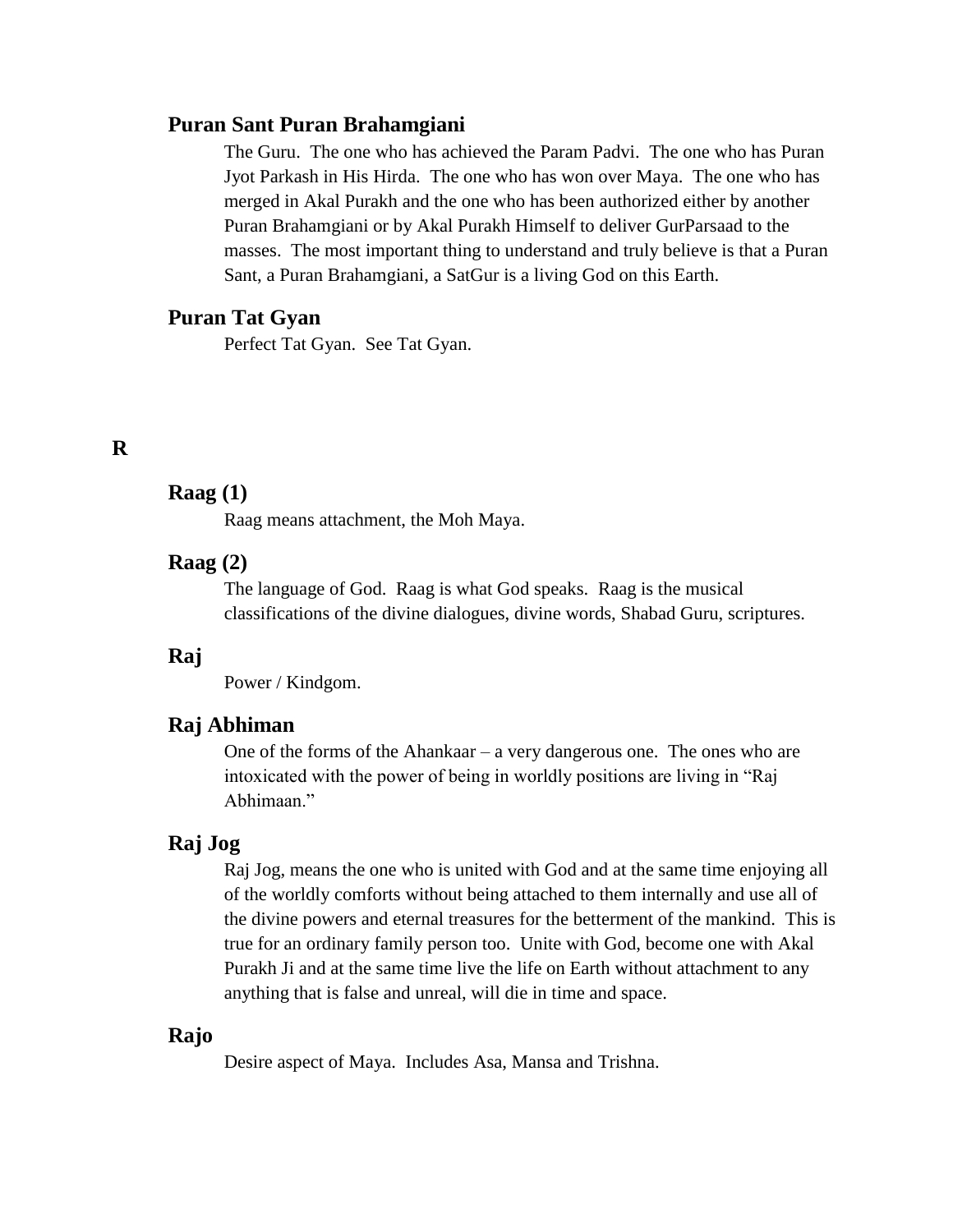## **Rajus**

The people who operate under Maya's Rajo consciousness. See Tamus and Satuk.

#### **Ras (1)**

Ras is the Mansarovar, the Amrit, the Atam Ras, the infinite divine power.

#### **Ras (2)**

Tastes of the tongue.

### **Rasik**

The one who has and enjoys Ik Ras. Rasik means the one who has been taken over by the infinite divine power and is absorbed in this infinite divine power.

#### **Rasik Bairagee**

Bairagee means Mukt - free, from Raag - attachment, the Moh Maya. So Rasik Bairagee is the Rasik - the one who enjoys Ik Ras (divine Bliss) and at the same time is Bairagee - free from Maya.

#### **Rasna**

Tongue.

#### **Rattan**

Jewel - each Shabad is considered to be a jewel encased in diamonds, "Gur ka shabad rattan ha, heera jit jarao." Anand Sahib.

## **Rehat**

Inner Compliance To God's Word and not the outer compliance to man-made rules and regulations as set by relgious organisations.

# **Ridh**

The person who posesses Ridhi powers.

### **Ridhi Sidhi**

All supernatural powers. People who practice Yoga and the Mantras and rituals described in the Hindu religious books achieve some supernatural powers. These are called Ridhis and Sidhis in GurBani. These supernatural powers come at a very early stage of Bandgi. If indulged, they will stop any further spiritual progress. They are considered a major roadblock in the passage to Sach Khand. These supernatural powers are used by Akal Purakh for His administration of the universe and the use of such powers by individuals is considered a violation of the Hukam of Akal Purakh.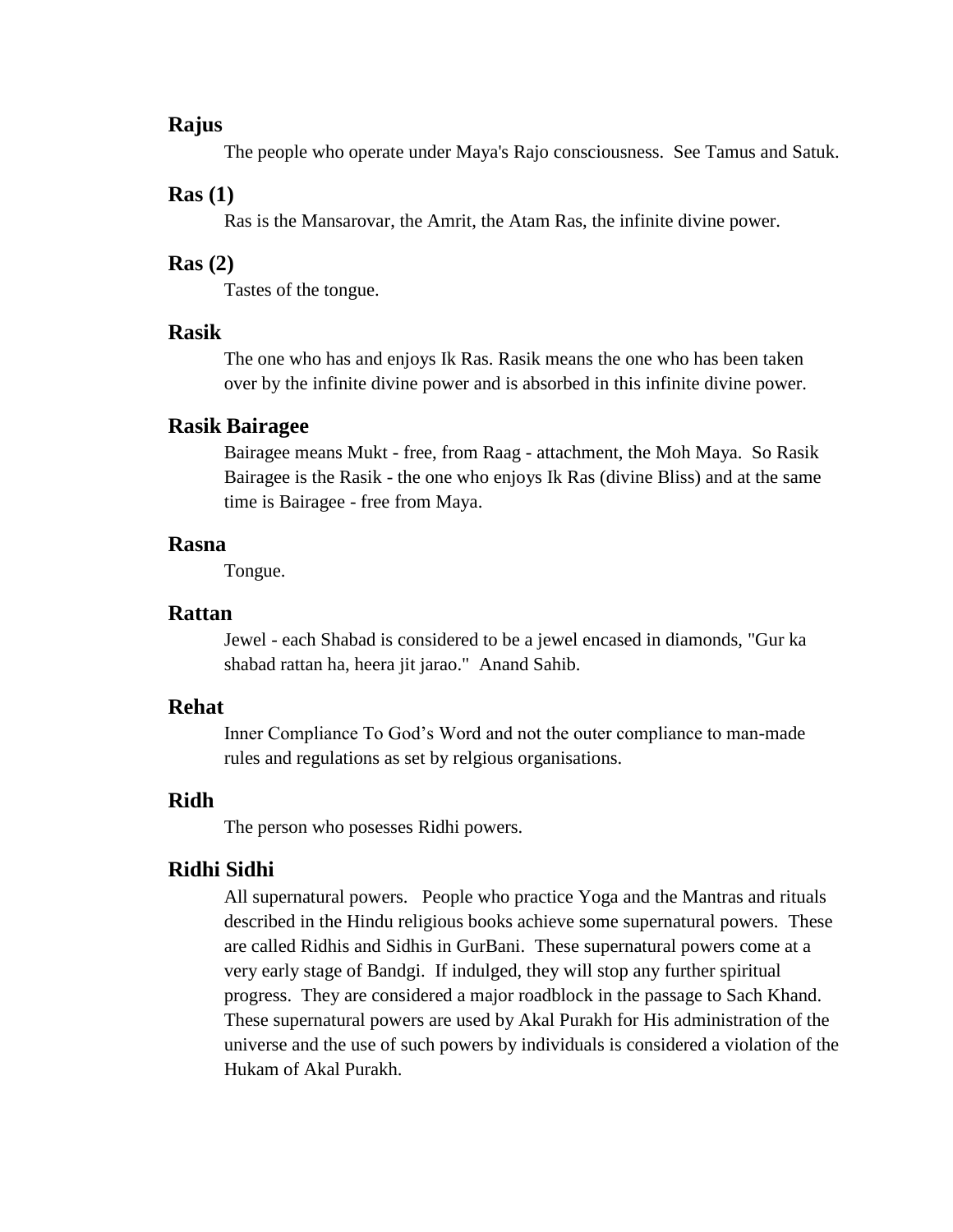# **Rog**

Disease. The cycle of death and birth is considered to be the biggest Rog (disease), the biggest sorrow and pain.

#### **Rog Rehat**

Disease free. The Panj Doots and desires are the highest level of mental sicknesses. Only a SatGur is Rog Rehat, meaning that only the SatGur doesn't suffer from any such sickness at all, "Jo Jo Disey So So Rogi. Rog Rehat Mera SatGur Jogi."

## **Rom-Rom**

Rom doesn't mean hair, it means every cell of our body, every bit of our body

## **Roop (1)**

As part of Maya it means the beautiful form of others that causes attraction of mind and brings in the feeling of lust.

# **Roop (2)**

A Sant's hirda is the Roop of Sat. Meaning the form that god takes in this world.

# **S**

### **Saadhik**

A person who is a seeker, a seeker of the Eternal Truth, who is engaged in Bandgi. However, he may or may not get to Puran Bandgi. He may become a Sidh, but he will only become a Puran Sant a Puran Brahamgiani a Puran Khalsa if he wins over Maya by ignoring Ridhis and Sidhis.

## **Saas**

Breath. Same as Swaas.

# **Saas Giraas Simran**

A very high spiritual stage and when that happens Naam Simran goes on in autopilot mode. It never stops. It continues day and night at every moment asleep or awake. Eventually, it goes into Rom Rom. Every cell of the body breaths with Naam Amrit and the Dehi becomes "Amrit Bhinne Dehurie." This happens by meditating, doing Naam Simran, with complete and full commitment and belief, faith and trust, devotion and love and above all with the GurParsaad of Naam, Naam Simran, Naam Ki Kamai, Puran Bandgi and Seva.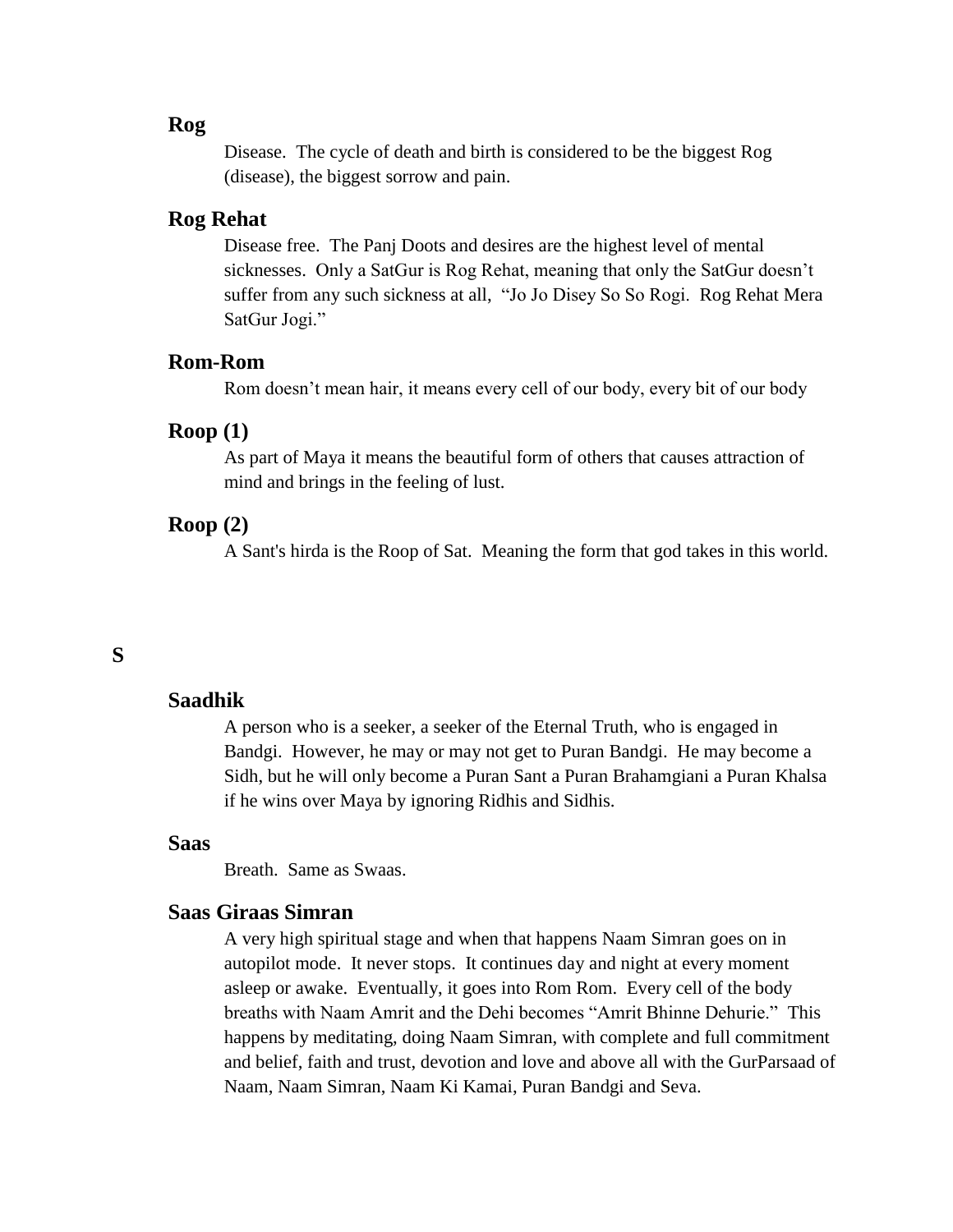Many people take the literal meaning of Saas Giraas Simran which is to repeat Naam while inhaling and exhaling, but that is not the divine truth. Every time we inhale and exhale, meaning at at each and every moment, we need to collect the divine wealth of Naam Dhann. There is no way that we can repeat Naam with every single inhale and exhale. Therefore, the true divine meaning of Saas Giraas Simran is that none of our breaths should go without Simran, and that is only possible when we go into Ajapa Jaap – autopilot.

### **Sach**

True.

# **Sach Di Takdi**

Benchmark of Truth against which a soul is measured. The yard stick of Sat. The scales of Truth. Our Karni is being constantly watched against the yard stick of Sat. Everything we do or perform is being judged and weighed on Sach Di Takdi. When we focus on Naam, Bandgi and Seva, we are being watched by God sitting inside us. When we follow the Panj Doots and desires and perform under their influence and drink this poison, then once again we are being watched constantly by the infinite divine power sitting inside us. Whateve we sow now so shall we reap in the future. Therefore, why should we indulge in those deeds whch are poisonous and leave the Amrit aside. Why not focus on the deeds that will bring us the Amrit?

It doesn't take any complex study to figure out how we are performing in our day to day deeds. Just focus for a few minutes at the end of the day on what we did. What was positive and what was negative. Keep in mind that all of our deeds are being watched and will be graded by the divine power within ourself. This kind of daily analysis will give us the opportunity to relfect upon our deeds and allow us to focus more and more on truthful deeds. We can at least be truthful with ourself and do a truthful analysis of our own deeds. We don't need to tell anybody else if we don't want to. However, accepting our misdeeds at the Charan Sharan of a Puran Purakh and His Sat Sangat will do wonders for our Hirda. Our Hirda will be cleansed instantaneously. It does require a lot of courage to do so, but if we did this then the rewards will be unbelievable. Just do it and enjoy the divine blessings.

#### **Sach Ka Vapaari**

The one who deals only in Eternal Truth. The one who sees, hears, speaks, delivers and serves the Eternal Truth.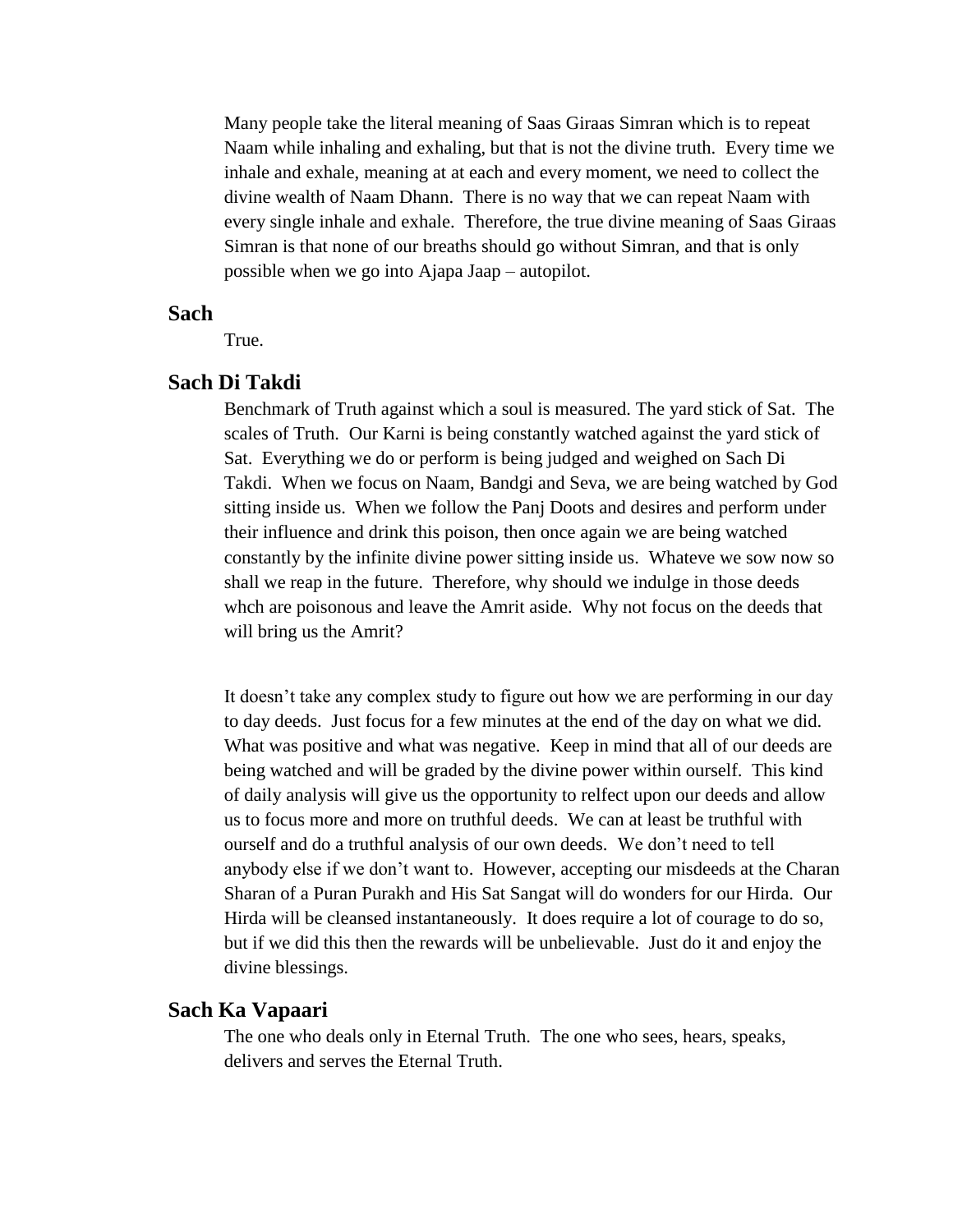## **Sach Khand**

Realm of Supreme Truth. See Khands. Sach Khand is nothing but the transformed Sat Hirda. Sach Khand is the Hirda in which Truth, God, appears and fills it up with all of the super infinite divine qualities and powers. At that stage there remains no difference between God Himself and the soul that has become Sat. This soul merges with the Nirgun Saroop of Akal Purakh, which is the Sat and the Origin of the creation. When this divine merger happens then no doubts remain and there is no more separation. God and the soul become one and there remains no difference between the soul and God Himself. This is a divine event and is called meeting with Akal Purakh. Therefore, the key to success is become a Sat Hirda, which can be achieved by focusing on Sat and Sat Naam Simran.

#### **Sachaa Vishwas**

True faith.

#### **Sachee Preet**

True Love.

## **Sachee Shardha**

True devotion. True devotion, Sachee Shardha, is a very important and mandatory requirement in our Bandgi process. Our dedication and surrender is not complete without this divine quality of devotion. Devotion brings us the GurParsaad. Devotion brings us the GurParsaad of Bandgi and Seva. Actually devotion is Bandgi, devotion is dedication, devotion is surrender, without devotion there is no spiritual progress. It should come from inside of our Hirda, the thirst for seeking the Eternal Truth, the thirst for discovering the Eternal Truth – Sat. Devotion is the foundation of Bandgi. Without devotion Bandgi is not possible. Devotion is a divine gift so please keep on praying for this divine gift until our Hirda gets filled with this divine quality, this divine power.

#### **Sachey Patshah**

True King.

#### **Sachyaar**

God – the One who is Truth Almighty.

#### **Sachyara**

Person full of Truth – completely truthful one.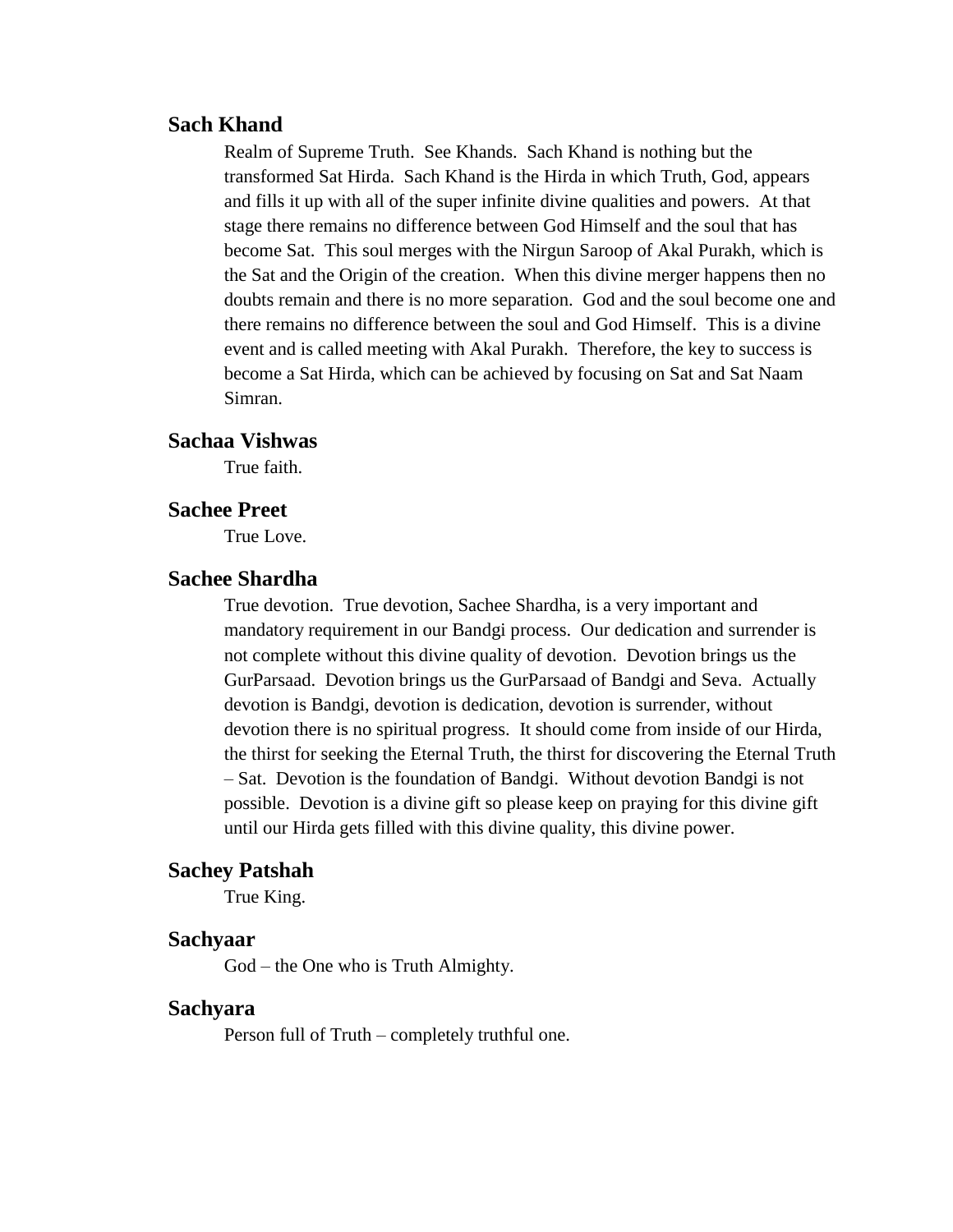## **Sad Sad Hi Jeevey**

Living Forever. This happenes when death of ego occurs when we die to the Shabad. Same as Shabad Marey.

### **Sada**

Forever, non-stop, for all ages to come. E.g. Sada SatNaam, Sada Suhaag, Sada Anand.

## **Sada Suhaag**

Sada Suhaag is Param Padvi, Sada Suhaag is Puran Tat Gyan, Sada Suhaag is Puran Brahamgian.

#### **Sada Suhaagan**

Eternal Wife of God the Husband. The Braham Gyani.

# **Sada Sukh**

Eternal happiness.

# **Sadh / Sadhu**

A Hirda which has been straightened out. It has been modified, changed, cleaned and molded in Truth. There is no longer any effect of the 5 thieves, slander, gossip, hopes, wishes, desires and jealousy . A Sadh can't be distracted by any aspect of Maya. A Sadh is also known as a Sadhu or Gurmukh. The Sadh is the one who has become one with God and has been blessed and authorized by God to give this Gur Ka Shabad to us. What is this Gur Ka Shabad? It is the GurParsaad of Sat Naam. This Gur Ka Shabad takes us to the Charan Sharan of the Dhan Dhan Paar Braham Pita Parmeshwar Ji, which then take us to the heights of the spiritual world.

## **Sadh Ki Seva**

Seva of a Sadh. This a very very fortunate thing to be in. Its Mahima can't be described, this is probably the highest Seva one can do, and again the highest level of Sadh Ki Seva is giving Tunn, Munn and Dhann at the Charans of the Sadhu. Sadh Ki Seva's Mahima is that it makes us a Sadh too. So please do it and enjoy its benefits.

# **Sadh Sang**

In the company of the Sadh. The company, the Sang, of the Sadh can take us upto the highest stage of spirituality. In the Sadh Sang we become detached from everything else. We become fearless. The fear of losing disappears. We are detached from Maya and go beyond Maya. God is beyond Maya so to unite with Him it is mandatory that we are beyond Maya. Then and only then will we be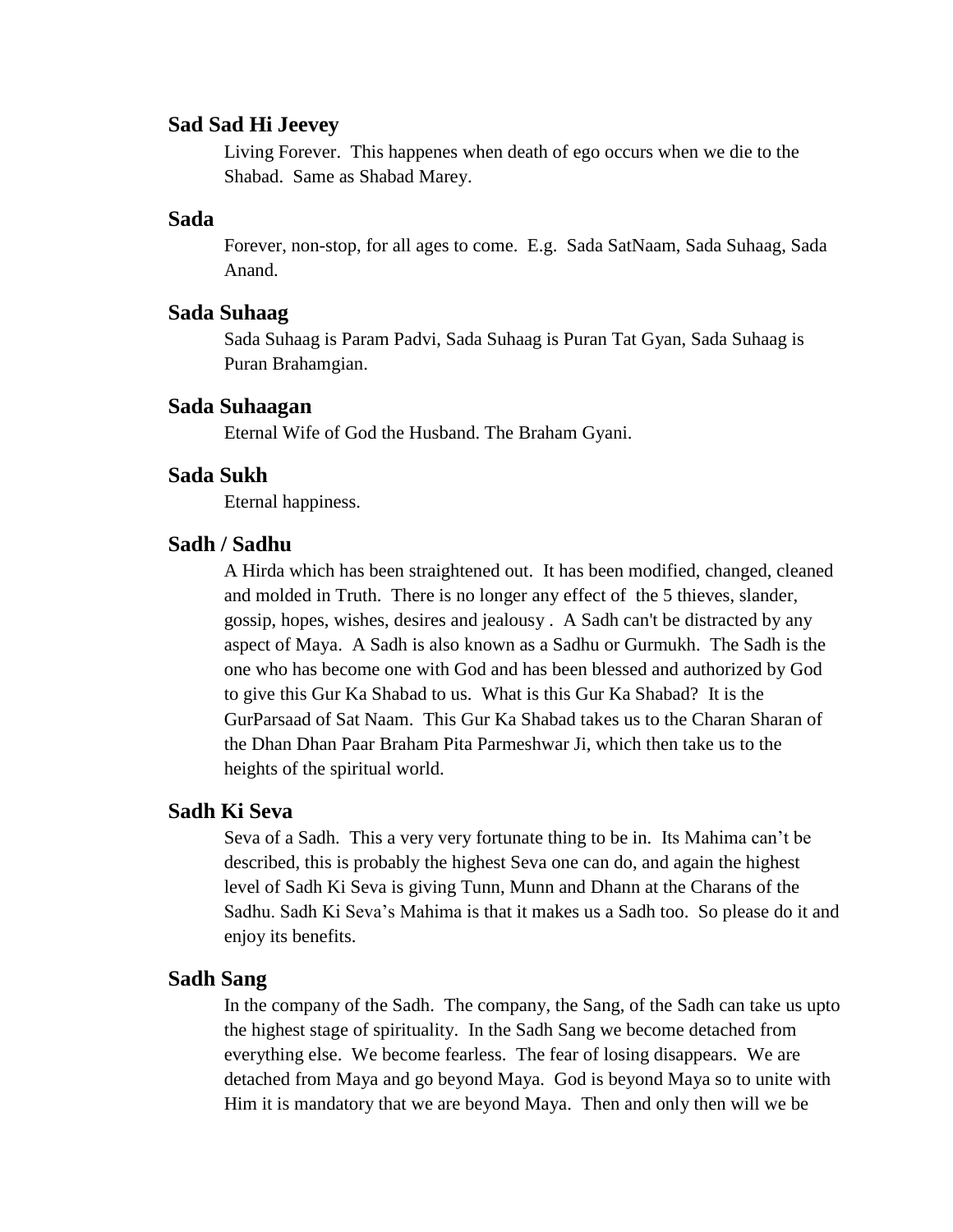able to unite with God. When this happens then we physically see that the entire creation is His creation and is being run by His divine super powers.

## **Sadh Sangat**

Sadh-Sang-Gat means salvation can be achieved within the company of a Sadh. In the sangat of the Sadh, the Sadh Sangat, we are relieved of the mental sicknesses.

## **Sadhu Sang**

See Sadh Sang.

### **Sagal Ki Reena**

Becoming dust of all creatures – utmost humility.

# **Sahib**

Master - God.

# **Saibhun(g)**

God is self-created, self-supported.

#### **Sakat**

A person who is totally ignorant about his responsibility towards the Creator. His ignorance is not innocent, it is intentional. A Sakat will make no effort to do any of the Sato Karams. A Sakat believes that there is no God.

# **Salok**

Verse of GurBani.

## **Sang**

Congregation.

#### **Sangat**

Congregation.

### **Sanjam**

Patience; humbleness; humility.

# **Sanmukh**

Follower of the Guru. After getting blessed by the Guru, they make efforts to become a Gurmukh.

Read :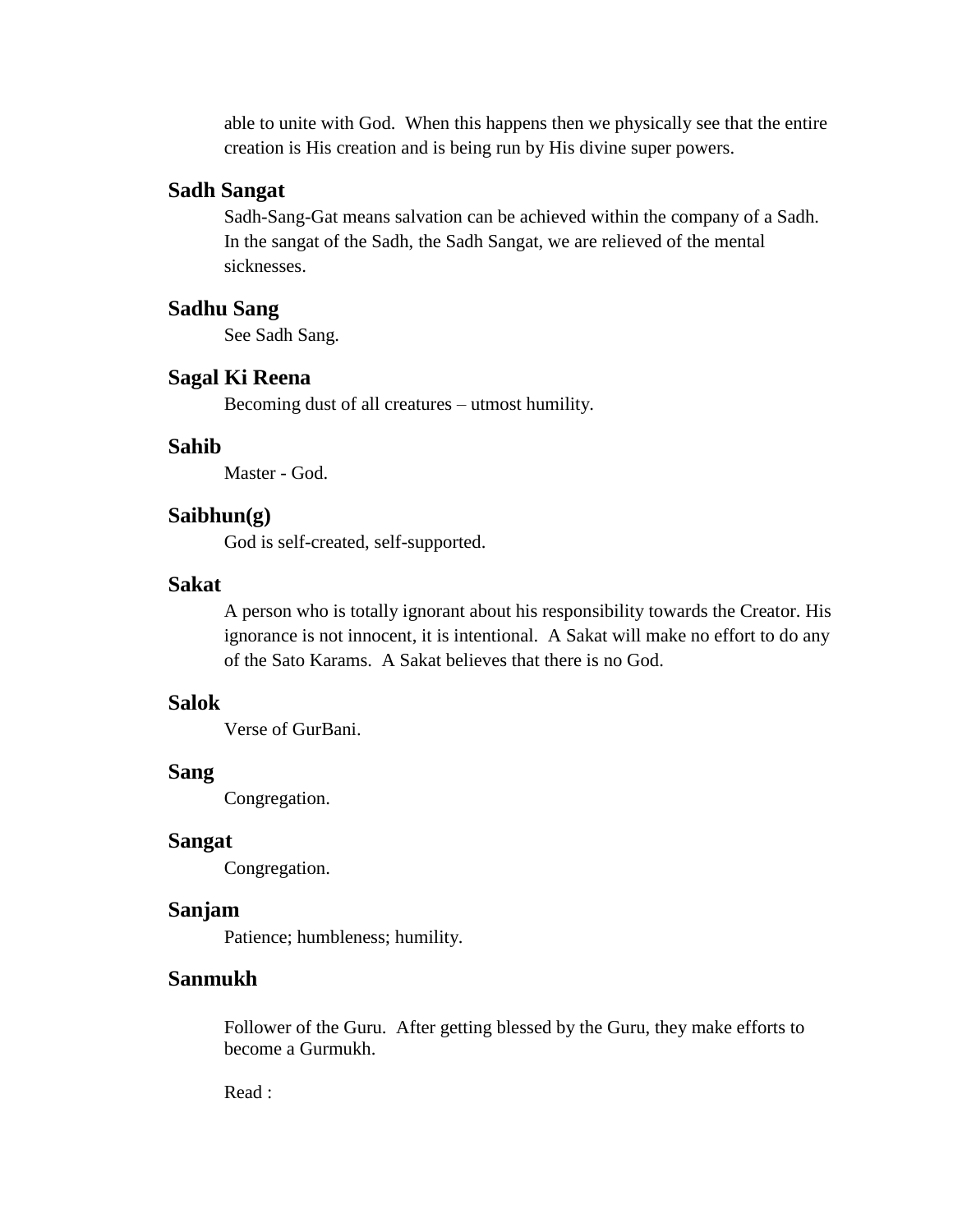[Beymukh and Sanmukh.](http://www.satnaam.info/index.php?option=com_content&task=view&id=10&Itemid=11)

[Becoming Gurmukh.](http://www.satnaam.info/index.php?option=com_content&task=category§ionid=2&id=3&Itemid=11)

# **Sansarik Mat**

Worldy Wisdom.

#### **Sanskars**

**Habits** 

#### **Sant**

The shabad Sant actually is not a name or title of a holy man, Sant actually refers to a hirda that permantly resides in God's court. In a Sant hirda only God resides 100% in the form of Naam. The soul of a Sant is always absorbed in the Mahima of Naam. They become a custodian of this medicine of Naam and they are given the authority by God to give this prescription of the Naam to the deserving candidates. Our Sant plays the most important role in our spiritual journey. Sant means the person who has has lost his own identity (ego) and merged himself in the Sat.

# **Sant Hirda**

Enlightened heart chakra i.e. the Divine heart of a Sant. A Puran Sant is born when the Sargun and Nirgun becomes one in all physical and divine senses in a person. He is then a Puran Sant Hirda.

# **Sant Ka Nindak**

Slanderer of a Sant.

# **Sant Ki Nindya**

Slander of a Sant.

## **Sant SatGuru**

Sant means SatGuru, but they are sometimes said together for emphasis - Sant SatGuru. Also to distinguish between Shri Guru Granth Sahib Ji which is also SatGuru.

#### **Sarabh**

All kinds of; in entirety.

#### **Sarabh Klaa Bharpoor**

God is full of all the super divine powers. See Klaa.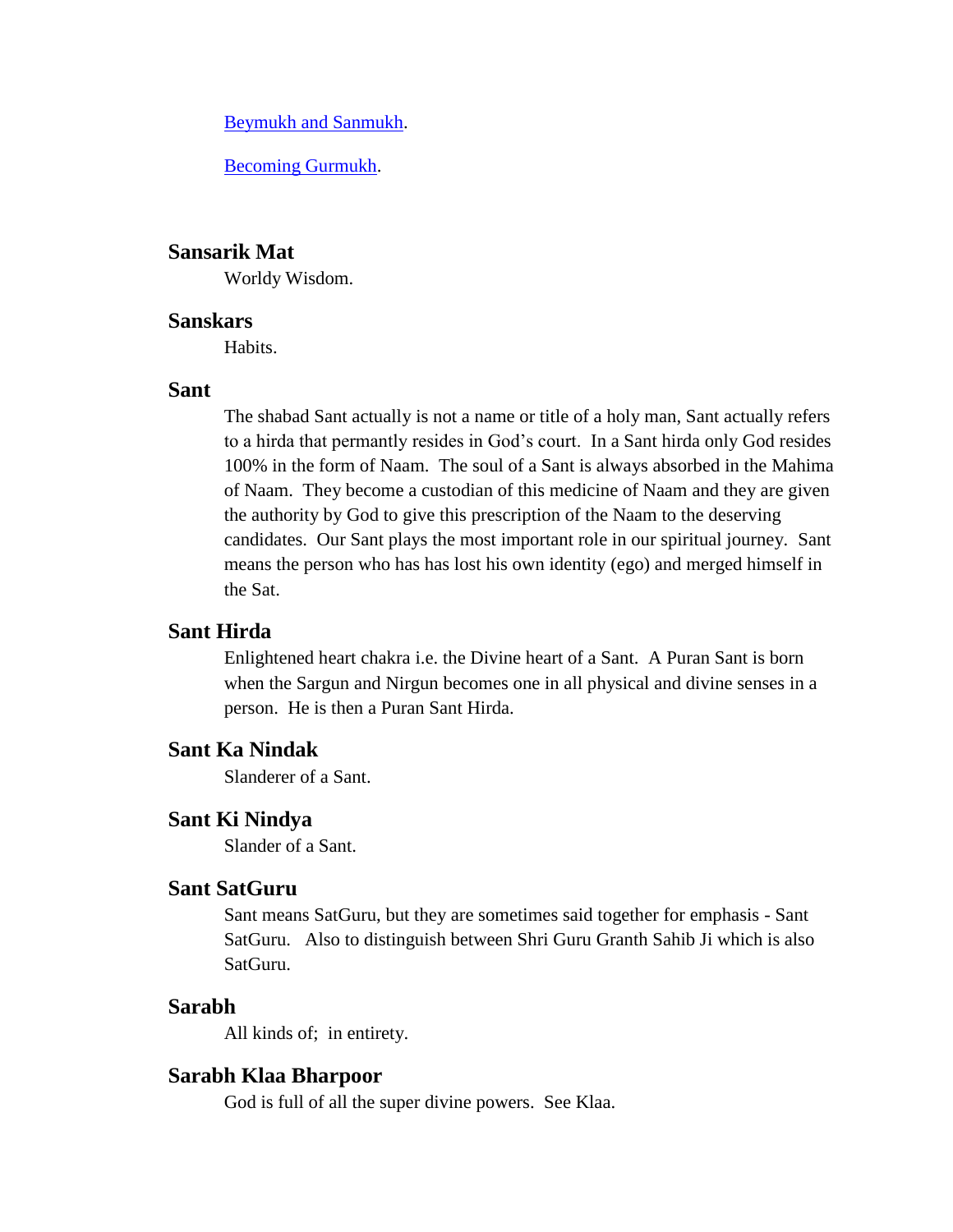#### **Sarabh Nirantar**

The Infinite Divne Power is Omnipresent. There is no place without Him. His divine power prevails everywhere.

## **Saram Khand**

Realm of Making Spiritual Effort. See Khands.

## **Sarav Viapak**

Omnipresent God.

#### **Sargun**

Sargun is the One who is present in every creation and operates the creation. This is the divine power that runs every creation. In human beings it is the life element; it is the soul that runs the physical body. It is the divine power present in the form of Sat Sarovars as a part of the Suksham Dehi which is part of the soul. This divine power is responsible for making us breath and pumping our heart. It keeps all of the organs of the body functioning and the body alive.

In the same way this divine infinite power is present in every creation and keeps the creation running and operating. This divine power keeps the fire contained in the wood. The same divine power keeps hydrogen and oxygen together and makes it water. However, these are two completely incompatible elements and can't be stored together. One is highly combustible and the other one is a catalyst for fire, but they are held together in the form of water which sustains life.

# **Sargun-Nirgun**

This Infinite Divine Power is One and is called Nirgun, meaning the Formless One who is above Maya. The entire creation is His Sargun Saroop as it is run by the Infinite Divine Power, but under the rules of Maya. Nirgun and Sargun become one when we are blessed with this divine wisdom that our physical body, which is part of Sargun, has been created by the Nirgun and is being run by the Nirgun which is the Infinite Divine Power – Dhan Dhan Paar Braham Parmeshwar Ji. This divine wisdom is called the Puran Tat Gyan, Puran Brahamgian. See Sunn Samadhi.

#### **Sargun Saroop**

The infinite divine power that runs the individual creations, being present in individual creations, is called Sargun Saroop. God is the force holding all of the creation together, living or not, and that is his Sargun Saroop. The divine power, that keeps the creation together is the Sargun Saroop. For example, the life element in us is the Sargun Saroop. Our soul,which keeps our breath and blood running, is the Sargun Saroop. All of the Sat Sarovar in our soul is Sargun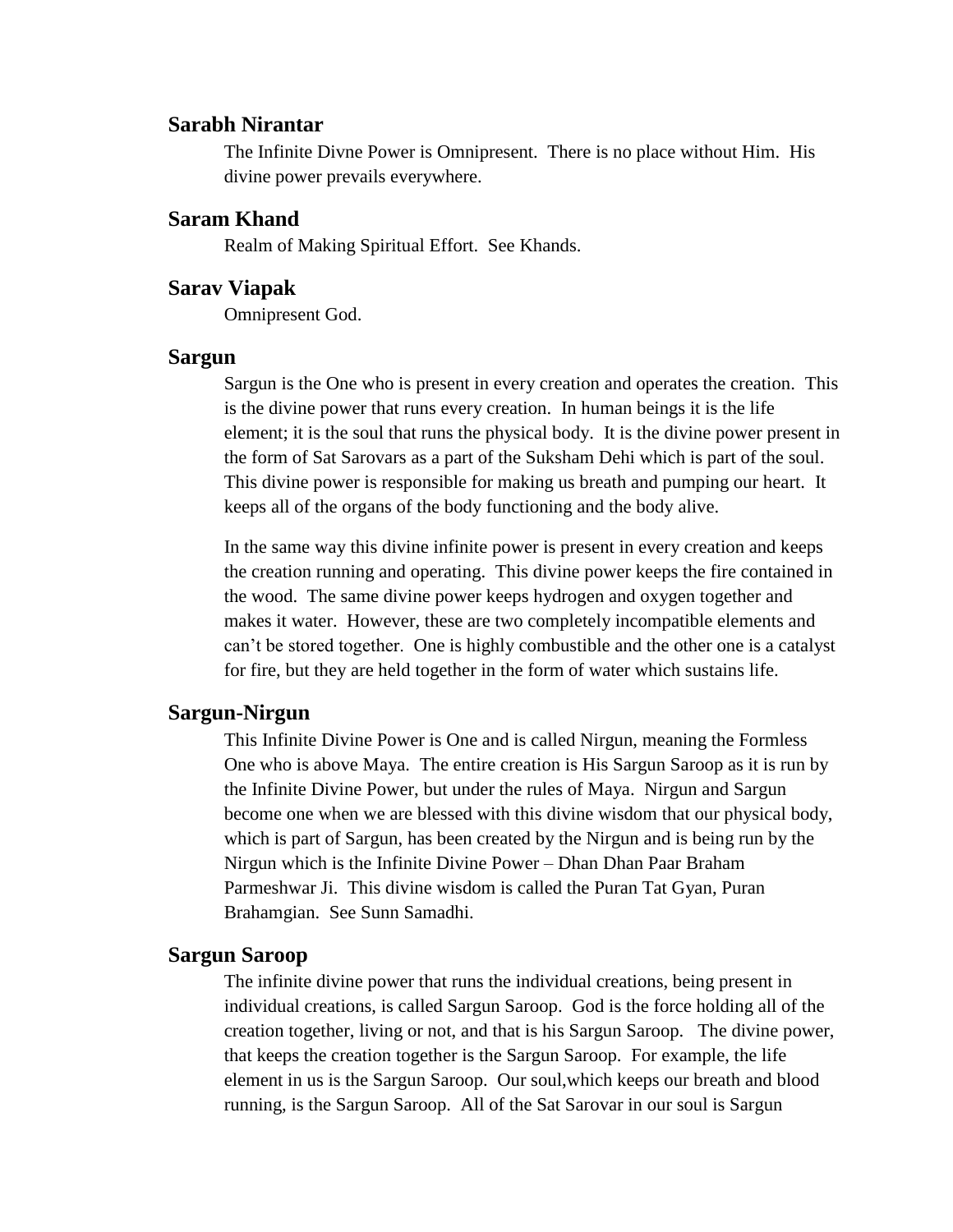Saroop. But, our physical body is Maya, it is matter, so it is Maya. Anything that is visible to the naked eye is Maya, so Maya is visible and the Sargun Saroop is not visible. But the force holding matter together is God's Sargun Saroop. Remember that the physical creations are not the Sargun, but the infinite divine power that runs these creations is the Sargun Saroop, and since every creation is run by this Sargun infinite divine power, this is how the infinity, Akal Purakh, is omnipresent and runs the entire creation. Also see Nirgun Saroop.

### **Sat**

The only Eternal Truth which lives and prevails forever. Sat means Paar Braham Parmeshwar (God). It means the entity which is the only Eternal Truth. This word is the keyword in the Mool Manter beginning "Ik Oankaar Sat Naam..." Sat therefore signifies the Nirgun Saroop of Akal Purakh. This is the Param Jyot Puran Parkash part of Paar Braham Parmeshwar. This is the Atam Ras part of the Almighty. It also signifies that part of the Sargun which has become Sat Saroop, meaning the one who has become completely truthful and only sees, speaks, hears, delivers and serves the Eternal Truth. Sat is GurBani as well, it is the divine wisdom, it's every word is nothing but the description of Sat and by this virtue GurBani itself becomes a Sat and GurBani itself says that we should become GurBani, which also means that we should become Sat.

## **Sat Bachan**

True Words. Same as [Amrit Bachan.](http://www.satnaam.info/index.php?option=com_content&task=view&id=1212&Itemid=55)

#### **Sat Bi-uhaar**

Truthful deeds. Same as [Sat Ki Karni.](http://www.satnaam.info/index.php?option=com_content&task=view&id=1328&Itemid=55)

# **Sat Chit Anand**

Bliss of being in Truth Consciousness, the highest consciousness. Eternal happiness, everlasting happiness.

# **Sat Ka Jivan**

Life of Truth.

### **Sat Karam**

Truthful deed.

## **Sat Ki Karni**

Doing Sat Karams full of unconditonal love and devotion, with no expectation of any material kind in return. This means being truthful in all of our actions and reactions and in all of our deeds and behavior. It means becoming the same from inside and outside. The real divine meaning of Sat Ki Karni is doing Parupkaar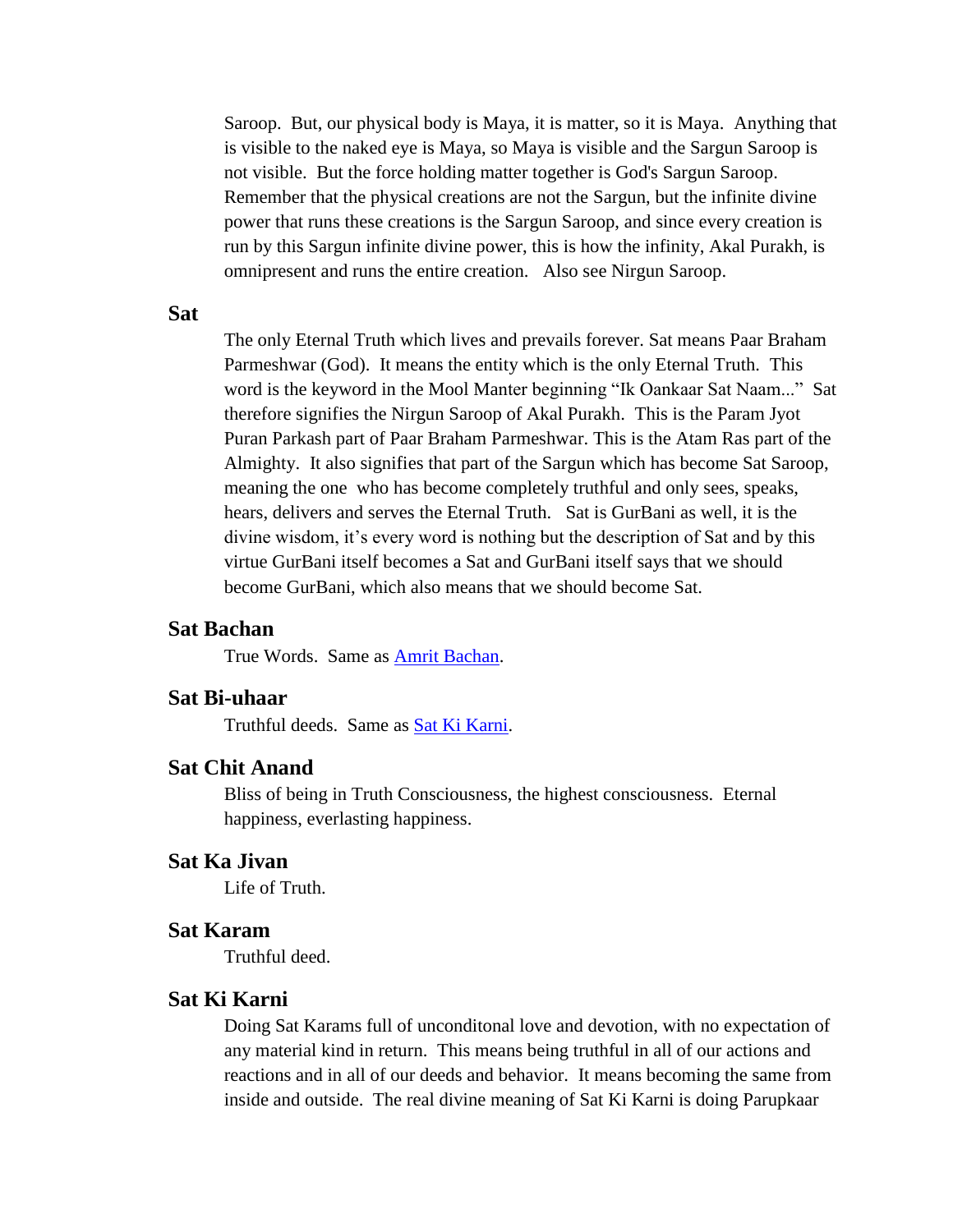and Maha Parupkaar – which is the highest level of Karni. Sat Ki Karni is blessed to the Puran Sant Puran Brahamgiani. These ones have focused on Sat, Paar Braham Parmeshwar Ji, and have become Dhan Dhan. They have become His Roop – Sat Roop.

# **Sat Ki Kirat**

Truthful Work. Working honestly.

# **Sat Ki Rehat**

Sat Ki Rehat is:-

- the Rehat of winning over Maya and desires,
- Sat Ki Drisht only seeing Sat in one and all,
- Sat Ki Rehni Behni speaking, hearing, serving and delivering Sat and only Sat.

Sat Ki Rehat is the real Rehat. It is also called:-

- the Puran Sachyari Rehat of the Hirda,
- Garibee Ves Hirda,
- Rom Rom Sat Naam Simran,
- the Hirda filled with all of the divine qualities,

• the Hirda that does the highest level of Seva - Parupkaar and Maha Parupkaar which is to unite others with Sat Naam – God.

## **Sat Ki Rehni-Behni**

Living every moment in truth by living a life of Parupkar. Living in truth means not living under the influence of Panj Doots and desires, but living under the Puran Hukam of Dhan Dhan Paar Braham Pita Parmeshwar Ji.

#### **Sat Naam**

Truth is the Name of God. Sat is the Naam of Akal Purakh and this Naam is the basis of every creation. Everything has emanated from Sat Naam and by doing Sat Naam we become Sat and go into a Sehaj Awastha – a continuous Samadhi. Truth is what remains and prevails, never changes, is not prone to any changes, was the same from the beginning, is the same now and will remain the same for all ages to come. Therefore, God has given Himself Truth as His Name – Sat Naam, as explained in GurBani. The highest service of the Truth is to focus on Sat Naam Simran and to give up everything to Sat Naam. This means to dedicate ourself 100% to Sat Naam. This will eventually make us Sat Roop, when we will become a completely truthful person from inside and out. Truth will go into every cell our body. Our Suksham Dehi will become 100% pure like 24 carat gold – Kanchan Dehi as described in GurBani. By virtue of becoming a Kanchan Dehi, our Suksham Dehi will become a source of Amrit for others and we will be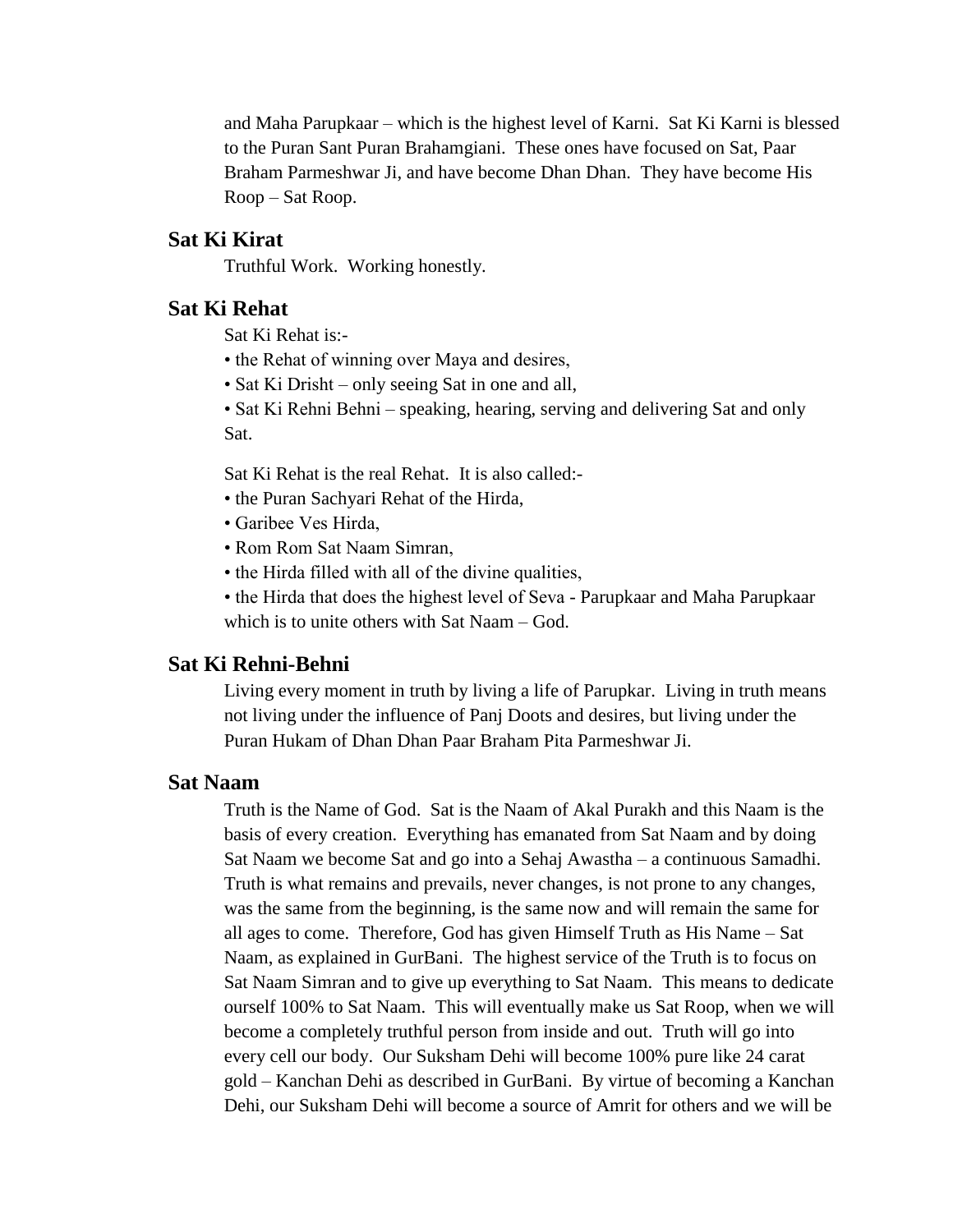blessed with the highest order of the divine wisdom – which we call the Tat Gyan or Brahamgian. This is also called Sumat, so Sat Naam is the Sumat.

Focusing on Sat Naam Simran is the Sumat, and giving up everything to the Gur and Guru is the Dhyaan or Dhyaanaa. To drench Rom Rom in the Sat is the Dhyaan or Dhyaana, and Sat is the highest Sumat. 2) The entire creation is also infinite like the Creator Himself, so trying to know the creation may not be the right thing to do. However, focusing on the Creator Himself is the right thing to do. Focusing on the Creator means focusing on His Naam – Sat Naam. Focusing on Sat Naam will carve our path to become Sat Roop and merge in Akal Purakh, and once that happens we are blessed with the divine wisdom – the highest Amrit Puran Brahamgian – Atam Ras Amrit. But, our Bandgi should be desire free, don't ask for anything, just drench ourself in His unconditional love, trust and devotion – Sachee Shardhaa, Sachee Preet and this will take us to unimaginable spiritual heights, and only He knows what is He going to give us. Whatever happens will be just incredibly rewarding that is for sure. Due to His Infinite nature, His everything is infinite and so is His Naam – Sat Naam. Therefore there is no price that can define His Naam, this is a priceless jewel, which when carved into our Hirda makes it a Sant Hirda, a Beant Hirda – infinite Hirda. 3) The highest and biggest Manter is "Sat Naam." The highest and the biggest divine gift is the Gur Parsaad of Sat Naam. There is no Manter bigger or better than Sat Naam. The HIGHEST SPIRITUAL BLESSING IS THE GUR PARSAAD OF SAT NAAM. This is what Dhan Dhan SatGur Sachey Patshah Ji Dhan Dhan SatGur Nanak Patshah Ji has explained in the first and the foremost word of GurBani – the Mool Manter - the first Salok of Dhan Dhan Shri Guru Granth Sahib Ji. This has also been very clearly explained by Bhai Gurdaas Ji in their first as discussed earlier.

Some people interpret Naam wrongly and translate Sat Naam as Sacha Naam (true name), which is not true. Sat Naam means Sat (Truth) is the Naam. The same way that SatGur means Sat (Truth) is the Guru and not a Sacha Guru (true Guru).

The basic foundation of even all of the Dharam Granths is Sat Naam. Even the basic foundation of GurBani, Dhan Dhan Shri Guru Granth Sahib Ji is also Sat Naam. The foundation of all of the Vedas, Simritees and Shastras – the Hindu Dharam Granths is Sat Naam.

Sat Naam is the origin. Everything has emanated from Sat Naam. That is why Sukhmani Bani says, "Mool Sat Sat Utpatt."

There are many people out there who wander around and criticize us for preaching Sat Naam. These are the answers to their criticism and the reason why we preach Sat Naam. Sat Naam is the complete Truth, the Infinite Divine Power,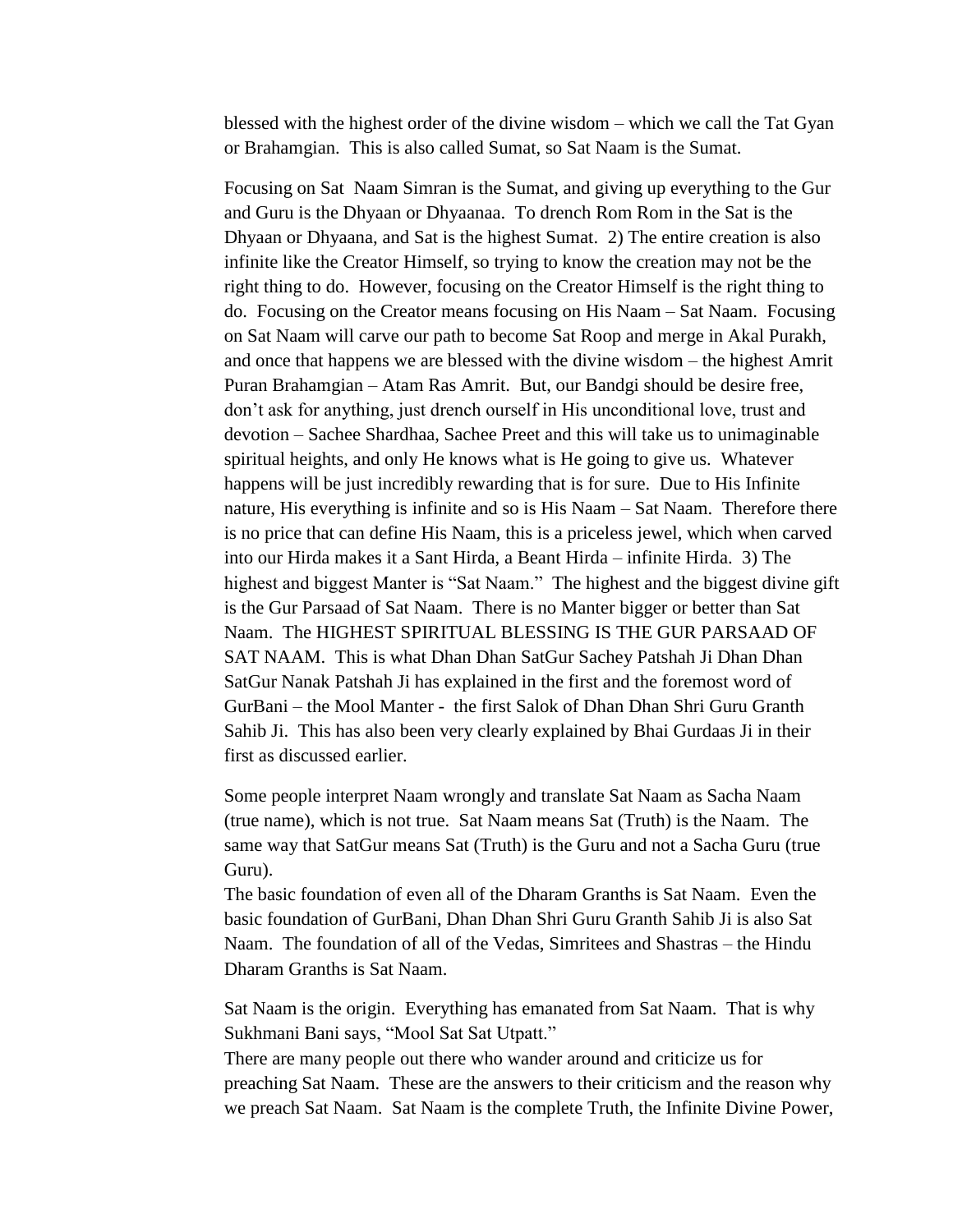Puran Bandgi, the Gur Parsaad. This Gur Parsaad is available at the Sat Charans of a Puran Sant Puran Braham Gyani, a SatGuru or a Puran Khalsa. Such souls are the source of the Gur Parsaad of Puran Bandgi. Such souls are the source of the Gur Parsaad of Naam, Naam Simran, Naam Ki Kamai, Puran Bandgi and Seva.

When we are blessed with this divine gift of Sat Naam then our mind instantly goes into complete peace. All of our sins from all of the previous lives and this life vanish instantanously when we are blessed with this Gur Parsaad and we are able to achieve Jivan Mukti.

Please keep in our mind and have a clear understanding of this Divine Truth, that we are able to achieve this Gur Parsaad, only if we are predestined to achieve this Gur Parsaad. Therefore, for those who are blessed with this Gur Parsaad, they are very fortunate and should focus on this Gur Parsaad. And the ones who have not yet been fortunate enough to be blessed with the Gur Parsaad, should focus on Sat Ki Karni and they will find their way to the Gur Parsaad.

Also please keep in mind and have a clear understanding of this Divine Truth that the highest Sat Ki Karni is to focus on Sat Naam Simran. If we focus on Sat Naam Simran then we are sure to find a way to the Gur Parsaad of Puran Bandgi. Therefore, please stay focused on Sat Naam and Sat Naam brings we all of the eternal treasures. 4) In the Mool Manter it is defined that Ik Oankaar is Sat and this Sat is Naam, and this Infinite Divine Power is the Karta Purakh, Nirbhao, Nirvair, Akal Murat, Ajuni, Saibhun(g) and is a GurParsaad. The GurParsaad is the Infinite Divine Power and this Infinite Divine Power is Sat, has been in existence since the beginning (beginning and end are unknown, only present is known and present means this moment), is prevailing now and will prevail in all ages to come.

Naam as Sat Naam is therefore, defined in the Mool Manter and there is no Manter bigger or better or complete than Sat Naam. Therefore, the the GurParsaad of Naam, Naam Simran, Naam Ki Kamai, Puran Bandgi and Seva is the only way to our spiritual success.

# **Sat Naam Nirbhao**

Sat Naam is Fearless. Some people get very fearful when they think of death. They are very afraid of dying. In fact, if you look inside yourself and focus on death, which is bound to happen for sure one day, you will find that you too are also afraid of dying.

Everybody wants to live and to live a happy and healthy life. Being fearful it is not possible to live a happy and healthy life. When you focus on yourself, you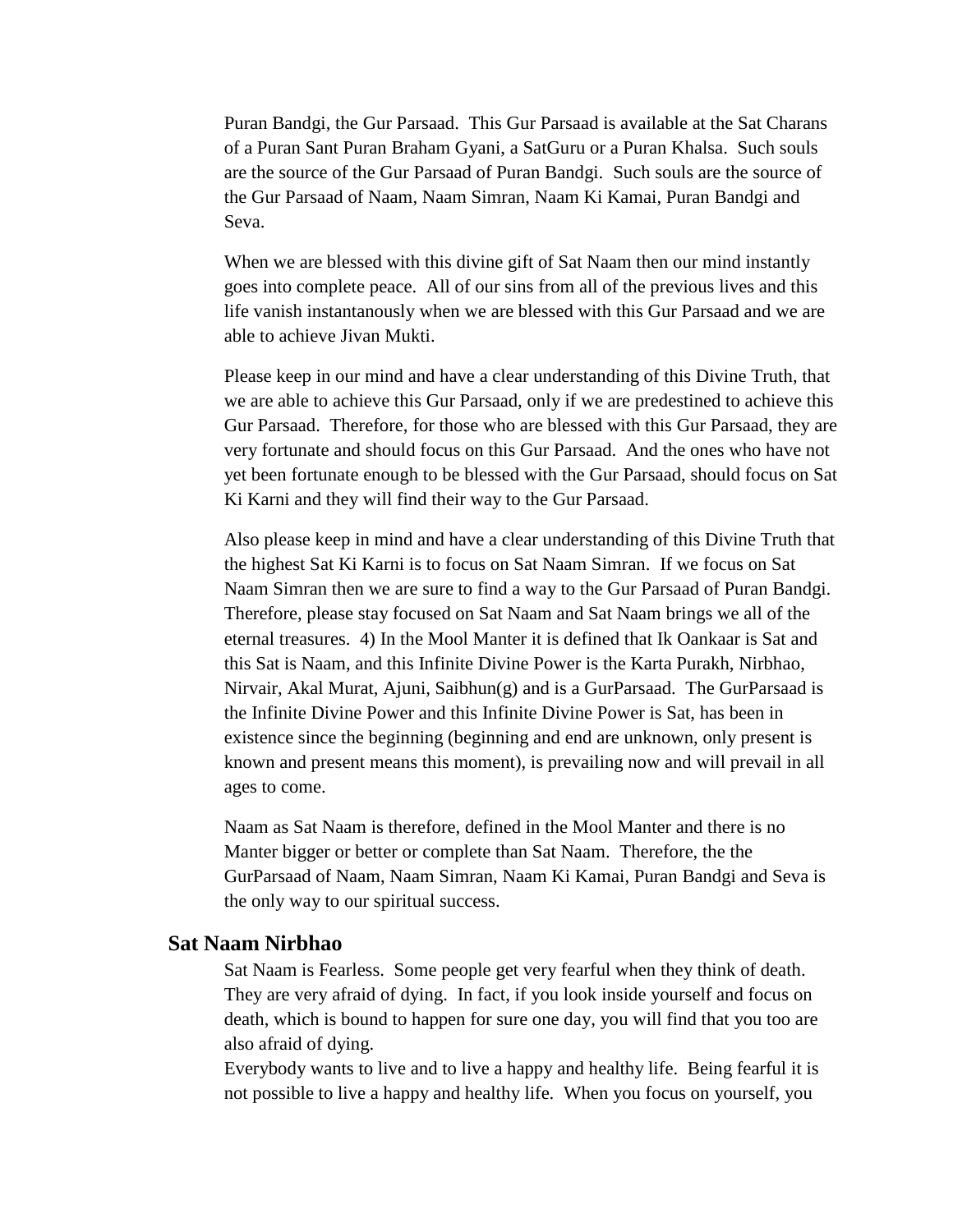will find that there is a constant fear that you are living in. This is the fear of losing your relationships, fear of losing your properties, money and worldly possessions. And on top of these fears the fear of death is also present. Dhan-Dhan SatGur Sachey Patshah Ji is telling us the solution of this problem of fear, "Nirbhao japai sagal bhao mita." This is what we tell people when they come to us with this fear of death. Therefore, those who are afraid of death and those who want to be fearless should focus on "Nirbhao Sat Naam" Simran. This removes all fears and makes us fearless.

# **Sat Naam Karta Purakh**

The creation is called the creation because of the Creator, Kartar. He is the only Doer, Karta Purakh. Look at this divine quality of being Karta Purakh. The ones who focus on this divine quality are blessed with killing their Haumai. The ones who find it difficult to fight with their ego and Ahankaar, or the ones who have too much Haumai, we will request them to focus on "Sat Naam Karta Purakh" Simran. This Simran will kill their Haumai and will fill their Hirda with Gareebi Ves – utmost humility and humbleness.

### **Sat Naam Shri Vahiguru**

Sat is Naam and this Sat is Dhan Dhan. A lot of the preachers incorrectly give the meaning of the Shabad Sat as true and hence the meaning of the Shabad SatGur as True Guru and the meaning of the Shabad Sat Naam as True Naam. This leads to many incorrectly believing that the meaning of "Sat Naam Shri Vahiguru" is "the true Naam is Vahiguru." Anything and everything that is changing with time is false and is an illusion of Maya and not Sat. This is the reason the Shabad Sat is in the lead, hence the true and more appropriate way to say this is "Shri Sat Naam Vahiguru."

### **Sat Panth**

Path to Truth.

### **Sat Purakh**

Sat Purakh is the divine noun given to Dhan Dhan Paar Braham Pita Parmeshwar Ji and the one who merges in the Sat Purakh becomes a SatGur.

# **Sat Ram Dass**

The true servant of God. One become Sat Ram Dass when your Simran in Smaadhi and Sunn Smaadhi continues until Nirgun and Sargun becomes one. At this point Simran goes into Rom Rom, meaning that every bit of your body does Naam Simran. Your Suksham Dehi becomes as pure as gold. Your entire body is drenched with Naam Amrit all of the time. You become Braham Leen (absorbed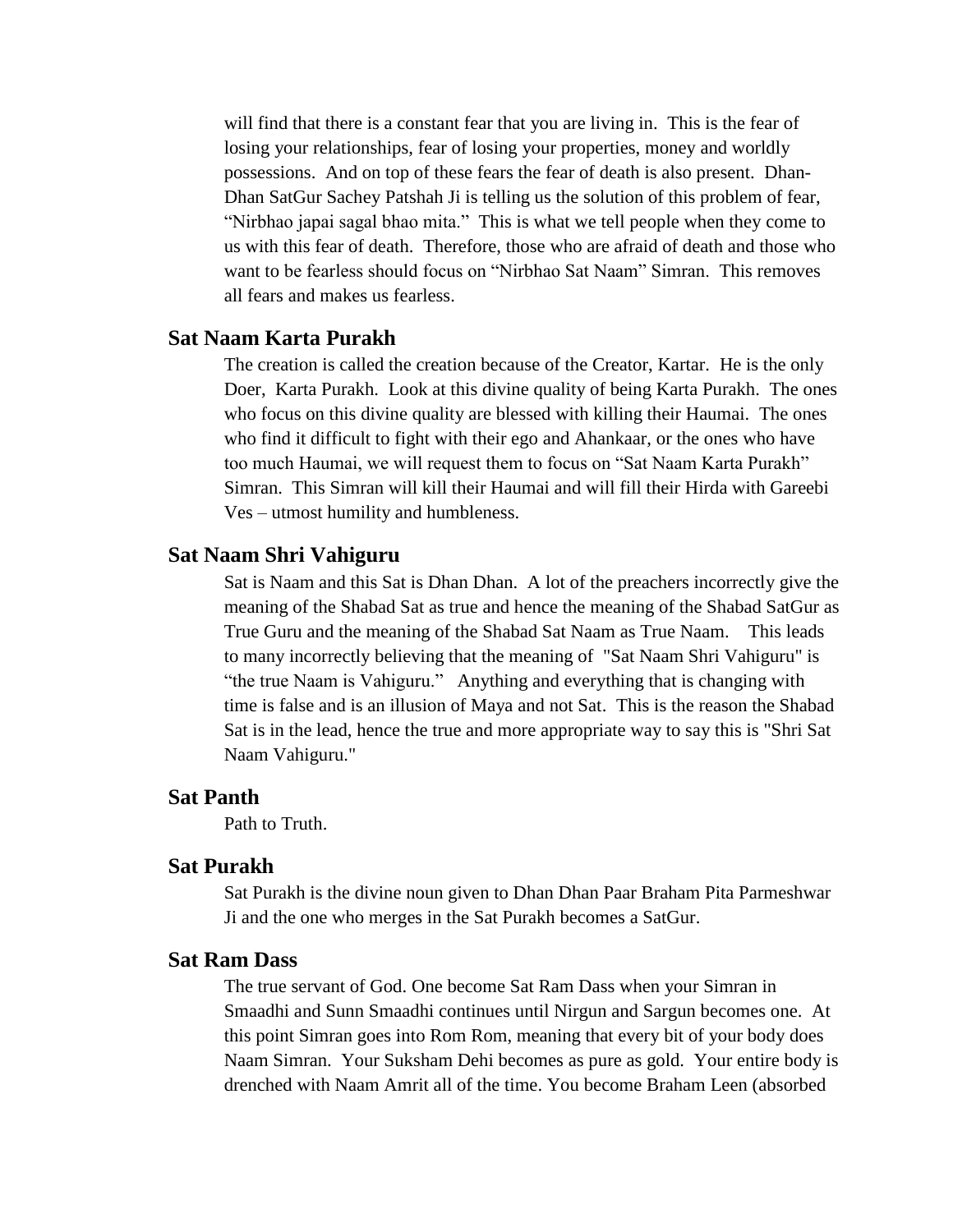in God) and reach the Atal Awastha. These stages are beyond description and GurBani explains it best, "Sat chit anand ghar hamare," "Gurmukh rom rom har dhyae," and "Sargun nirgun nirankaar sunn smaadhi aap, apan kia nanka apan hi fir jaap." One lives in Puran Parkash all of the time and listens to Ilahi Kirtan (divine inner kirtan) all of the time. It is just an incredible experience. This is when one becomes Sat Ram Dass and is directed by the Almighty to serve the Sangat. This is what your target should be when you have been prompted to move on the Bhagti Marg.

#### **Sat Roop**

Human form of the Truth i.e. the one within whom God resides fully. Just imagine for a second what happens to us when our Rom Rom (every bit of our body) does Sat Naam Simran. Our entire body then becomes Sat Naam, "Har ka naam junn kaa roop rang." Then what happens to us? We become a Sat Roop.

#### **Sat Sang**

The company of souls which have become Sat.

#### **Sat Sangat**

Where there is presence of  $SAT$  – Param Jyot Puran Parkash. This happens only in the Hirda of a Puran Sadh, Puran Sant, a Puran Brahamgiani.

 $Sat + Sang + Gat.$  Means "The company (Sang) of souls who have become Sat and attained Salvation (Gat)." Akal Purakh delivers the Eternal Blessings and Eternal Truth in the Sat Sangat of a Puran Brahamgiani. The Ridhis and Sidhis sit infront of a Puran Brahamgiani and whatever He says is obeyed by these Ridhis and Sidhis automatically and brought to a practical shape. This is why such Puran Brahamgianis don't talk too much because whatever they say is bound to happen. We will find some Suhaagans and may be some Sada Suhaagans as well in the Sat Sangat of a Puran Brahamgiani. There is no place anywhere in the entire universe better place than the Sat Sangat of a Puran Brahamgiani. This place is Gur Sagar, Mansarovar, Dargah and whatever we can think of in spiritual terms. That is why the Sat Sangat has been given a very high importance in the spiritual world.

### **Sat Santokh**

Divine quality of being contented, having no desires and being full of utmost humbleness. When we reach Puran Awastha then our Hirda goes into Sat Santokh – complete divine contentment and all of our desires diminish. The Panj Doots give birth to desires and prompt us to fulfill our desires, which is a continuous and never ending process. There is no end to our desires. One after the other they keep on popping up and keep us wandering in the wilderness of Panj Doots forever. There is only one way to get out of the desires or end our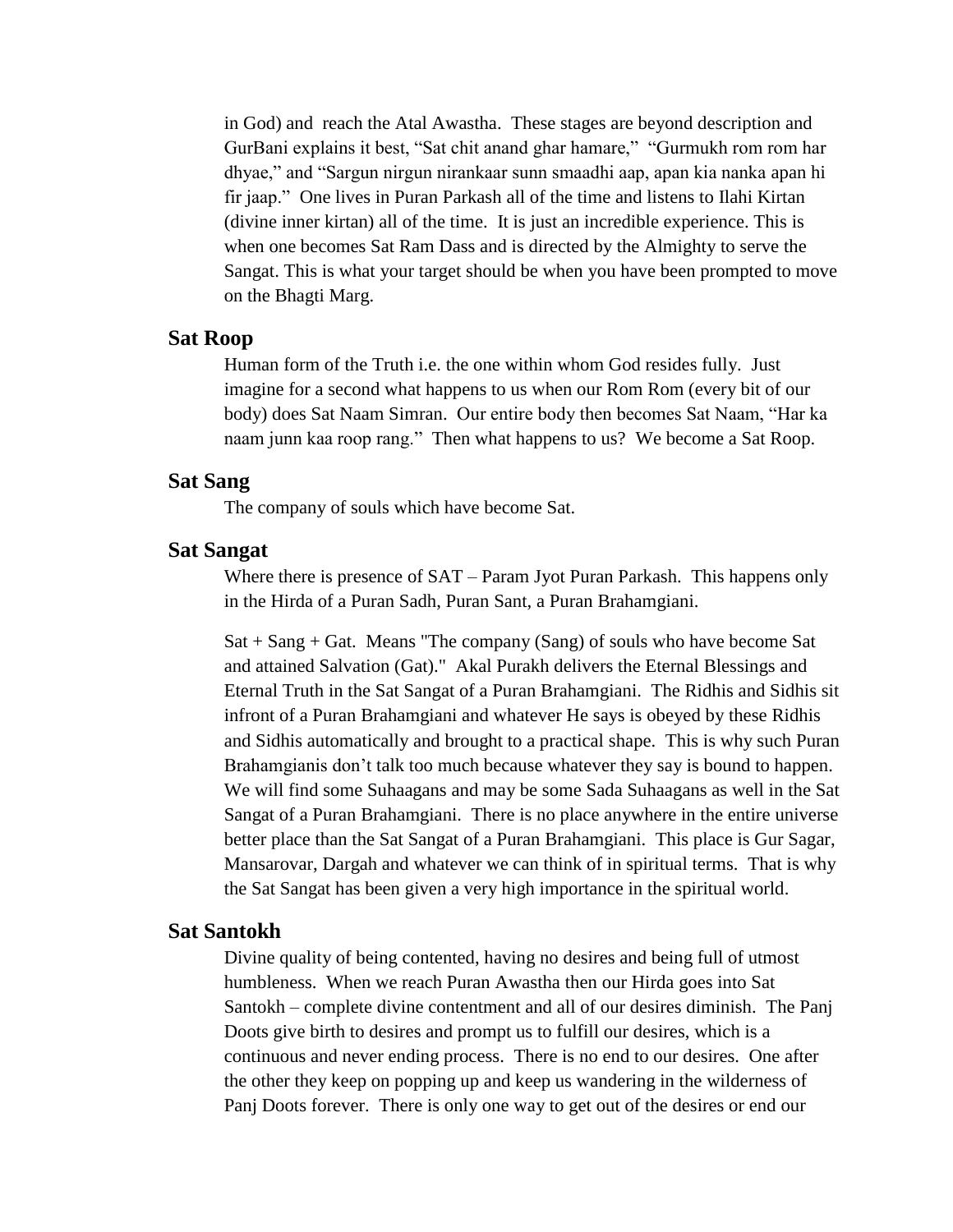desires and that happens when our Hirda goes into Sat Santokh – complete contentment. Only then does there remains no desire. This divine power of Sat Santokh is achieved only by those who become Puran Purakh. When there is no desires left and the Hirda goes into Sat Santokh then there is nothing that can shake our trust, devotion and love for the Guru, and this divine blessing is available only to a Puran Purakh. Therefore, the Hirda of a Puran Purakh is always and forever filled with the infinite trust, infinite devotion and infinite love for their Gur and Guru.

### **Sat Saroop**

A divine soul that has become completely truthful inside and out.

### **Sat Sarovars**

Seven sources of spiritual energy – or seven sources of life energy, or seven integral parts of the Sukhsham Sareer (Astral body) which itself is part of the soul. This life energy is called Amrit. In Yoga these are called the 7 chakras. They are sensed around the following areas of the physical body, although they are not part of the physical body: -

These are seven centers of spiritual energy within human body. These are located at (the Vedic names are also given in brackets):-

- 1. Mid-Forehead. (Trikuti; Gyan Netter; Dib Drisht; Agyaa Chakkar).
- 2. Throat. (Visudhi Chakkar).
- 3. Middle of the chest (Hirda; Anhat Chakkar).
- 4. Navel area (Nabhi; Manipuri Chakkar).
- 5. Above the sex organ. (Swadhisthan Chakkar).

6. Base of the spine (Mooladhaar Chakkar. Source of the Kundalini Shakti).

7. Top of the head. (Dassam Duaar. Sahansar Dall kanwal – thousand petal lotus).

They are activated by Naam Amrit. Once that happens then there is an internal generation of the spiritual energy in the human body. This GurParsaad is available to the Suhaagans and Sada Suhaagans.

#### **Sat Yug**

Age of Truth.

#### **Satan**

See Demons and Devi-Devtas.

# **SatGur**

Same as [SatGuru.](http://www.satnaam.info/index.php?option=com_content&task=view&id=1307&Itemid=55)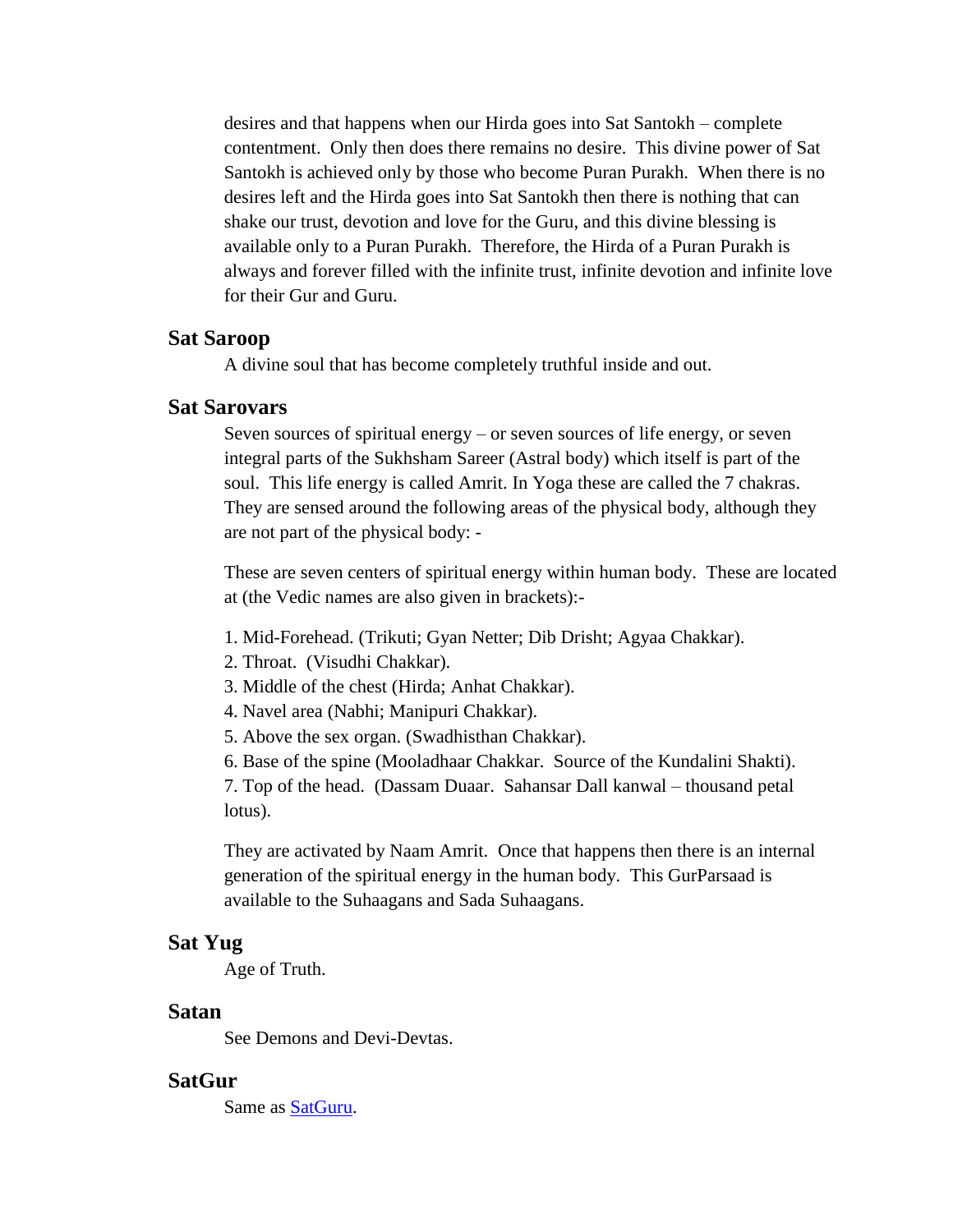# **SatGur Poora**

Perfect SatGuru.

### **SatGuru (1)**

Truth Guru. Heart within whom God , the Truth "SAT" , is fully manifest. That is the Guru. Sat is the Guru, Sat is Akal Purakh. The Guru is not the Deh (human body) that contains this Divine Light of God. The one who reaches the Param Padvi is a SatGur, the one who reaches the Puran Brahamgian stage is the SatGur, the one who reaches the Puran Tat Gyan stage becomes a SatGur, the one who is blessed with the Atum Ras becomes a SatGur, the one who becomes a Sat Hirda and with Puran Param Jyot Parkash becomes a SatGur, the one who becomes a Puran Sant Hirda is a SatGur. Please always and forever keep this thing in our mind and have a clear understanding of this divine truth that Sat is the Guru. Dehi is not the Guru means physical body is not the Guru, physical body is Maya and is perishable. So the physical body is not and can't be the Guru, the Param Jyot Puran Parkash is the Guru. So whenever we bow and follow these souls we don't follow their physical body, but we follow their Sat Roop, and that is Puran Brahamgian Atam Ras Puran Tat Gyan Puran Parkash Param Jyot.

### **SatGuru (2)**

There has never been any doubt about the divine truth that GurBani is Sat. There has never been any doubt about the divine truth that GurBani is the Gyan Saroop of Dhan Dhan Paar Braham Pita Parmeshwar Ji. There has never been any doubt about the divine truth that GurBani has come from Akal Purakh. Therefore, there has never been any doubt about this divine truth that Dhan Dhan Shri Guru Granth Sahib Ji is the SatGuru since it came into existence with the blessings of Dhan Dhan Pancham Patshah Ji SatGur Arjun Dev Ji Maharaj.

# **Satnaam Parivaar**

Satnaam Family - all of the devotees who have been blessed with GurParsaad of Sat Naam.

#### **Sato**

Goodness aspect of Maya. Includes Daan, Daya, Dharam, Sanjam, Sat Santokh.

#### **Satta**

The super divine infinite power.

#### **Satuks**

The people who operate under Maya's Sato consciousness. See Rajus and Tamus.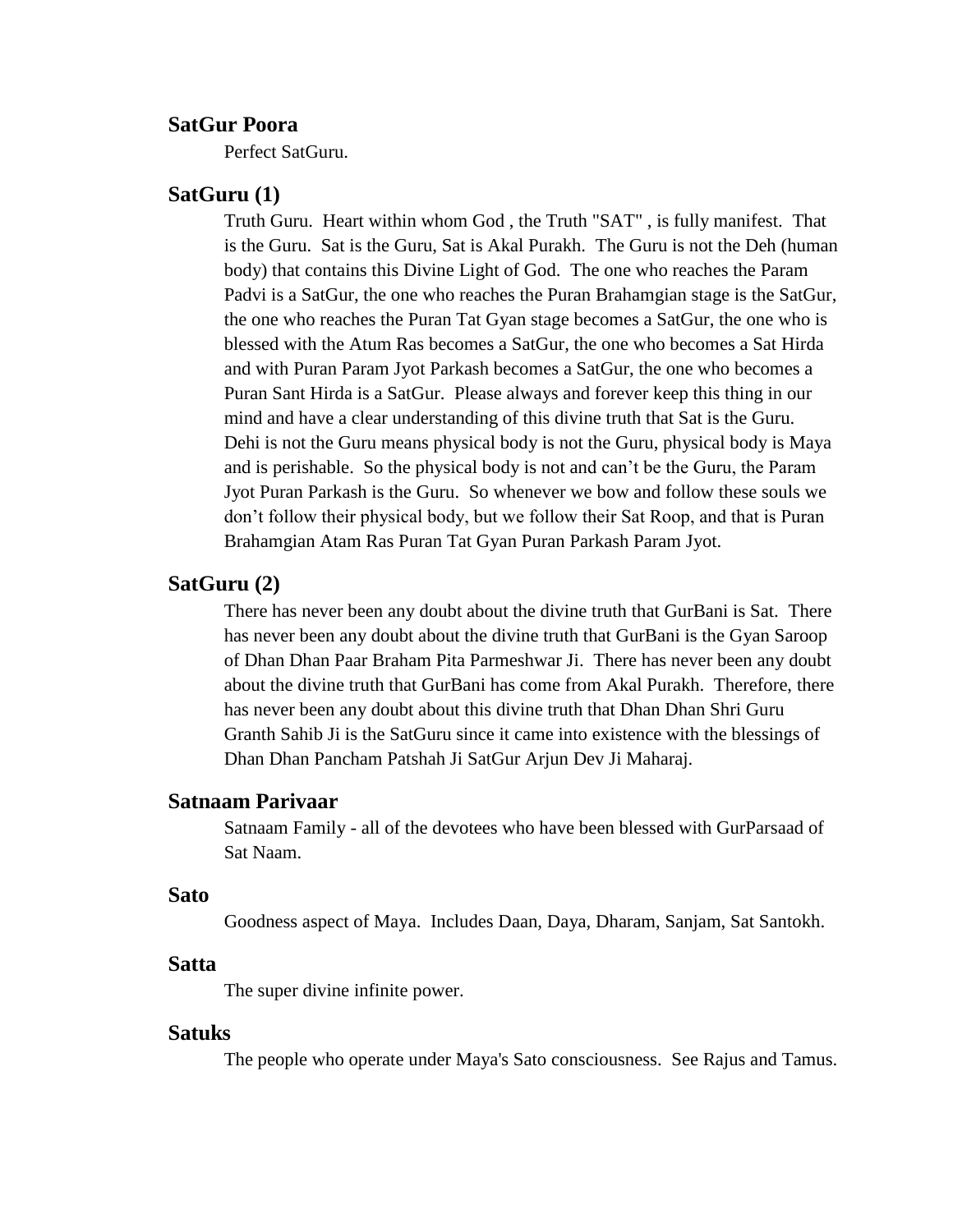# **Sehaj**

Same as [Atal Awastha.](http://www.satnaam.info/index.php?option=com_content&task=view&id=1175&Itemid=55)

## **Sehaj Awastha**

Sublime state of mind absorbed in God's Love.

### **Sehaj Samadhi**

A state of continuous Samadhi - eyes open , day and night, sleeping or awake - it is all done in the state of Samadhi. The ones who reach that level in spirituality and achieve the Param Padvi and are called a Satgur, Puran Sant, Puran Brahamgiani or a Puran Khalsa. Then all of the senses and Karam Indrees come under the Puran Hukam of Akal Purakh and we go into a continuous Samadhi, which is also called Sehaj Samadhi. Then while in Sehaj Samadhi whatever they utter or say is in Puran Hukam and is called the world of God and that is Gur Mat in addition to GurBani. Whatever they say is nothing different from what GurBani says because whatever they say is the Puran Brahamgian – divine wisdom. That is why their words are called Sat Bachan and they come true to us when applied to our daily life. So ignoring the words should not be an option for us. Following the word will be a divine blessing.

#### **Sehaj Subhaa**

Same as [Sehaj Samadhi.](http://www.satnaam.info/index.php?option=com_content&task=view&id=1301&Itemid=55)

## **Self-realization**

The one who has realized himself has realized God. Self realization is basically, realization that it is the super divine power that runs our body. It is realization that we are not a physical body, but we are the super divine power that runs this body.

#### **Seva**

Service. Humbleness and humility are very powerful divine weapons to kill our Haumai. Death of Haumai brings Jivan Mukti to us. We all as human beings are very fortunate to be blessed with the divine power to exercise this divine quality of humbleness and humility in our daily life. By doing so we keep on enhancing this divine quality and eventually our Hirda is filled with so much humility and humbleness that we are able to reach the door of the Dargah. This is the reason why Jodyan Di Seva (wiping shoes of the Sangat) is given so much importance. Cleaning the utensils of the Langar (Guru's Kitchen) also is a Seva that brings humility inside our Hirda. Doing Dandauth Bandhna at the Sat Charans of our Satguru is another very important weapon to beat our ego and bring humility into our Hirda. Therefore, whenever we meet our Guru and Sangat, please do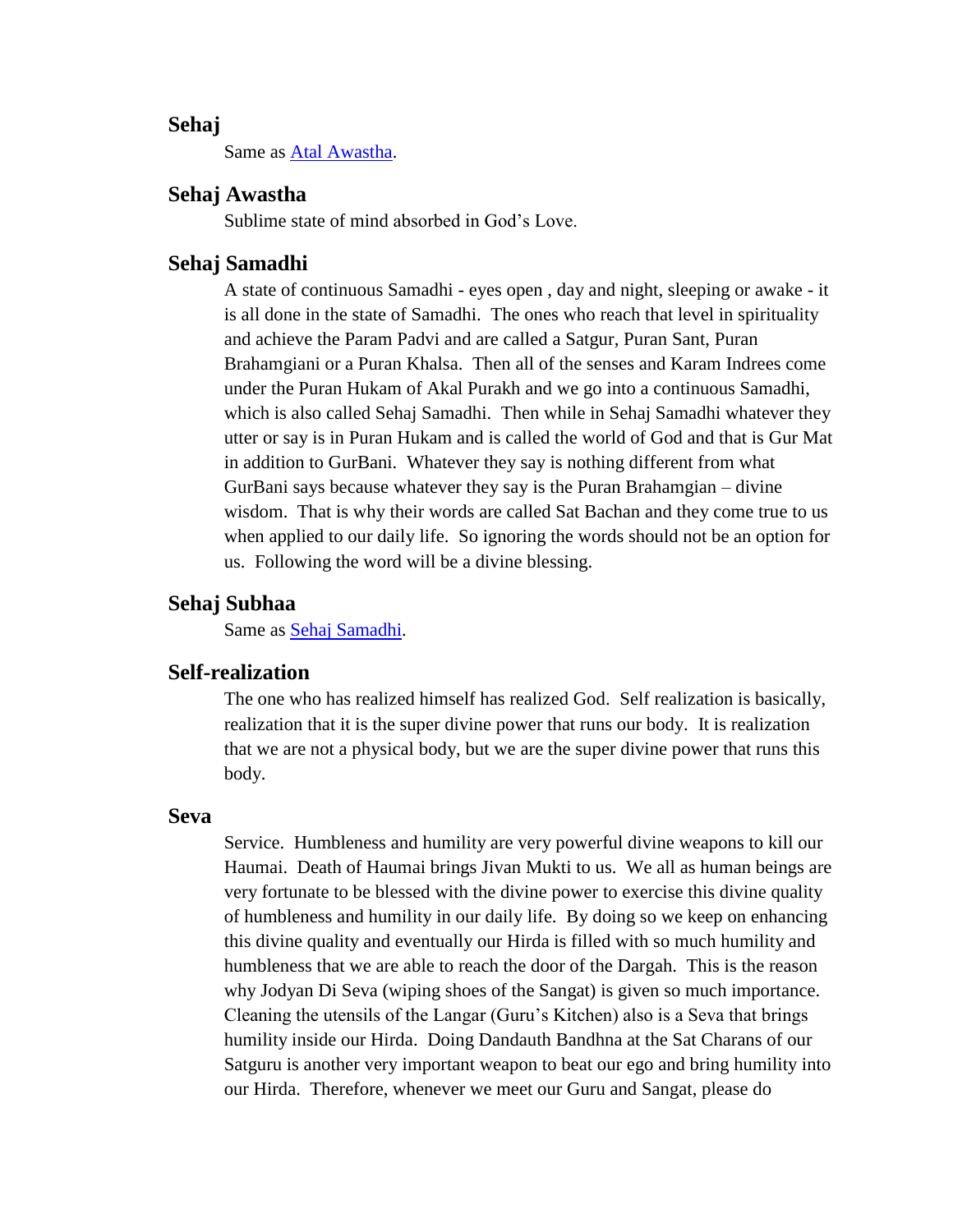Dandauth to them. Whenever we go to the Gurdwara, do Dandauth to Shri Guru Granth Sahib Ji and also the Sangat sitting in there. We are able to gain much more spiritually by doing Jodyan Di Seva, Langar Di Seva and Dandauth to the Satguru than by doing anything else, except focusing on Sat Naam Simran.

By completely surrendering at the Sat Charans of our Satguru we are able to please the Almighty and our trust, devotion and love brings the Gur Parsaad of Puran Bandgi. This way when our Seva is accepted in the Dargah as completed then we are able to achieve Totality – Puran Awastha, Atal Awastha, Param Padvi, Puran Braham Gyan, Puran Tat Gyan and we are a Puran Purakh. There is a very important point about Seva that needs to be understood and that is only those deeds are regarded as Seva if they are conducted without any wishes or pay back. This is called Nishkaam Seva, meaning the Seva behind which there is no desire, no Kamna. Only Nishkaam Seva will help us to become a Sevak. Seva means doing Parupkaar and Maha Parupkaar.

## **Seva Ka Daata**

Giver of the gift of selfless service.

#### **Sevak**

Servant. The one who becomes the Sat Hirda has been called Thaakur Ka Sevak (Master's Servant) as after becoming the Sat Saroop they go into the complete service of Dhan Dhan Paar Braham Parmeshwar Ji. There is a very interesting and unique relationship between the God and the Sevak. Even though in the eyes of the people he is merely a Sevak, for God He is everything. God is so kind that He places all His eternal treasures at the disposal of a Sevak. But, at the same time the Sevak spends every breath under the Hukam of Dhan Dhan Paar Braham Parmeshwar Ji. This is the infinite kindness on the part of the God that makes everything happen for the Sevak and gives Him all of the Wadyaaee, but at the same time Sevak gives back the Wadyaaee to the God Himself, in His infinite love, trust, faith and devotion. The two of them are same, yet keep on playing this interesting and surprising game with each other.

#### **Shabad (1)**

Divine Word. The word of the Guru is a divine promise that will come true for us. All we have to do is to listen to this divine word with full and complete commitment and belief, faith and trust, devotion and love. Then put it into practice in our daily life.

# **Shabad (2)**

Under the influence of maya, Shabad means bad words, foul language.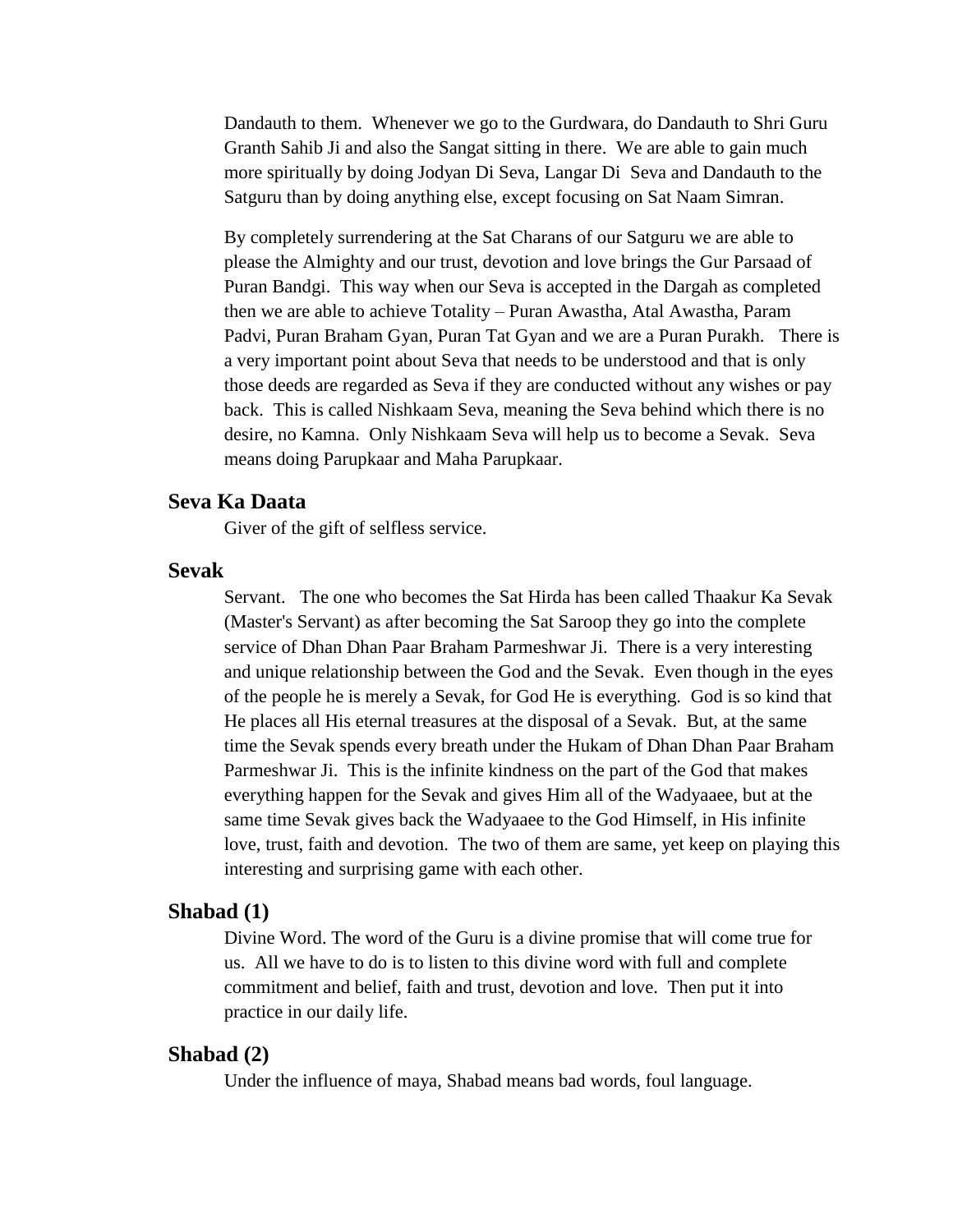# **Shabad Guru**

Shabad Guru is the Gyan Saroop of Akal Purakh, the divine knowledge, the Brahamgian - Shri Guru Granth Sahib Ji. Since it teaches us all of the divine laws it is known as the Guru. Also it is Guru because it takes away darkness from inside us and enlightens us with the true meaning of spirituality. It provides us with guidance to follow the Truth and become Truthful and serve the Truth. The entire GurBani is Shabad Guru (see Gur Shabad). Every Shabad of GurBani is the Shabad Guru. See See Shabad Ki Kamai.

# **Shabad Guru Ki Kamai**

Whatever GurBani tells us to do we should perform in our daily life in order to bring in all of the divine qualities and attributes into our Hirda to become Puran and reach the Puran Bandgi stage.

# **Shabad Ki Kamai**

See Shabad Guru Ki Kamai.

## **Shabad Marey**

Dying unto the Shabad. This means that the death of ego occurs when there is no difference between what we think and do and what the Shabad says.

#### **Shakti**

Power. See Kundalini Shakti.

# **Sharan**

Refuge. Shelter of the Guru.

# **Shardha**

Devotion. See Sachee Shardha.

## **Sharnagat Bhagti**

Spiritual path of coming under the shelter of the Guru.

# **Shri**

Title of honor. E.g. Shri Guru Granth Sahib Ji. Shri Sat Naam.

## **Shri Guru Granth Sahib Ji**

Shri Guru Granth Sahib Ji also called GurBani, Bani, Shabad Guru, Gyan Guru, GurMat, BrahmGyan. Consitution of Eternity's Kingdom. Contains the divine laws. Stated very clearly and well defined. These divine laws were exercised by the Guru Sahibans, Sants and Bhagats and promoted to be used by the masses. Following these divine laws is the real Dharam (religion) direct from God.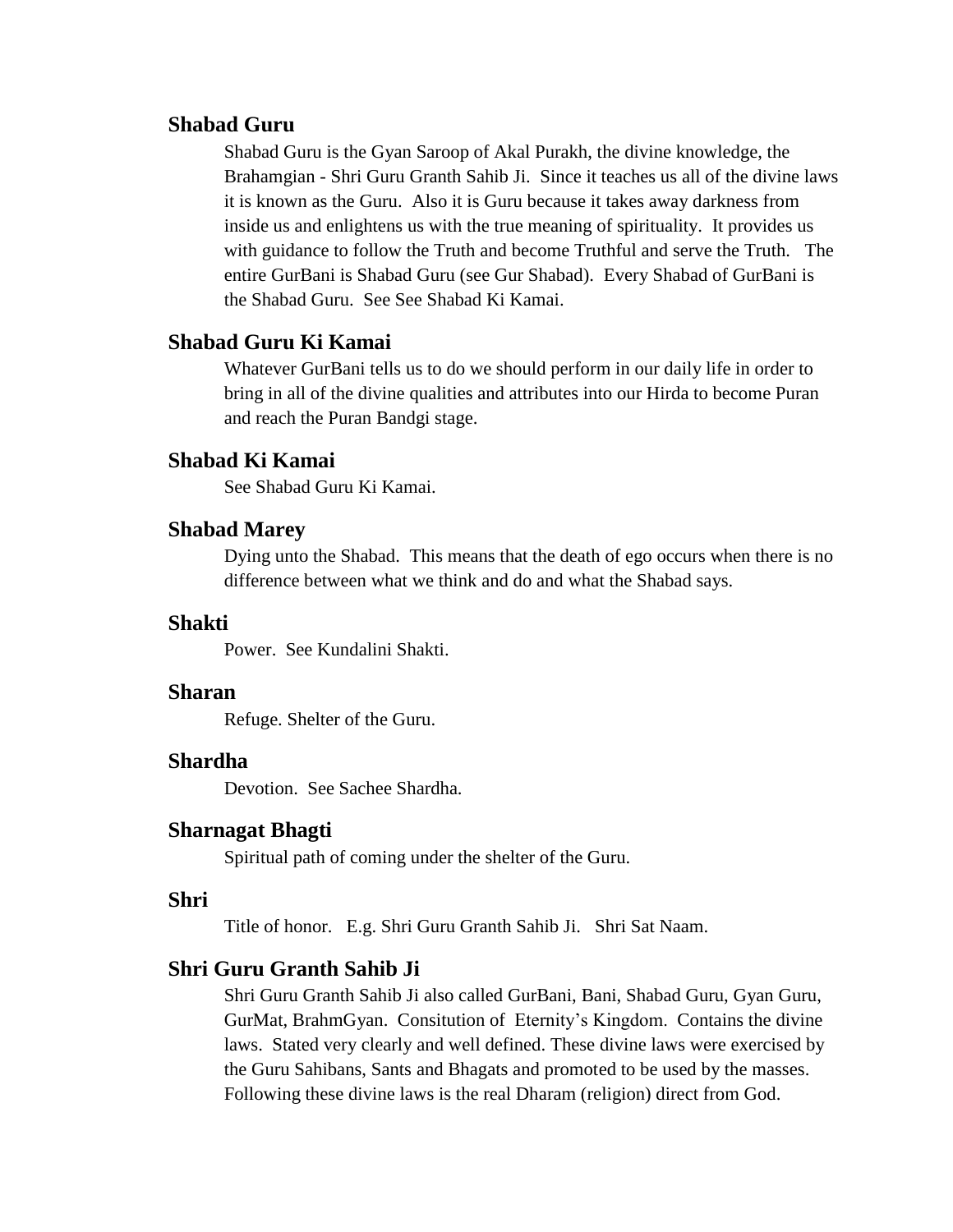### **Shukrana**

Giving thanks to Akal Purakh for His Anant Beant Apaar GurKirpa and GurParsaad.

## **Sidh / Sidhas**

Souls that live at very high levels of spirituality. May also possess spiritual powers.

## **Sidh Gosht**

GurBani by Guru Nanak Dev ji when he addressed the Sidhs.

# **Sift Salah**

Praise of the Gur and Guru.

#### **Sikh**

Disciple of the Guru. Please keep one thing always and forever a very important divine truth, that just by doing Matha Tekna to Shri Guru Granth Sahib Ji we are not accepted as a true disciple and that Shri Guru Granth Sahib Ji doesn't authorize us to call it as our Guru. In the real divine sense, Shri Guru Granth Sahib Ji will become our Guru only when and if we follow GurBani in our daily life, that we live our life according to the Gur Mat – GurBani. Nothing less then that will make us a true disciple of the Guru. Doing GurBani in our daily life will make us a true disciple and not just by doing Matha Tekna or reading or listening to GurBani we will become a true disciple. Becoming GurBani by doing GurBani is the key to success and this is the only way to respect Shri Guru Granth Sahib as the Guru. Satguru Arjun Ji is telling us that only a Satgur can give the treasure of Naam to the Sikh, only a Satgur can give Amrit to the Sikh, only a Satgur can give the GurParsaad to the Sikh.

And who is a Sikh? A Sikh is a learner, a Sikh is a disciple of the Guru, a Sikh is the one who has been blessed with the divine wisdom of surrendering completely at the Charans of the Satgur, a Sikh is the one who is ready to receive the GurParsaad from the Satgur. This GurParsaad is an infinite blessings, this GurParsaad does wonders to the Sikh, this GurParsaad cleans up the Sikh from inside out and transforms him from an ordinary person to a Sant Hirda.

#### **Silence**

Silence is another name for divine love and Divinity Himself. So the ones who are blessed with Gur Ki Parteet, their Hirda goes into complete silence, their mind goes into complete silence and where there is complete silence God appears there and lives their forever. See [Sunn Samadhi.](http://www.satnaam.info/index.php?option=com_content&task=view&id=1261&Itemid=55)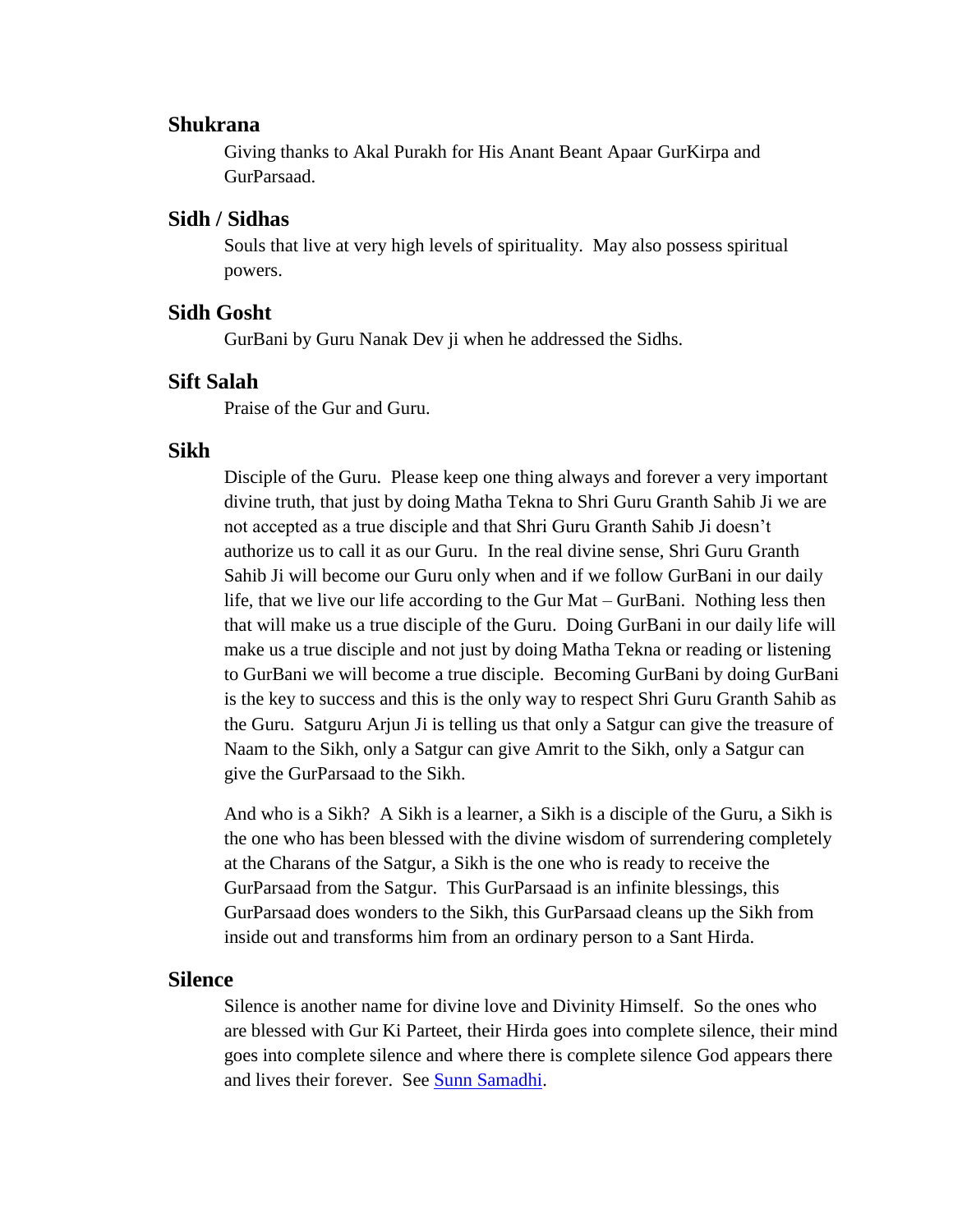## **Simran**

Simran means:-

- carving Sat into our memory,
- inscribing Sat into our mind (Surat),
- remembering Sat with love in our spiritual heart centre (Hirda),
- absorbing Sat into every bit of the body into every single cell.

# **Samadhi**

Trance-like state where this is still awareness of the self. Deep meditation due to "Liv Lagee" the union of Shabad and Surat (divine word and consciousness).

## **Sobhaavant**

The Sants are Glorious. Their job is to lead the world through this dark age into enlightenment where people around the world can change their destiny and become capable of seeing, speaking, hearing, serving and delivering the Truth. They become glorious by bringing an end to the sufferings and pains of the masses. Delivering GurParsaad and bringing salvation to the masses is their glory.

#### **Sodhat**

God takes all of the bad qualities out of our Hirda and fills it with the divine qualities and eventually makes our Hirda become a Sant Hirda. This is the meaning of the Shabad Sodhat.

# **Sookham**

The divine element that provides life to the creation i.e. God.

## **Sparash**

Touch – as related to a beautiful person of the opposite sex. The feeling of lust that comes from touching the opposite sex.

## **Suhaag**

Acceptance as a Bhagat in the Dargah of Akal Purakh Ji.

#### **Suhaagan**

Bride of God.

#### **Sujaanaa**

God knows everything.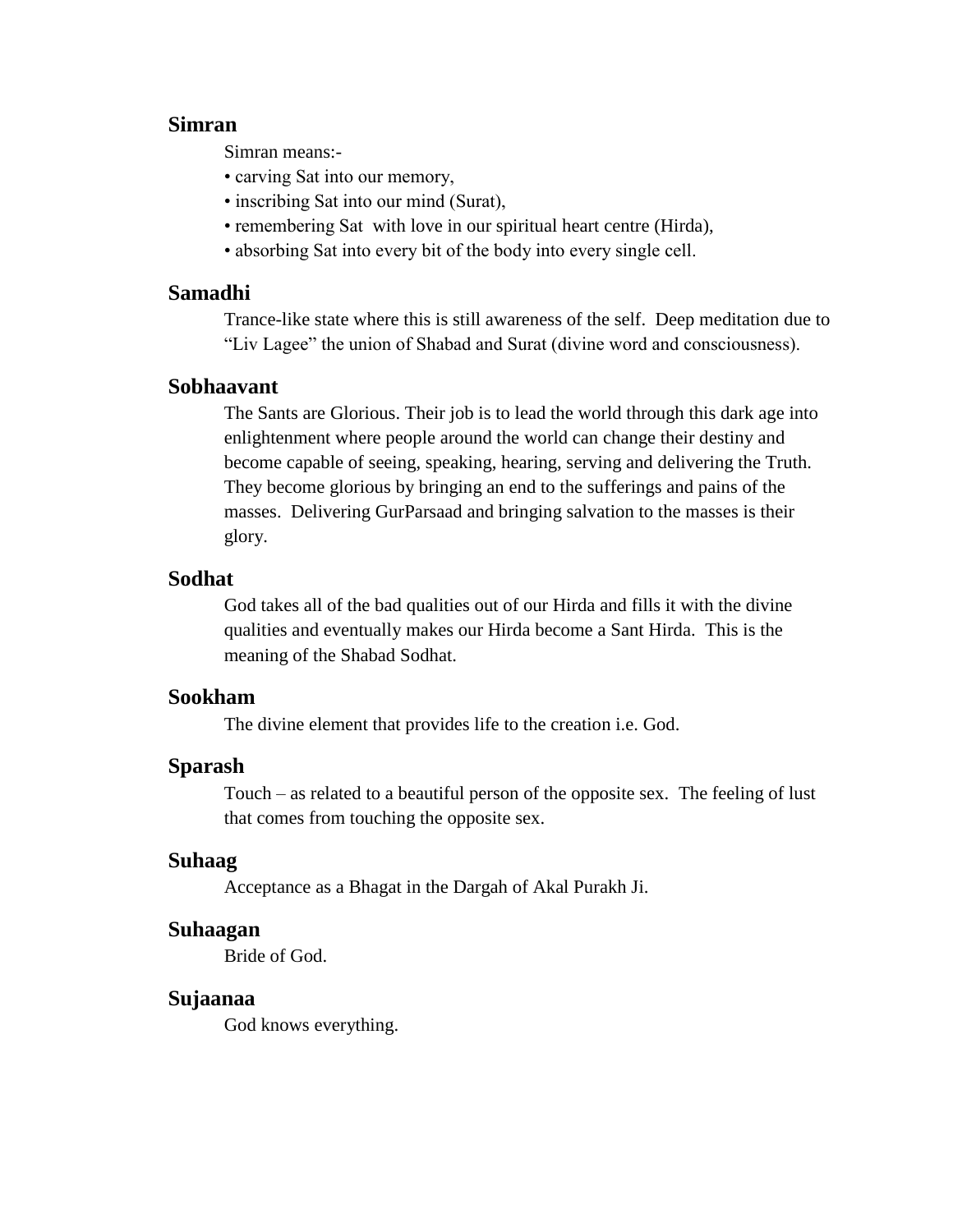#### **Sukh**

Peace. The peace or Sukh here means the complete silence mode of mind, Sunn Smaadhee, thoughtless state of mind. When that happens God appears. When the mind goes into complete silence, complete peace then it becomes mandatory for God to appear in the Bhagat. This is all that Bandgi is about. See Peace.

## **Sukhmani**

When we say Sukhmani we mean Puran Awastha, Atal Awastha, Param Padvi, this is the real divine meaning of Sukhmani. The mind that is replaced by the Sukhmani becomes a source of all of the eternal treasures. Such a mind becomes a source of Gur Parsaad for others. Sukhmani, therefore, is the highest spiritual stage of Bandgi and infact is Totality – Puran Bandgi.

The diamond of Sukhmani, Sehaj Smaadhi, can only be achieved, experienced and realized, but can't be explained, "Sukhmani sahaj gobind gun Naam." There are many of preachers out there who preach to read Sukhmani for accomplishing worldly things, but we have yet to see a preacher who tells the Sangat to become Sukhmani by doing what Sukhmani is telling us to do. We have not yet seen any preacher who delivers the complete Divine Truth to the Sangat. We have not yet seen any such preacher who delivers Puran Tat Gyan to the masses. The real Divinity is in becoming Sukhmani by doing what Sukhmani is telling us to do and not just in reading Sukhmani every day and even multiple times every day. . Such souls who do what Sukhmani is saying become Sukhmani for sure.

# **Suksham Dehi / Sareer**

Astral Body. The Suksham is part of the soul. It is the source of life energy and power that keeps the physical body in senses and operation. All of the energy and breathing process, running of blood in the veins, and all other operations of the organs of the body are all run by this life energy which comes from the seven sources of spiritual energy – Sat Sarovars.

#### **Sumat**

Highest Wisdom. See Sat Naam.

# **Sunn**

Complete silence, complete peace. The mind has been replaced by Param Jyot. No mind means no more thoughts and hence complete silence and unending divine love.

# **Sunn Klaa**

God's highest power of complete silence. Sunn Klaa is the highest divine power of Dhan Dhan Paar Braham Pita Parmeshwar Ji. It has been described in GurBani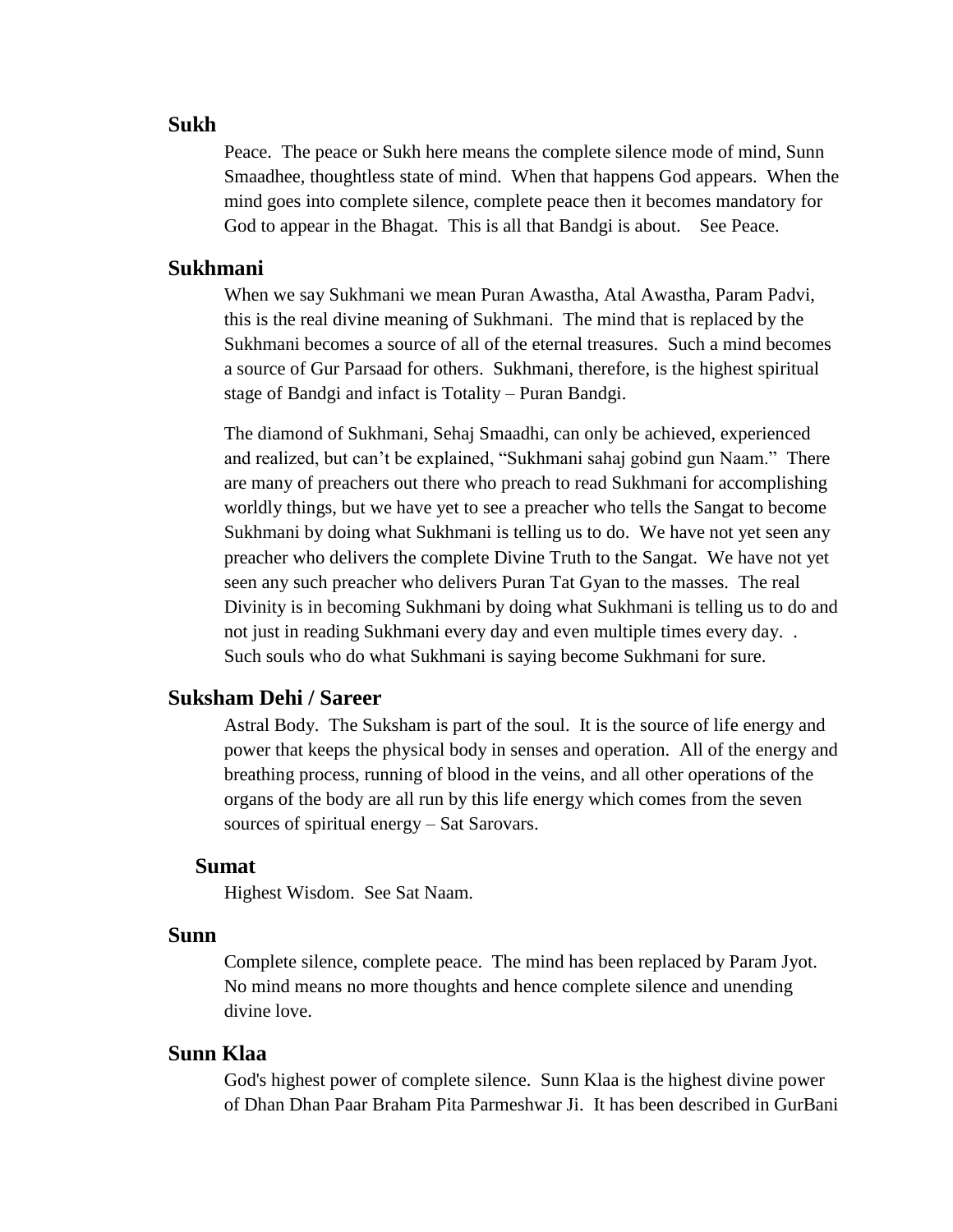elsewhere that the entire creation is created by the Creator using His Sunn Klaa. Sunn means complete silence, complete peace and Klaa means the divine power.

## **Sunn Samadh Maha Parmarath**

This means that Sunn Samadhi is the most rewarding state of mind, Hirda, soul and body. When we go into Sunn Samadhi then whatever may be happening physically around us does not register. We do not hear anything; we have no thoughts at all in our mind; and our Hirda, soul and body are filled with Amrit and we are in a state of complete eternal bliss.

#### **Sunn Samadhi**

A stage of complete trance – no thoughts -complete silence. No awareness of the self. When Nirgun and Sargun become one in a person moving on this divine path of Bandgi, then the mind, Hirda, soul and body is taken over by the Infinite Divine Power and that person goes into a state of complete silence. This is a state completely free of thoughts and is called Sunn Samadhi. This is the highest level of Simran because when this happens then the entire mind, Hirda, soul and body goes into Naam Simran and is absorbed in Amrit.

When we go into Sunn Samadhi then we are unable to tell how much time has passed. There remains no effect of time and space. In fact, we go beyond time and space during that period when our mind, Hirda, soul and body goes into complete silence. This stage of Bandgi has been called Maha Parmarath in GurBani.

## **Surat**

The mind. Those who do Sat Naam Simran in their Surat becomes Sat. When Sat Naam goes into Surat or mind then Surat becomes Sat, and as Sat Naam Simran progresses it goes in to other spiritual centers – Sat Sarovars and activates these Sat Sarovars inside the Suksham Dehi. These seven centers of spiritual energy are contained within our own Suksham Dehi and are illuminated with the Sat Naam and all of our Bajjar Kapaats open up, including the Dassam Duaar and a permanent connection with the Param Jyot is established. This is how our entire Suksham Dehi and physical body is filled with Amrit and goes in to a stage when our entire body is filled with Amrit and our Rom Rom goes in to Sat Naam – or our Rom Rom becomes Sat.

#### **Swaas**

Breath. God gave us the wealth of breath to keep the life element going.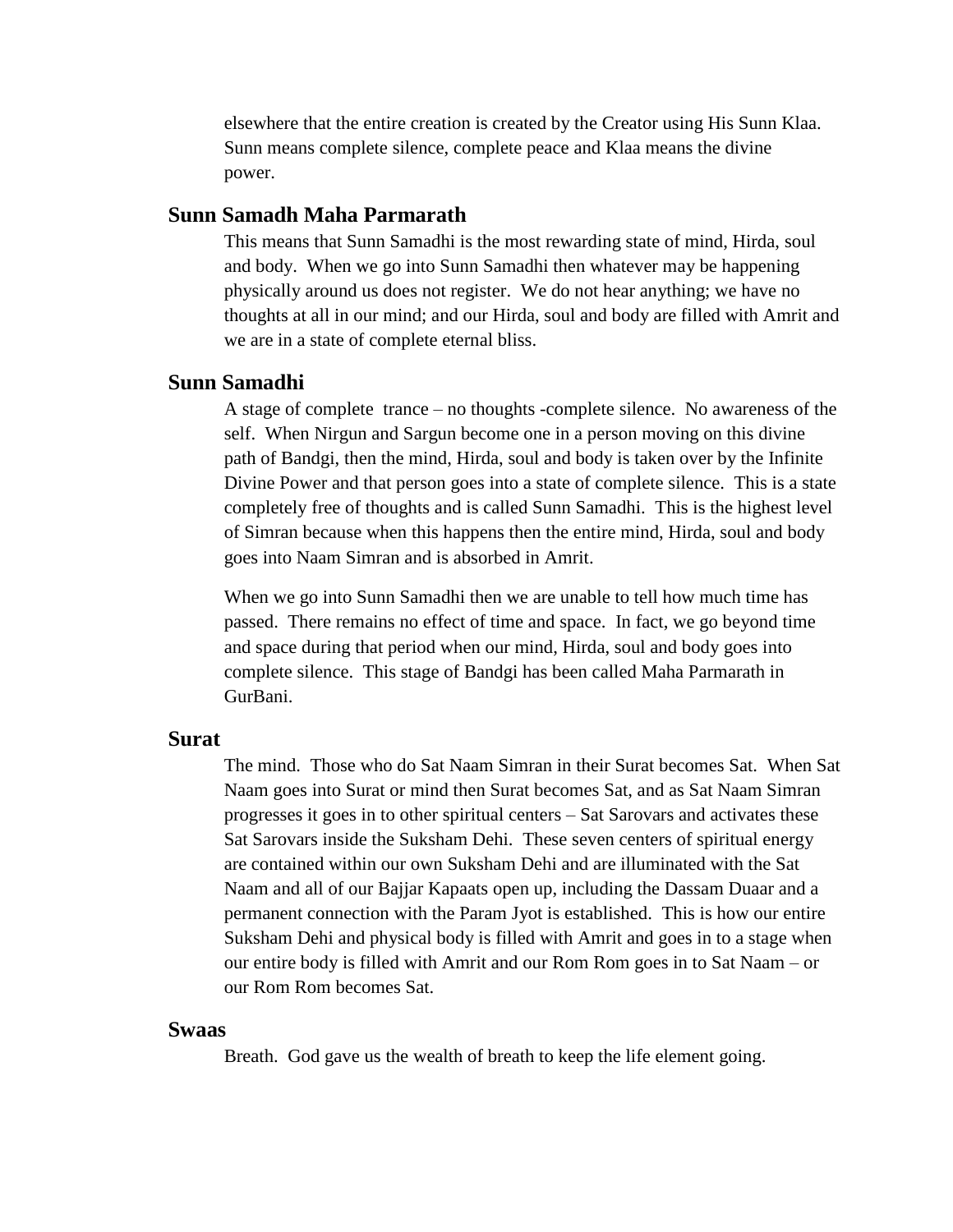### **Swami**

Master.

#### **Swarag**

Heaven is the place where the Devi-Devtas (demi-gods) reside. It is one step below the Dargah, Sach Khand. Dargah is also called Baikunth.

# **T**

### **Tamo**

Darkness/Ignorance aspect of Maya. Includes the Panj Doots. The people in this level of consciousness are called Tamus.

### **Tamus**

The people who operate under Maya's Tamo consciousness. See Rajus and Satuk.

## **Tap**

Tap is basically, fighting with Maya, fighting with Panj Doots and desires. The one who does Tap is Tapeesar.

#### **Tapeesar**

The one who is fighting with Maya and eventually wins, but what exactly wins? Who really wins? It is the Infinite Divine Power in the Tapeesar that wins and defeats Maya.

#### **Tat**

Divine essence.

#### **Tat Gyan**

The deep divine knowledge and understanding. Tat Gyan is the highest level of Brahamgian. The person who reaches this level of Brahamgian can never slip back. Until we are blessed with the GurParsaad of Tat Gyan and we become Tat Key Baytay, we are very likely to slip back. Another very important point to understand is that the divine wisdom, the Puran Tat Gyan, doesn't come by reading many religious books. Puran Tat Gyan is also not achieved by reading GurBani on a daily basis. Puran Tat Gyan is also not achieved by any other means such as doing Yoga and other religious rituals. Puran Tat Gyan comes from within when our Bandgi or Simran reaches that level after all of our Bajjar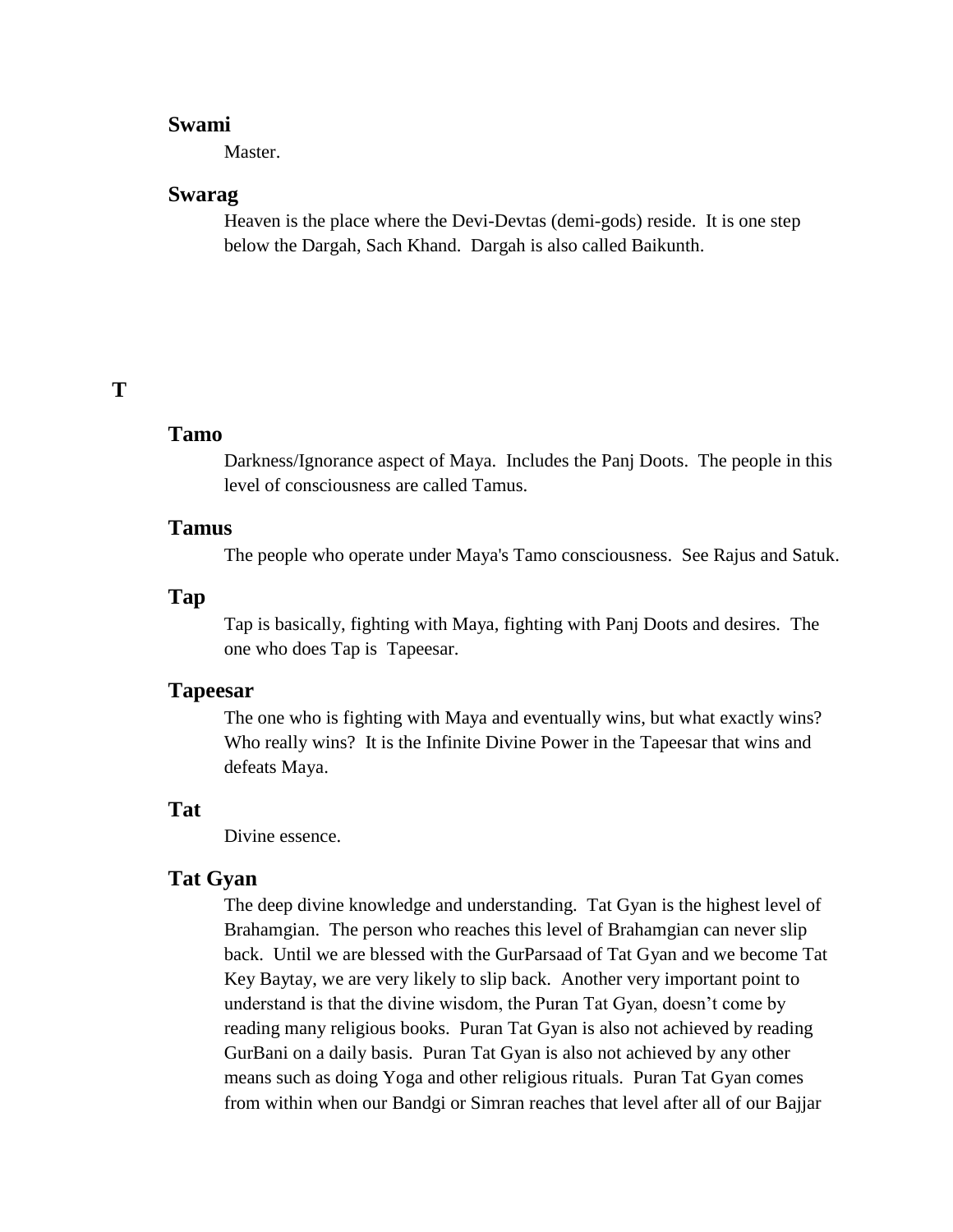Kapaats are opened, Dasam Duaar is opened, Sat Sarovars are enlightened with Naam, Kundalini is awakened and our Hirda is blessed with Puran Jyot Parkash and our Bandgi is accepted in the Dargah. Therefore, for reaching this level of spirituality we have to focus on the eternal treasure of Naam, the GurParsaad.

## **Tat Key Baytay**

Souls that are absorbed in the essence of the Eternal Truth, [Tat Gyan.](http://www.satnaam.info/index.php?option=com_content&task=view&id=1251&Itemid=55)

## **Tat Vastoo**

See [Tat Gyan.](http://www.satnaam.info/index.php?option=com_content&task=view&id=1251&Itemid=55)

## **Tayj / Tej**

The Aura is called Tayj in GurBani. See [Aura.](http://www.satnaam.info/index.php?option=com_content&task=view&id=1169&Itemid=55)

## **Teerath**

Pilgrimage.

See:

#### [Atsath Teerath.](http://www.satnaam.info/index.php?option=com_content&task=view&id=1170&Itemid=55)

[Andherlaa Teerath.](http://www.satnaam.info/index.php?option=com_content&task=view&id=1196&Itemid=55)

## **Trikuti / Third Eye**

Brow chakra (middle of the forehead). The spiritual energy centre in the forehead is also called Trikuti. This is where the three channels of spiritual energy meet. These three energy channels are called Ida, Pingla and Sukhmana. They originate at the lower part of the spine and meet at the Trikuti. The energy that rises through these three channels starts from the base of the spine upto the Trikuti and is called the Kundalini. (Also See Dib Drisht).

The third eye will open by guru's kirpa only (not through position (asans) and breathing technques), and sat naam will help you, you should not even think about it, and same is true with kundilini rising. Once you are blessed with gurparsaadi naam by Baba ji. Your progress should be much faster, we even didn't know when our dassam duaar opened, so please don't think about these things and just concentrate on simran - for more understanding please read the article on ajapa jaap again. Just do simran in a sukh assan (comfortable position) only.

## **Trishna**

Desires, the main one being the desire to amass wealth and worldly comforts and material goods. Desires are the most difficult thing to win over in order to beome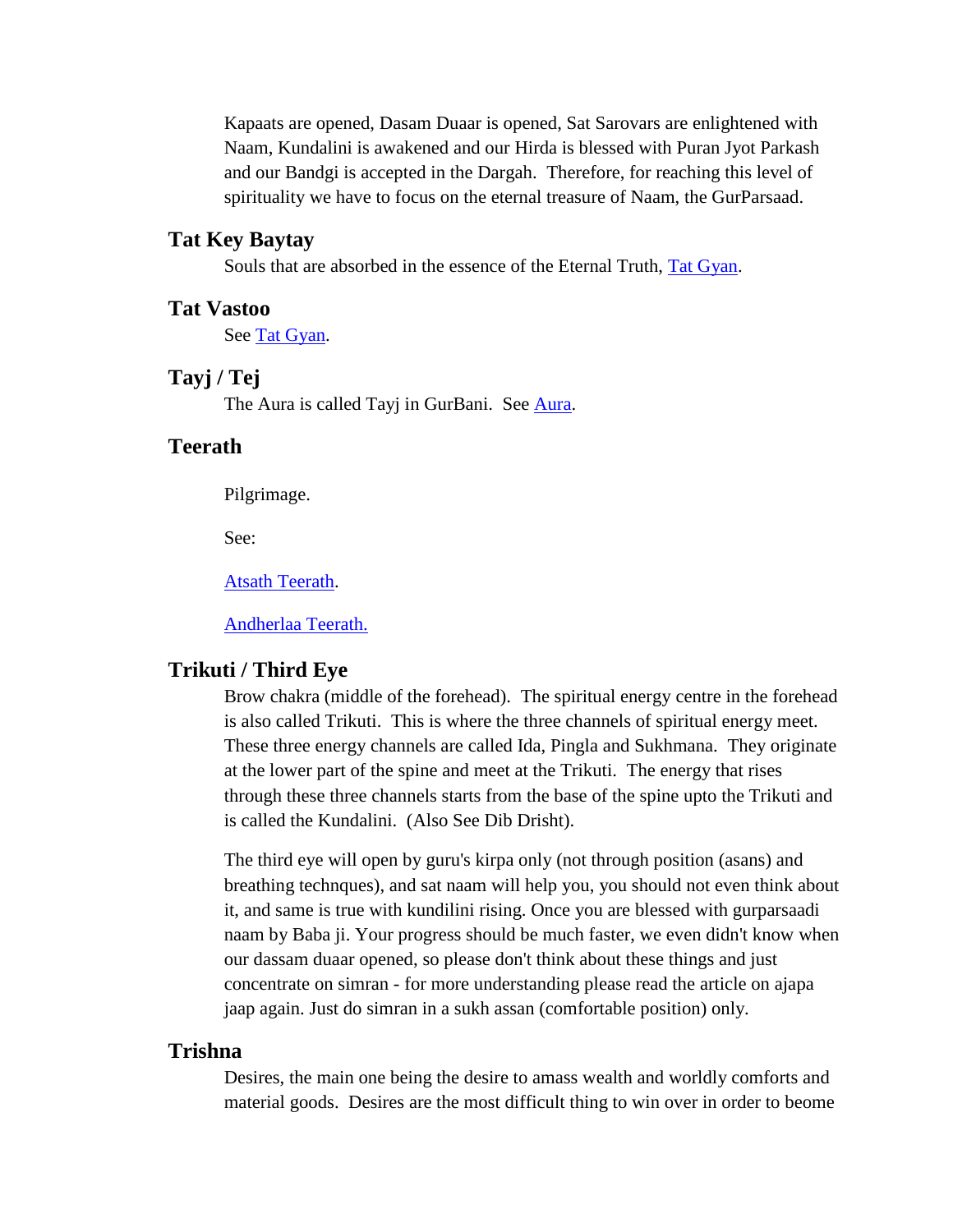desireless. Desiring is a continuous process and never ends. One after another desires keep on coming in a never ending stream. They keep on prompting us to do fair and unfair things in order to fulfill them. There is only one way to eliminate desires and that is to go into a state of Sat Santokh, divine contentment. Sat Santokh comes only with Naam Simran, Naam Ki Kamai and Puran Bandgi, which again is a GurParsaad. Desires are the root cause of all of the problems and will never let our mind go into the mode of peace and contentment. So please stay focused on Sat Ki Karni and Sat Naam Simran, because only Sat can bring peace to our mind and replace it with Param Jyot Puran Parkash and give us the Gur Parsaaad of Puran Brahamgian. This is the only way we can win over our own mind. Winning over the mind is winning over Maya. Winning over Maya is winning over Panj Doots and desires. . The Panj Doots and desires are the highest level of mental sicknesses. Only a Satgur is Rog Rehat, meaning that only the Satgur doesn't suffer from any such sickness at all, "Jo Jo Disey So So Rogi. Rog Rehat Mera Satgur Jogi." People ask if we give up desires how can we get anything? The answer is that when we give up everything to Him, then He takes good care of us. Infact, a stage comes when all of our desires vanish and then He will continue to give us an excellent life and everything we need. Everything happens according to the divine law of His Hukam and our Karni. Our destiny is carved based on our Karni according to the mandatory law of the Karma. So whatever we sow so shall we reap. If we sow truthful deeds then our future will obviously be bright and shining. And same way if we sow untruthful deeds then our future will be full of sorrows and pains. So whenever sorrows and pains come in life that means that we must have done something real stupid at some point of time in space that is why we have to see hardships, pains and sorrows. If we do have a desire for anything though, please desire only for Naam Ki Kamai, just like the Sants who are always and forever absorbed in Naam Ki Kamai.

## **Tunn / Tan**

Physical body.

## **Tunn, Munn and Dhan**

Body, mind and wealth. By completely surrendering these to the Guru one realises the Truth. See Dasvandh.

## **U**

#### **Udhree-ai**

Achieving Jivan Mukti.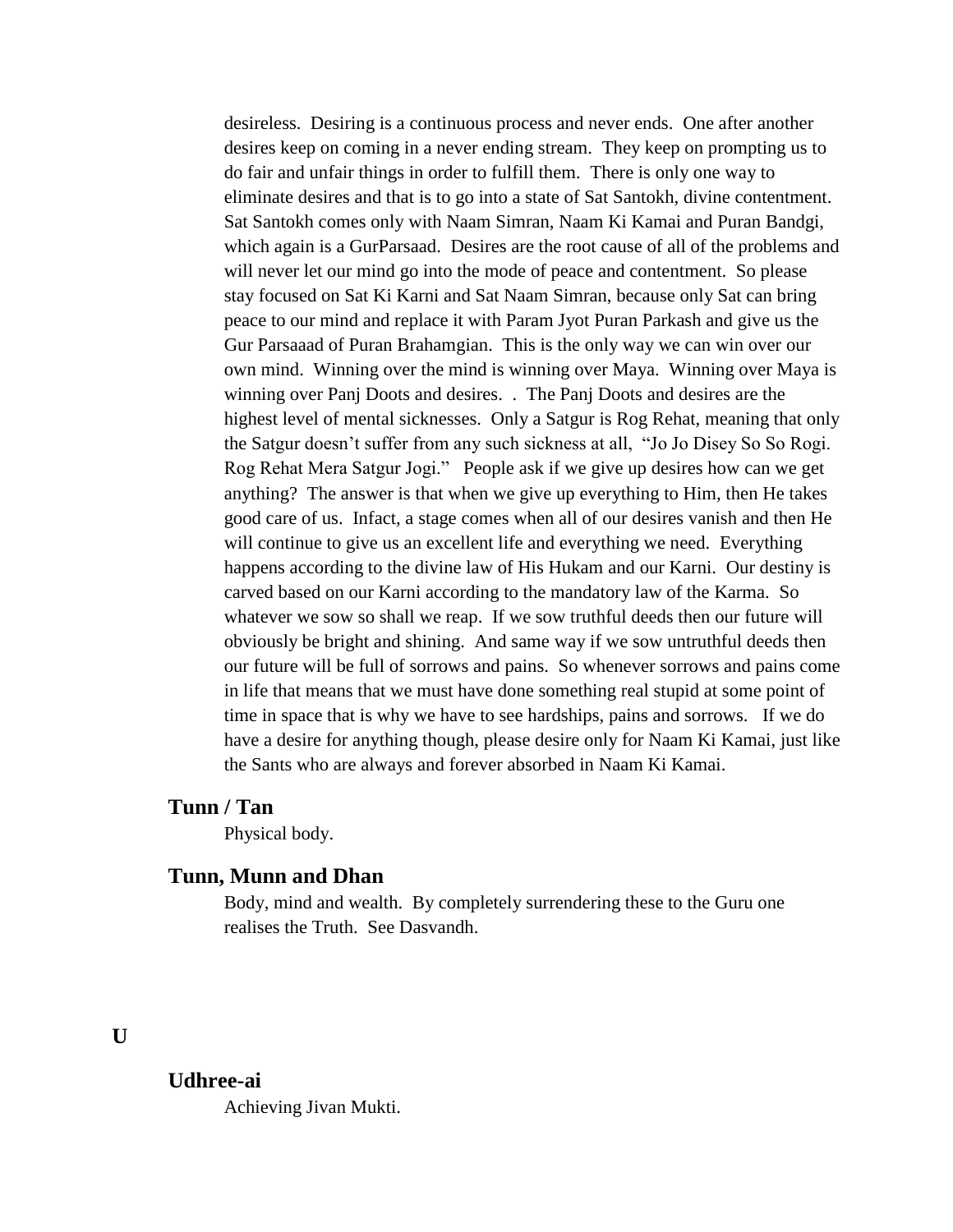### **Ustat (1)**

Flattery. Exaggerating the good qualities of a person beyond the reality. It can be in his absence or presence.

#### **Ustat (2)**

Singing God's praises.

## **V**

#### **Vadbhaagi**

A person is called a very fortunate one – Vadbhaagi - when they are blessed with Naam.

## **Vahiguru**

Dhan Dhan. Many preachers have said that the Shabad Vahiguru should be meditated upon. Some have said Satnaam Shri Vahiguru, but only a rare few have correctly said that the Shabad Sat Naam is the one to meditate upon. All of these different preachings have caused great confusion amongst the Truth seekers as to what is the GurParsaad of Naam and what should we be meditating upon. On a more practical note for those who have been meditating on the Shabad Vahiguru, we will humbly request them to start meditating on the Shabad Sat Naam and then see the difference. Those who do so with trust and faith, devotion and love are sure to succeed in their spiritual life.

Read:

[Vahiguru Manter, Guru Manter, Gur Manter, Gur Shabad.](http://www.satnaam.info/index.php?option=com_content&task=view&id=322&Itemid=21)

## **Ved, Puraan, Simratyan, Upanishids, Shasters**

Ancient Hindu religious texts. These are the ancient Dharam Granths which were written by the Rishis and Munis. People since their inception have been using and trying to practice the teachings of these Dharam Granths for leading a good life and to find a way to achieve Jivan Mukti. The Guru is telling us that these Dharam Granths were also written by this Infinite Divine Power prevailing in those Rishis and Munis who wrote them.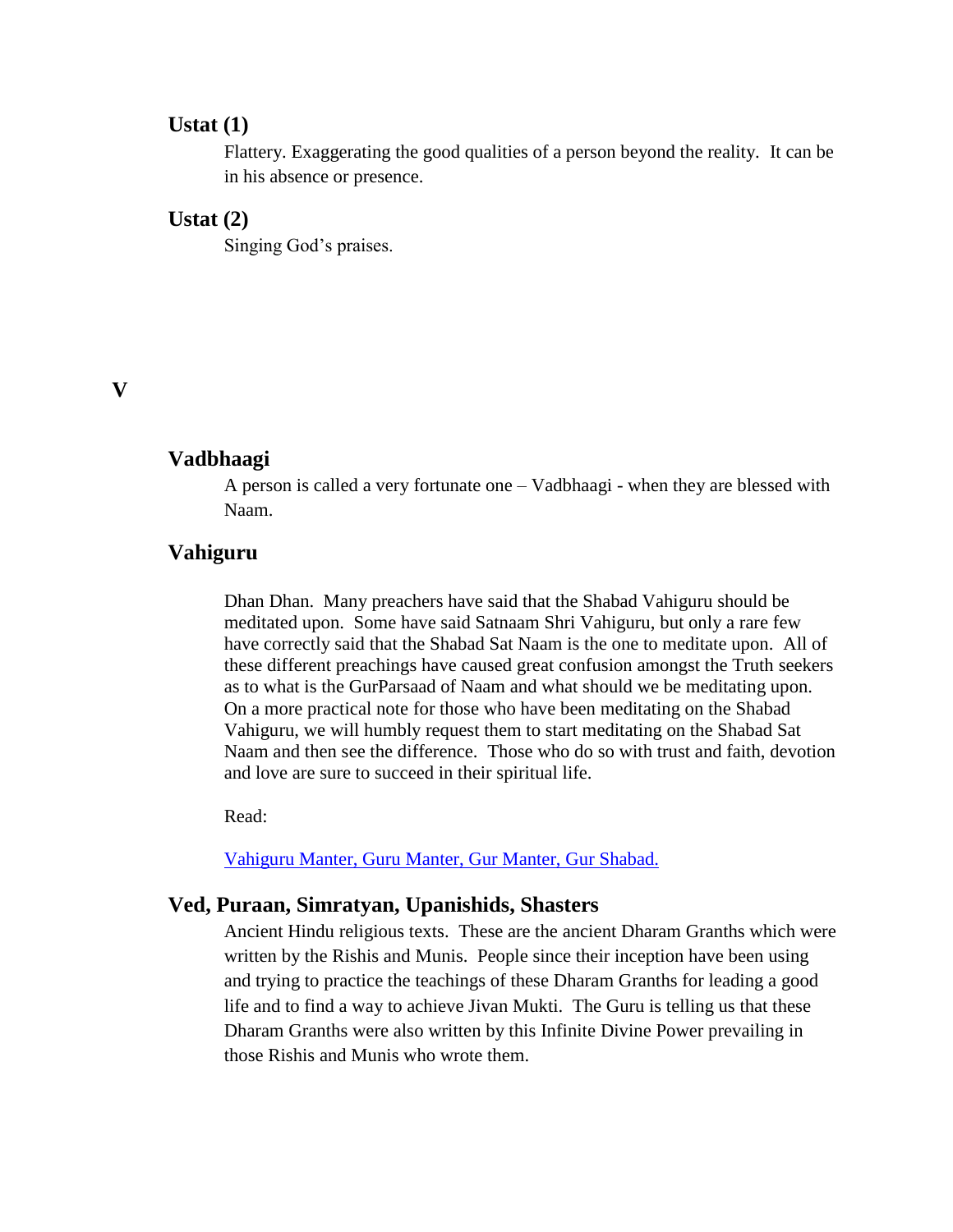## **Vedas**

There are four Vedas that are followed in the Hinduism. These are Rig Ved, Saam Ved, Yazur Ved and Ayur Ved. These Vedas basically lay down some divine principals to be used in leading a good balanced and healthy human life. These Vedas are supposed to be written by Brahma, one of the Hindu Gods (Devta). But, basically listening to these Vedas and following them religiously will not give us any idea about the infinite super powers of Dhan Dhan Paar Braham Parmeshwar.

## **Vichola**

The divine soul arranges our marriage to God. Har Dargah Ka Baseet.

### **W**

**Wadyaaee** Praise.

#### **Waheguru**

See Vahiguru.

## **Y**

# **Yoga (Jog/Yog)**

Yoga comes from the word Jog (or Yog) which means union with God, to become one with God, and when that happens then we become a true divine Yogi (Jogi). So when we become a Jogi then we are blessed with all of the eternal treasures. We also become a winner over of Maya. Then Maya serves us. So Maya runs the world and at the same time Maya serves us.

The third eye will open by guru's kirpa only (not through position (asans) and breathing technques), and sat naam will help you, you should not even think about it, and same is true with kundilini rising. Once you are blessed with gurparsaadi naam by Baba ji. Your progress should be much faster, we even didn't know when